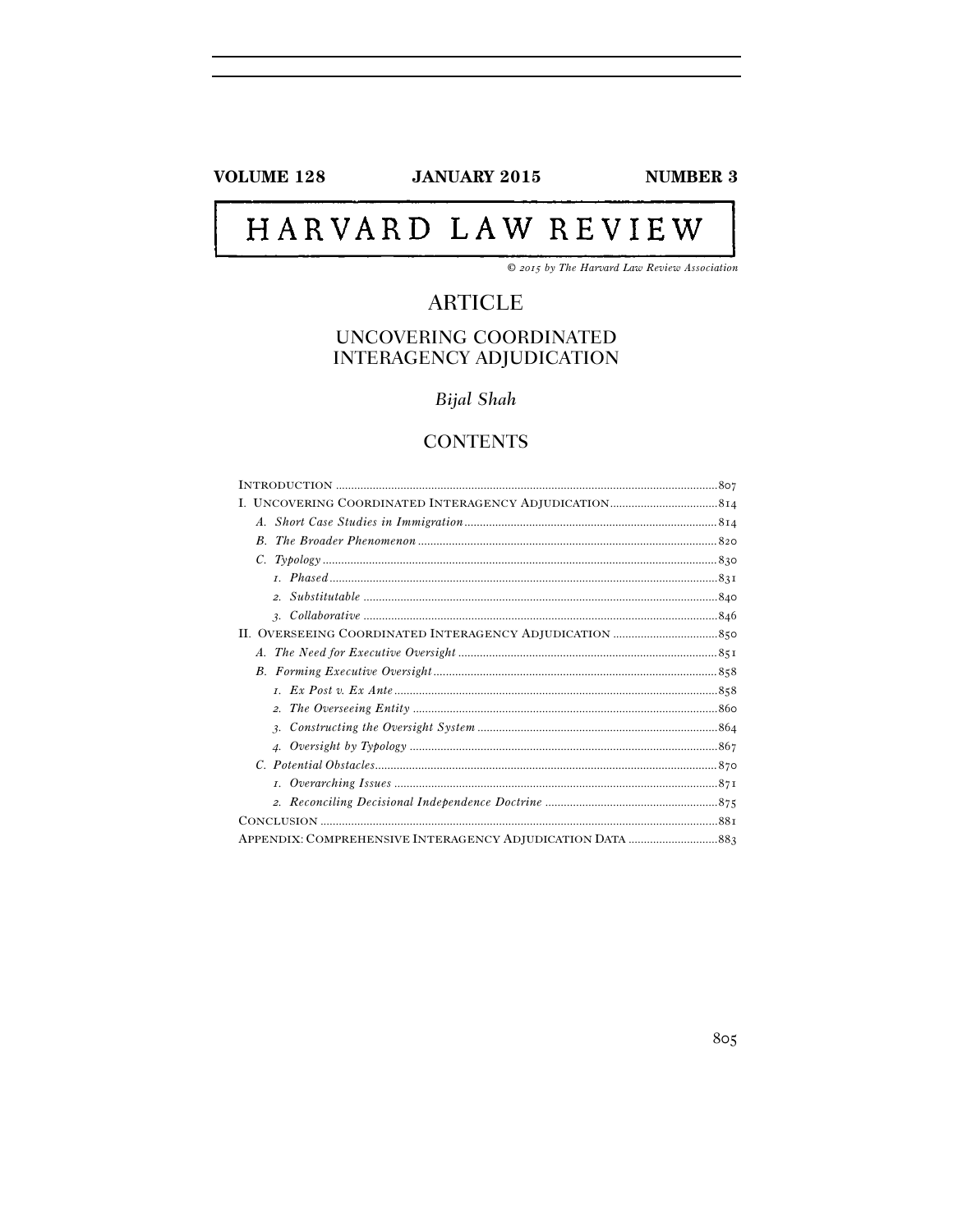## UNCOVERING COORDINATED INTERAGENCY ADJUDICATION

### *Bijal Shah*<sup>∗</sup>

*Administrative adjudication often involves interagency coordination. This Article establishes that this phenomenon, which it terms "coordinated interagency adjudication," exists in many areas of public law with large administrative adjudication caseloads. These areas include immigration and customs, general employment policy and employment discrimination, domestic security, and health and safety. Interagency adjudication requires special attention because of the rule-of-law and jurisdictional matters implicated by the extension and coordination of adjudication across institutional boundaries.* 

*The aim of coordinated interagency adjudication is to employ the resources of multiple agencies to improve determinations of statutory violations or of administrative claims for benefits. However, coordinated administrative adjudication across agencies may have problematic consequences. For example, in the area of immigration, poorly administered coordination between the Department of Homeland Security and the Department of Justice caused gross violations of the rights of asylum seekers and mentally incompetent noncitizens. These events, in turn, led to two recent high-profile class action lawsuits against the government. Just as importantly, the phenomenon of coordinated interagency adjudication highlights broader questions concerning the reach of judicial review of administrative activity and the breadth of agencies' authority to determine their own jurisdiction.* 

*Despite the significance of interagency coordination to large swaths of administrative adjudication and the complications it has caused in the immigration context, scholars, the courts, and even the executive branch itself remain relatively unaware of it. This Article remedies this lack of awareness. It brings to light coordinated interagency adjudication processes by presenting instances of this phenomenon in a comprehensive typology involving a number of different executive branch agencies.* 

*In addition, it argues that, because of the complexities of adjudication across agency boundaries, these processes escape the evaluation necessary to ensure their quality. Therefore, executive branch oversight is required both to prevent coordination fiascos such as those wrought in the immigration context and to ensure that agencies remain within reasonable jurisdictional bounds. As such, this Article proposes the establishment of context-specific, narrowly focused, ex ante executive branch oversight of coordinated adjudication processes.* 

<sup>∗</sup> Acting Assistant Professor, New York University School of Law. For helpful conversations and comments, I am especially grateful to Todd Aagaard, Bobby Ahdieh, Kate Andrias, Bill Araiza, Eric Biber, Julie Catalano, Adam Cox, Katie Eyer, Benedict Kingsbury, Jeff Lubbers, Jason Marisam, Jon Michaels, Jennifer Nou, Will Ortman, Shalev Roisman, J.B. Ruhl, Catherine Sharkey, Jocelyn Simonson, Aaron Simowitz, Mila Sohoni, and Adam Zimmerman. Many thanks as well to Hannah McDermott and Kaitlyn Gosewehr for their excellent research assistance, and to the editors of the *Harvard Law Review* for their thoughtful feedback. I also appreciate comments received during the Association of American Law Schools "New Voices in Administrative Law" Program, New England Regional Law Faculty Scholarship Forum, and NYU Lawyering Scholarship Colloquium. All errors are my own.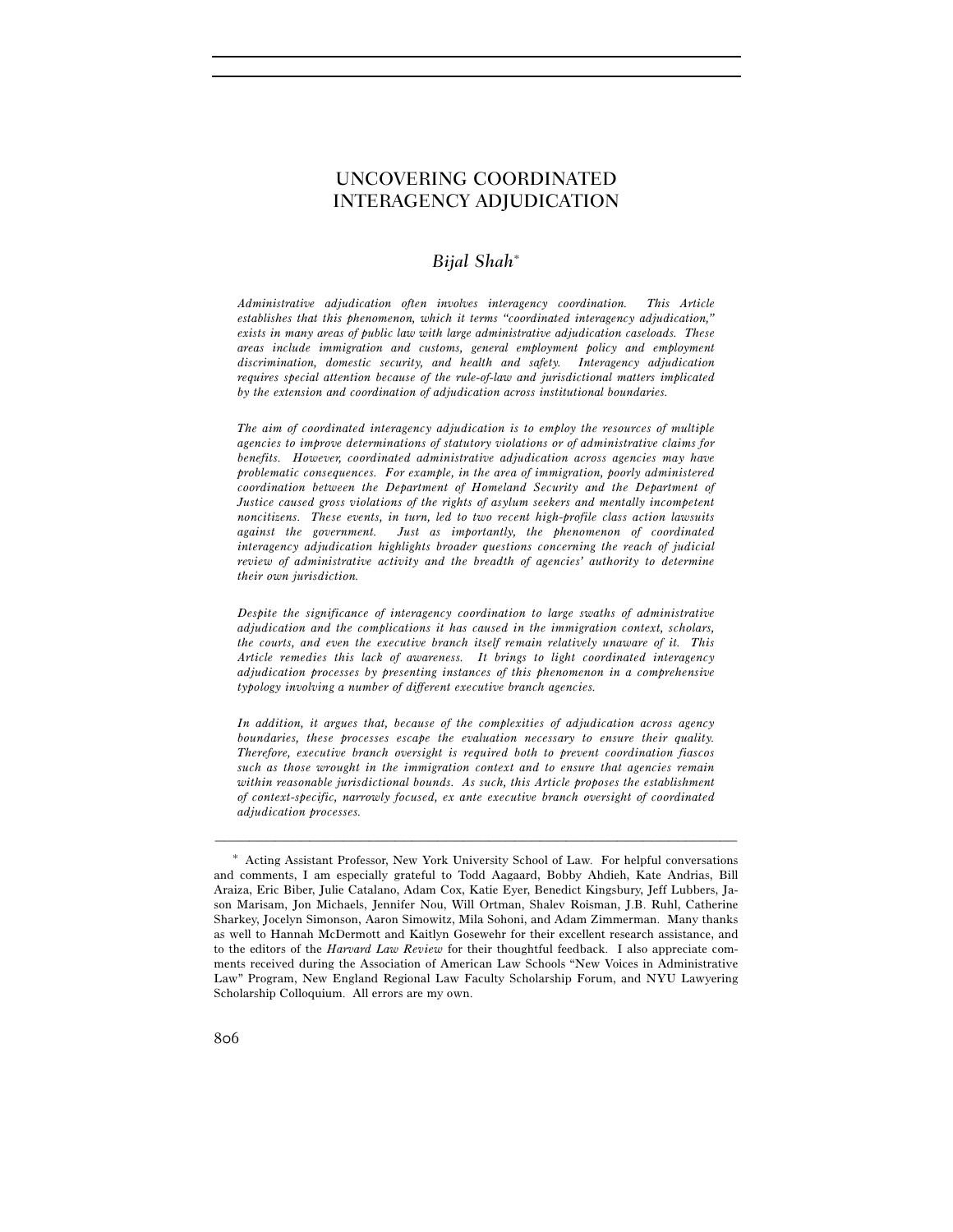#### **INTRODUCTION**

ublic benefits and penalties are often determined by adjudications  $P$ ublic benefits and penalties are often determined by adjudications that span multiple administrative agencies. Agencies collaborate and sometimes clash in processes that grant asylum benefits, resolve claims of discrimination under Title VII of the Civil Rights Act of 1964, 1 determine whether imported and exported drugs are illegal, and inspect food for safety during periods of national crisis, among many other examples. These adjudications vary in structure and in the types of coordination they involve. Some may involve independent agency adjudications that require the efficient and timely communication of decisions and the sharing of case files between agencies. Others may entail a large-scale game of "pass the ball." Still others require agencies to come together on an ad hoc basis to make critical decisions in times of crisis. The coordination required to further these types of interagency adjudications both affects their outcomes and implicates broader matters of administrative jurisdiction and deference.

Despite the significant volume of administrative adjudication that crosses agency borders, scholars have not written in depth about this topic. By contrast, there is significant literature on coordination in rulemaking (sometimes referred to as "shared regulatory space"),<sup>2</sup> a

<sup>1</sup> <sup>42</sup> U.S.C. §§ 2000e to 2000e-17 (2012). 2 *See, e.g.*, Jody Freeman & Jim Rossi, *Agency Coordination in Shared Regulatory Space*, <sup>125</sup> HARV. L. REV. 1131 (2012); *see also* Eric Biber, *The More the Merrier: Multiple Agencies and the Future of Administrative Law Scholarship*, 125 HARV. L. REV. F. 78 (2012). Subtopics in the discussion of coordinated rulemaking include the concept of and challenges inherent in duplicative delegation of rulemaking tasks. *See, e.g.*, Todd S. Aagaard, *Regulatory Overlap, Overlapping Legal Fields, and Statutory Discontinuities*, 29 VA. ENVTL. L.J. 237, 240 (2011) (using Environmental Protection Agency (EPA) and Occupational Safety and Health Administration case studies to demonstrate that jurisdictional overlap can "create regulatory synergy rather than dysfunction"); Jacob E. Gersen & Adrian Vermeule, Essay, *Delegating to Enemies*, 112 COLUM. L. REV. 2193, 2234–35 (2012) (discussing the difficulty courts face in determining which agency they ought to defer to "[w]hen multiple agencies must interpret a given statute," *id.* at 2235); Jason Marisam, *Duplicative Delegations*, 63 ADMIN. L. REV. 181 (2011) (explaining the use of "antiduplication institutions" by all three branches of government, *id.* at 198, and how these institutions can screen out duplication and shape agency behavior by providing strong incentives for agencies to coordinate well, *id.* at 210). In general, the agency coordination literature has focused abundantly on agencies participating in environmental regulation. *See, e.g.*, Aagaard, *supra*; Jody Freeman & Daniel A. Farber, *Modular Environmental Regulation*, 54 DUKE L.J. 795 (2005); Jody Freeman & Laura I. Langbein, *Regulatory Negotiation and the Legitimacy Benefit*, 9 N.Y.U. ENVTL. L.J. 60 (2000); Cameron Holley, *Removing the Thorn from New Governance's Side: Examining the Emergence of Collaboration in Practice and the Roles for Law, Nested Institutions, and Trust*, 40 ENVTL. L. REP. 10,656 (2010). Prior to the interest in shared regulatory space, there was also some discussion of the ways in which agencies interact with one another outside of coordination, including monitoring one another and lobbying for self-interested changes. *See, e.g.*, Eric Biber, *Too Many Things to Do: How to Deal with the Dysfunctions of Multiple-Goal Agencies*, 33 HARV. ENVTL. L. REV. 1 (2009) (describing the possibility of interagency monitoring as a means of improving agency performance); J.R. DeShazo & Jody Freeman, *Public Agencies as Lobbyists*, 105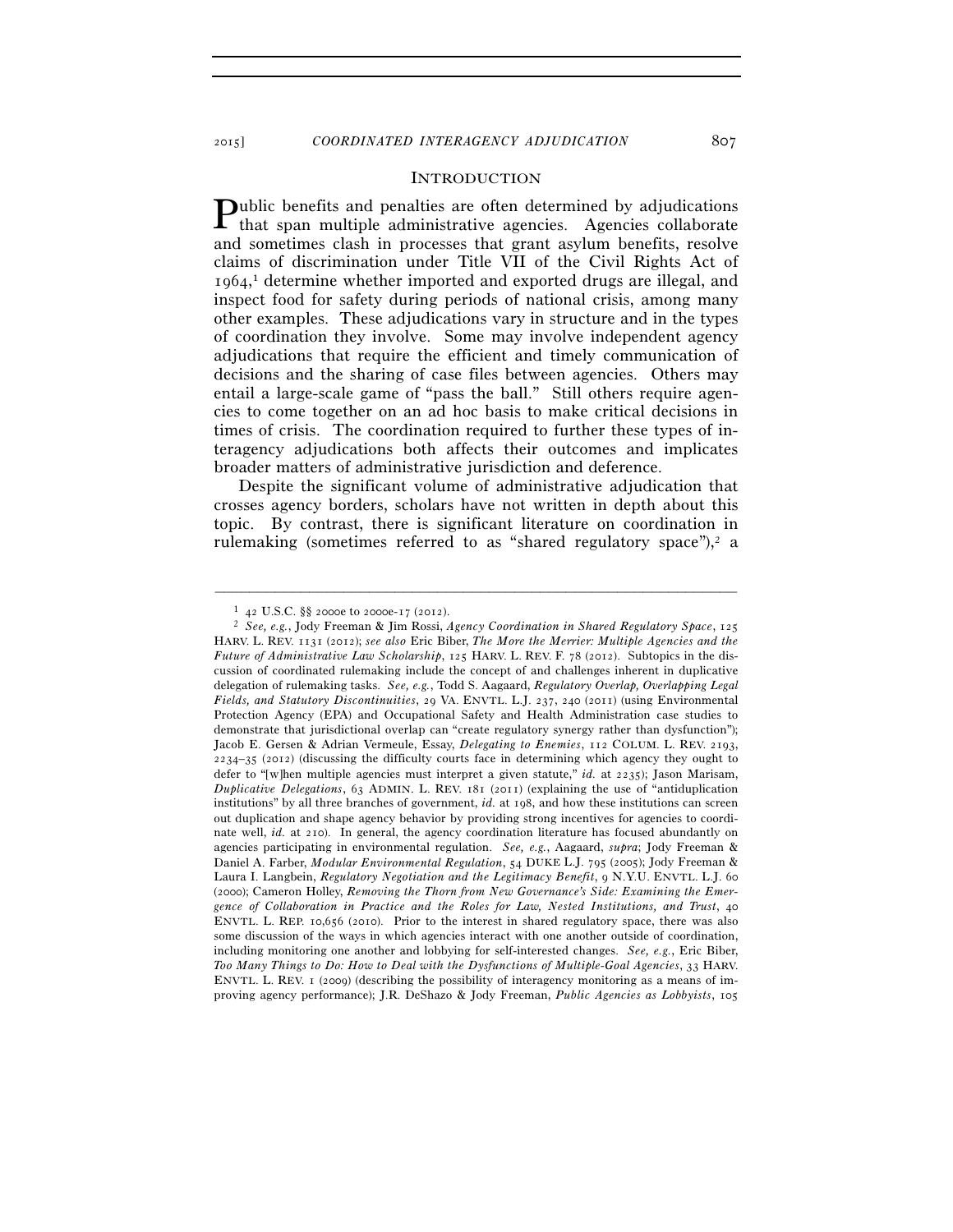process that is fundamentally different from adjudication.3 Coordination in the rulemaking context often (but not always) refers to multiple agencies working together to develop a regulation under the same statutory authority, otherwise known as "joint rulemaking." However, when multiple agencies further a single administrative claim — which this Article calls "coordinated interagency adjudication" — agencies do not usually have shared authority to implement the same statutory provision. Rather, agencies have, at best, separate authority over different parts of the same adjudicative process. This dynamic, which is unique to coordinated adjudication that spans institutional boundaries, raises jurisdictional and rule-of-law questions specific to the administrative context.

In some cases, coordinated interagency adjudication involves nonstatutory directives to coordinate. These coordinated adjudications result from either an explicit interagency focus or the need to coordinate separate sources of adjudicative authority. This facet of coordinated administrative adjudication also differs from many instances of shared regulatory space, such as joint rulemaking, which often involve coordination under a single, statutory directive.4 For these reasons, the frameworks scholars have developed concerning coordinated and joint rulemaking are not necessarily applicable to coordinated inter-

<sup>–––––––––––––––––––––––––––––––––––––––––––––––––––––––––––––</sup> COLUM. L. REV. 2217 (2005) (arguing that Congress can use interagency lobbying as a mechanism to induce agencies to comply with their mandates).<br><sup>3</sup> The exclusion of adjudication from the coordination scholarship may be partially due to the

fact that the academic focus on agency coordination is itself fairly new. Agencies often work together to fulfill their statutory obligations. *See* City of Arlington v. FCC, 133 S. Ct. 1863, 1883 (2013) (Roberts, C.J., dissenting) (pointing out that "statutes that parcel out authority to multiple agencies . . . 'may be the norm, rather than an exception'" (quoting Jacob E. Gersen, *Overlapping and Underlapping Jurisdiction in Administrative Law*, 2006 SUP. CT. REV. 201, 208)). However, administrative law scholarship has only recently concerned itself with the problems and efficacies of interagency interactions. *See, e.g.*, Keith Bradley, *The Design of Agency Interactions*, 111 COLUM. L. REV. 745 (2011); Freeman & Rossi, *supra* note 2; Jason Marisam, *Interagency Administration*, 45 ARIZ. ST. L.J. 183 (2013). As Professors Jody Freeman and Jim Rossi note, prior to 2012, administrative law scholarship was "generally focuse[d] on individual agency procedures and policy choices, and not on the interplay among agencies." Freeman & Rossi, *supra* note 2, at 1135. Professor Jacob Gersen's 2006 piece may be among the oldest in this new area of study. *See* Gersen, *supra*. 4 This characterization of coordinated rulemaking, while often true, has exceptions. For in-

stance, agencies may coordinate in order to more efficiently implement duplicative statutory provisions. *See* Marisam, *supra* note 2, at 184–85. Or they may coordinate more informally, even when Congress has not mandated joint rulemaking, for instance to "remedy inconsistencies that have resulted from regulations they initially issued separately or to address conflicts that arise from newly adopted legislation." Freeman & Rossi, *supra* note 2, at 1167; *see also* Jody Freeman, *The Obama Administration's National Auto Policy: Lessons from the "Car Deal*," 35 HARV. ENVTL. L. REV. 343, 358–64 (2011) (describing voluntary joint rulemaking by the EPA and the National Highway Traffic Safety Administration (NHTSA) to set national auto policy for greenhouse gas emissions and fuel efficiency standards).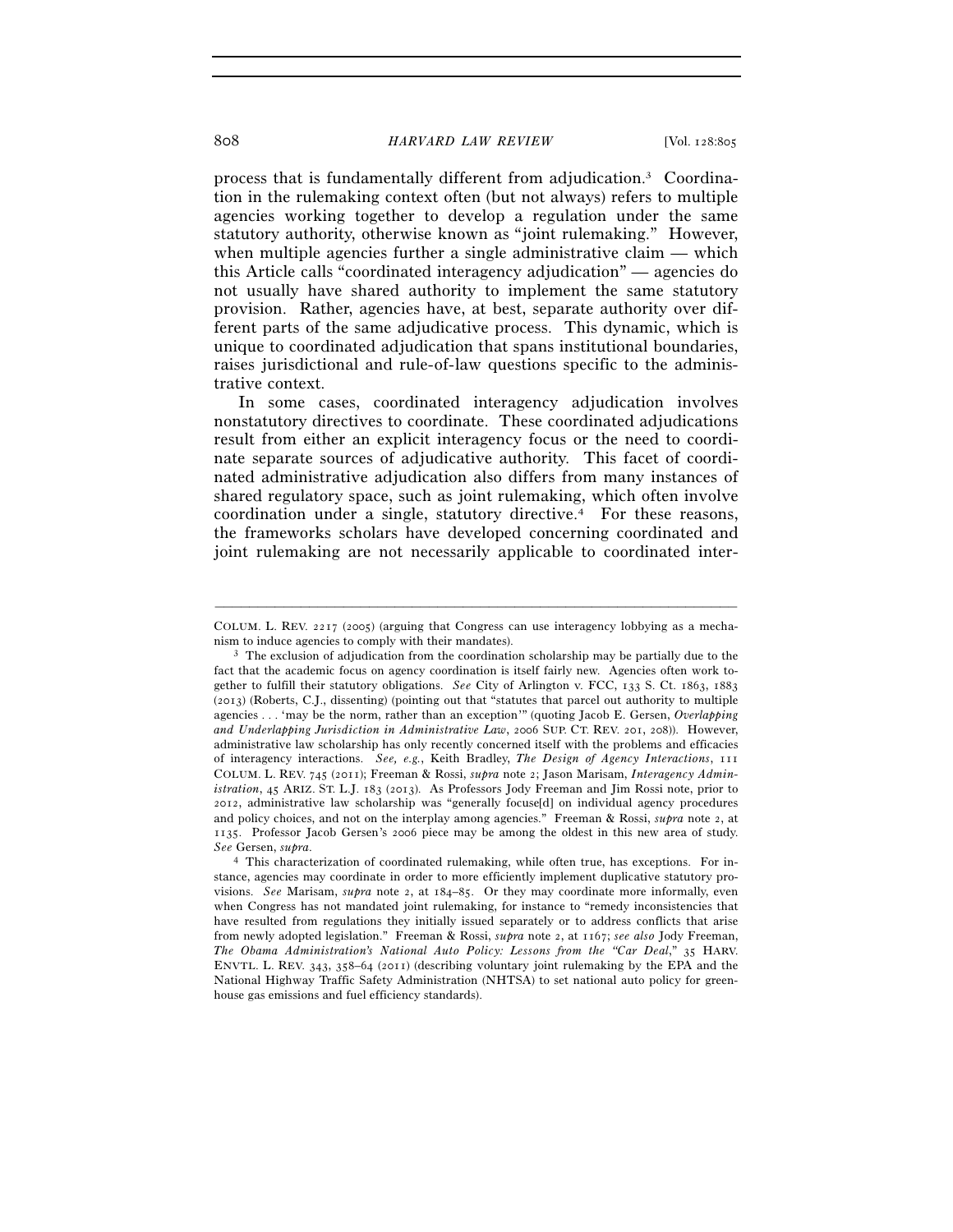agency adjudication, although some of the conclusions and solutions to relevant problems bear on the coordinated adjudication context.

This is not to say that the schemes discussed in the administrative coordination literature are wholly inapplicable to the adjudicative focus of this Article. One significant example includes the permitting world, which inhabits a gray area between rulemaking and adjudication and thus offers useful lessons for examining adjudication.5 Another example includes the varied literature that references, however briefly, interagency interaction outside the rulemaking context (whether directly or by virtue of removing the discussion of coordination

<sup>5</sup> For instance, in their discussion about interagency consultations and agreements, Freeman and Rossi reference a few circumstances in which agencies collaborate to issue permits. *See* Freeman & Rossi, *supra* note 2, at 1157 (EPA consultation with other federal agencies on applications for pesticide registration); *id.* at 1159 (Federal Energy Regulatory Commission consultation with other federal agencies required before issuing hydropower licenses); *id.* at 1163–64 (nine agencies involved in permitting decisions on electric transmission lines). For a fascinating discussion of regulatory permits, see Eric Biber & J.B. Ruhl, *The Permit Power Revisited: The Theory and Practice of Regulatory Permits in the Administrative State*, 64 DUKE L.J. 133 (2014). Some of the analysis in the instant Article maps on to the permitting world. The different permit types Professors Eric Biber and J.B. Ruhl identify appear to be outcomes of processes such as rulemaking, adjudication, and others that are hybrids of the two or distinct altogether. *See id.* 143–45. In a sense, then, many permits (those not purely general or specific) represent the outcomes of processes inhabiting the space between rulemaking and adjudication. Further, the authors suggest that the processes leading to the issuance of general permits are akin to rulemaking (or actually are rulemaking, like in their example of the administration of section 404 of the Clean Water Act), given (for instance) the potential for duplication and the requirement of a notice-and-comment period when such permits are revoked, while specific permits are often orders resulting from adjudication. *See id.* at 143–50, 160–64. If I were to begin tracking process and outcome in keeping with this thinking, they might be organized as follows:

| PROCESS: | Rulemaking        | <—Hybrid process ("adjudication-lite")—>                                | Adjudication    |
|----------|-------------------|-------------------------------------------------------------------------|-----------------|
| OUTCOME: | General<br>permit | <—Hybrid general/specific permit<br>("specific-lite") $\longrightarrow$ | Specific permit |

While this model appears to weigh rulemaking and adjudication evenly, I'd suggest that any circumstance in which a general permit is tailored to more specific circumstances requires some adjudication of applications (leading to permits resulting from adjudicative outcomes such as orders, sanctions, or relief). The model's inherent emphasis on adjudication sheds light on a fundamental challenge pertaining to the study of administrative adjudication as a whole and coordinated interagency adjudication in particular: how to ensure the quality of the variety of administrative activities that are not rulemaking, but also not the formal, structured, hearingcentered processes perhaps popularly associated with adjudication. To the extent that permits are the outcome of adjudications or the outcome of processes inhabiting the gray area between rulemaking and adjudication, Freeman and Rossi's examples shed light on the discussion and typology presented in this Article — particularly on the collaborative category of interagency adjudication. *See* Freeman & Rossi, *supra* note 2, at 1145 (noting that one type of multi-agency interaction occurs when "agencies must agree in order for an activity to occur (as when several agencies must approve a permit or license)").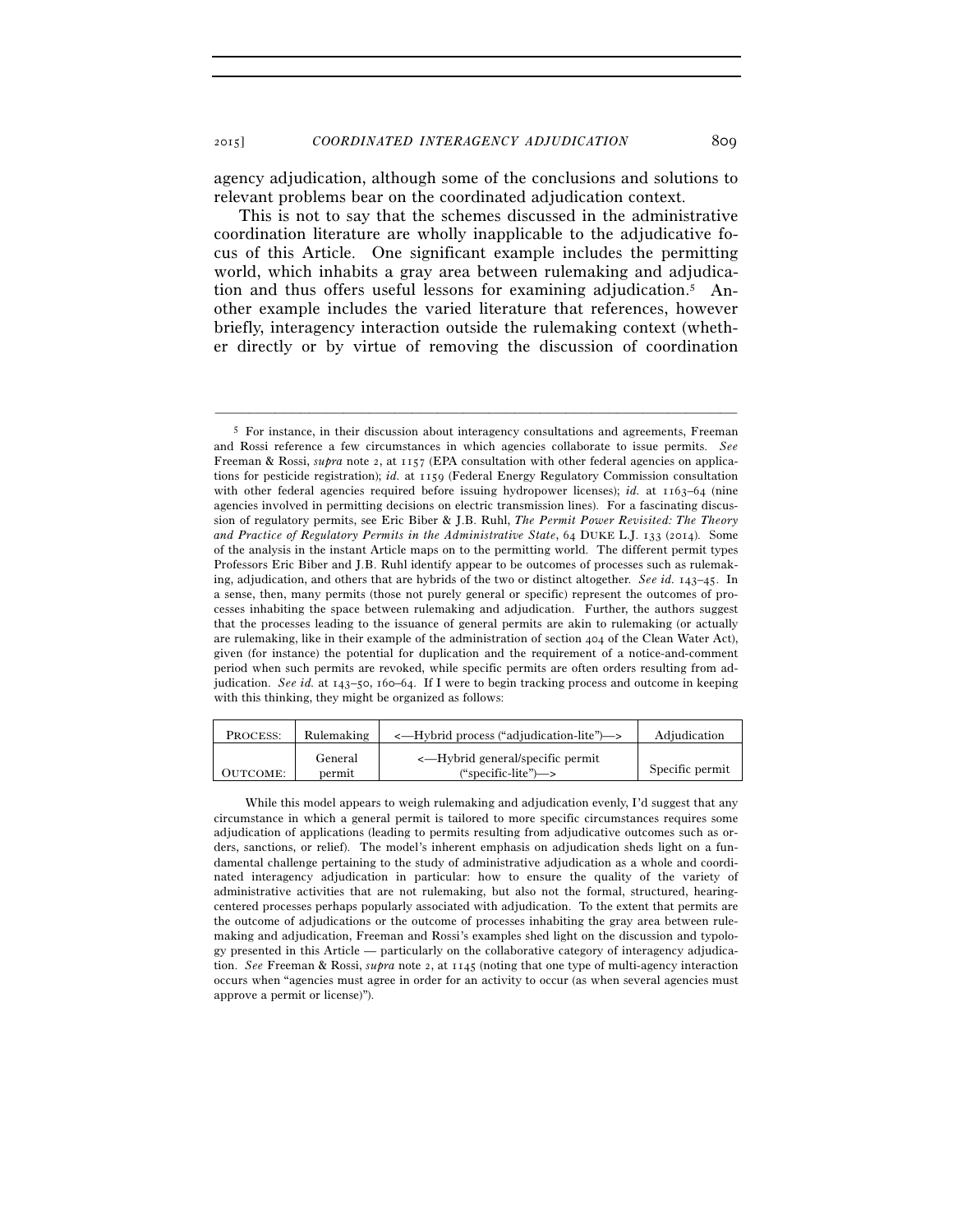from the context of any specific agency action).6 However, an intensive, sustained discussion of adjudication alone is missing from the literature.<sup>7</sup>

A focused academic discussion of the unique structure of "shared adjudicative space" in the administrative context is merited for a number of reasons. One is to illuminate unique institutional problems implicated by the growing prevalence of adjudicative coordination across formal agency boundaries. Another is to consider the problems of and possible solutions for unwieldy, unseen, and unchecked interagency coordination in administrative adjudication. Still another is to enhance the coordination scholarship as a whole and balance its skewed focus on the rulemaking inquiry. This Article begins the conversation about coordinated interagency adjudication by substantiating both its pervasiveness and its importance across many agencies and varied substantive fields, discussing its implications for our understanding of broader administrative frameworks, and providing (nonexhaustive) insights about its impact on the government's evaluation, creation, and implementation of public law.

Given the variety of substantive areas from which this Article draws its data, I remain relatively agnostic about the actual benefits and drawbacks of coordination in any given administrative adjudicatory regime. I note that poor coordination across agencies can lead to problems, perhaps similar in kind but more severe than those caused by poor coordination within a single agency, and that greater examination of the variety of interagency coordination is required to determine whether it is of poor quality and to what extent it weakens adjudicative processes and outcomes. The broader concern motivating this Article's empirical focus is the extent to which the traversal of agency boundaries uniquely impacts the substance and function of coordination.

<sup>6</sup> Biber suggests that there has been "discussion of interagency interaction in the nonrulemaking context, mostly in the environmental and natural resources area." Email from Eric Biber, Professor, Univ. of Cal. Berkeley Sch. of Law, to author (May 5, 2014, 12:42 EDT) (on file with author); *see also* Freeman & Farber, *supra* note 2, at 796 (discussing the "modular" conception of environmental regulation as reliant "on a mix of formal and informal tools of implementation, including both traditional regulation and contract-like agreements"); Freeman & Langbein, *supra* note 2, at 109–21 (presenting data supporting negotiated rulemaking); Holley, *supra* note 2, at 10,683 (discussing contexts in which successful "new environmental governance" collaboration is likely to occur). 7 Whether coordinated interagency adjudication enforces authority, makes policy, furthers the

interpretation or implementation of a statute or regulation, or fulfills some other administrative function does not take away from its unique structure as adjudication — a process that, as Professor Kate Andrias has noted, "is so understudied and invisible" that it merits explicit description. Email from Kate Andrias, Assistant Professor, Univ. of Mich. Law Sch., to author (May 29, 2014, 15:04 EDT) (on file with author).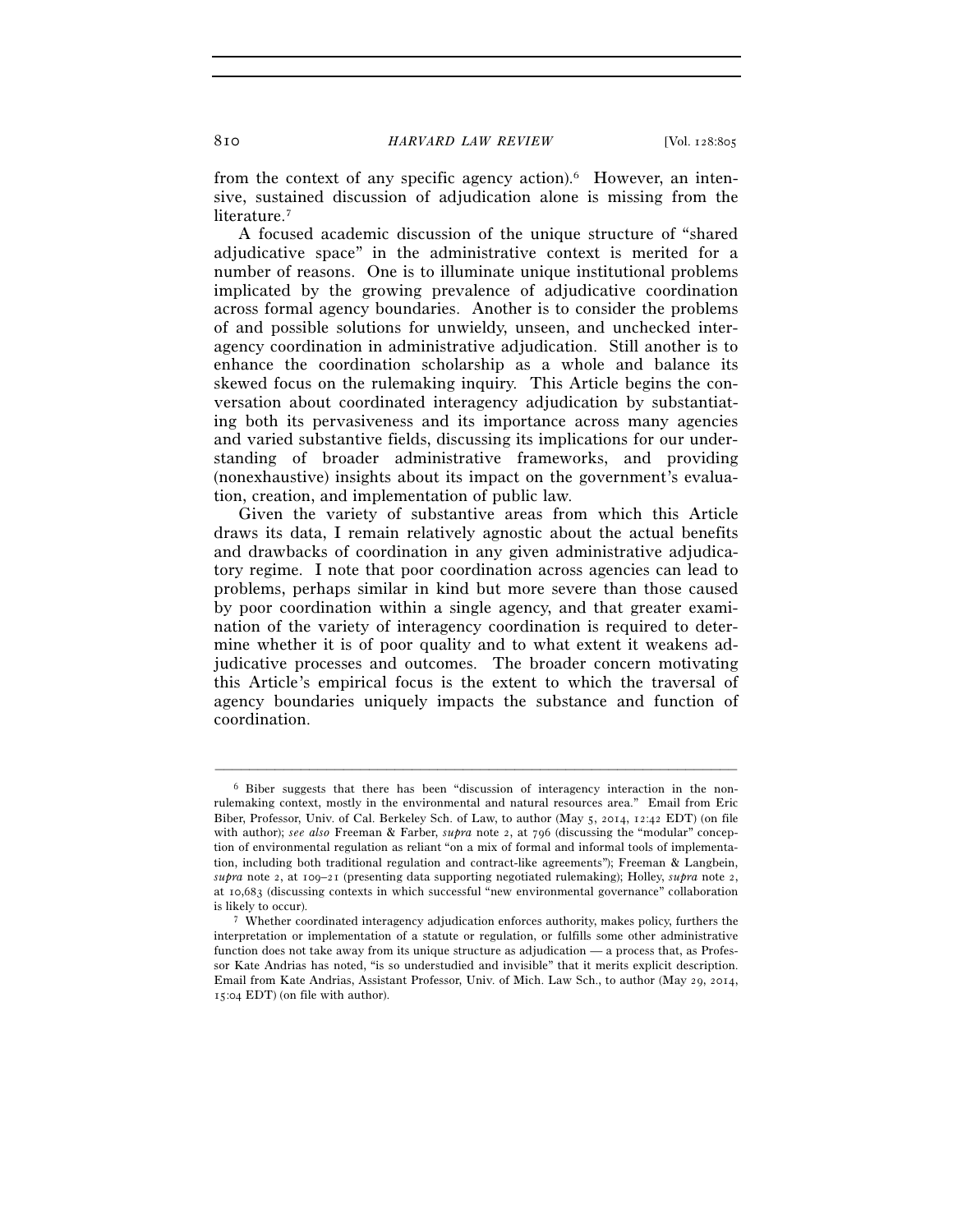Coordination certainly exists in the intra-agency context; indeed, it serves as a meaningful case study in my separate discussion of judicial deference to the outcomes of interagency coordination.8 As such, one might assume it is the contextualized specifics of coordination that determine the quality of the coordinated process, and not whether the coordination happens across institutional boundaries. To some extent, this assumption may be true (especially, for instance, in the private law context where efficiency can more easily be the primary motivation for structural shifts). However, this Article and its typology emphasize the importance — in the administrative law context of jurisdictional and rule-of-law concerns implicated by adjudication across institutional lines. First, as will be discussed in reference to a few brief case studies,<sup>9</sup> the assumption in the intra-agency context that courts have access to information about disputes between internal agency decisionmakers is not applicable to the interagency coordinated adjudication context. As such, courts are relatively unaware of the substance and import of interagency coordination in administrative adjudication.

While this Article takes a relatively negative view of this fact within the context of its immigration case studies, it does not necessarily critique the outcomes of all disjointed decisionmaking.10 Rather, it merely points out that this disjunction is a phenomenon uniquely associated with agency boundaries in coordination and one worth examining. While this Article focuses more on the means available to the executive branch to increase awareness of this phenomenon, a related project discusses the equally important and complex matter of possible changes to the role of judicial review in this framework.<sup>11</sup>

Like the courts, the executive branch lacks a full grasp of the overall breadth and substantive impact of its own interagency adjudica-

<sup>8</sup> As I note elsewhere, coordination-specific judicial deference doctrine has arguably developed primarily in response to the assumption that coordination is dictated by a single, statutory authority, as is often the case in rulemaking, but not necessarily in coordinated adjudication. *See generally* Bijal Shah, Deference to Coordinated Interagency Adjudication (Mar. 12, 2014) (unpublished manuscript) (on file with author) (analyzing approaches to the judicial review of and deference to the results of interagency processes). As such, the doctrine itself maintains incorrect assumptions about the materials and authority that courts may access when evaluating the results of interagency adjudication.<br><sup>9</sup> *See infra* pp. 814–18.<br><sup>10</sup> For instance, a lack of coordination may render agency decisions in a single process more

independent, thus allowing the public "two bites at the apple" while seeking administrative (immigration or other) benefits. *See* Freeman & Rossi, *supra* note 2, at 1150 (noting that, in some instances, Congress may have sought to "insulate one agency's functions from another's, either to promote independence or for some other salutary purpose"). Nonetheless, even in those instances, some level of coordination (for instance, the timely and efficient transfer of case files from one agency to another) may be necessary. 11 *See generally* Shah, *supra* note 8.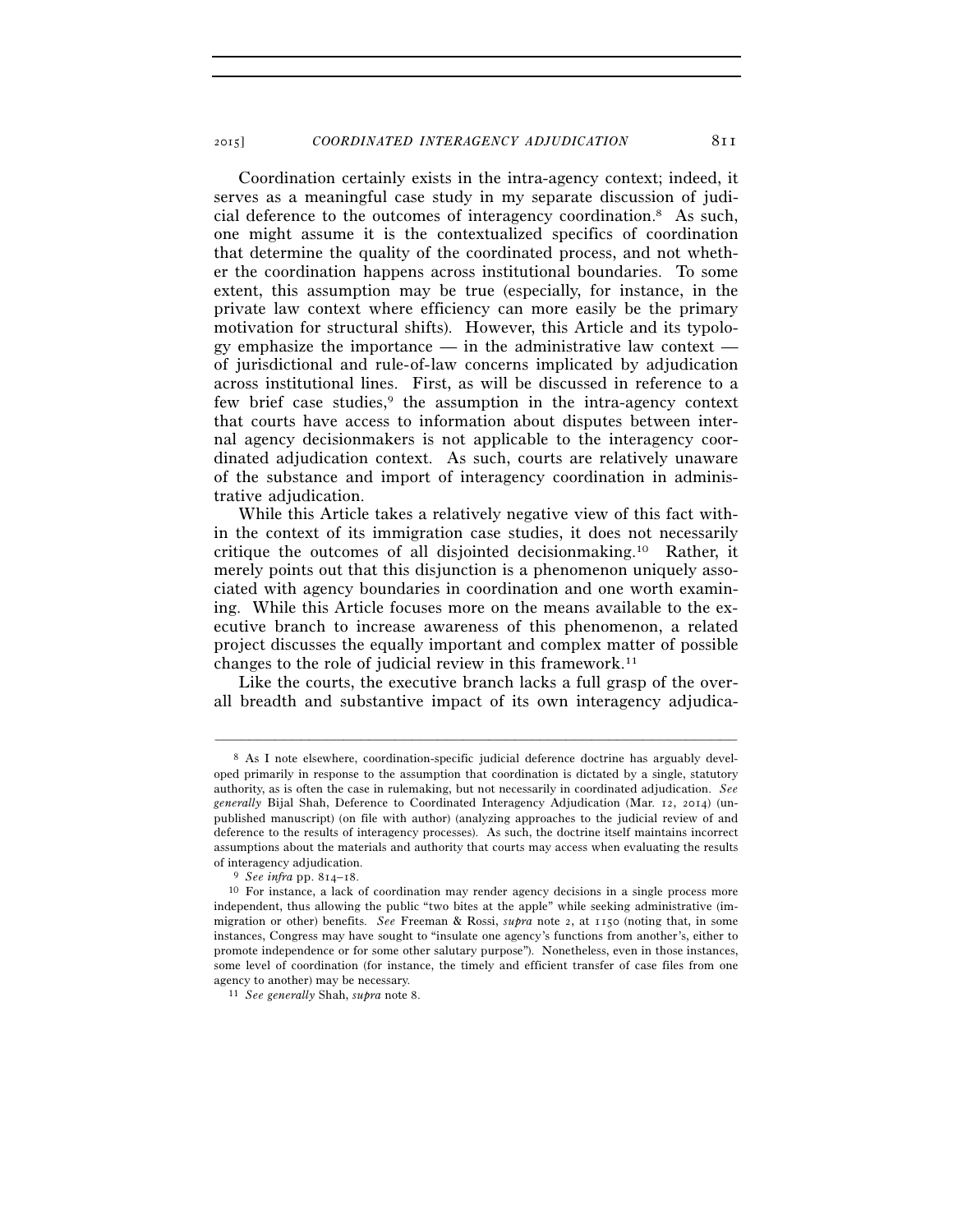tion. As a previous Research Director of the Administrative Conference of the United States (ACUS) notes, the ACUS once attempted to oversee a study of these types of multi-agency administrative adjudication processes but found it impossible to do so in a systematic manner.12 While it is unclear to what extent portions of the executive branch are aware of coordinated adjudication in its various manifestations, executive branch leadership has not considered coordinated adjudication as a unified, coherent phenomenon.

Further, jurisdiction in interagency adjudication is not clearly delineated by Congress, nor are agencies authorized to determine this jurisdiction for themselves, as they are in the intra-agency adjudication context. An agency may typically determine how to parse out the procedural responsibilities of a decisionmaking process contained entirely within its own halls. Indeed:

The recent decision in *City of Arlington* found Justice Scalia leading the charge to allow agencies to negotiate the scope of their authority as long as it is "based on a permissible construction of the statute," which could imply that bureaucrats could potentially make their own decisions regarding how to interpret a statute that may be administered by multiple agencies.13

It is not clear, however, whether or when the involved agencies themselves, as opposed to outside overseers, should be allowed to transfer or even simply determine agency jurisdiction. Significant examples of moments when agencies do so — seemingly without awareness from

<sup>&</sup>lt;sup>12</sup> I would like to thank Professor Jeff Lubbers for this insight. For over a decade, "Professor Lubbers was the research director of the Administrative Conference of the United States, where he is now Special Counsel." *Jeffrey Lubbers*, AM. U. WASH. C. LAW, http://www.wcl.american .edu/faculty/lubbers (last visited Nov. 23, 2014) [http://perma.cc//8PQG-L2SQ]. The ACUS currently notes: "Most studies of federal agency adjudication — by the Conference or others — took place years ago or assessed only limited aspects of the adjudication process. There is no single, up-to-date resource that paints a comprehensive picture of agency adjudications across the federal government." *Federal Administrative Adjudication*, ADMIN. CONF. U.S., http://www.acus.gov /research-projects/federal-administrative-adjudication (last visited Nov. 23, 2014) [http://perma.cc /C9RL-4EWN]. To rectify the continued lack of information available about administrative adjudication, the ACUS is now undertaking a project "to map the contours of the federal administrative adjudicatory process," which includes a plan to "explore the wide variety of agency adjudicatory schemes across the federal government and their related rules of practice and case management techniques." *Id.* Note that the ACUS study focuses on "both 'formal' adjudication conducted under the Administrative Procedure Act [(APA)] and 'informal' adjudication," just as this Article does. *Id.*

<sup>13</sup> Shah, *supra* note 8, at 4 n.6 (quoting City of Arlington v. FCC, 133 S. Ct. 1863, 1874 (2013)). More specifically, Justice Scalia warned of a "false dichotomy" between jurisdictional and nonjurisdictional agency interpretations, cautioning that setting up such a distinction would transfer too much power from agencies to courts. *City of Arlington*, 133 S. Ct. at 1872–73. As such, Justice Scalia's point favors preserving the post-*Chevron* allocation of agency power. While Justice Scalia acknowledged dissenting Chief Justice Roberts's concern that agencies already have too much power, he dismissed the worry that agencies are exercising legislative or judicial power by arguing that agency functions are, by definition, executive. *Id.* at 1873 n.4.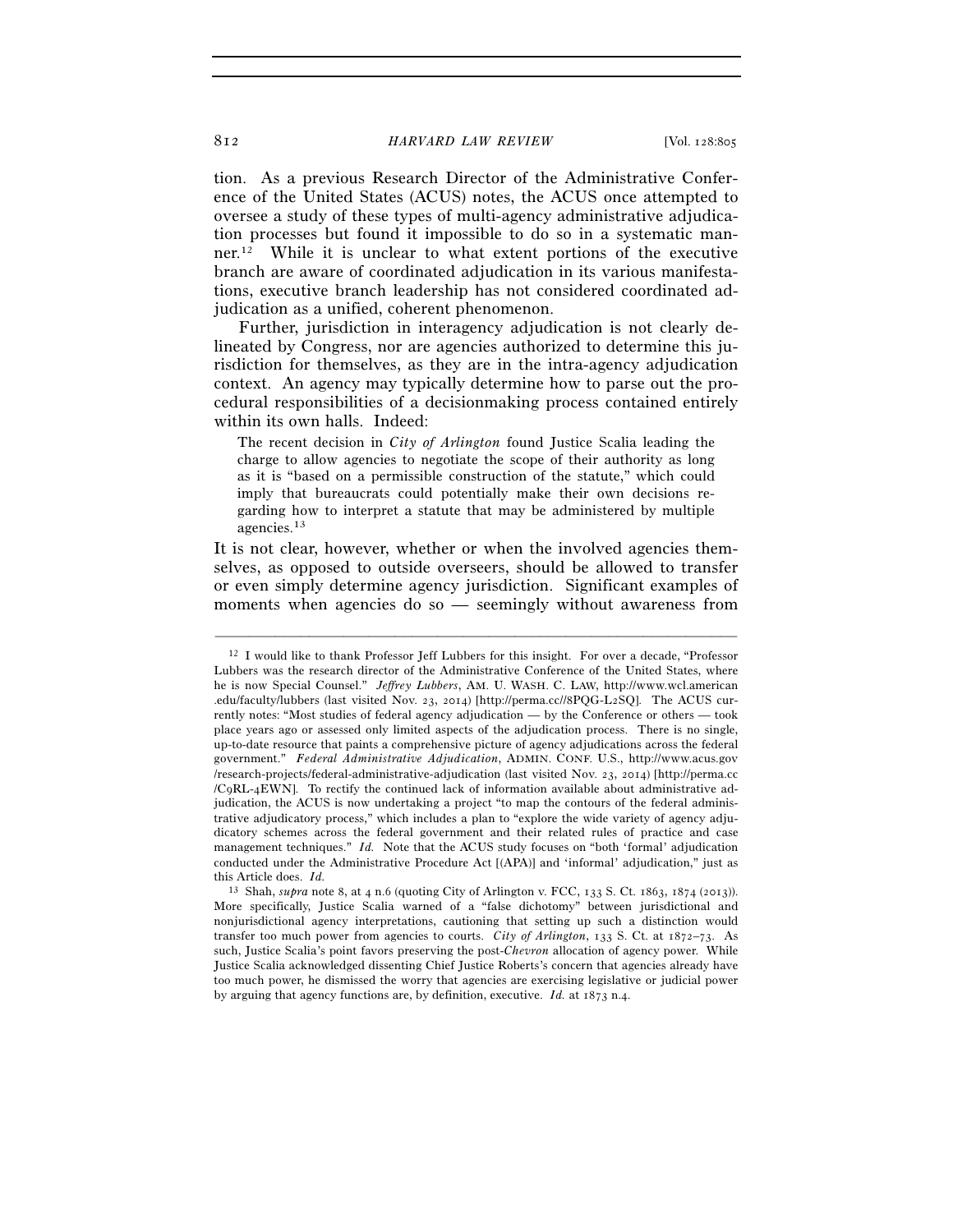Congress, the courts, or even executive branch leaders — could include situations when one agency wishes to alleviate its own burden by making use of another agency's expertise, or when more than one agency wishes to lay claim to the same responsibility or task.<sup>14</sup> These overarching jurisdictional conflicts in one iteration or another motivate the structure of the typology presented in this Article.

This Article proceeds in two Parts that identify the overlooked phenomenon of coordinated interagency adjudication and offer a multifaceted framework to help evaluate and constrain its potentially severe consequences. Part I utilizes the example of immigration as a stepping-stone to a broader exploration of coordinated adjudication throughout the government. Further, this Part "crack[s] open the black box of agencies"15 by presenting a typology of interagency adjudicative processes involving a number of different administrative regimes. Resolving administrative claims often involves interagency coordination throughout the process. Agencies coordinate throughout their investigations and claim development by sharing both facts and legal analyses with one another. Coordinated adjudication also often involves various junctures at which agencies either unilaterally, bilaterally, or multilaterally transfer adjudicative jurisdiction between or among themselves. Thus, this Part both uncovers the great breadth of coordination pervading administrative adjudication processes and serves as a foundation for a broader discussion about the relationships between agencies in the adjudication context.16

Part II is animated by the fact that coordinated adjudication processes have thus far been underexamined by the courts, the executive branch, and scholars.17 For this reason, the relationships between

<sup>14</sup> Administrative adjudication can even be understood as a method by which to "enforce" agency jurisdiction (for instance, to levy a penalty). *See* Kate Andrias, *The President's Enforcement Power*, 88 N.Y.U. L. REV. 1031, 1042 (2013) ("[W]hen [agencies] find noncompliance, they take a range of actions, including administrative enforcement actions, conducted before agency adjudicators."). *But see* Free Enter. Fund v. Pub. Co. Accounting Oversight Bd., 130 S. Ct. 3138, 3160 n.10 (2010) ("[M]any administrative law judges of course perform adjudicative rather than

enforcement or policymaking functions . . . ."). 15 Elizabeth Magill & Adrian Vermeule, *Allocating Power Within Agencies*, 120 YALE L.J. 1032, 1032 (2011) (discussing the dearth of legal scholarship regarding agencies that is not "localized" or "confined to particular contexts").<br><sup>16</sup> As Gersen notes, "the mere fact of [agency] jurisdictional overlap leaves unresolved the im-

portant subsequent question of whether [the relevant agencies'] authority is equal or hierarchical," and thus, for example, which agency's interpretation of a statute will control in a coordinated process. Gersen, *supra* note 3, at 210. 17 For reasons of scope, this piece focuses primarily on executive oversight, as opposed to the

reorganization of congressional priorities to more closely oversee complex adjudicative coordination. Broadly speaking, Congress may be limited in its ability to address agency coordination. *See* INS v. Chadha, 462 U.S. 919, 951 (1983) ("The hydraulic pressure inherent within each of the separate Branches to exceed the outer limits of its power, even to accomplish desirable objectives, must be resisted."); Note, *A* Chevron *for the House and Senate: Deferring to Post-Enactment Con-*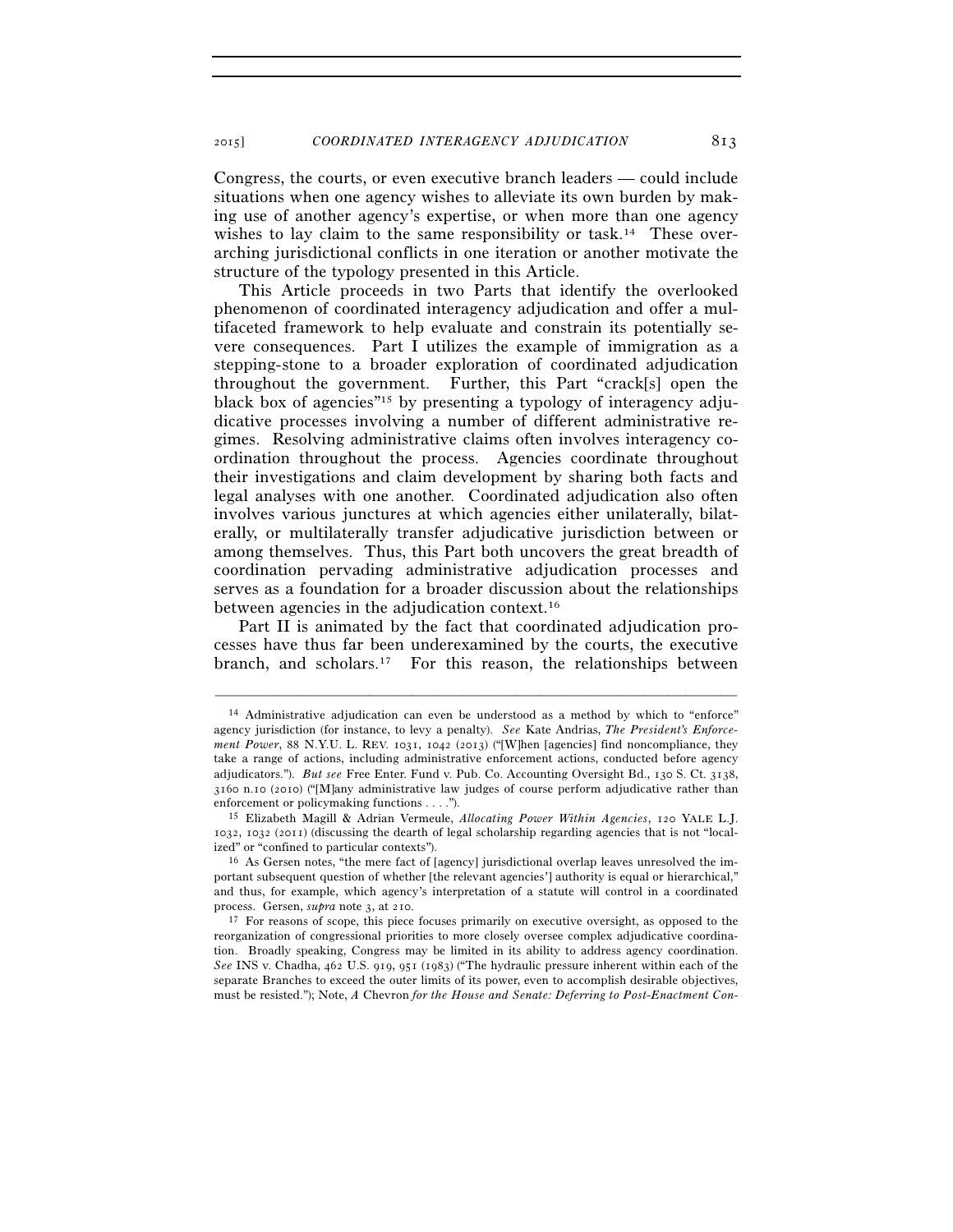agencies in administrative adjudication have completely lacked oversight, which has reduced the quality and hindered the improvement of these relationships. Given the weakness of review by courts in this context and the continued lack of well-hewn legislative involvement, this Part argues for executive oversight of coordinated agency adjudications. In part, it draws from scholarship championing the unitary executive, including scholarship calling for greater upper-level executive branch supervision of administrative enforcement activity. Further, to realistically apply this suggestion to the adjudication context, this Part wrestles with the controversial "decisional independence" doctrine. This doctrine has allowed administrative law judges to sidestep oversight because of their role as adjudicators, despite the fact that these bureaucrats are not Article III judges, but civil servants with a solid place in the executive branch hierarchy. Part II neutralizes this doctrine by concluding that coordination functionally reduces decisional independence in adjudication. This diminished independence renders executive oversight of coordinated agency adjudication theoretically less problematic, especially if the oversight focuses on the coordination itself, as opposed to the substance of agency decisions. The Article concludes by proposing executive oversight that is both reasonable in light of decisional independence doctrine and effective overall: ex ante review of coordinated adjudication by a high-level executive branch leader or by an executive body that is not governed by any of the agencies involved in the coordinated adjudication.

#### I. UNCOVERING COORDINATED INTERAGENCY ADJUDICATION

#### *A. Short Case Studies in Immigration*

Interagency coordination in adjudication is of great importance in immigration. This coordination occurs because of the division of immigration functions between the Department of Justice (DOJ) and the Department of Homeland Security (DHS).<sup>18</sup> For instance, the respon-

*gressional Resolutions that Interpret Ambiguous Statutes*, 124 HARV. L. REV. 1507, 1508 (2011) ("[T]he Supreme Court, in *INS v. Chadha*, limited Congress's role in administering statutes, despite its institutional advantages over courts — and, in some respects, over agencies — in developing policy." (footnote omitted)). In any case, despite the great influence of coordinated adjudication, Congress is unlikely to establish an oversight process that considers the details of coordinated agency adjudication closely, as doing so is simply not in keeping with its broad, legislative role.<br><sup>18</sup> Prior to 2002, all parts of the immigration adjudication process were housed in one agency,

the DOJ. After the creation of the DHS, a portion of the functions comprising the immigration adjudication process was moved to this new agency. *See* ANDREW I. SCHOENHOLTZ ET AL., LIVES IN THE BALANCE 2 (2014); *see also* Freeman & Rossi, *supra* note 2, at 1153–54 ("DHS now comprises what were previously over forty agencies scattered throughout the government, yet whether this consolidation improved efficiency or effectiveness is highly debatable.").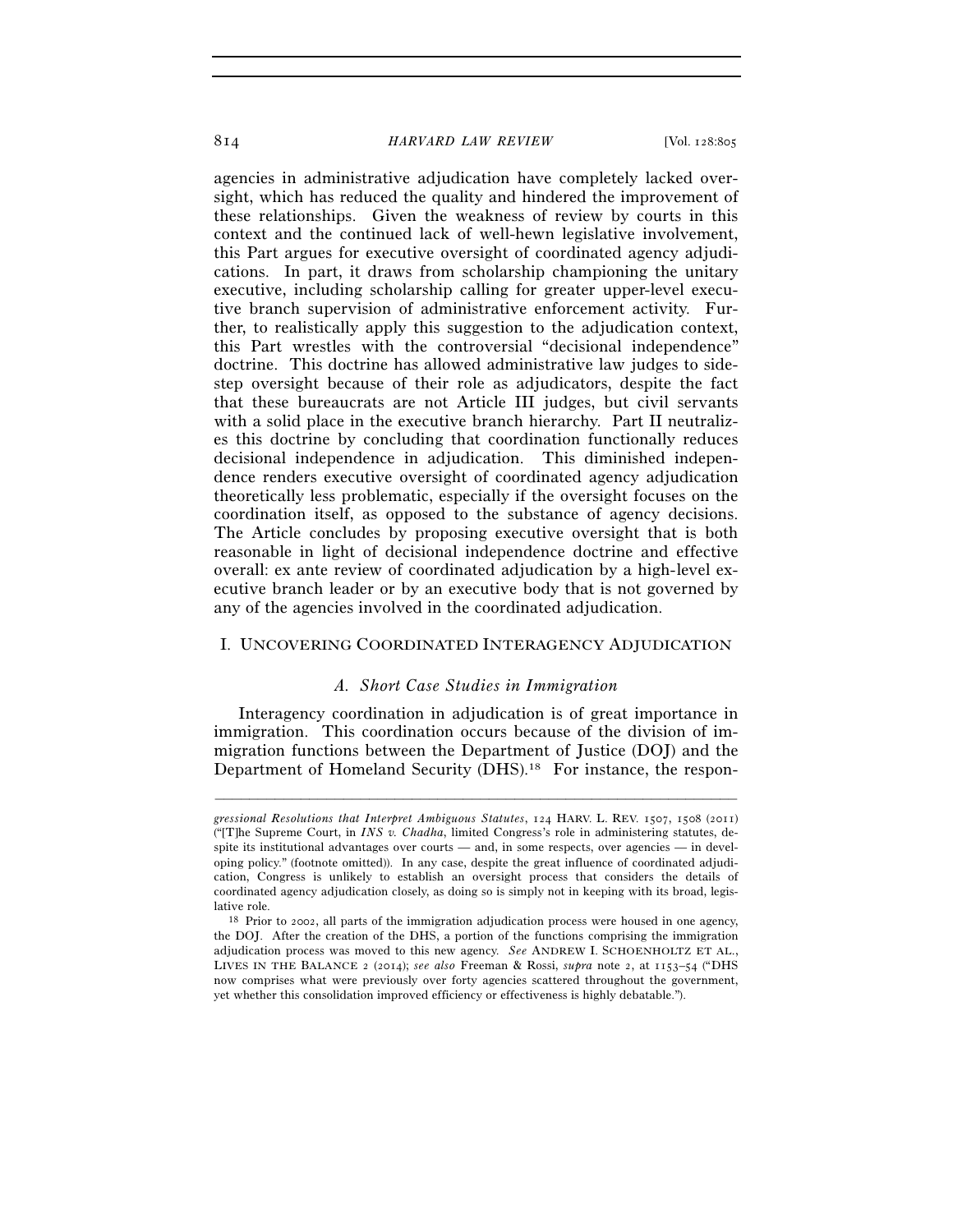sibility of completing the initial adjudication of asylum applications was transferred from the DOJ to the DHS when the latter was created in 2002. 19 As a result of this move, the adjudication of many asylum claims is now shared by at least two agencies. The components of asylum claim adjudication that must now be coordinated between agencies include investigation and factfinding, as well as the issuance of both initial and appellate-level administrative decisions. Further, the State Department may weigh in on those DHS asylum officers' adjudications implicating international relations, and the Department of Health and Human Services (HHS) may be part of DOJ immigration judges' factfinding in cases of mentally incompetent or minor noncitizens.20

When these coordinated interagency adjudication relationships falter, the consequences can be dire. One example of this impact in immigration asylum cases involves the inability of the DHS and the DOJ to coordinate effectively to determine when the "asylum clock," by which the lifetime of an asylum claim is measured, stops and starts.<sup>21</sup>

<sup>19</sup> *See* SCHOENHOLTZ ET AL., *supra* note 18, at 2. Cases may be appealed from the DHS to the DOJ. *See* TURID OWREN ET AL., AM. IMMIGRATION LAWYERS ASS'N, APPEALS TO A HIGHER AUTHORITY: AAO AND BIA 1–3, 5 (2012), http://www.ailawebcle.org/resources /seminar120503resources.pdf [http://perma.cc/ G6X9-6CG7]. Further, an undocumented noncitizen who is not granted asylum by the DHS will be referred to the DOJ for additional adjudication within the context of removal proceedings. *See* SCHOENHOLTZ ET AL., *supra* note 18, at 7-8. In these cases, the DHS also plays an enforcement role, which includes, on many occasions, detaining noncitizens and placing them into deportation proceedings. *See* Stephen H. Legomsky, *The New Path of Immigration Law: Asymmetric Incorporation of Criminal Justice Norms*, 64 WASH. & LEE L. REV. 469, 489 (2007).<br><sup>20</sup> *See* Geoffrey Heeren, *Pulling Teeth: The State of Mandatory Immigration Detention*, 45

HARV. C.R.-C.L. L. REV. 601, 627 (2010); Shani M. King, *Alone and Unrepresented: A Call to Congress to Provide Counsel for Unaccompanied Minors*, 50 HARV. J. ON LEGIS. 331, 335 (2013); *see also* SCHOENHOLTZ ET AL., *supra* note 18, at 8; Alice Clapman, *Hearing Difficult Voices: The Due-Process Rights of Mentally Disabled Individuals in Removal Proceedings*, 45 NEW ENG. L. REV. 373, 397 (2011); Christopher Nugent, *Whose Children Are These? Towards Ensuring the Best Interests and Empowerment of Unaccompanied Alien Children*, 15 B.U. PUB. INT. L.J. 219, 229 (2006). 21 *See* NADINE WETTSTEIN ET AL., UP AGAINST THE ASYLUM CLOCK: FIXING THE

BROKEN EMPLOYMENT AUTHORIZATION ASYLUM CLOCK, http://www.legalactioncenter.org /sites/default/files/docs/lac/Asylum\_Clock\_Paper.pdf (last visited Nov. 23, 2014) [http://perma.cc /3U3T-XWB3]; *Asylum Clock*, IMMIGR. POL'Y CENTER, http://www.immigrationpolicy.org /litigation/asylum-clock (last updated Feb. 5, 2014) [http://perma.cc/WB79-QG3G] ("Attorneys and asylum applicants across the country regularly experience problems with the 'asylum clock'  $-$  a clock which measures the 150 days after an applicant files an asylum application before the applicant can apply for an employment authorization document (EAD). These problems include a lack of clear guidance about how immigration agencies — both [in the DOJ] and [DHS] — should interpret and implement the law governing the clock, the lack of a formal review process when an EAD is denied, and a general lack of transparency in [DHS]'s administration of the clock. As a result of these problems and increasing court backlogs, asylum applicants often wait much longer than the legally permitted timeframe to receive a work permit and are thus unable to support themselves and their families while their applications are pending.").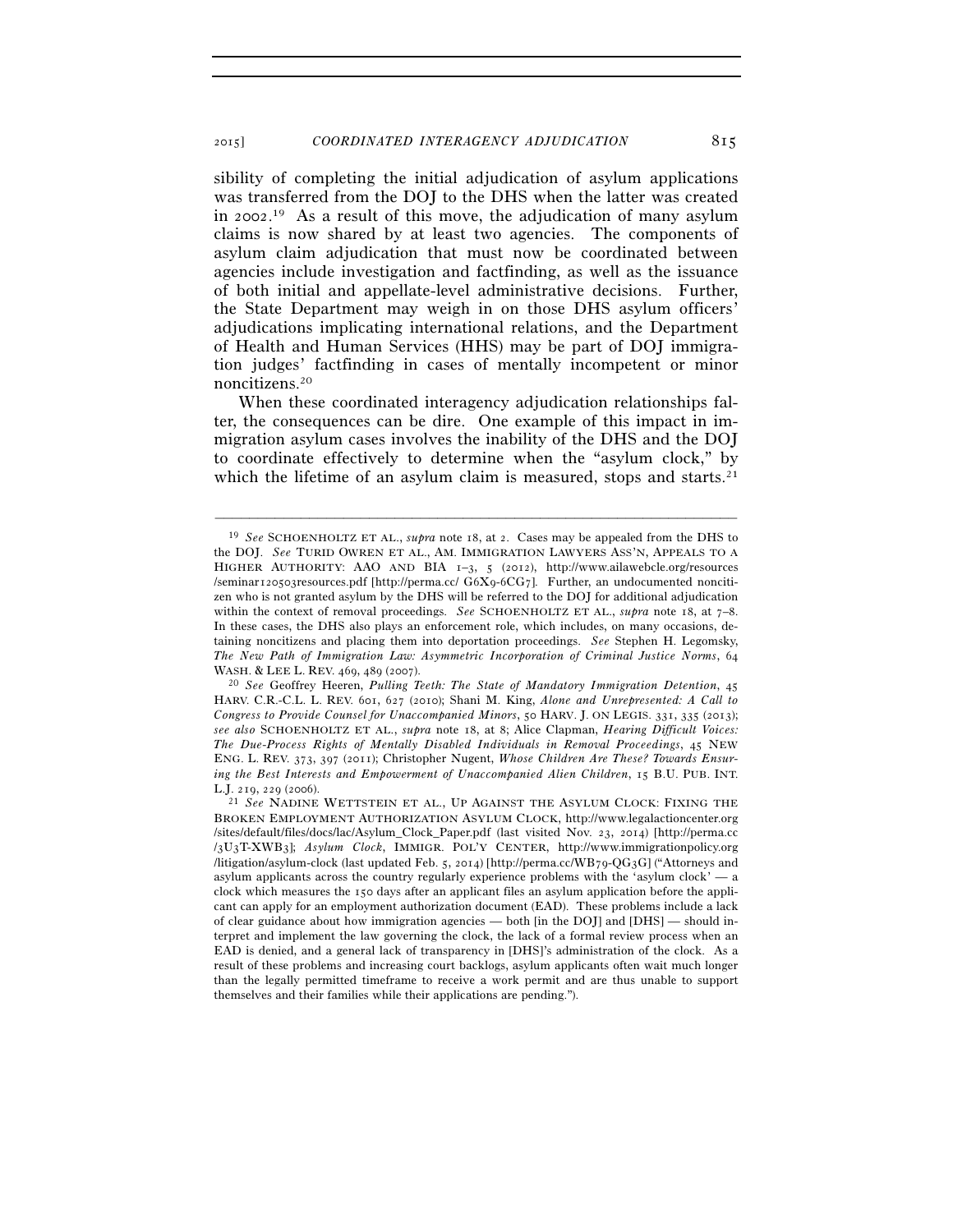This metric governs access to work authorization for an asylum applicant whose claim has not yet been adjudicated due to government delay.22 In large part, it is the DHS's and the DOJ's inability to collaboratively manage the asylum clock of many asylum applicants that caused immigrants' rights groups to bring a class action lawsuit in *A.B.T. v. U.S. Citizenship & Immigration Services*. 23

A.B.T. challenged DOJ and DHS "policies and practices that unlawfully prevent[ed plaintiffs, asylum seekers in removal proceedings,] from working even though their pending asylum claims have not been adjudicated within the six-month time period prescribed by statute."24 Indeed, the asylum clock tracks the 180-day time period after an asylum applicant files his or her completed asylum petition forms — a time frame whose completion is required (and which is commonly reached, due to administrative delay) before an applicant can receive an employment authorization document.25 The 180-day clock can be tolled, thus causing additional delay. Technically, this tolling should occur only when requested or caused by the applicant.<sup>26</sup> Often, however, the asylum clock is tolled arbitrarily and without the knowledge of the applicant.<sup>27</sup> This is because, prior to  $A.B.T.$ , there was "no mandatory procedure in place to ensure that [applicants were] informed that the asylum [employment authorization document] clock [was] being stopped or not started or restarted or to inform asylum applicants in all instances of the reasons for taking these actions related to the asylum [employment authorization document] clock."28 Thus, by delaying their ability to seek lawful employment, this system impeded asylum seekers from becoming independent and productive members of society.

Exacerbating the problem was the extent to which the DOJ and the DHS were often unable to effectively communicate regarding when one agency was tolling the clock, both because they were not keeping sufficient track of it themselves (due to bureaucratic ineptitude) and because they rarely shared this information with one another (due to inefficiencies and firewalls set up by the division of the asylum process between the two agencies). In fact, both the DHS and the DOJ were

<sup>22</sup> *See, e.g.*, Memorandum from Brian M. O'Leary, Chief Immigration Judge, Exec. Office for Immigration Review, U.S. Dep't of Justice, to All Immigration Judges et al. 3 (Nov. 15, 2011), http://www.justice.gov/eoir/efoia/ocij/oppm11/11-02.pdf [http://perma.cc/57EH-K9GK]. 23 No. C11-2108, 2013 WL 5913323 (W.D. Wash. Nov. 4, 2013); *see also Asylum Clock*, *supra*

note 21.<br><sup>24</sup> Complaint for Injunctive & Declaratory Relief at 2, *A.B.T.*, 2013 WL 5913323 (No. 2:11-cv-

<sup>02108).&</sup>lt;br>
<sup>25</sup> See 8 C.F.R. § 1208.7(a)(1) (2014).<br>
<sup>26</sup> See id. § 1208.7(a)(2).<br>
<sup>27</sup> See WETTSTEIN ET AL., *supra* note 21, at 16.<br>
<sup>27</sup> Cee WETTSTEIN ET AL., *supra* note 21, at 16.<br>
<sup>28</sup> Complaint for Injunctive & Decl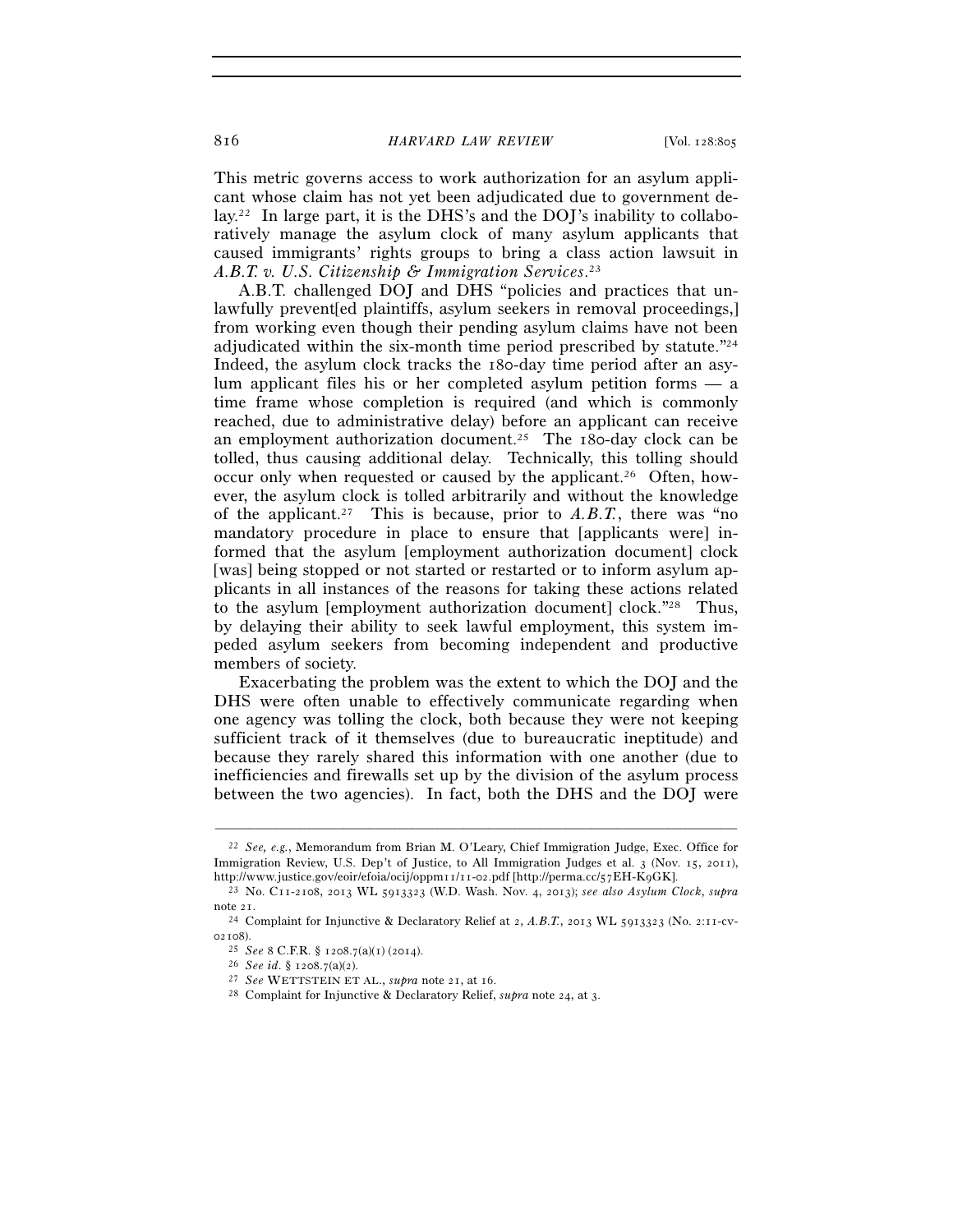well aware of the public's concerns about the asylum clock, but neither was able to hew to a course of action.<sup>29</sup> As a result, an applicant on appeal before a DOJ immigration judge may have had his application tolled by the DHS far earlier in the process, without his knowledge. A key issue resulting from this lack of coordination was insufficient notice to applicants whose asylum clocks had been stopped, and who were thus ineligible for work permits.

Another example illustrating the effects of problematic interagency coordination in administrative adjudication involved California-based DOJ immigration judges coordinating with the DHS under interagency initiatives to aid mentally incompetent individuals in immigration proceedings.30 As a result of this poor coordination, another class action lawsuit was brought against the government.31 This case, *Franco-Gonzalez v. Holder*, 32 concerned the lack of a nationwide policy for aiding immigration detainees with serious mental disorders that may render them incompetent to adequately represent themselves in litigation.33 One major interagency coordination problem underlying the systemic marginalization of mentally disabled noncitizens in immigration proceedings was the lack of communication between DHS enforcement officials and DOJ immigration judges regarding the mental health of detainees that the DHS brought before the DOI.<sup>34</sup> The DHS

–––––––––––––––––––––––––––––––––––––––––––––––––––––––––––––

<sup>23</sup>, 2013). 31 *See Franco-Gonzales v. Holder*, ACLU (Apr. 24, 2013), https://www.aclu.org/immigrants -rights/franco-gonzales-v-holder [http://perma.cc/CWX6-HF79]. 32 <sup>2013</sup> WL 3674492. 33 *See id.* at \*16. One major point of contention was the lack of counsel available to this pop-

<sup>29</sup> Representatives of the American Immigration Lawyers Association (AILA) raised concerns with the Executive Office for Immigration Review (EOIR) at least as early as 2000 and were rebuffed. *See EOIR/AILA Liaison Meeting, March 30, 2000*, U.S. DEP'T JUST., http://www.justice .gov/eoir/statspub/qaeoiraila.htm (last visited Nov. 23, 2014) [http://perma.cc/7PQM-8ZXL]. Such responses were typical of interactions between the two groups. *See generally EOIR/AILA Liaison Meeting Q & A's – Archive*, U.S. DEP'T JUST., http://www.justice.gov/eoir/ailaarchive.htm (last visited Nov. 23, 2014) [http://perma.cc/SL4N-S6WV] (providing agendas, as well as questions and answers, from liaison meetings between the EOIR and AILA dating from 2000 through 2013). The 2012 agenda indicates that the EOIR refused to reply to related inquiries due to pending litigation. *See AILA-EOIR Liaison Meeting Agenda*, U.S. DEP'T JUST. (Nov. 15, 2012), http://www .justice.gov/eoir/statspub/AILA%20EOIR%20Fall%202012%20Agenda.pdf [http://perma.cc /UN6Z-M4MJ]. 30 *See* Franco-Gonzalez v. Holder, No. CV 10-02211, 2013 WL 3674492, at \*2 (C.D. Cal. Apr.

ulation of immigrants. *See id.* at \*5–6. In short, any person charged with being "removable" is entitled to be represented by counsel, 8 U.S.C. § 1362 (2012); however, undocumented immigrants are often unable to afford such legal counsel, *see Franco-Gonzalez*, 2013 WL 3674492, at \*19. This problem is compounded in the mentally disabled noncitizen community, members of which frequently are detained by the DHS. *See, e.g.*, *id.* at \*4. Thus, unrepresented noncitizens in immigration removal cases risk a higher chance of deportation, and this risk is further increased for those with mental disorders. *See Franco-Gonzales v. Holder*, *supra* note 31. 34 *See* HUMAN RIGHTS WATCH & ACLU, DEPORTATION BY DEFAULT <sup>34</sup>, 48 (2010), http://

www.hrw.org/sites/default/files/reports/usdeportation0710webwcover\_1.pdf [http://perma.cc/U58X -P2G8].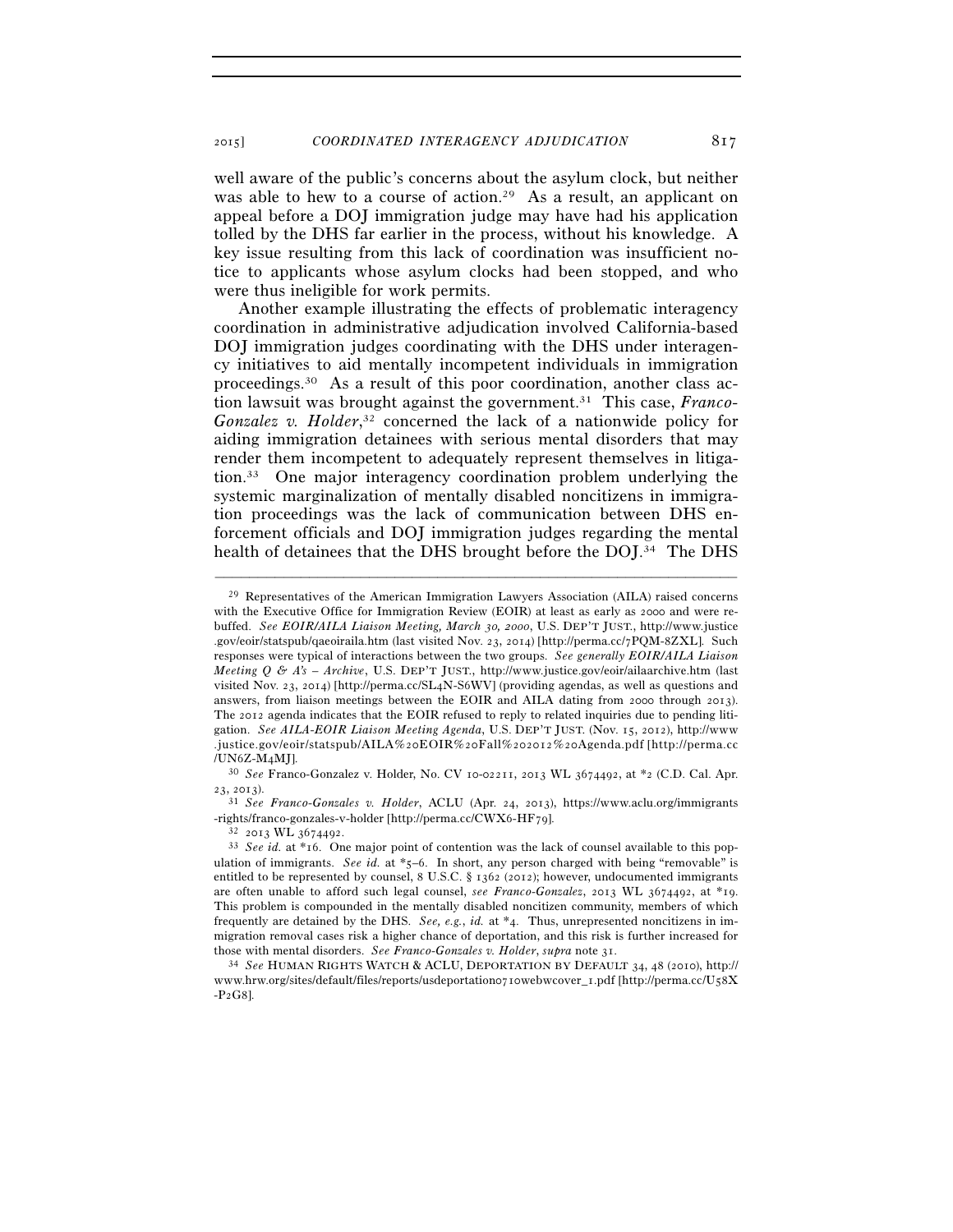often had more insight into whether a detainee was mentally disabled or exhibited the types of characteristics that might lead an immigration judge to find the detainee incompetent (and thus unable to move forward with immigration proceedings).<sup>35</sup> Due to the DHS's reluctance to expend resources to adequately evaluate those detainees showing signs of mental illness and its inability to coordinate a reliable, uniform system of communication with the DOJ within the context of removal proceedings, many detainees were deported despite being unfit to represent themselves at trial.36 Major weaknesses in DOJ policy concerning mentally incompetent noncitizens' statuses and lack of access to counsel, insufficient oversight of immigration judges' required coordination with the DHS and their application of relevant policy, and failures in communication at both the ground and highest level of DOJ and DHS leadership all compounded the problem.

The *Franco-Gonzalez* litigation eventually led the DHS and the DOJ to hastily issue a nationwide policy in anticipation of an impending negative ruling from the Central District of California.<sup>37</sup> However, there is no guarantee that this policy will be implemented any more effectively than previous interagency policy governing the immigration adjudication of mentally incompetent individuals' cases, or that it will improve the failures of coordination that arguably underlie the problems suffered by the class.

While these issues are specific to the immigration context, they also serve as a cautionary tale for other areas of public law that utilize co-

<sup>&</sup>lt;sup>35</sup> See Franco-Gonzalez, 2013 WL 3674492, at \*8.<br><sup>36</sup> See HUMAN RIGHTS WATCH & ACLU, *supra* note 34, at 48.<br><sup>37</sup> On April 22, 2013, the day before the decision in the class action was issued, the DOJ and the DHS issued a "new nationwide policy for unrepresented immigration detainees with serious mental disorders or conditions that may render them mentally incompetent to represent themselves in immigration proceedings." *Department of Justice and the Department of Homeland Security Announce Safeguards for Unrepresented Immigration Detainees with Serious Mental Disorders or Conditions*, U.S. DEP'T JUST. (Apr. 22, 2013), http://www.justice.gov/eoir/press/2013 /SafeguardsUnrepresentedImmigrationDetainees.html [http://perma.cc/Y8A8-7B2C] (noting that the "policy entails implementation of new procedural protections," including DHS screening for serious mental disorders or conditions that must be subsequently communicated to the DOJ; DOJ and DHS joint identification of detainees with serious mental disorders or conditions in immigration detention facilities; DOJ and DHS coordinated competency hearings and independent psychiatric or psychological examinations; procedures to make available qualified representatives to detainees who are deemed mentally incompetent; and bond hearings requiring the DHS to coordinate travel to DOJ immigration courts for "detainees who were identified as having a serious mental disorder or condition that may render them mentally incompetent to represent themselves and have been held in immigration detention for at least six months"). This decision was likely the result of intensive, unprecedented coordination between the DOJ and the DHS resulting from bureaucratic panic at the potential for an expansive court ruling. The next day, the district court determined that the Director of U.S. Immigration and Customs Enforcement, the Attorney General, and the Executive Office of Immigration Review must provide qualified legal representatives to immigrant detainees with mental disabilities who are facing deportation "in all aspects of their removal and detention proceedings." *Franco-Gonzalez*, 2013 WL 3674492, at \*20.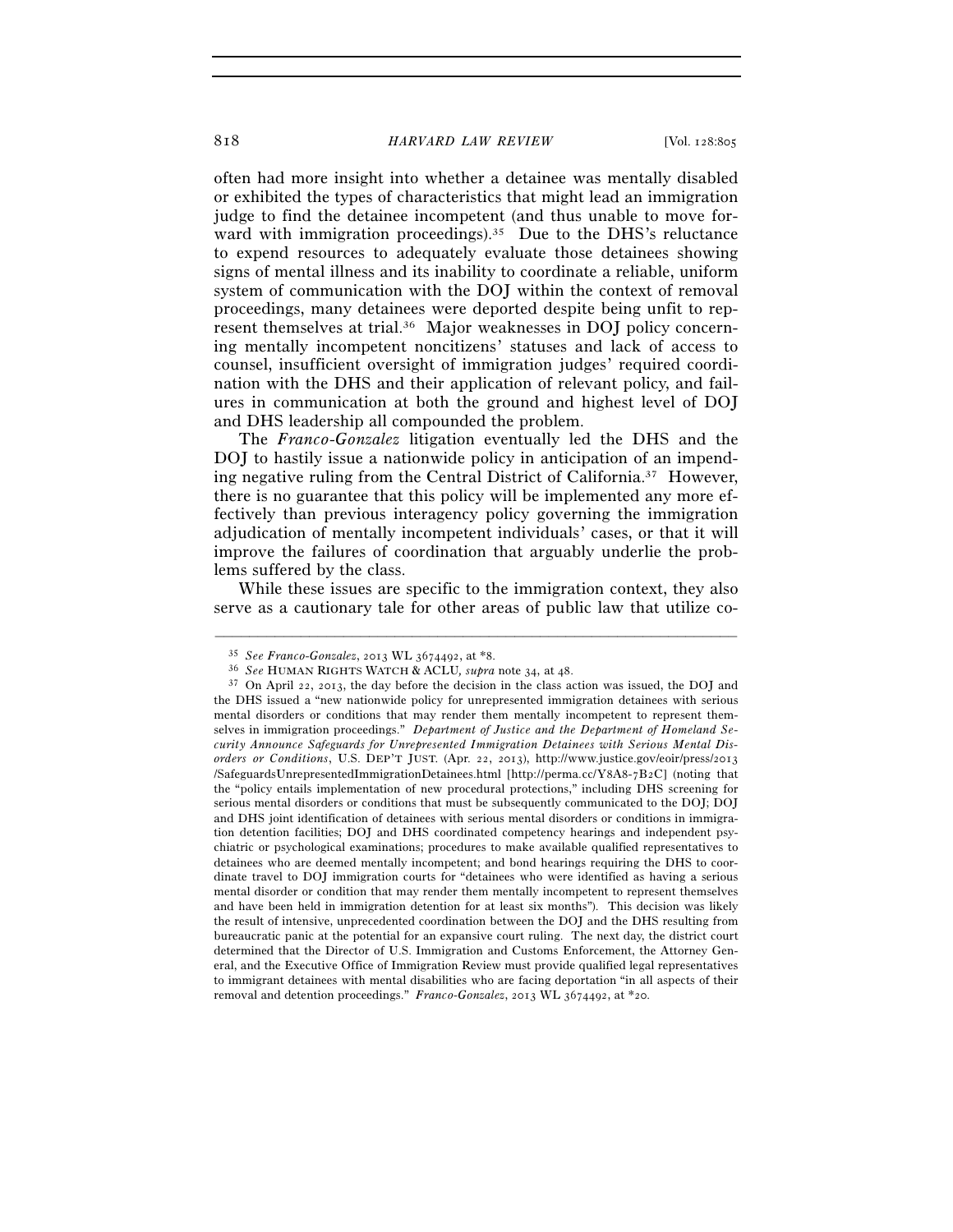ordinated administrative adjudication. Problems resulting from poorquality or convoluted interagency relationships may manifest and grow in almost any type of adjudicative setting. Yet despite this potential, courts typically do not review the coordination in these processes. In both the DHS/DOJ coordination frameworks discussed here, courts were unaware of the extent of the problem and how it was exacerbated by poor coordination until these facts were brought to their attention via class action lawsuits.

While I note drawbacks to the fact that courts do not currently reach and review the actions of the DHS and coordination between the DHS and the DOJ in the immigration context, I remain agnostic about how much of a disadvantage this fact is. Whether freedom from judicial review is good, bad, or irrelevant to the quality of an adjudication likely depends on the specific context in which the adjudication occurs. In some cases, for instance, poor effort by a primary agency may be adequately reflected in the final product of an adjudication, even if it is not directly attributable to the primary agency. With or without judicial review of this primary agency's actions — in other words, even if the court isn't aware that the problem originated in an agency not before the court — the agency that was held responsible in court may in turn hold the primary agency accountable moving forward. In a separate regard, we may actually want an initial review process to be fully shielded from second-tier administrative and appellate court review in order to allow an applicant "two bites at the apple" for an administrative benefit. Still, arguing whether these dynamics are problematic or even beneficial across the executive branch is not the point of this particular, introductory discussion.

Rather, I wish to make a broader, more structural point: the existence of coordination in administrative adjudication dislocates certain overarching administrative review and deference expectations. In judicial review of traditional intra-agency processes, the court has the opportunity to look through the record. Generally, in judicial review of administrative activity, the court may decide whether examining the substance or procedure of the disagreements between different agency components involved in the review is worthwhile for determining the quality of the final agency determination. In coordinated interagency adjudication, the ability of a court to have access to and to review these agency determinations becomes frustrated because the role of each agency might be ill-defined and traces of disagreement might be hard to uncover and harder yet to scrutinize, thus shifting the review and deference paradigm in a manner that merits close attention.

Given limitations of space and scope, this Article is primarily focused on introducing coordinated interagency adjudication into the literature and discussing the appropriate level of executive control over the relevant dynamics. My companion piece to this Article wrestles with questions of judicial review of and deference to the re-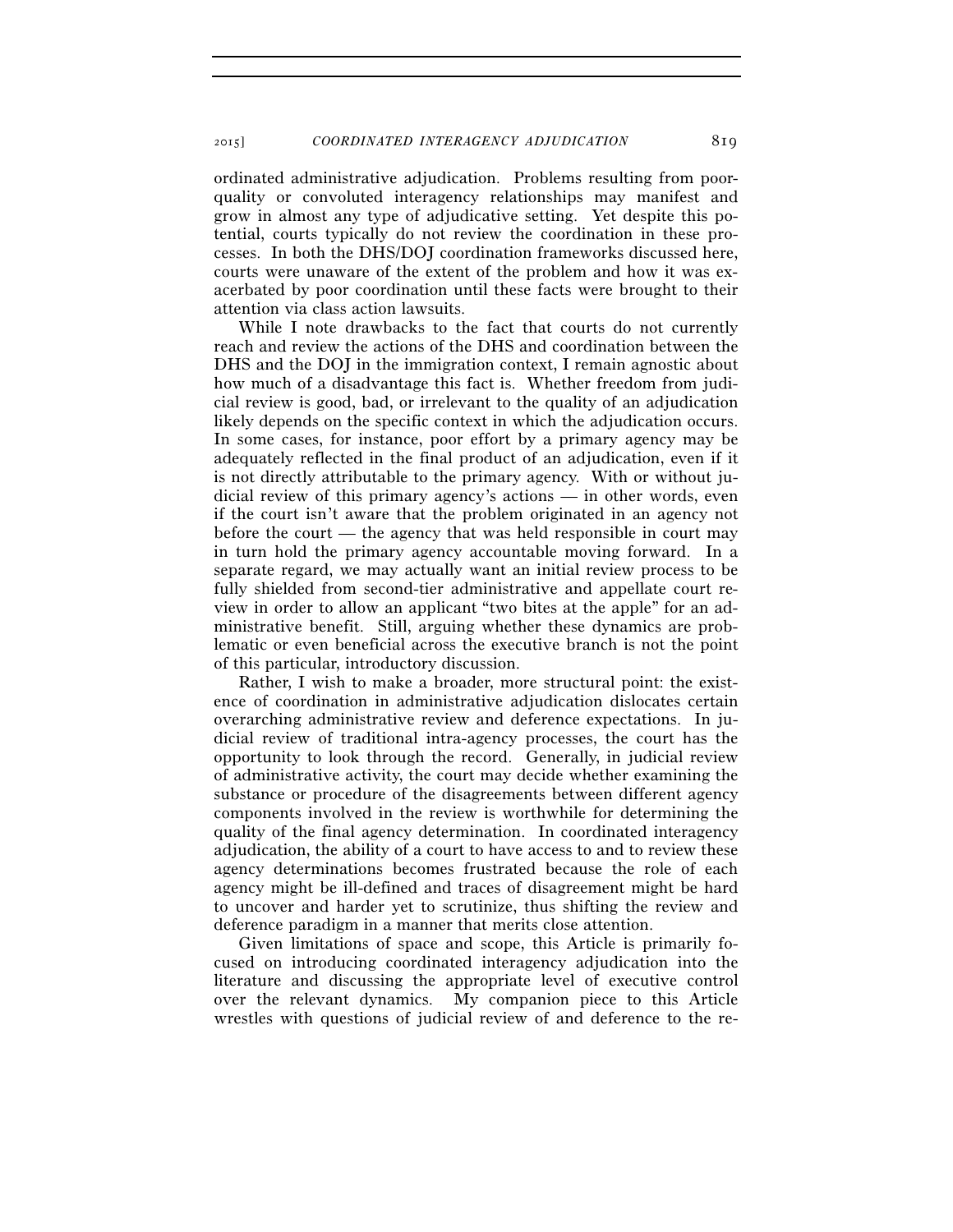sults of interagency coordination.<sup>38</sup> However, the incompleteness of the judicial review of interagency adjudication is a characteristic unique to the results of coordination across institutional borders, and one that helps render this phenomenon worthy of study and (as I argue later) oversight.

#### *B. The Broader Phenomenon*

Coordinated administrative adjudication is not unique to the immigration context. Indeed, it can be found in other areas of administrative law with large adjudication caseloads. These areas include customs; general employment policy and employment discrimination; health, safety, and security; and other matters in which the resources or expertise of more than one agency may be gathered to help evaluate and adjudicate an administrative claim for benefits or a determination of a statutory violation.39 Administrative law in these areas fundamentally affects the large population that depends on the complete, expert adjudication of their individual administrative claims. Given the exceptional impact that adjudication has on individual rights, and its great potential for benefiting or harming the exercise of public law, the influence of coordination on these systems is significant.

Any given agency adjudication, including and beyond the immigration setting, has at least two necessary parts. The first is factfinding prior to the application of law in the case.40 The second is the application of law to the facts gathered.<sup>41</sup> In the administrative adjudication model as it is traditionally understood, the investigation and factfinding fall to the same, single agency with jurisdiction over the only (and thus final) decision in the adjudication. In practice, however, this is often not the case. Instead, as this Article finds, the factfinding and investigation in an administrative case may be conducted by one or more agencies that are not the final adjudicator. Or the factfinding may be complemented by information or advice provided by another nonadjudicative agency or, in some cases of coordinated interagency adjudication, by an agency that has another, more decisive, and possibly adjudicative role in the process. In addition, there are processes in which an agency may advocate against (or, very rarely, for) the claimant. This role of "agency as representative" may in fact be played by

<sup>&</sup>lt;sup>38</sup> See generally Shah, supra note 8.<br><sup>39</sup> See infra pp. 883–905.<br><sup>40</sup> See Magill & Vermeule, *supra* note 15, at 1067.<br><sup>41</sup> See id. Often, the adjudicative process incorporates more than these two elements. See, *e.g.*, Edward Rubin, *It's Time to Make the Administrative Procedure Act Administrative*, 89 CORNELL L. REV. 95, 101 (2003) ("To adjudicate an issue, the agency must provide interested parties with notice of the subject matter to be decided, conduct a hearing, and then issue a decision based upon the record of the hearing."). Nevertheless, at its core, adjudication in any setting involves gathering facts and applying the law to those facts.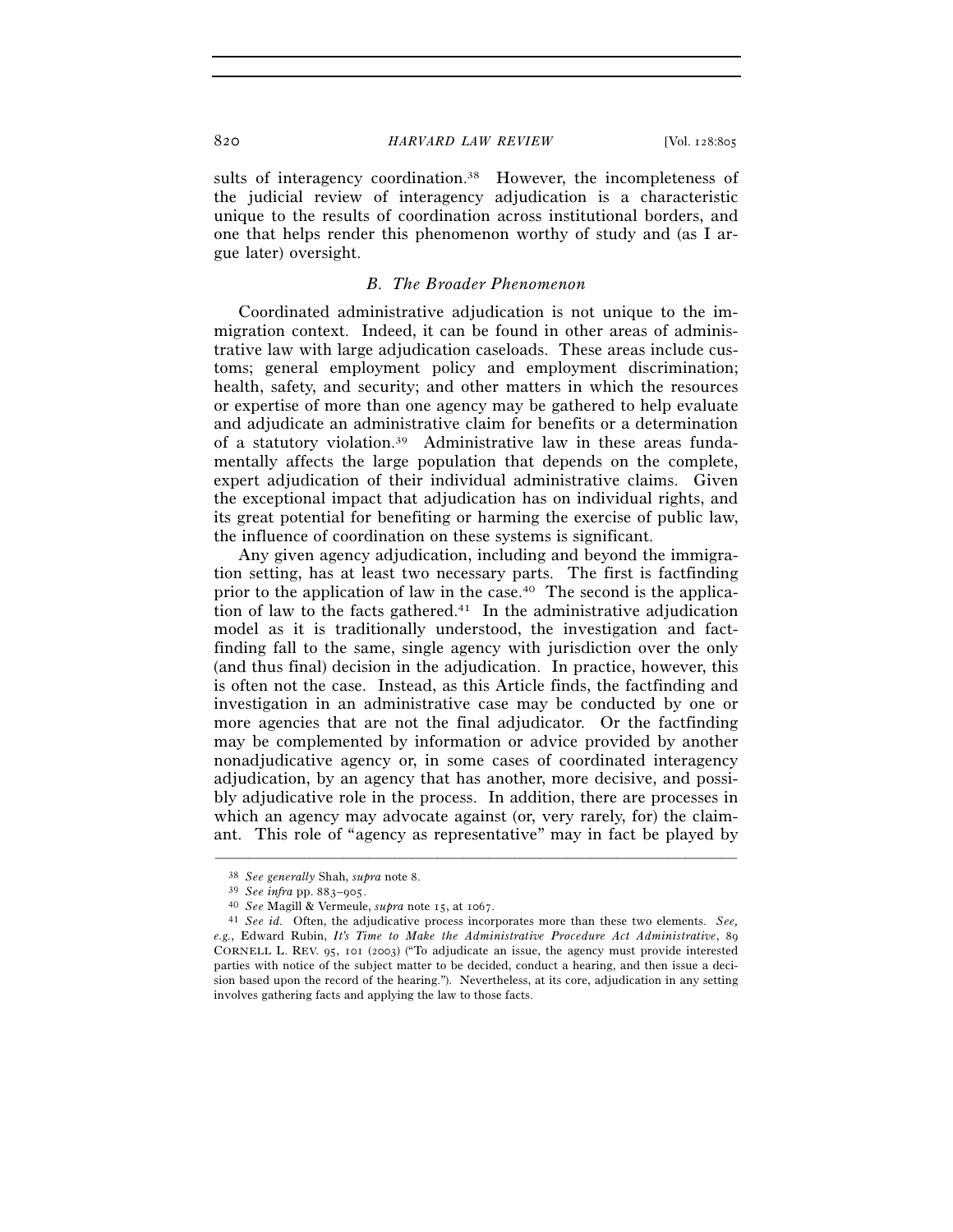an agency that has served previously in either an adjudicative or neutral "expert witness" capacity in the same administrative proceeding. Furthermore, the road to resolving a single claim may involve more than one adjudicative decision.

This Article establishes, more specifically, that administrative adjudication processes may involve agencies finding facts for other agencies' appellate-level adjudications; agencies transferring their adjudicative jurisdiction to other agencies, thus allowing one agency to effectively substitute for another in a given administrative claim; or even agencies working together in relatively equal partnership to determine a claim or adjudicate a violation. Further, coordination may occur in agency case determinations big and small. In immigration and other contexts, these determinations include adjudicative processes with multiple "individualized hearing[s]"<sup>42</sup> that resemble the fullblown, adversarial process that is found in a civil or criminal court proceeding.43 In other administrative settings, many key adjudication decisions are made on the basis of paper-based evidence alone.<sup>44</sup>

In the end, one commonality among all coordinated interagency adjudications is that more than one agency plays an important role in moving each case toward a final determination. Coordination, as I employ the term here, differs from but may be included under the umbrella concept of agency interactions. "The basic mechanism of agency interactions is that one agency's freedom of action is somewhat restricted by the control or influence that other agencies have over its choices."45 Interagency coordination, as I use the term here, refers to the organization and quality of the different elements of a complex activity (such as interagency adjudication) that enable agencies to work together effectively to achieve a shared goal. Interaction may refer merely to the inclusion of more than one agency in a process, or it may refer to the coordination required between agencies to further the required process. Thus, coordination more specifically refers to "working together," that is, to the explicit and somewhat formalized collaboration or communication required to further an interaction. For example, the adjudication of asylum applications requires both interagency interaction, in that DHS and DOJ activities both bear on the process, and coordination, to the extent that the DHS and the DOJ actively work together (for example, by sharing information, creating joint policy governing these adjudications, harmonizing their adjudication timetables in individual cases influenced by both agencies, and the

<sup>–––––––––––––––––––––––––––––––––––––––––––––––––––––––––––––</sup> <sup>42</sup> Gillian E. Metzger, *Administrative Constitutionalism*, 91 TEX. L. REV. 1897, 1900 (2013).<br><sup>43</sup> See, e.g., Mathews v. Eldridge, 424 U.S. 319, 332–35 (1976).<br><sup>44</sup> See, e.g., *id.* at 343–45.<br><sup>45</sup> Bradley, *supra* note

rulemaking).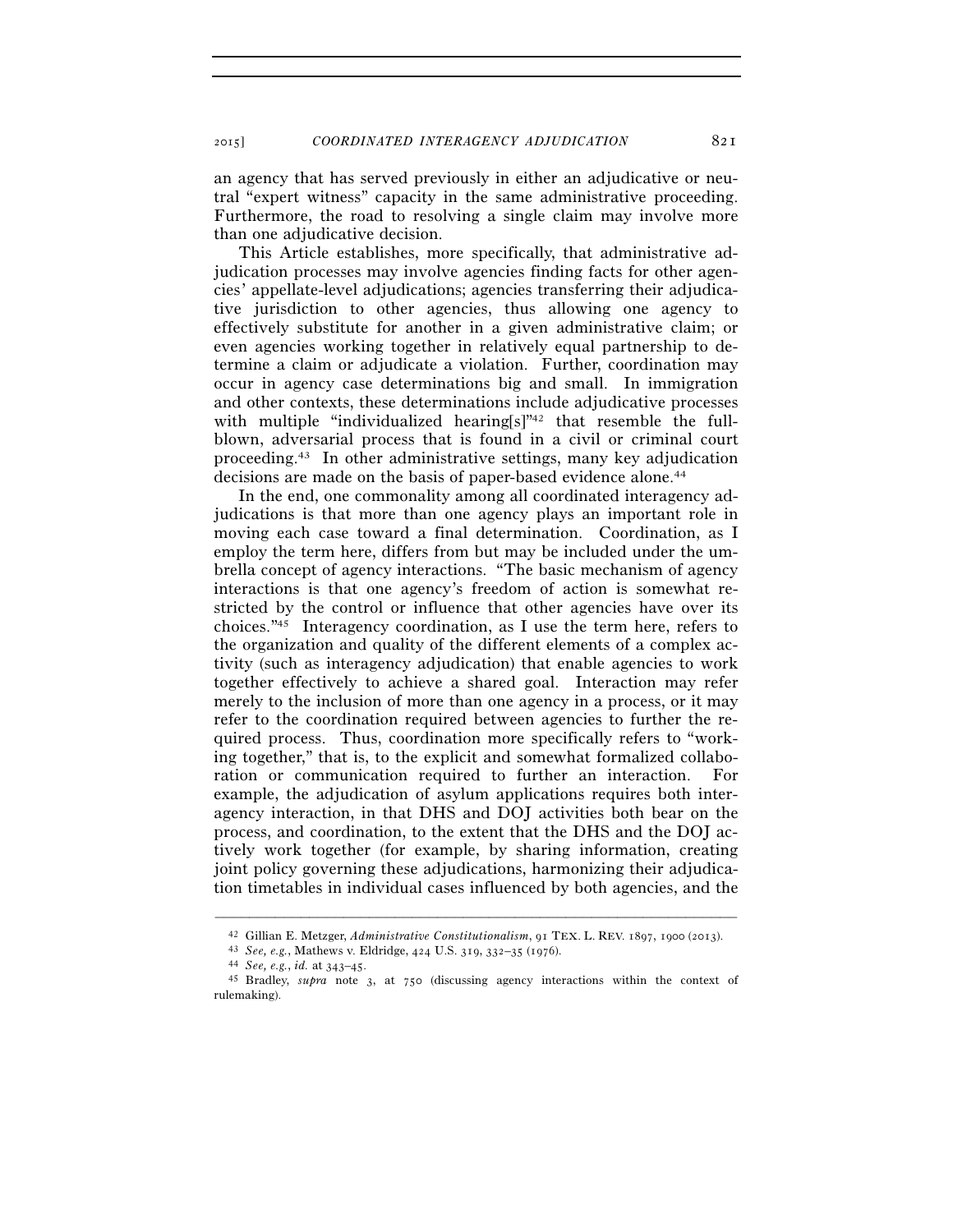like) to further the process. While the relative level of coordination in any given agency interaction may vary, acts of coordination likely serve as the joints of most mechanisms of agency interaction.<sup>46</sup>

Further, the nature of the relationships between and among agencies substantively affects coordinated administrative adjudications. Certainly, it is important to an individual claimant to be aware when more than one agency is involved in a given process. For instance, to draw on the immigration context again, both the DHS and the DOJ contribute to the resolution of an individual claimant's case, much like trial- and appellate-level courts contribute to the life of a single civil or criminal case. In coordinated agency adjudication across various contexts, a claimant's interaction with government bureaucrats at multiple agencies may be difficult to manage and her understanding of the complicated process may be obscured.

Overall, there are both benefits and drawbacks to having these multiple, often tiered, relationships within the context of a single administrative claim. The need for varied expertise in complex subject areas that have a broad impact on the population, such as the areas of administrative law discussed in this piece, draws multiple agencies into a single adjudication process as a result of congressional allocation of statutory authority, or based on agencies' own assessment of the need for coordination or jurisdiction transference. Thus, a possible benefit of coordination is the opportunity for multiple experts to consult with one another and apply their knowledge to the processing of the case.47 This cross-pollination allows for the incorporation of varied governmental perspectives and priorities whose import may not be obvious to any one agency.48 Another benefit is the opportunity for the individual claimant to have more than one "bite at the apple," or the opportunity to appeal to other government officials so that her fate is not necessarily in the hands of a single administrative adjudicator acting as lord of the claim. Additional benefits — which also constitute reasons why agencies and Congress may be motivated to construct coordinated adjudication schemes — include agency interest in taking advantage of other agencies' efforts and resources; the narrowing and reduced expenditure of an agency's own claimed expertise and/or resources to adjudicate; and congressional oversight committees' desire to expand their power by increasing the jurisdiction of their pet agencies, even incrementally, over parts of an adjudication process.

<sup>46</sup> I note that while the typological/rule-of-law goals of this Article do not necessarily require drawing the distinction between interaction and coordination, the solution of executive oversight explored in Part II is more concrete when focused on coordination more specifically. 47 *See* Marisam, *supra* note 3, at 184–85. 48 *See id.* at 188.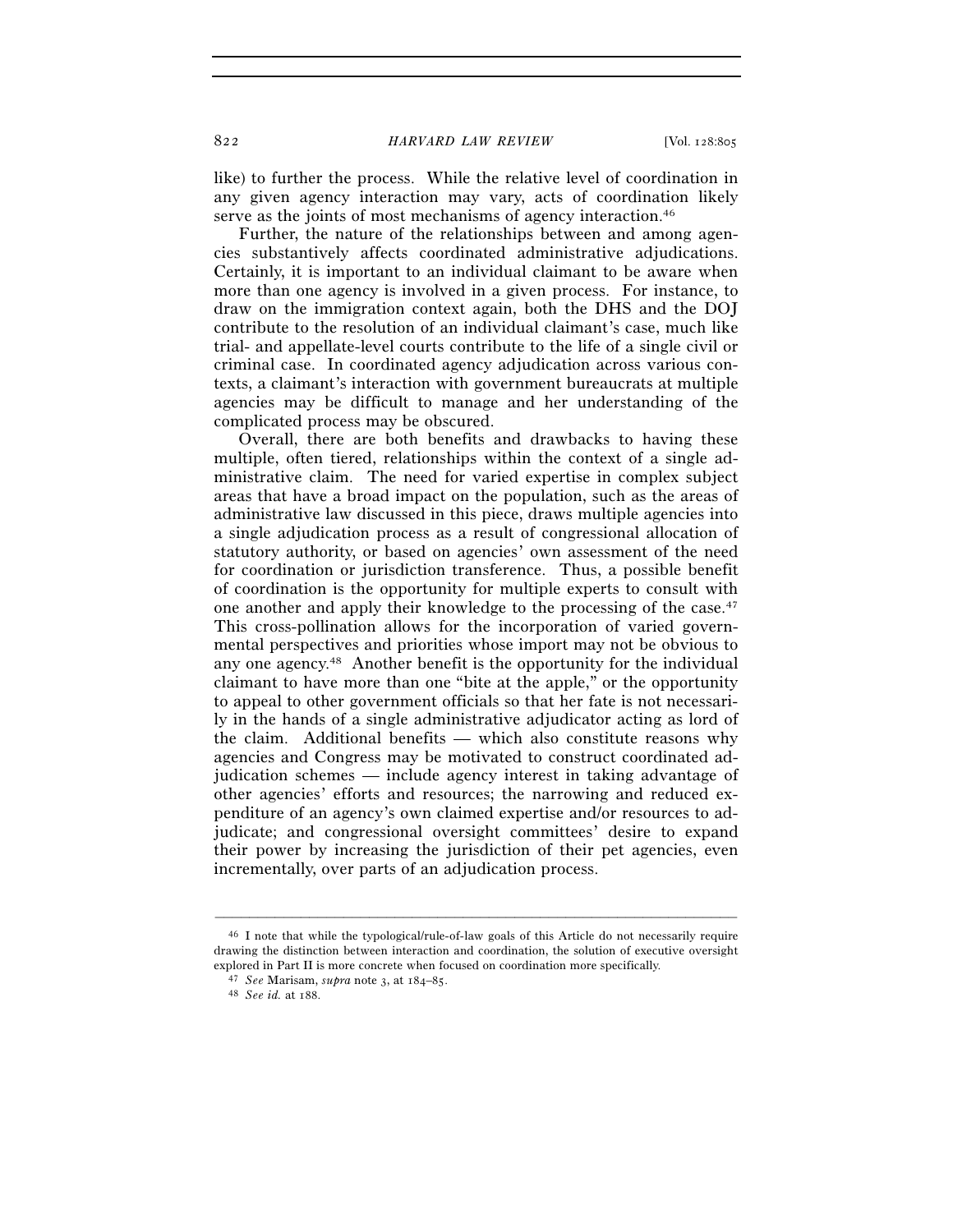However, potential drawbacks abound. For instance, the duplication of the same adjudication by different agencies may waste government resources.<sup>49</sup> Further, there are often no longstanding or formal mechanisms for tracking, making consistent, or ensuring the quality of interagency communication, which is often involved in the shared factfinding that underlies each adjudicative decision.<sup>50</sup> There may also be problems with ensuring administrative due process over the lifetime of a claim that is influenced by the actions of multiple agencies — a problem that may be of particular concern in adjudication.51 While the benefits of coordination mean that interagency relationships in adjudication processes are normatively desirable, the drawbacks may outweigh the benefits, especially if the coordinated adjudication has components that are unseen and unchecked by courts or executive branch leaders. As I will argue later in this Article, a framework of executive oversight could ensure that the benefits outweigh the drawbacks and that the quality of coordinated agency adjudication continues to improve, or at least does not deteriorate, as adjudications grow more complex over time. This framework could also mitigate some of the concerns that courts and Congress should have about the legitimacy of agency self-determination of jurisdiction in interagency adjudication processes by serving to clarify and improve agency relationships in this setting.

As suggested in the introduction, coordination processes in the adjudication context are as important as, but distinct from, agency coordination in rulemaking. The Administrative Procedure Act<sup>52</sup> (APA) separates adjudication from rulemaking by stating that adjudication is an "agency process for the formulation of an order"53 and an order is a final disposition "in a matter other than rule making."54 Scholars have further distinguished between agency rulemaking and agency adjudi-

<sup>49</sup> *See* Marisam, *supra* note 2, at 198. 50 *See* Freeman & Rossi, *supra* note 2, at 1156–57. 51 *See* Adrian Vermeule, *Conventions of Agency Independence*, 113 COLUM. L. REV. 1163, 1213 (2013) ("[D]ue process imposes greater obligations in adjudication than in rulemaking."). *Compare* Londoner v. City & Cnty. of Denver, 210 U.S. 373, 386 (1908) (finding that due process protections attach to adjudicative agency activities), *with* Bi-Metallic Inv. Co. v. State Bd. of Equalization, 239 U.S. 441, 445 (1915) (finding no right to individualized hearings where matters involve generalized determinations). Note that when I refer to administrative due process, I call on the requirements of accuracy, efficiency, and fairness, often required of substantive decisionmaking; the development of procedure; and the provision of ample and timely notice; among other criteria that uphold the general dignitary approach to administrative due process (commonly understood as articulated by Professor Jerry Mashaw). *See, e.g.*, JERRY L. MASHAW, DUE PROCESS IN THE ADMINISTRATIVE STATE 162–67 (1985); Jerry L. Mashaw, *Administra-*

*tive Due Process: The Quest for a Dignitary Theory*, 61 B.U. L. REV. 885, 886–87 (1981).<br><sup>52</sup> Pub. L. No. 79-404, 60 Stat. 237 (1946) (codified as amended in scattered sections of 5<br>U.S.C.).

<sup>53 5</sup> U.S.C. § 551(7) (2012).<br>54 *Id.* § 551(6).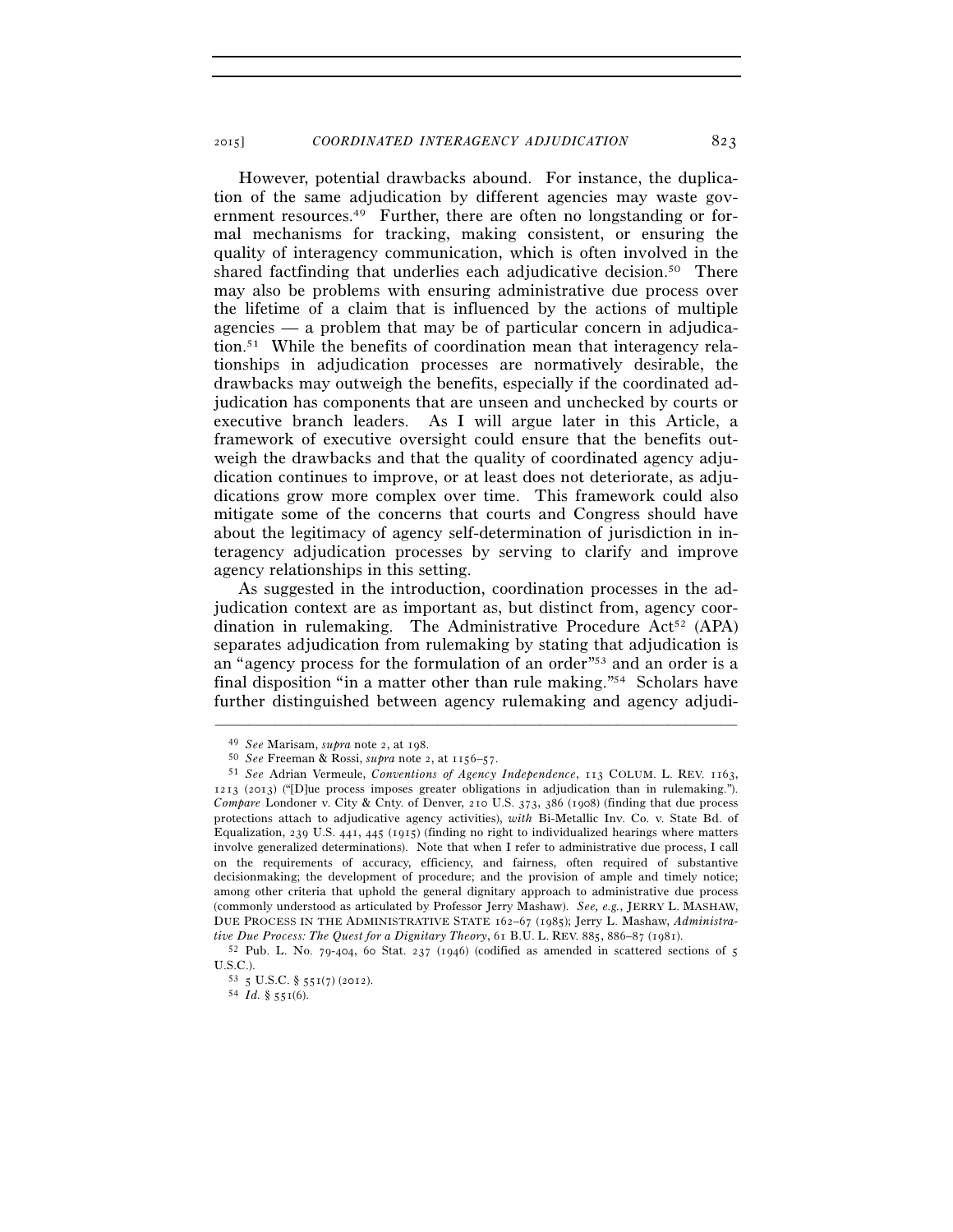cation, both to diminish the value of administrative adjudication<sup>55</sup> and to rescue administrative adjudication from critics.56 Thus, the distinction between administrative rulemaking and administrative adjudication is broadly recognized.

The distinction between the two cannot, however, be taken to reflect a lack of real-world impact by agency adjudication, which agencies are free to choose as their vehicle for policymaking.57 Indeed, while "[r]ulemaking is the primary vehicle for formulating and announcing agency policy[,] . . . the adjudicative process, as the judicial process, necessarily evolves agency policy" as well.58 As is the case with rulemaking, an agency adjudicative order can by turns constrain or expand policy, limit or inflate agency responsibilities, and expand or contract executive discretion. Like regulations, administrative orders can spur an evolution and specification of Congress's expectations of agencies, or drastically alter an agency's commitment to legislative requirements over time. Take, for example, the addition of the "social visibility" test for asylum applicants seeking protection on the basis of

<sup>55</sup> *See, e.g.*, Merton C. Bernstein, *The NLRB's Adjudication-Rule Making Dilemma Under the Administrative Procedure Act*, 79 YALE L.J. 571, 622 (1970) (noting that a shift to "rule making may help reinvigorate agencies now settled into dull, time-consuming, and relatively unproductive adjudicatory routines that are unequal to growing case loads and the increasing complexity of the areas to be regulated"); Mark H. Grunewald, *The NLRB's First Rulemaking: An Exercise in Pragmatism*, 41 DUKE L.J. 274, 279, 281 (1991); Milton Handler, *Unfair Competition*, 21 IOWA L. REV. 175, 259–61 (1936); William T. Mayton, *The Legislative Resolution of the Rulemaking Versus Adjudication Problem in Agency Lawmaking*, 1980 DUKE L.J. 103, 103; Carl McFarland, *Landis' Report: The Voice of One Crying in the Wilderness*, 47 VA. L. REV. 373, 433–38 (1961); Richard J. Pierce, Jr., *Two Problems in Administrative Law: Political Polarity on the District of Columbia Circuit and Judicial Deterrence of Agency Rulemaking*, 1988 DUKE L.J. 300, 308–09. 56 *See, e.g.*, E. Donald Elliott, *Re-Inventing Rulemaking*, 41 DUKE L.J. 1490, 1491–92 (1992);

Jeffrey J. Rachlinski, *Rulemaking Versus Adjudication: A Psychological Perspective*, 32 FLA. ST. U. L. REV. 529, 550–53 (2005); Glen O. Robinson, *The Making of Administrative Policy: Another Look at Rulemaking and Adjudication and Administrative Procedure Reform*, 118 U. PA. L. REV. 485, 514–28 (1970); David L. Shapiro, *The Choice of Rulemaking or Adjudication in the Develop-*

<sup>&</sup>lt;sup>57</sup> *See, e.g.*, NLRB v. Bell Aerospace Co., 416 U.S. 267, 294 (1974) ("[T]he Board is not precluded from announcing new principles in an adjudicative proceeding and . . . the choice between rulemaking and adjudication lies in the first instance within the Board's discretion."); SEC v. Chenery Corp., 332 U.S. 194, 203 (1947) ("[T]he choice made between proceeding by general rule or by individual, *ad hoc* litigation is one that lies primarily in the informed discretion of the ad-

ministrative agency."). 58 2 CHARLES H. KOCH, JR., ADMINISTRATIVE LAW AND PRACTICE § 5:67 (3d ed. 2010); *see also* Kirti Datla & Richard L. Revesz, *Deconstructing Independent Agencies (and Executive Agencies)*, 98 CORNELL L. REV. 769, 812 (2013) ("Adjudication also allows agencies to conduct policymaking in a less visible form than rulemaking."); M. Elizabeth Magill, *Agency Choice of Policymaking Form*, 71 U. CHI. L. REV. 1383, 1383 (2004) ("Most agencies can rely on policymaking tools that look like legislating, enforcing, *and* adjudicating.").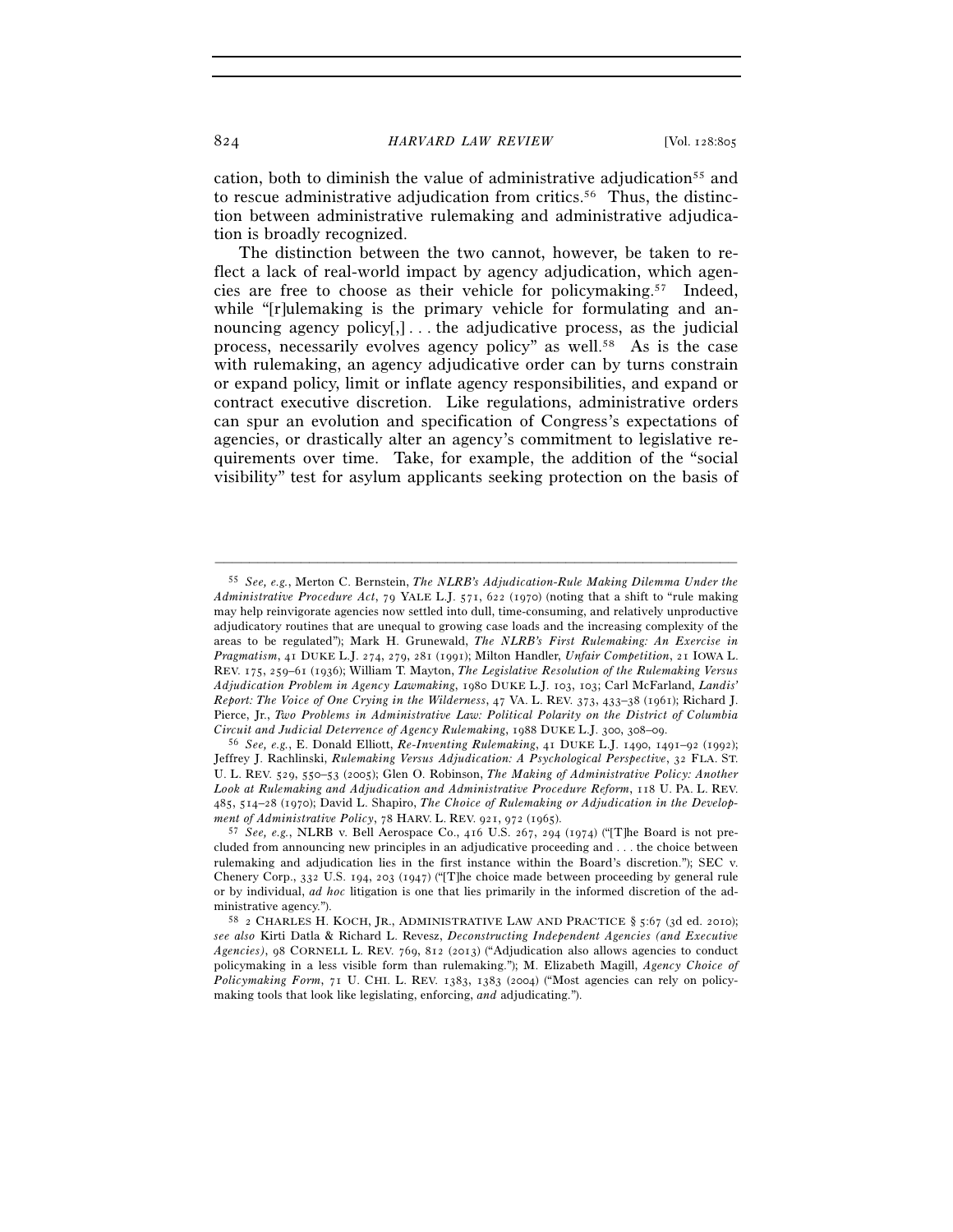membership in a particular social group.<sup>59</sup> This test, which is the direct result of agency adjudication by the DOJ,<sup>60</sup> now requires many applicants to fulfill significant and controversial additional criteria of proof in order to establish asylum claims.<sup>61</sup> In addition, it allows the DHS and the DOJ greater freedom to deny asylum claims without any additional justification on their part. Indeed, while rejected by the Third<sup>62</sup> and Seventh<sup>63</sup> Circuits and criticized by other courts of appeals for running counter to congressional intent,64 the "social visibility" test continues to alter the landscape of asylum law because of the agency's expansive jurisdiction over asylum applicants nationwide.

Despite the distinction between regulatory and adjudicatory agency activity, and the substantial impact of agency adjudication on public policy, the literature on coordinated agency activity has not yet focused on interagency adjudication. It is unclear whether agency adjudication has been purposely excluded from the coordination scholarship because of an assumption that discussions of coordinated rulemaking naturally apply to coordinated adjudication, or whether coordinated rulemaking has simply garnered attention first.

The former explanation, while true in some cases, nonetheless leaves incomplete the account of coordinated adjudication. In the regulatory context, one fundamental form of coordination is joint rulemaking, in which agencies write a regulation together (or in tandem), often under the same, commonly statutory, authority.65 In coordinated adjudications, agencies have authority to adjudicate different parts of the same claim separately. This adjudication can be described as coordinated not because of the presence of shared statutory authority, but because these agencies must work together to further a single adjudication process. In those coordinated adjudication cases that are somewhat analogous to joint rulemaking, such as in the "collaborative" model described later in this Part,<sup>66</sup> adjudicatory jurisdiction may be relatively "joint," in that more than one agency has the authority to

<sup>59</sup> *See* Kristin A. Bresnahan, Note, *The Board of Immigration Appeals's New "Social Visibility" Test for Determining "Membership of a Particular Social Group" in Asylum Claims and Its* 

*Legal and Policy Implications*, 29 BERKELEY J. INT'L L. 649, 658 (2011).<br><sup>60</sup> *See* C-A-, 23 I. & N. Dec. 951, 959 (B.I.A. 2006); *see also* A-M-E & J-G-U-, 24 I. & N. Dec.<br>69, 73–74 (B.I.A. 2007).

<sup>&</sup>lt;sup>61</sup> *See A-M-E & J-G-U-*, 24 I. & N. Dec. at  $73-74$ ; Bresnahan, *supra* note 59, at 658–61.<br><sup>62</sup> Valdiviezo-Galdamez v. Att'y Gen., 663 F.3d 582, 603–09 (3d Cir. 2011).<br><sup>63</sup> Gatimi v. Holder, 578 F.3d 611, 615–17 (7th C Corporate Average Fuel Economy Standards, 76 Fed. Reg. 74,854 (Dec. 1, 2011) (to be codified at 49 C.F.R. pts. 523, 531, 533, 536, and 537) (discussing a joint rulemaking by the EPA and the NHTSA promulgated under the authority of 49 U.S.C. §§ 32,902–32,904 (2012), among other statutory provisions). 66 *See infra* section I.C.3, pp. 846–50.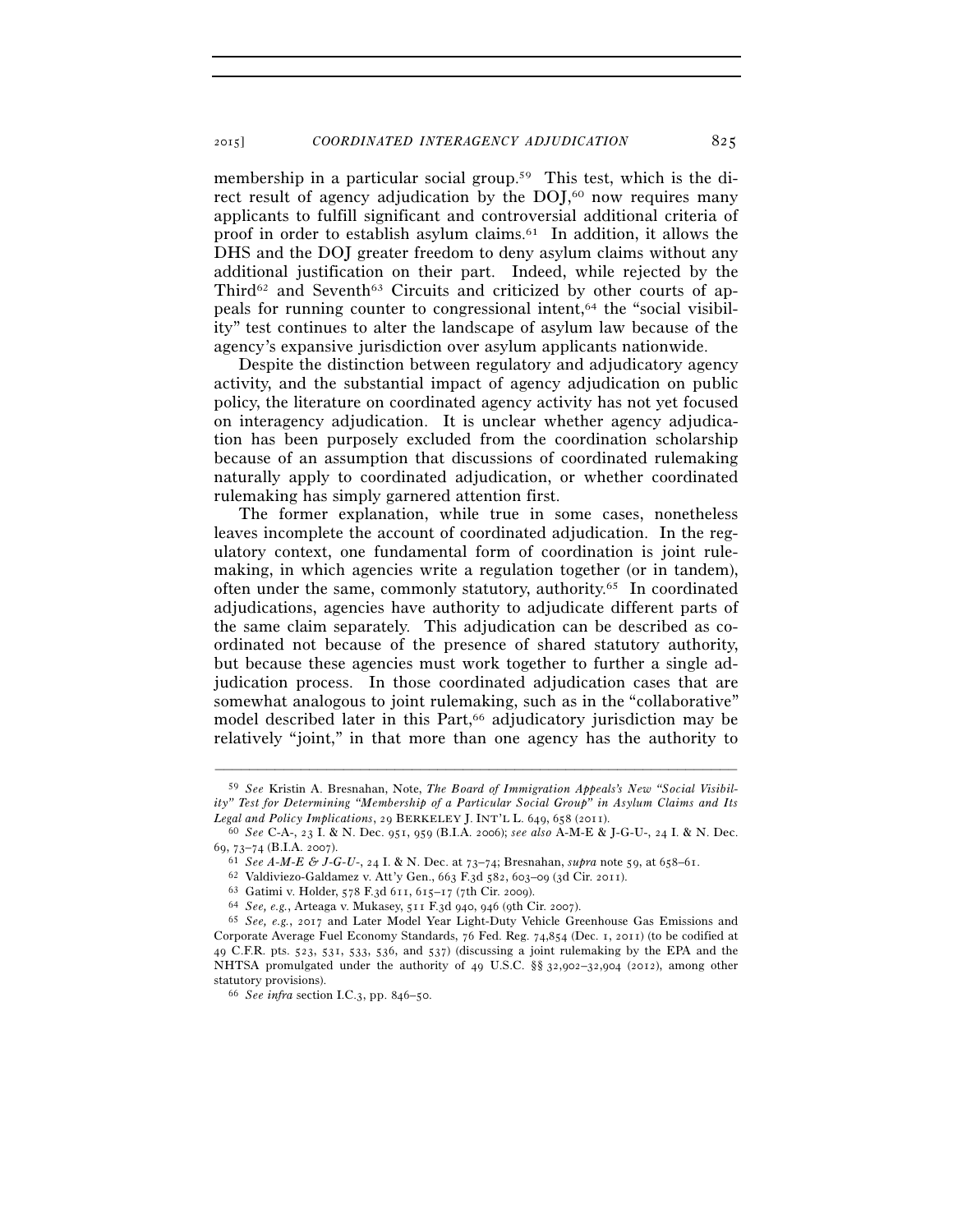further the same adjudicative task. However, this "joint" authority is often determined by regulation, interagency agreement, or memorandum of understanding (MOU), as opposed to explicitly by statute. Coordinated interagency adjudication also generally does not involve the complete overlap of jurisdiction that may then be fully and cleanly balkanized. Rather, coordinated agency adjudication is usually a multiauthority interagency process.67

Coordination in rulemaking also exists outside of the joint rulemaking context. For instance, the Environmental Protection Agency (EPA) and the Occupational Safety and Health Administration have, to some extent, coordinated their respective rules in areas in which the agencies overlap.68 Often, agencies comment on other agencies' proposed rules, either through the public comment process or through the Office of Management and Budget (OMB) review process. There are also generalized descriptions of interagency coordination in regulatory activity that do not adhere to the joint rulemaking formulation described above.69 However, these types of coordination in rulemaking also do not map cleanly onto adjudication; indeed, the implications of interagency coordination in adjudication require tackling on their own terms.70

By "adjudication," I generally refer to both formal and informal adjudication processes.71 A formalist definition of adjudication serves as one set of guiding factors I use to cull systems that I deem coordinated "adjudication" from the morass of nonrulemaking interagency activity. In this Article, adjudication may be characterized by the "neutrality" of the decisionmaker, the binding effect of past administrative decisionmaking (precedent, of sorts) on the decision, and the degree to which the determination binds the outcome.

In addition, there are a few types of agency interactions related to adjudication that I do not classify as "coordination" for purposes of this Article, because they do not involve the complications inherent in processes that require furtherance by multiple agencies. The first is when an agency transfers a claim to another agency after a clear de-

<sup>67</sup> For additional discussion of these processes, see generally Shah, *supra* note 8. 68 I would like to thank Professor Todd Aagaard for this insight. *See generally* Memorandum

of Understanding Between the U.S. Dep't of Labor Occupational Safety & Health Admin. and the U.S. Envtl. Prot. Agency Office of Enforcement (Feb. 13, 1991), https://www.osha.gov/pls /oshaweb/owadisp.show\_document?p\_id=238&p\_table=mou [http://perma.cc/7AW8-KCWU].<br><sup>69</sup> See, e.g., DeShazo & Freeman, *supra* note 2, at 2231–34.<br><sup>70</sup> An exhaustive study of the ways in which coordination in the regulatory

coordination in adjudication is a potentially important goal deserving of its own series of separate articles, but it is not the focus of this Article.<br><sup>71</sup> *See, e.g.*, United States v. Mead Corp., 533 U.S. 215, 236 (2001) (distinguishing between

<sup>&</sup>quot;formal adjudication" and other types of administrative processes). I also include both the constitutional and statutory elements of adjudication in my study, to the extent either or both are furthered by any given coordinated interagency process.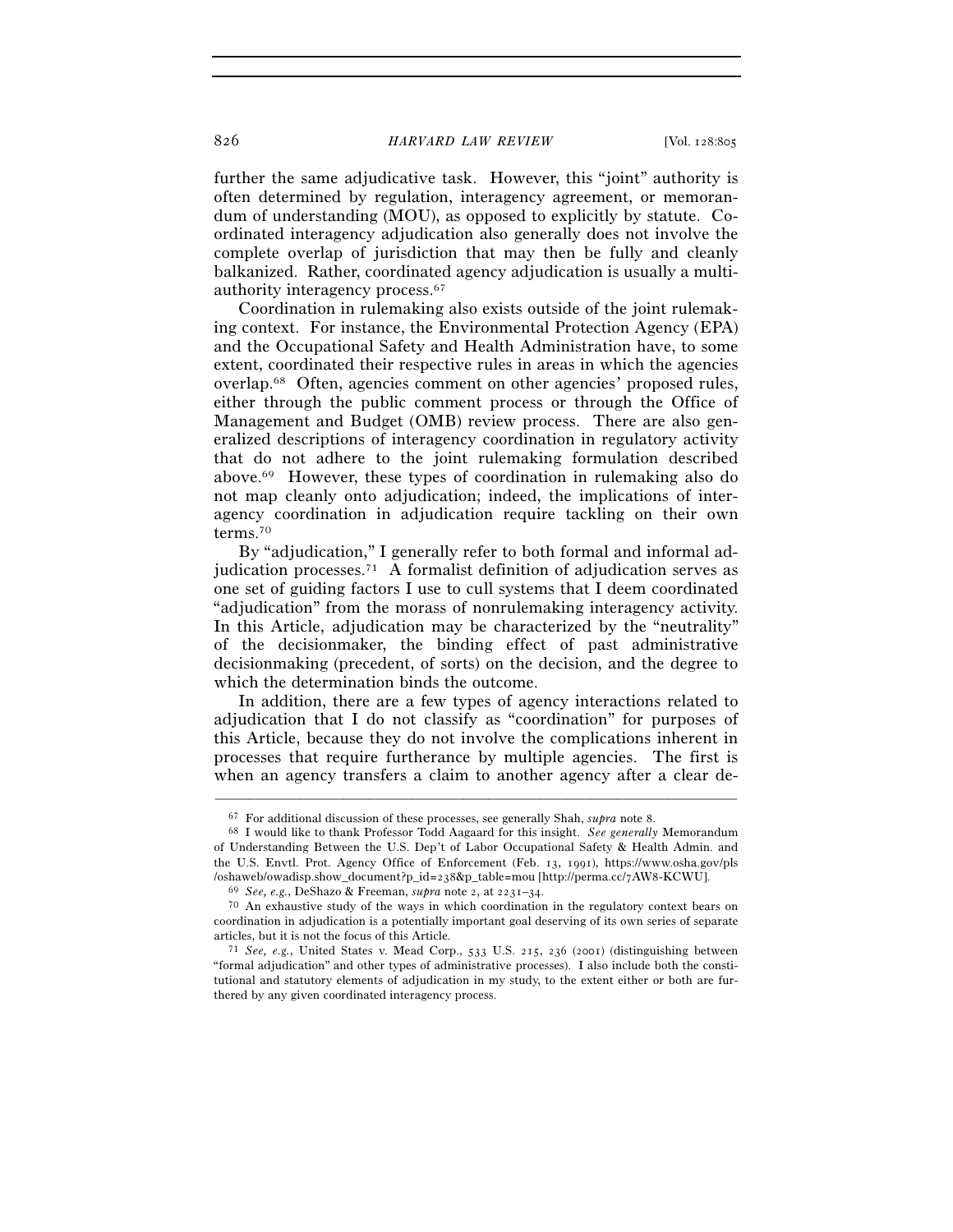termination that no part of the claim process falls under the first agency's jurisdiction at all. One such instance is when the Secretary of the Department of Housing and Urban Development discovers that a discriminatory housing claim actually "involves the legality of any State or local zoning or other land use law or ordinance," and thus transfers the claim to the Attorney General.72 A related circumstance that this Article does not classify as coordination is one in which multiple agencies adjudicate different statutory claims arising from the same individual claimant but are not required to work together to further a single claim. One such occurrence is when the Equal Employment Opportunity Commission (EEOC) and other agencies investigate different types of complaints in sync.73 One more interagency dynamic excluded from the umbrella term of coordinated agency adjudication is when an agency may not adjudicate a claim until it has received approval to do so as a result of another agency's adjudication in a related, but separate, claim. For instance, an agency may occasionally withhold the grant of an administrative benefit unless it obtains a certification of quality from another agency, or if there is a pending violation before another agency. One such example is that the U.S. Customs and Border Protection (CBP) will often not grant certain vessels clearance unless they have obtained certification from the Coast Guard,74 Federal Maritime Commission,75 Department of Agriculture  $(USDA)$ ,<sup>76</sup> and HHS.<sup>77</sup>

Another set of circumstances not included in my typology of coordinated adjudication constitutes those in which an agency has been delegated the authority to enforce a decision on a claim made by a different agency, a phenomenon that has been referred to as the "splitenforcement model."78 Despite the consensus that enforcement is one of the executive branch's most all-encompassing functions, there are

<sup>&</sup>lt;sup>72</sup> 42 U.S.C. § 3610(g)(2)(C) (2012).<br><sup>73</sup> Under the federal regulations, the EEOC may investigate and make determinations in claims implicating Title VII of the Civil Rights Act or the Equal Pay Act of 1963, while other agencies individually contend with Title VI of the Civil Rights Act of 1964, Title IX of the Education Amendments of 1972, the State and Local Fiscal Assistance Act of 1972, as amended, and provisions similar to Title VI and Title IX in federal grant statutes. See 29 C.F.R. § 1691.5 (2014).

<sup>&</sup>lt;sup>74</sup> The Coast Guard must ensure that there is no pending violation under the International Voyage Load Line Act or the Coastwise Load Line Act, and that the vessel is not subject to a civil penalty for discharging oil or hazardous substances. See 19 C.F.R.  $\$  4.65a, 4.66a–4.66c (2014).<br>
<sup>75</sup> See id. § 4.68.<br>
<sup>76</sup> See id. § 4.72.<br>
<sup>77</sup> See id. § 12.7.<br>
<sup>77</sup> See id. § 12.7.

*Enforcement Model of Agency Adjudication*, 4 ADMIN. L.J. 389, 392 (1991) (internal quotation marks omitted) ("Under the 'split-enforcement model,' . . . one agency promulgates rules and exercises prosecutorial responsibilities, while another agency acts as an independent adjudicator."); *see also* George Robert Johnson, Jr., *The Split-Enforcement Model: Some Conclusions from the OSHA and MSHA Experiences*, 39 ADMIN. L. REV. 315, 315 (1987).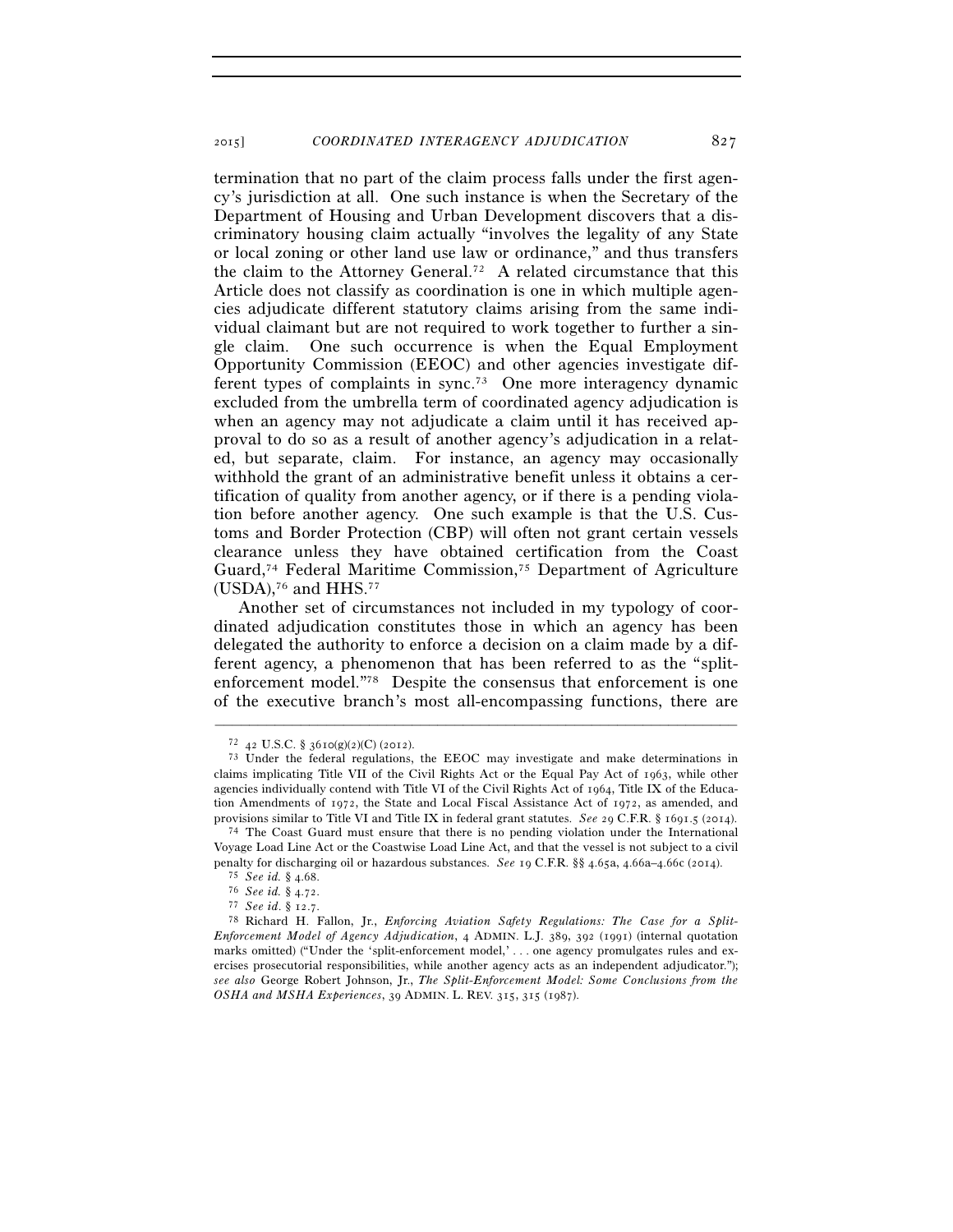few (or no) satisfying definitions of agency enforcement that are cleanly divisible from adjudication. Whether the enforcement of a claim can be rightly considered part of an administrative adjudication process is not certain, even if the process is fully contained within a single agency.79 In the Article III adjudication context, the court makes a decision and the executive branch enforces the decision. However, in the administrative adjudication context, agencies may be involved in the enforcement of their own decisions. In addition, agency enforcement of administrative decisions does not fall under the rulemaking function. Thus, arguably, agency enforcement forms a continuity of administrative process in conjunction with agency adjudication, or at least contributes additional complexity to coordinated administrative adjudication. In this Article, I examine adjudications that fall within the formal core of this continuity, and I generally exclude splitenforcement and other peripheral situations from the analysis.80 However, the discussion in this Article likely is also relevant to agency actions on this spectrum that fall outside the formal core.

Another offshoot of collaborative adjudicative processes excluded from this Article's typology involves agency investigations that may result in prosecutions by other federal agencies. Such investigations may be conducted by an agency working alone, with other federal agencies, or with state agencies. One example is when the Department of Labor (DOL) and HHS coordinate their inspections of potential Occupational Safety and Health Act (OSHA) violations under agreement or MOU for the purpose of substantiating possible future civil prosecution.<sup>81</sup> Similarly, as specified by regulation, the DHS works with federal law enforcement to grant victims of trafficking temporary or permanent (nonimmigrant or immigrant) residence in the United States so that they may serve as witnesses in civil trafficking cases.82 In a third example, the Department of Transportation (DOT) investigates complaints that public or private providers of transportation have not complied with the Americans with Disabilities Act of  $1990^{83}$  require-

<sup>–––––––––––––––––––––––––––––––––––––––––––––––––––––––––––––</sup> 79 *See, e.g.*, Thomas W. Merrill, *Article III, Agency Adjudication, and the Origins of the Appellate Review Model of Administrative Law*, 111 COLUM. L. REV. 939, 955–56 (2011).<br><sup>80</sup> To the extent I examine enforcement — for instance, in the discussion of the DHS's dual

role as adjudicator and prosecutor in asylum decisions — it is because of the direct impact enforcement has on some of the values of adjudication (the importance of specialization, process values associated with separating functions, and perhaps, improving consistent decisionmaking) and the increase it may cause in risks associated with both the core adjudication and splitenforcement models (inefficiencies and delays, incomplete participation, uncontrolled factfinding, a lack of transparency, and institutional bias). The focus remains primarily on adjudication. 81 *See* Memorandum of Understanding Between the U.S. Dep't of Labor Occupational Safety

<sup>&</sup>amp; Health Admin. and the U.S. Envtl. Prot. Agency Office of Enforcement, *supra* note 68. 82 *See* 22 U.S.C. § 7105(c)(3)(A) (2012). 83 <sup>42</sup> U.S.C. §§ 12,101–12,213 (2012).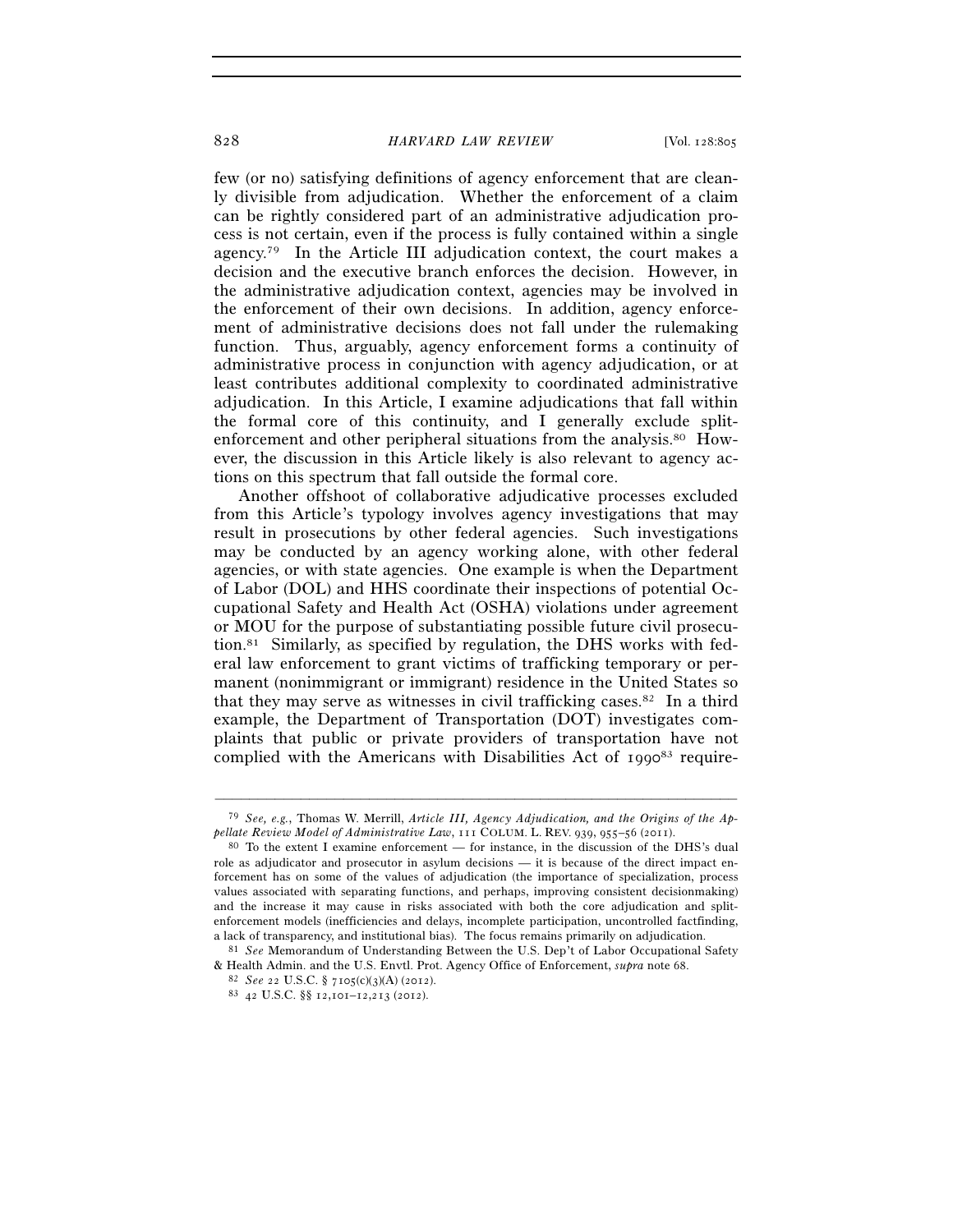ments.84 The DOT has jurisdiction to seek compliance from or initiate formal action against these providers,<sup>85</sup> but may also refer the matter to the DOJ for enforcement in federal court, thus serving as the DOJ's initial investigator in these cases.<sup>86</sup> In addition, by regulation, the DOJ may conduct additional investigation and legal analysis, and it does not necessarily rely on the initial DOT investigation in deciding whether to litigate.<sup>87</sup> One last example relates to the Dodd-Frank Wall Street Reform and Consumer Protection Act.<sup>88</sup> Under this Act, both the DOJ and the Consumer Financial Protection Bureau (CFPB) have jurisdiction to protect against discriminatory lending under the Equal Credit Opportunity Act<sup>89</sup> (ECOA).<sup>90</sup> Thus, the DOJ has the authority to enforce the ECOA against any creditor that violates the Act, including those based on referrals from federal bank regulators such as the CFPB.91 However, the CFPB may also bring public enforcement actions for violations of the ECOA.92 Additionally, the CFPB refers pattern or practice complaints to the DOJ;93 yet, "[b]ecause a referral to the Justice Department does not affect the CFPB's authority to pursue its own supervisory or enforcement action, the CFPB and the Justice Department [generally] coordinate their efforts to avoid unnecessarily duplicative actions."94

Each of these examples is laced through with elements of coordination. However, the DOJ is often the final stop for cases for which the executive branch is seeking resolution of civil and criminal law issues. Including such investigatory interactions as part of my typology would broaden the meaning of "coordinated interagency adjudication" so

<sup>&</sup>lt;sup>84</sup> *See* 49 C.F.R. §§ 27.123(c), 37.11(a) (2014).<br><sup>85</sup> *See id.* § 27.123(d)(1).<br><sup>86</sup> *See id.* §§ 27.125(a)(1), 37.11(b)–(c).<br><sup>87</sup> *See* 28 C.F.R. §§ 36.502–36.503 (2014).<br><sup>87</sup> *See* 28 C.F.R. §§ 36.502–36.503 (2014).<br>

U.S. Code). 89 <sup>15</sup> U.S.C. §§ 1691–1691f (2012). 90 *See* Memorandum of Understanding Between the Consumer Fin. Prot. Bureau and the U.S. Dep't of Justice Regarding Fair Lending Coordination (Dec. 6, 2012), http://www.justice.gov/crt /about/hce/documents/fair\_lending\_mou\_12-6-12.pdf [http://perma.cc/A5YZ-P79S]. ECOA makes it illegal for creditors to discriminate against applicants in credit transactions because of race, color, religion, national origin, sex, marital status, age, income derived from a public assistance program, or an applicant's exercise of certain consumer protection rights. 15 U.S.C. § 1691(a).<br><sup>91</sup> 15 U.S.C. § 1691e(g).<br><sup>92</sup> *Id.* § 1691e(b).<br><sup>93</sup> *Id.* § 1691e(h).<br><sup>93</sup> *Id.* § 1691e(h).<br><sup>94</sup> Press Release, Consumer Fin

Justice Department Pledge to Work Together to Protect Consumers from Credit Discrimination (Dec. 6, 2012), http://www.consumerfinance.gov/pressreleases/consumer-financial-protection -bureau-and-justice-department-pledge-to-work-together-to-protect-consumers-from-credit -discrimination [http://perma.cc/KJ75-XKJR].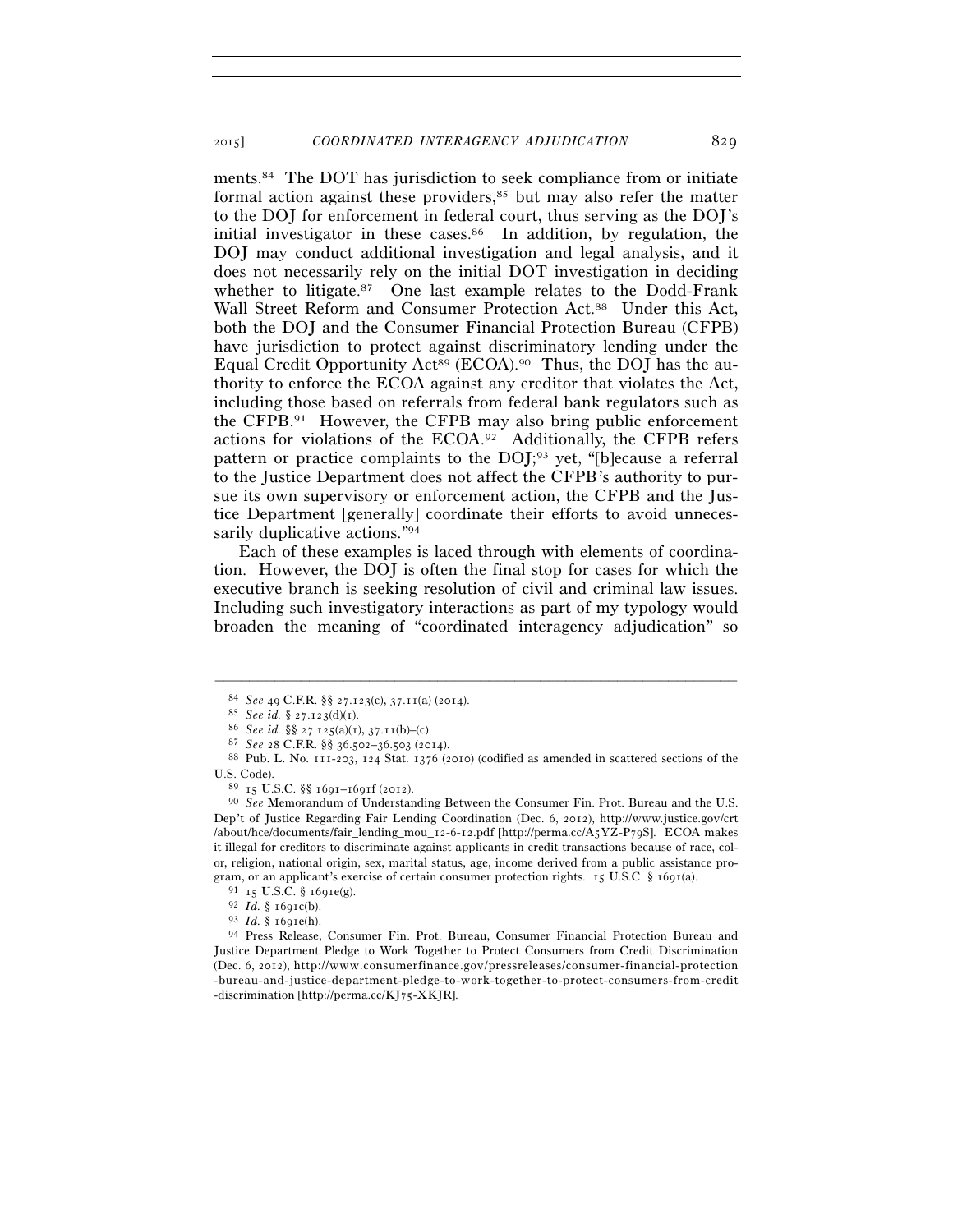much that it might be rendered less meaningful.<sup>95</sup> Therefore, this Article excludes these cases so that the contours of the unique phenomenon of coordinated interagency adjudication may be better defined.

The rest of this Part presents a nonexhaustive set of coordinated agency adjudication examples, both formal and informal, but not including claim transference, coadjudication, enforcement, or DOJ prosecution scenarios like those I have just discussed. This Part establishes, overall, that coordinated adjudication processes fall into three general multi-agency categories: the "phased," "substitutable," and "collaborative" models. Each of these models is unlike the traditional agency adjudication model, in which an administrative case remains at all times within and is impacted by the actions of only one agency.96 The Appendix serves as a comprehensive guide to this Part, in that it contains a broad overview of these models. It also provides a breakdown of coordinated agency adjudication by governing authority, which includes statutory, regulatory, and MOU/interagency agreement– based authority, and by subject matter, which includes broadly impactful categories of immigration, customs, employment/employment discrimination, domestic security, and health and safety. The next section discusses in depth all three components of the typology, each of which highlights a unique jurisdictional or rule-of-law outgrowth of interagency adjudication.

## *C. Typology*

That the dynamics between agencies in coordinated adjudication vary across substantive legal areas — no one model is used to the exclusion of others by any set of agencies. In addition, the roles of coordinating agencies may not be fixed even within a single type of administrative adjudication, although they tend to be most fixed in the phased model and least in the collaborative model. Finally, consulting the Appendix periodically while perusing the various examples may

<sup>&</sup>lt;sup>95</sup> Investigations that exist under concurrent jurisdiction between federal and state agencies create additional issues. Scholars such as Gersen note that the trend in federalism jurisprudence involving agency investigations in which state and federal agencies have concurrent jurisdiction "mirrors the proposed shift toward supporting concurrent jurisdiction for federal agencies." Gersen, *supra* note 3, at 237. Such a trend may further complicate problems at the intersection of coordination and judicial deference and at the intersection of coordination and executive oversight that this Article presents, because the motivations behind judicial review and executive oversight of an intra-executive process differ from similar review of a process involving both the executive branch and state agencies. This difference may be the reason that scholars' "recent focus on concurrent administrative jurisdiction has mostly failed to acknowledge the states." Abbe R. Gluck, Essay, *Intrastatutory Federalism and Statutory Interpretation: State Implementation of Federal Law in Health Reform and Beyond*, 121 YALE L.J. 534, 557–58 (2011). Scholarship fo-

cusing on this issue would fill a hole in the literature. 96 *See* Magill & Vermeule, *supra* note 15, at 1067–68.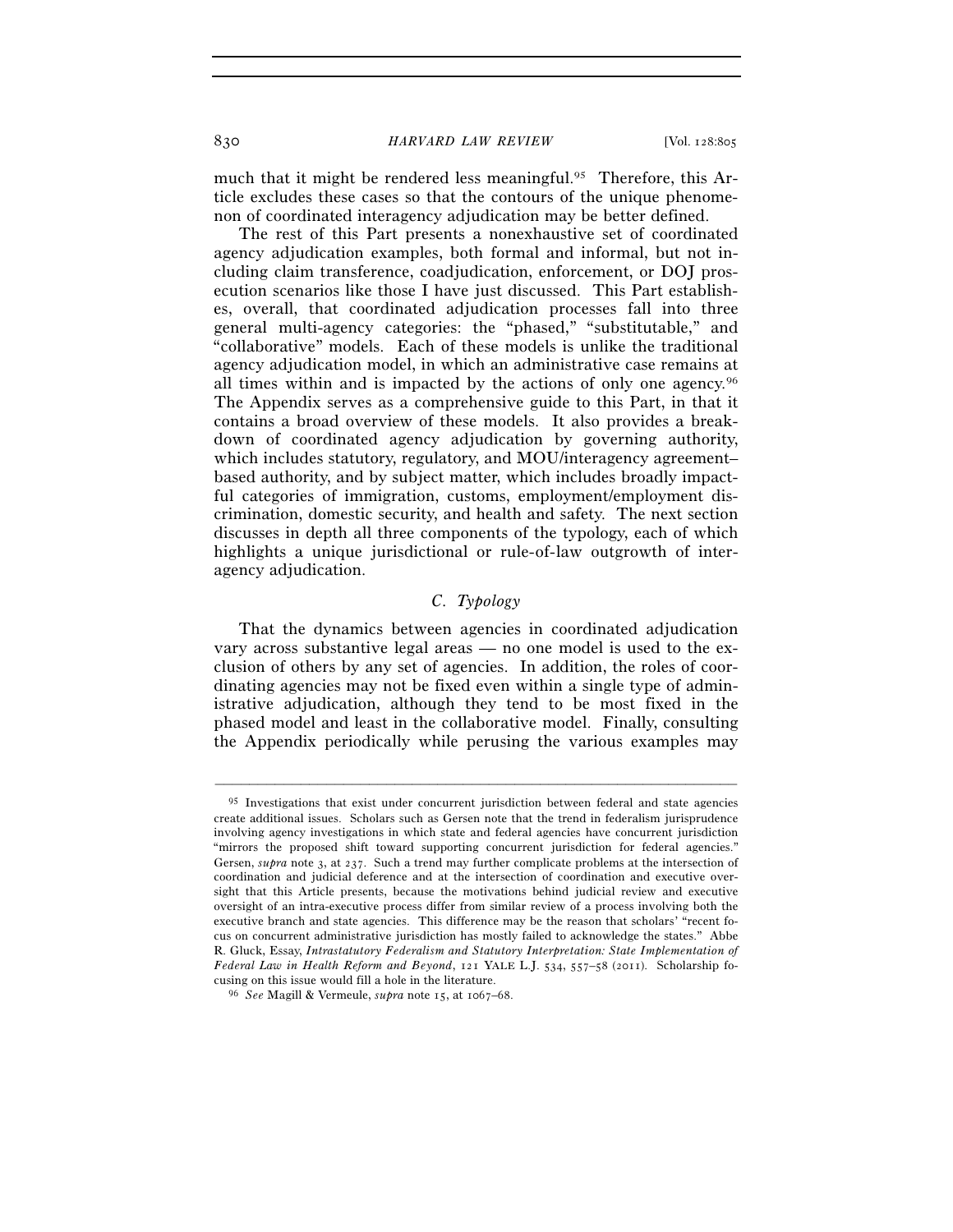2015] *COORDINATED INTERAGENCY ADJUDICATION* 831

help the reader to clarify her understanding of the variations on each model.

The first part of this section discusses in more depth the first broad, phased category, which is the primary and most formalized model by which coordination in interagency adjudication occurs. Overall, the phased model tends to incorporate more formal adjudication and to be dictated by statute more so than the other categories of coordinated adjudication discussed later in this section. Conversely, to navigate potential statutory overlap and "underlap"97 in their varied, coordinated adjudicatory activities, agencies in the substitutable and collaborative categories rely greatly on MOUs and similarly informal interagency policies to divide and assign the tasks necessary to the process of deciding a claim. However, the "relative informality" of MOUs<sup>98</sup> is part of why much of coordinated adjudication is often, like some joint rulemaking, "ad hoc $\lceil$ , ... limited and transitory."<sup>99</sup> There are a few ways to conceptualize the ad hoc nature of these two categories. Although there is usually only one agency that is responsible for issuing the final adjudication in the following coordinated processes, these processes do not have a necessarily preordained, successive structure like many in the phased model. Further, in the latter two models, agencies that do not issue the final adjudication need not always play a required (statutory or even regulatory) role in furthering the adjudicative process; instead, their role may be relatively informal and agency agreement–based and thus vary more than the stock role of the initial agency in the phased model.

*1. Phased.* — In the phased model, two agencies handle different pieces of the adjudicative process, most commonly by adjudicating the same case one after another in a chronological, successive process. This structure is similar to the relationship between trial- and appellatelevel judicial bodies, and also apparently like an iteration of a similar relationship between agencies and reviewing Article III courts.100 As Appendix A shows, the phased model spans a variety of public law areas, and the type of review in each process differs based on the substance of the adjudication.

As Professors Elizabeth Magill and Adrian Vermeule have observed in the intra-agency context, adjudicative factfinding is often conducted "at least initially, in adjudicatory proceedings that are pre-

<sup>&</sup>lt;sup>97</sup> *See generally* Gersen, *supra* note 3 (discussing the overlapping and underlapping jurisdiction that can be created by statues that share jurisdiction between multiple political institutions).

<sup>&</sup>lt;sup>98</sup> Freeman & Rossi, *supra* note 2, at 1195.<br><sup>99</sup> *Id.* at 1156; see also id. at 1195–96.<br><sup>99</sup> *Id.* at 1156; see also id. at 1195–96.<br><sup>100</sup> *See* Merrill, *supra* note 79, at 939 ("American administrative law is ground tion of the relationship between reviewing courts and agencies modeled on the relationship between appeals courts and trial courts in civil litigation.").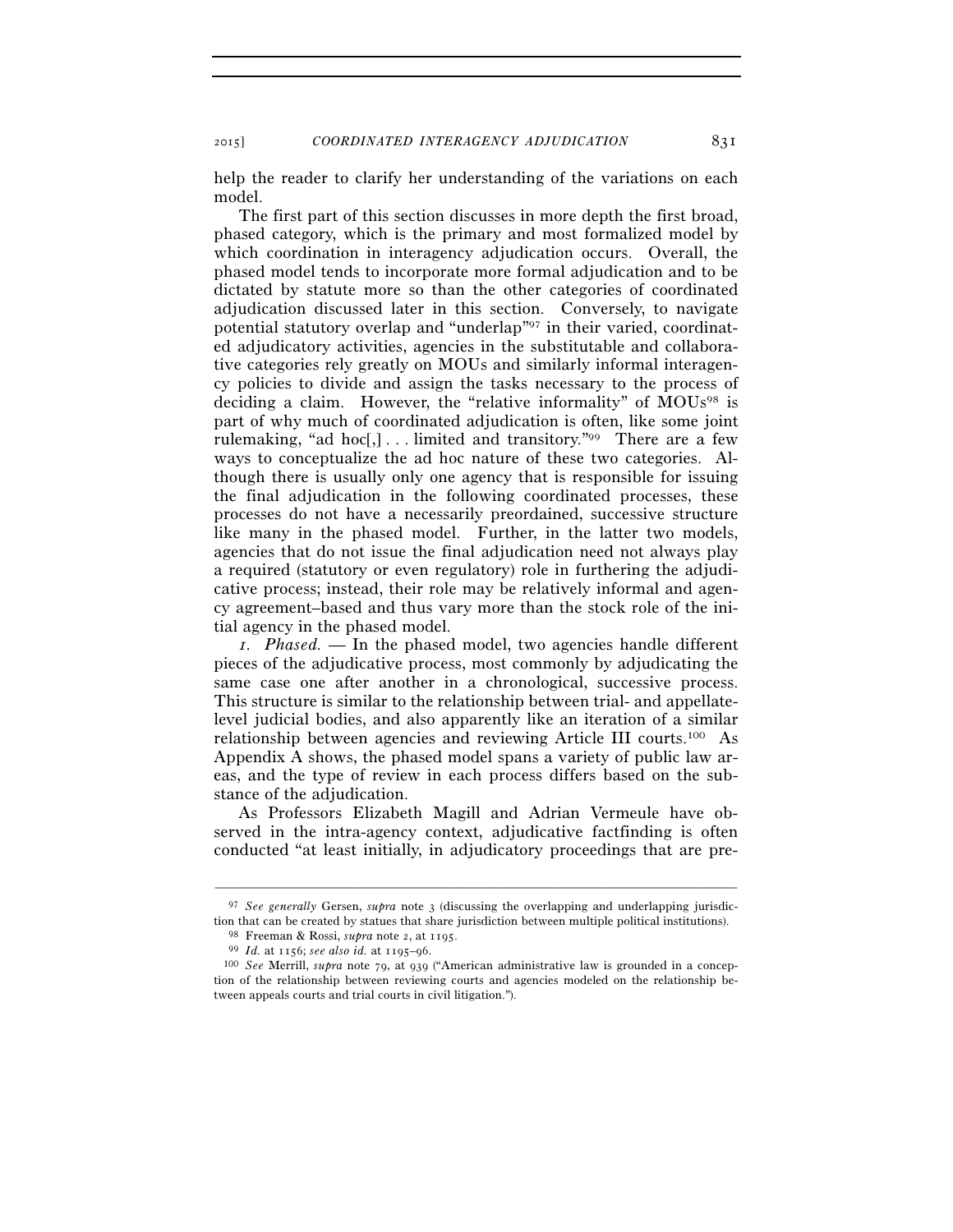sided over by decisionmakers who in some respects resemble trial judges."101 Even in fully intra-agency adjudication processes, there may be both initial and appellate-level adjudicators who issue decisions at different points in the life of one case. In phased adjudication, the decisionmaker resembling a trial judge is housed in a separate agency from the decisionmaker who makes the final determination in the case, thus casting two separate agencies (as opposed to simply two separate bureaucrats within the same agency) in the initial and appellatelevel decisionmaking roles.

Further, agencies in the phased model may closely follow the Article III trial/appellate model by restricting factfinding to the initial adjudicative agency. Alternatively, both the initial and the appellate agency may each engage in its own factfinding. Often, both the initial and appellate bodies in this scenario are also jointly responsible for ensuring administrative due process. Arguably, determinations made as a result of the phased model are centralized in either one or the other of the two main agencies involved, depending on which agency conducts the bulk of the adjudication process. Or adjudicative responsibilities for the process as a whole may be relatively evenly divided if both agencies are equally involved in investigating and making determinations regarding the claim. Occasionally, the appellate-level agency also has the opportunity to replace the initial agency's determination with its own.

The phased model is the form of coordinated adjudication found in the immigration/asylum context. In this example, statute dictates that the DHS make initial determinations on whether to grant affirmative asylum applications.102 If the DHS "refers" an asylum application (that is, if it decides not to grant the asylum application of an undocumented immigrant), the application is transferred to the DOJ for a second adjudication of the same claim within the context of removal proceedings.103 At this point, the DOJ adjudicates de novo the applications denied by the DHS during its interview process.104 By design, much of the removal proceedings are duplicative of the DHS interview process.105 In another example, also based in statute, the DOT may issue initial determinations revoking vessel authorization because the

<sup>101</sup> Magill & Vermeule, *supra* note 15, at 1067. 102 *See* 8 C.F.R. § 208.2(a) (2014); *see also* Jessica Marsden, Note, *Domestic Violence Asylum After* Matter of L-R-, 123 YALE L.J. 2512, 2548 (2014) ("DHS now has jurisdiction over affirmative asylum applications in the first instance . . . .").

<sup>103</sup> 8 C.F.R. § 208.14(c)(1). *See generally* Dory Mitros Durham, Note, *The Once and Future Judge: The Rise and Fall (and Rise?) of Independence in U.S. Immigration Courts*, 81 NOTRE DAME L. REV. 655 (2006) (reviewing the evolution of the immigration court system). 104 *See* Marsden, *supra* note 102, at 2548. 105 *See* SCHOENHOLTZ ET AL., *supra* note 18, at 14.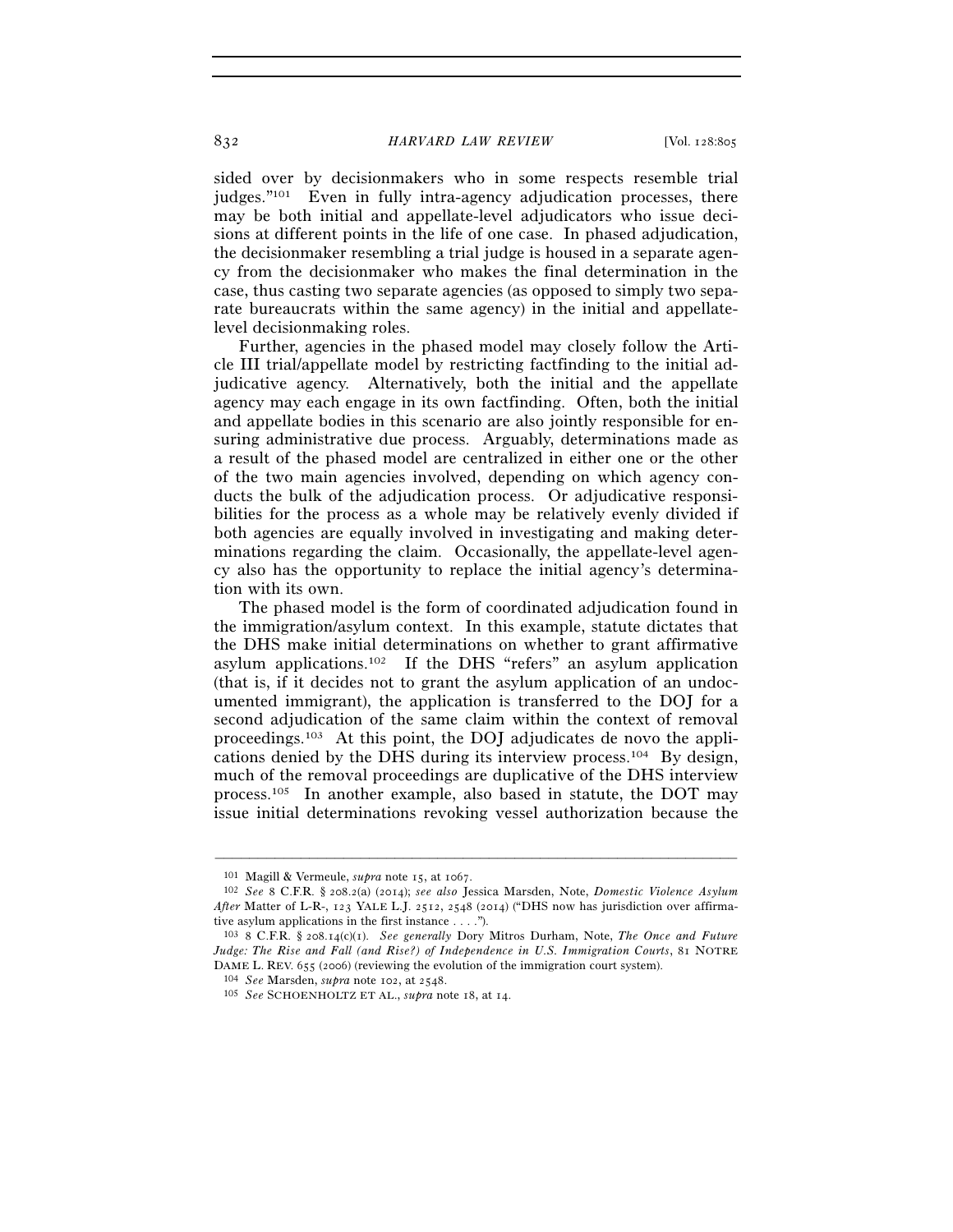vessel smuggled illegal goods.106 These decisions may then be appealed to the Secretary of the Department of Treasury (Treasury).107 In this case, unlike in the previous immigration/asylum example, the Treasury retains case facts obtained from the DOT's investigation and does not necessarily conduct its own factfinding.

An initial agency may also play the role of both "trial court" and "prosecutor" (in defense of the agency's decision before the appellatelevel agency).108 In the immigration/asylum context, the DHS takes on the role of advocate for the government in administrative appeals before the DOJ.109 Thus, the agency acting as the initial-level adjudicator of the asylum case becomes the asylum applicant's adversary at the agency appeals level. Another example involves the applications of individuals seeking exemptions to the Labor-Management Reporting and Disclosure Act of 1959110 and the Employee Retirement Income Security Act of  $1974^{111}$  (ERISA). In these cases, regulation allows the DOL to file official approvals or disapprovals with the administrative law judge from the DOJ Parole Commission that is also assigned to the claim.112 By regulation, the Secretary of Labor may effectively act as final decisionmaker in the case by filing an approval with the Commission.113 If there is a request for an oral hearing by either the DOL or (more likely) the claimant, the Commission may hear the case, but the DOL then switches from adjudicator to prosecutor, with the ability to provide evidence to the Commission and to cross-examine claimants during the appellate hearing.114

In other versions of the phased model, one or more initial agencies may act only as factfinders and investigators for another agency's sole adjudication of a claim. In other words, the initial-level agency will never adjudicate the claim at any point in the process. Yet in this incarnation of the model, the initial agency is responsible for both

<sup>106</sup> <sup>19</sup> U.S.C. § 1704 (2012). 107 *Id.*

<sup>108</sup> While agencies are not generally viewed as "prosecuting" administrative applicants when defending their decisions before other agencies, I employ the term here to extend the analogy to the Article III courts — an extension that is supported, in part, by the formal, court-like way in which some of these "appellate"-level adjudications proceed (including, for instance, active adversarial processes such as cross-examination). *See infra* note 114 and accompanying text. 109 *See* Durham, *supra* note 103, at 658–60; *see also* Rivens, 25 I. & N. Dec. 623 (B.I.A. 2011)

<sup>(</sup>describing the burdens of proof placed on the DHS in this prosecutorial role).

<sup>110</sup> 29 U.S.C. §§ 401–531 (2012); *see also id.* § 504 (functioning in part to bar individuals who have been convicted of certain crimes from working with labor organizations or employee retirement plans).

<sup>111</sup> Pub. L. No. 93-406, 88 Stat. 829 (codified as amended in scattered sections of 26 and 29 U.S.C.).

<sup>112</sup> <sup>28</sup> C.F.R. §§ 4.10–4.14 (2014). 113 *See id.* § 4.10. 114 *Id.* § 4.11(b).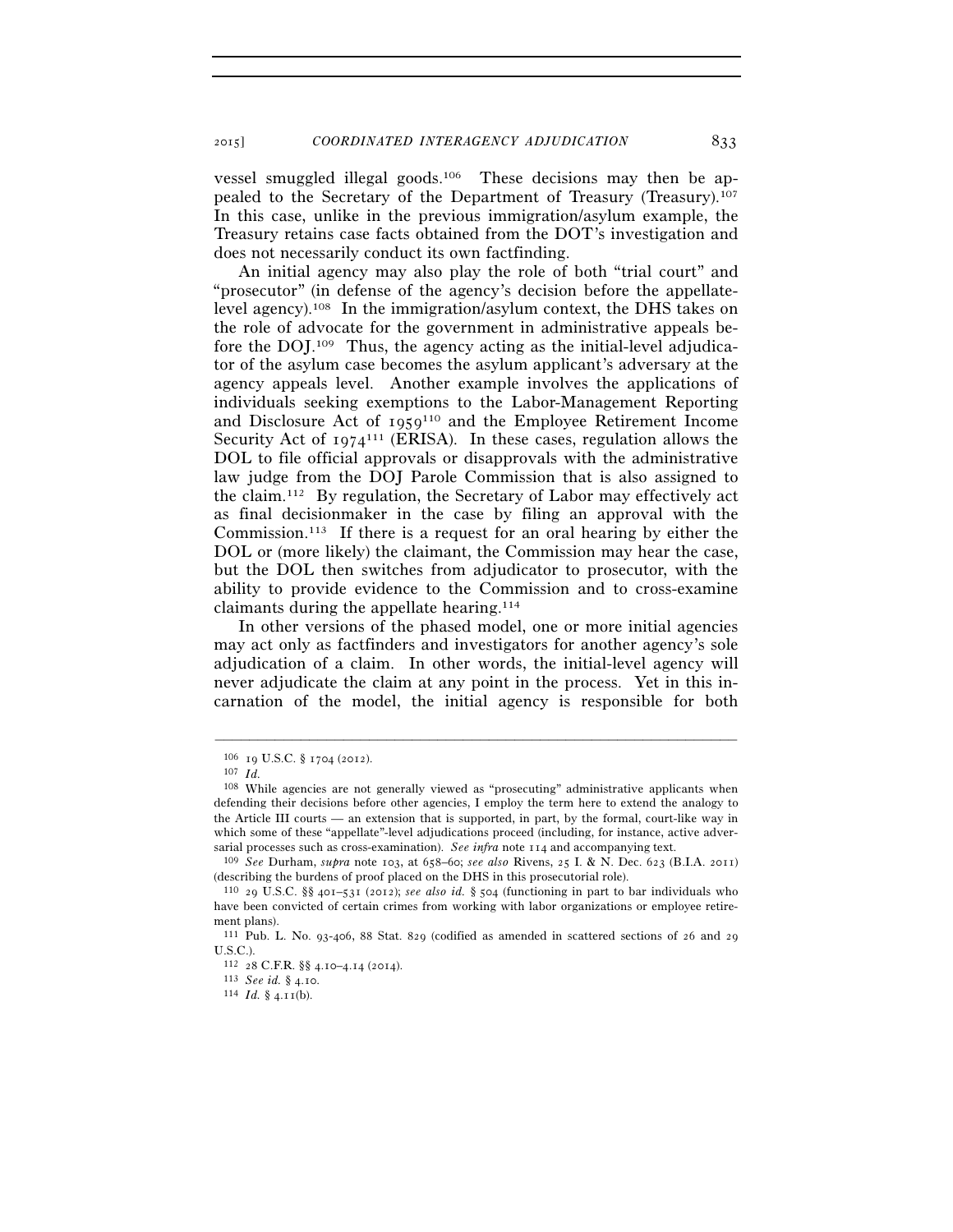factfinding and evaluating which facts are relevant to the case, even though it never conducts its own adjudication. Then, the appellate body relies on those facts to complete the sole and final adjudication of the case by itself, without additional input from the agency that supplied the underlying facts. Thus, the agency with authority to accept an initial claim or complaint serves primarily as an assistant to the agency whose administrative law judge will ultimately decide the case. Despite its lack of adjudicatory authority, the factfinding agency may also be primarily in charge of actions implementing administrative due process safeguards, such as the determination of timeliness and the provision of notice to claimants.

The potential reasons for limiting factfinding to an initial-level agency (and for limiting an initial-level agency to factfinding) vary. In some cases, the initial, investigative agency may have substantive factfinding expertise. Or that agency may be the public face of the issue and therefore the natural recipient of certain complaints; its role as the direct recipient of these claims thus spurs it to investigate them. For example, claims made under the Uniformed Services Employment and Reemployment Rights Act<sup>115</sup> are decided by the DOL,<sup>116</sup> but the Department of Veterans Affairs (and state agencies<sup>117</sup>) conducts investigations and gathers facts for the DOL adjudication under a Memorandum of Agreement (which is similar to an  $MOU$ ).<sup>118</sup> In some cases, more than one nonadjudicatory, initial agency have a shared responsibility to engage in factfinding and implement administrative due process. In such situations, these functions may be divided among agencies. For example, under regulations written to implement the Energy Employees Occupational Illness Compensation Program Act,119 the DOL adjudicates claims, HHS is responsible for providing estimates

<sup>115</sup> <sup>38</sup> U.S.C. §§ 4301–4335 (2012). 116 *Id.* § 4322. 117 See *supra* note 95 for a brief discussion of state agency involvement in scenarios such as this one.

<sup>118</sup> National Memorandum of Agreement Between Dep't of Veterans Affairs, Veterans Benefits Admin., Vocational Rehab. & Emp't Serv. and Dep't of Labor, Veterans' Emp't & Training Serv., *in* U.S. DEP'T OF LABOR VETERANS' EMP'T & TRAINING SERV. & U.S. DEP'T OF VETER-ANS AFFAIRS VOCATIONAL REHAB. & EMP'T SERV., TECHNICAL ASSISTANCE GUIDE 47–50 (2008), http://www.dol.gov/vets/VPLS/VPL%20Attachments/VPL%201-09,%20Attch%203%20 -%20TAG.pdf [http://perma.cc/ZP6C-PL57]. If the DOL transfers the case to the DOJ for prosecution in the court system, the DOL's adjudication also serves an investigatory/factfinding function. *See* 38 U.S.C. § 4323; U.S. DEP'T OF LABOR, UNIFORMED SERVICES EMPLOYMENT AND REEMPLOYMENT RIGHTS ACT OF 1994 FY 2013 ANNUAL REPORT TO CONGRESS 5 (2014), http://www.dol.gov/vets/programs/userra/USERRA\_Annual\_FY2013.pdf [http://perma.cc /FU2D-SQ77] (stating that each DOL referral to the DOJ includes the DOL investigative file and that "[u]pon receipt of a referred USERRA claim from DOL, DOJ reviews the complete DOL investigative file and analysis," which informs the DOJ's decision whether to initiate an action in federal court).

<sup>119</sup> 42 U.S.C. §§ 7384 to 7385s-15 (2012).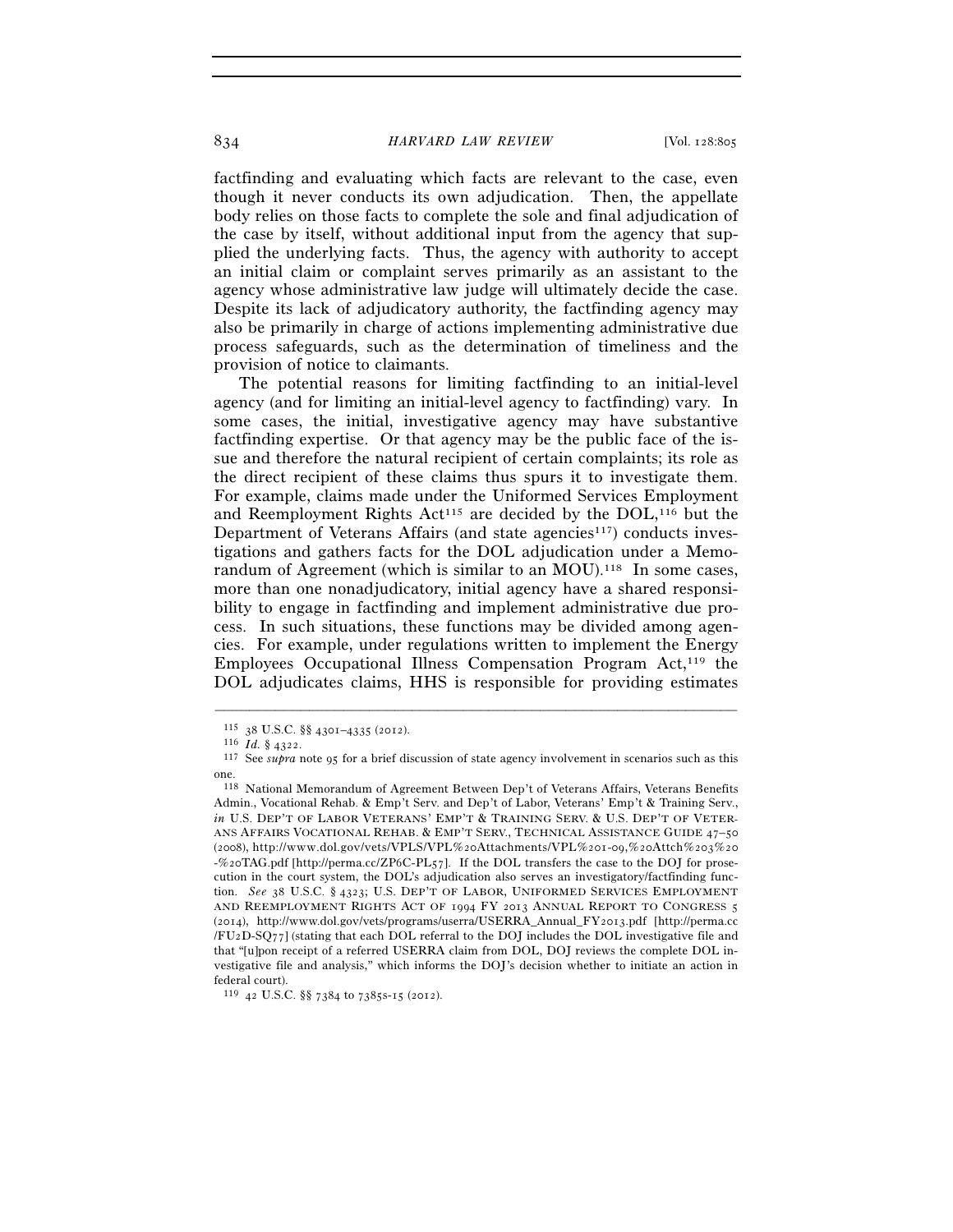on radiation exposure and for other investigative/factfinding functions, and the DOJ and the Department of Energy (DOE) must notify claimants and submit evidence in a timely manner.120

In other phased adjudication processes, the initial-level agency may render a decision, but not on its own terms. Instead, it must receive approval from the appellate body for even its initial-level decision. Under regulations written to implement the Program Fraud Civil Remedies Act of 1986, 121 the DHS (the initial agency) may not issue a violation (or "complaint") against an individual party unless the DOJ (the appellate agency) approves the complaint in writing.122 In some ways, this approach renders the process more of a "joint" adjudication in which two agencies share decisionmaking authority at virtually the same point in the process. In this case, the appellate body can veto the initial-level agency's decision prior to its issuance, instead of overturning it ex post.

Conversely, in other coordinated adjudications, the case may be determined by the initial administrative body and then be directly appealed to the federal courts, thus leapfrogging the appellate agency. For example, both the EEOC and the Federal Communications Commission (FCC), which have overlapping statutory jurisdiction in certain matters,123 have agreed under an MOU to pursue their "common goal — the elimination of discriminatory employment policies and practices at broadcasting stations . . . and at cable systems."124 Generally, the EEOC makes the initial determination on claims of discrimination and the FCC acts as the appellate body.125 However, the EEOC (or the complainant) may elect to pursue the matter in the federal courts even as the FCC is still making its determination, thus rendering the FCC adjudication secondary or moot.126

The initial adjudicative agency may also make decisions in the name of the appellate agency. For instance, under OSHA, the DOL may both investigate<sup>127</sup> and issue citations for a variety of purpos-

<sup>120</sup> *See* 20 C.F.R. § 30.2 (2014).<br>
121 31 U.S.C. §§ 3801–3812 (2012).<br>
122 6 C.F.R. §§ 13.6–13.7 (2014).<br>
123 *See* 42 U.S.C. § 2000e-5 (providing for EEOC enforcement to prevent any person from engaging in discriminatory employment practices); 47 U.S.C. § 554 (2012) (requiring the FCC to certify that cable communications systems do not discriminate in employment based on protected categories).

<sup>124</sup> Memorandum of Understanding Between the Fed. Commc'ns Comm'n and the Equal Emp't Opportunity Comm'n (1986), http://www.eeoc.gov/policy/docs/mou-fcc.html [http://perma .cc/KY3L-QXA3]. 125 *Id.*

<sup>126</sup> *Id.* The FCC itself may choose to defer its decision until the case is resolved in court, but it is apparently not required to do so, with the result that its determination may occur at the same time as that of the federal courts. *Id.*

<sup>127 29</sup> U.S.C. § 657(a) (2012).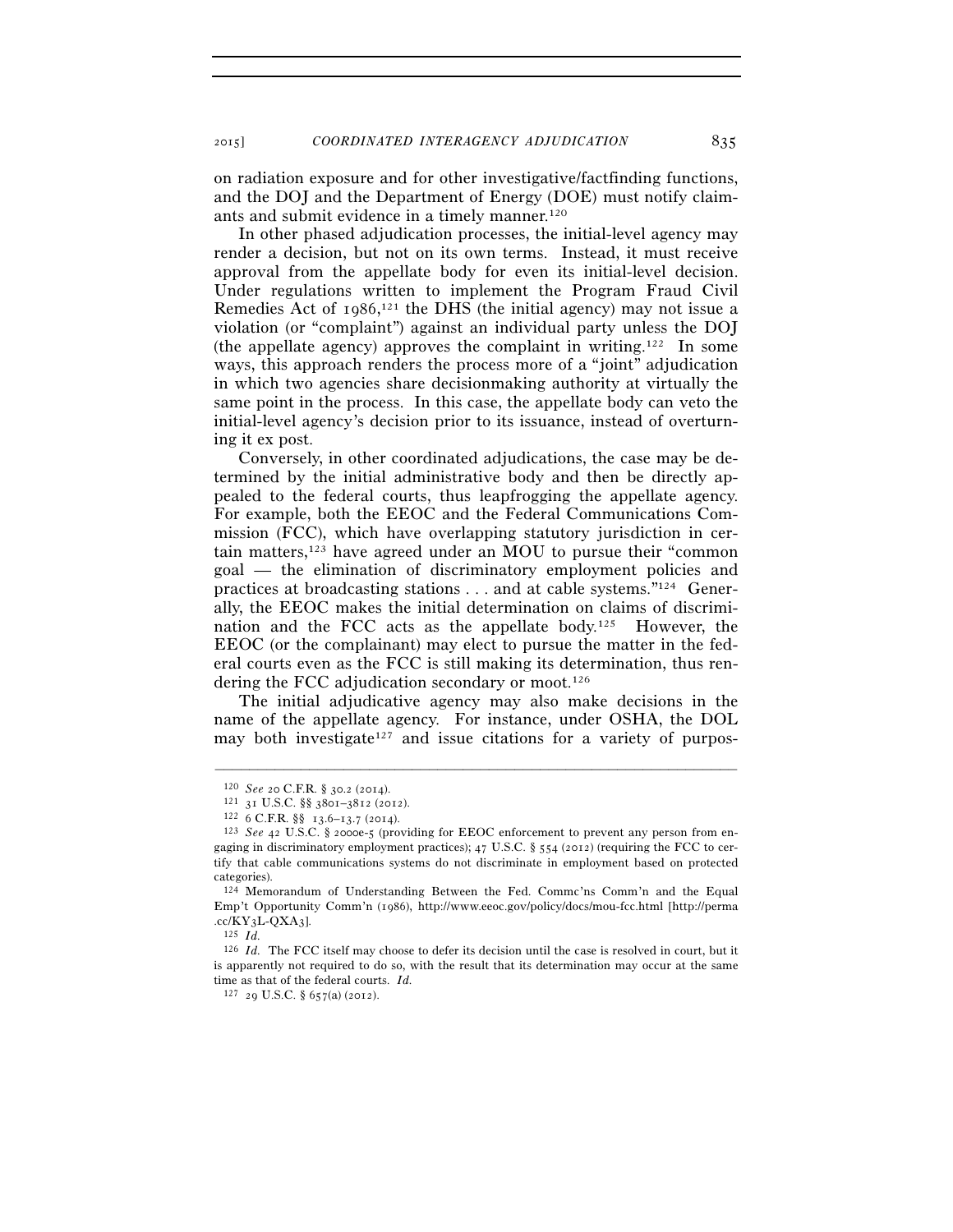es.128 If the cited employer does not rebut, the order becomes final.129 However, this final order is not considered a DOL order, even though it was in fact issued by the DOL.130 Rather, it is deemed a "final order of the [Occupational Safety and Health Review] Commission," even if the Commission never sees the complaint.131 As in other phased interagency adjudication processes, the Commission may hold an appellate hearing and issue an order based on its own findings, but only if the employer rebuts the initial decision.<sup>132</sup> Thus, the DOL serves as the initial-level agency adjudicator in fact, while the Commission retains apparent adjudicative authority at the initial level and actual authority at the appellate level. Further, the DOL also has the option to affirm or modify abatement requirements in the appellate-level Commission's order.133 Though it is primarily an initial adjudicator, the DOL thus has a say in the Commission's requirements for the employer to correct his violation.134 In addition, the DOL can obtain federal court review of the Commission's final order, which allows the initial agency to force judicial review of an appellate agency decision.135

Another permutation of apparent authority in the phased model can be found in the coordinated adjudication accomplished by the DOJ Drug Enforcement Administration (DEA) and HHS via regulations written to implement the Controlled Substances  $Act^{136} (CSA)^{137}$ In this instance, like in the previous example of OSHA, initial-level HHS decisions deeming applications meritorious are represented as DEA decisions.<sup>138</sup> If HHS determines that an application is not meritorious, then the DEA, "if requested by the applicant, [shall] hold a hearing on the application."<sup>139</sup> In this case, the initial agency may also take an adversarial role against the claimant in appellate proceedings.

<sup>128</sup> *Id.* § 658(a). 129 *Id.* § 659(a). 130 *See id.*

<sup>131</sup> *Id.* The Commission is an independent agency that rules on contested citations and penalties that result from inspections. *See id.* § 661.<br><sup>132</sup> *Id.* § 659(c).<br><sup>133</sup> *Id.* 

<sup>134</sup> Further, in a future claim that the violation was not corrected, the DOL is the initial determiner of the claim's validity. *See id.* § 659(b).<br><sup>135</sup> *Id.* § 660(b). Furthermore, a person "aggrieved by an order of the Commission" can also

appeal it to a U.S. court of appeals, although the appeal does not automatically stay the Commission's order. *Id.* § 660(a).<br><sup>136</sup> 21 U.S.C. §§ 801–904 (2012).<br><sup>137</sup> 21 C.F.R. § 1301.32(a)–(c) (2014).<br><sup>138</sup> *See id.* § 1301.32(c). Under the CSA, HHS makes initial determinations regarding certain

applications to conduct research with controlled substances.  $2I$  U.S.C. § 823(f). If the protocol in the application is defective, HHS asks the applicant to cure it. 21 C.F.R. § 1301.32(b). If the application is meritorious, HHS notifies the DEA; the Administrator of the DEA then issues a certificate of registration on the basis of the HHS determination. *Id.* § 1301.32(c). <sup>139</sup> 21 C.F.R. § 1301.32(d).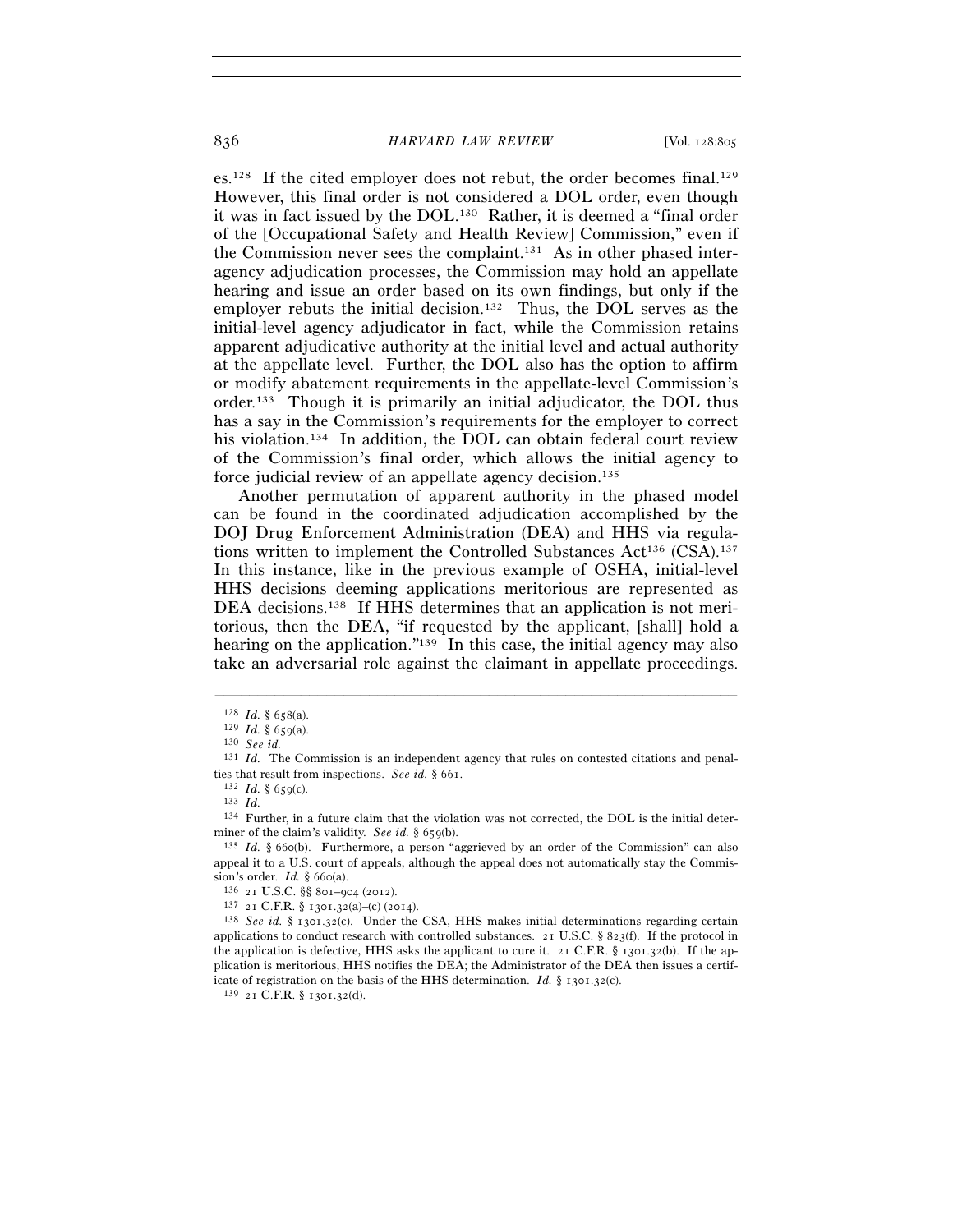During the appellate-level DEA adjudication, the initial agency (HHS) can "furnish testimony and documents pertaining to [the] determination at such hearing,"140 thus switching roles from adjudicator to expert witness or prosecutor of sorts. This multiplicity of roles is similar to examples such as the DHS and DOJ interaction in the immigration/ asylum context discussed earlier, in which the DHS actively defends before the DOJ its own decisions that it previously adjudicated.

The broad similarities of the phased model to Article III courts' trial- and appellate-level system make it a comfortable, recognizable form of organizing adjudication. This familiarity may be why Congress implements this type of agency coordination in particular. On the other hand, despite the apparent similarities of the phased model to the Article III court system, there are a number of variables in each type of phased adjudication that make it far from uniform. Unlike Article III adjudication, the nature of phased coordination varies, for instance, depending on whether the initial agency adjudicates an initial decision or simply engages in factfinding on behalf of an appellatelevel agency, or on whether the initial agency makes secondary decisions on behalf of the appellate agency.

The phased model also exists in — but is not the only coordination model of choice for — almost every large subject area discussed in this Article (which includes immigration, customs, employment/ employment discrimination, domestic security, and health and safety).141 An examination of the chart in Appendix Part B,142 which organizes the examples in this Article by governing law, further reveals that agencies themselves have also organized coordinated adjudication into the phased model via regulation and even interagency agreement. It is likely that both Congress and agencies have established phased coordinated processes because allowing "two bites at the apple" solidifies due process protections. This framework occasionally gives claimants the opportunity to present their cases more than once and benefit from different types of adjudication processes administered by bureaucrats with distinct objectives and priorities. This benefit is theoretical, however; in practice, poor communication and coordination may weaken agency protection of individual claimants' rights, as in the *A.B.T.* and *Franco-Gonzalez* cases discussed earlier.143 Another reason for the popularity of the phased structure is that agencies are able to divide and delegate the total adjudication process into more manageable chunks than they could if only one agency were responsible for the entire process. In addition, immigration and domestic security

<sup>140</sup> *Id.*<br>141 *See infra* Appendix Part C, pp. 899–905.

<sup>141</sup> *See infra* Appendix Part C, pp. 899–905. 142 *See infra* Appendix Part B, pp. 892–98. 143 *See supra* pp. 815–18.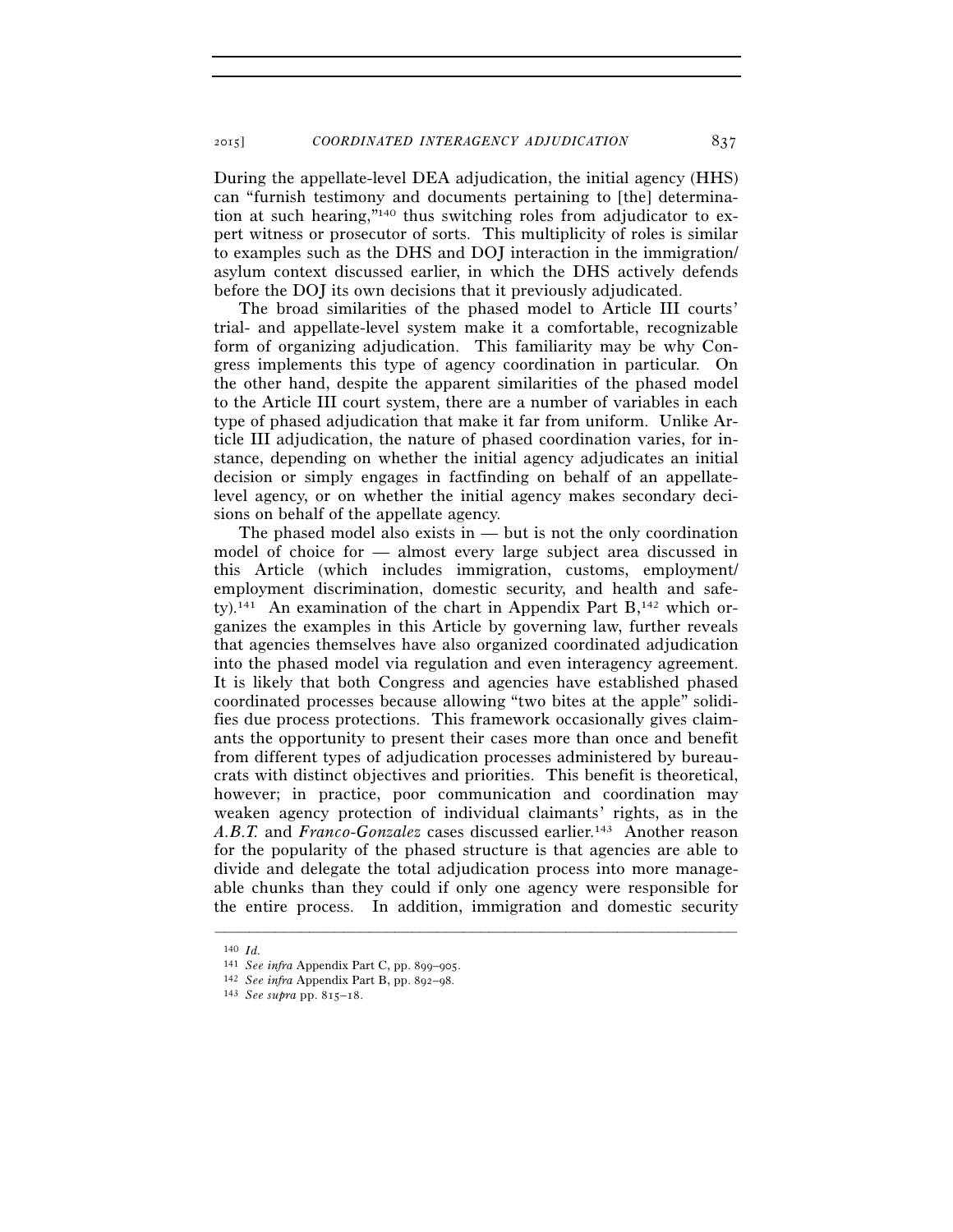may favor the phased model because its apparently hierarchical construction serves as a safety net for the matters of broad international policy implicated by these types of adjudications. In other words, the fact that initial determinations are reviewed internally may render them of higher quality and defensibility should they eventually be subject to court, congressional, or public scrutiny. However, by the same token, individual agency responsibility in coordinated adjudication may be reduced because of the opportunity and incentive to shift responsibility to other agencies involved in the process.<sup>144</sup>

In addition, the phased model may waste agency (and taxpayer) resources by requiring duplication of both the process and expertise necessary to adjudicate an administrative claim. This duplication may nonetheless have some benefits. Because the phased model features a hierarchy among agencies, in which one agency can essentially unilaterally veto the decision of another, agencies coordinating under this model may avoid the indeterminacy problem that presents itself when "agencies disagree about the best course of action"<sup>145</sup> and each agency lacks the ability to proceed unilaterally.146 One more reason the unilateral veto improves the quality of the outcome is that it incorporates a built-in checking mechanism in which one agency's errors that are obscured from court view may be policed by the agency responsible for the final determination. Of course, it may also disincentivize improvement by the obscured, initial-level agency. Furthermore, these agencies do not benefit from the case-specific bilateral exchanges that characterize other types of agency coordination, although they may engage in some conversation about coordinating general policy.

One interesting arrangement associated with the phased model, noted earlier as occurring in the immigration and certain employmentlaw contexts,<sup>147</sup> is when the trial-level agency acting as neutral adjudicator also acts as prosecutor before the appellate agency later in the same adjudicative process. This format elides administrative due process,148 a problem that might be ameliorated by removing the prosecutorial function from the agency serving as adjudicator.<sup>149</sup> In this situa-

<sup>144</sup> *See* Shah, *supra* note 8, at 19–21. 145 *See* Marisam, *supra* note 3, at 210.

<sup>146</sup> *See id.* at 205–11 (discussing the problem of indeterminacy in interagency policymaking contexts).<br><sup>147</sup> See supra p. 833.

<sup>&</sup>lt;sup>148</sup> See Michael C. Dorf, *Legal Indeterminacy and Institutional Design*, 78 N.Y.U. L. REV. 875, 951 (2003) (noting that "separat[ing] the prosecutorial and adjudicative functions" is one way through which agencies can "function according to norms of due process that ensure neutrality"); *see also* Kenneth Culp Davis, *Separation of Functions in Administrative Agencies*, 61 HARV. L. REV. 612, 612–13 (1948). 149 *Cf.* Stephen H. Legomsky, *Restructuring Immigration Adjudication*, 59 DUKE L.J. 1635,

<sup>1673</sup> (2010) (noting criticism of a scheme that "allow[s] the nation's chief prosecutor and law enforcement officer to direct and supervise adjudicatory tribunals").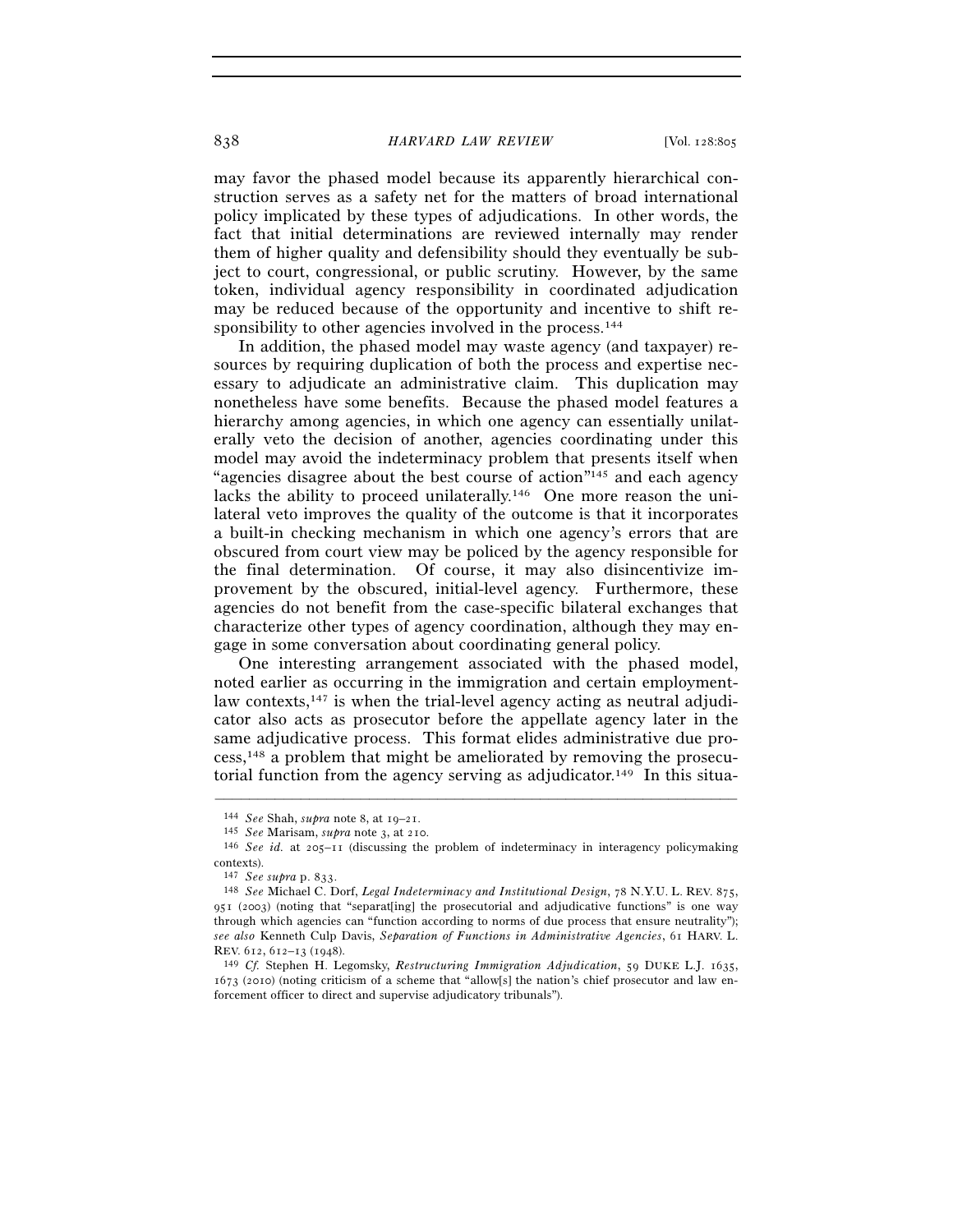tion, the prosecuting agency differs from the adjudicator before which it argues the lower administrative decision, but some of the possible concerns remain. One concern includes occasional, but problematic, instances in which DHS prosecutors influence the neutrality of immigration judges.150 Another issue is the continued influence that DHS attorneys may have on adjudicators within the DHS, such as asylum officers, whose decisions may be shaped by broader DHS enforcement policies indicating which types of decisions are less resource or time consuming to defend before the DOJ. Here, the seemingly interagency nature, and the fact that the DOJ is the appellate-level agency whose decision alone will appear before courts of appeals, hides the unique and potentially problematic impact of DHS enforcement attorneys on the neutrality and quality of administrative due process in decisions made by DHS adjudicators.<sup>151</sup>

Finally, coordinated interagency adjudication's myriad elements are generally shielded from court review, even if the final adjudication in the process is subject to appeal, as in the phased model. Thus, even when courts have the authority to review appeals of decisions that result from interagency coordination, they primarily take into account the involvement of the final adjudicator. For instance, although the DHS adjudicates many immigration asylum cases, those adjudications (including both the factfinding and the legal standards applied) are rarely examined by Article III judges.<sup>152</sup> In some cases, the DHS decision may be appealed to the DOJ (which often has little knowledge of the DHS's adjudicatory thought process, for better or worse). However, the DHS's role will rarely be judicially reviewed because the coordination between the DHS and the DOJ becomes nearly opaque if a DOJ decision is further appealed to the circuit court.

As such, unlike in the intra-agency context, the authority of courts to look through a final decision to determine the import of disagreement among adjudicators is curtailed in the interagency setting, while coordinated agency adjudications in other areas of public law may not be subject to review at all. For instance, although an initial agency's factfinding may be rarely directly reviewed, we might assume that if this function had an impact on the appellate agency's final decision, then judicial review would indirectly take it into account. Thus, os-

<sup>150</sup> *See id.* at 1668. 151 Note that fairness concerns led Congress to explicitly state in the APA that "[a]n employee or agent engaged in the performance of investigative or prosecuting functions for an agency in a case may not, in that or a factually related case, participate or advise in the decision, recommend-

ed decision, or agency review." 5 U.S.C. § 554(d) (2012). 152 *But see* Brezilien v. Holder, 569 F.3d 403 (9th Cir. 2009) (remanding a BIA decision after holding that the agency had "engaged in improper factfinding and exceeded its scope of review to overturn key factual findings made by the [DHS immigration judge]," *id.* at 411–12).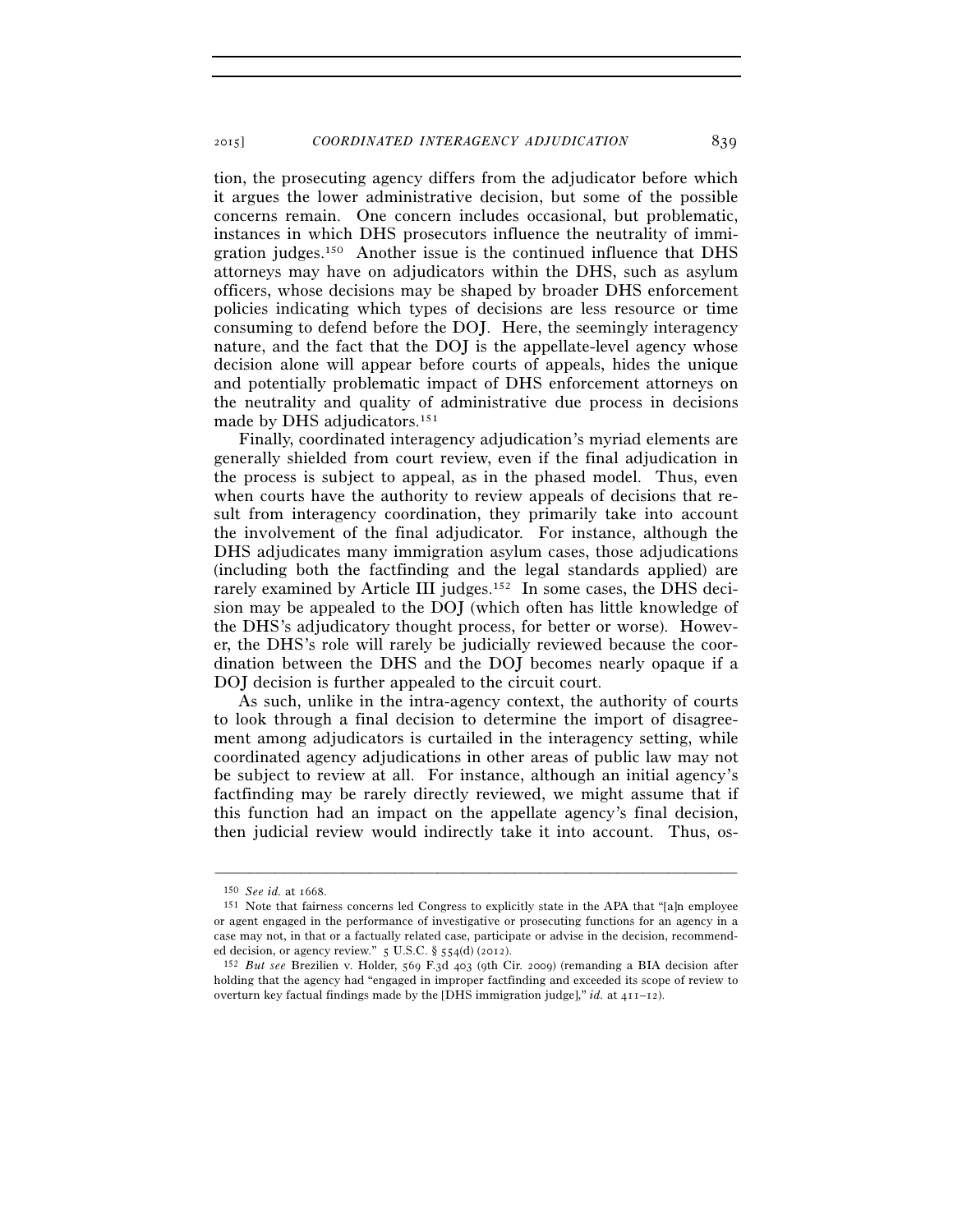tensibly, poor investigation (or any number of poor agency practices) would negatively impact an appellate agency decision such that the court would reject it, while good factfinding, even if hidden from the Article III court, would render the appellate agency's decision proper. The calculus is, of course, not that simple. Poor factfinding, like poor process of any kind, may not appear lacking in the abstract. Instead, it may (as in immigration cases) lead adjudicators to apply law that is facially correct but would not be applicable were the true facts uncovered, and the court may not be able to identify the flawed information precisely because the initial agency is often not before the judge in these cases. Further, a harmless error cannot necessarily be assumed in such cases with apparently reasonable outcomes, because harmless error doctrine "is to be used only 'when a mistake of the administrative body is one that clearly had no bearing on the procedure used or the substance of decision reached.'"153 Thus, regardless of how effective judicial analysis may be in ensuring and increasing the quality of administrative adjudication, it cannot sufficiently influence those processes that it does not typically review or cannot review fully. In addition, with limited judicial awareness of multi-agency functions beyond the final agency adjudication, the government may have less incentive to remedy breakdowns in its many coordinated interagency adjudication processes.

*2. Substitutable.* — In the substitutable model, agencies with concurrent authority to adjudicate certain cases often transfer initial- and appellate-level jurisdiction to one another. This includes circumstances in which agencies delegate to other agencies part or all of the jurisdiction they hold in an adjudication process, which may even include delegation of the authority to make the final case determination. The likelihood of transference depends on factors such as which agency processed the initial case intake and which agency claims to have fewer resources to adjudicate the case. In these cases, while multiple agencies may be part of the hierarchy of jurisdiction transference, many of the adjudicatory responsibilities may be centralized in one or two agencies alone.

This type of transfer may require an interim determination by the agency that initially receives the claim to determine whether a transfer is necessary. One example is the interagency relationship between the Occupational Safety and Health Administration and the EPA, both of which can investigate and refer workplace hazard claims to each other

<sup>153</sup> U.S. Steel Corp. v. EPA, 595 F.2d 207, 215 (5th Cir.) (quoting Braniff Airways, Inc. v. Civil Aeronautics Bd., 379 F.2d 453, 466 (1967)), *reh'g granted on other grounds*, 598 F.2d 915 (5th Cir. 1979).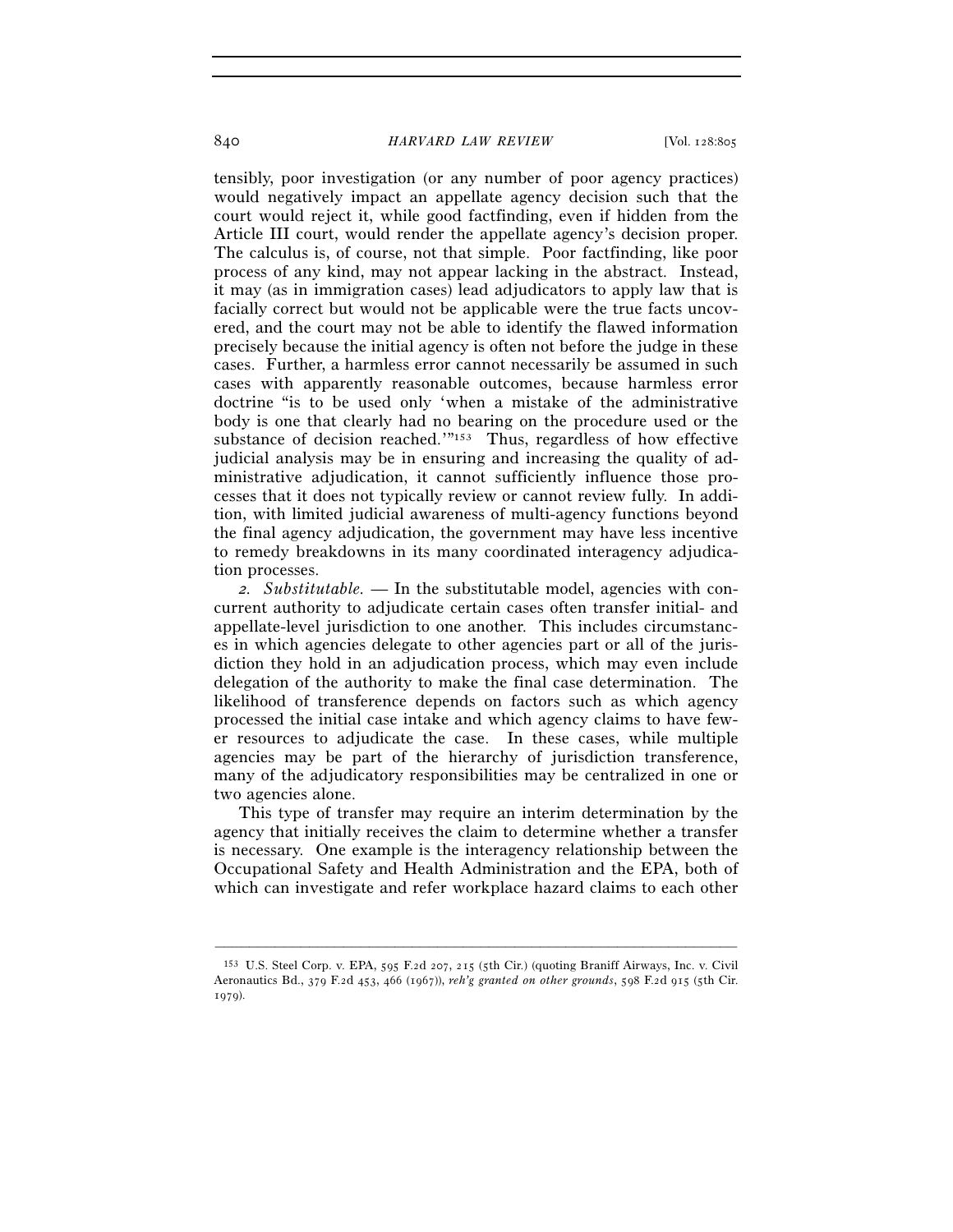under an MOU.154 In this situation, there is an element of "preadjudication" required by the agency referring the claim. Thus, each agency has to understand the factors that may lead to a successful claim as a result of pre-adjudication and processes.<sup>155</sup> Adjudications shared under an MOU by the EEOC and the DOL Office of Federal Contract Compliance Programs (OFCCP) provide another example. The EEOC, acting under Title VII of the Civil Rights Act, and the OFCCP, acting under Executive Order 11,246, 156 both must "ensur[e] equal employment opportunities for applicants and employees."157 In practice, the OFCCP not only acts as the EEOC's agent for the purposes of receiving Title VII complaints but may also "investigate, process, and resolve allegations of discrimination of a systemic or class nature on a Title VII basis in . . . complaints/charges" that are filed with both the EEOC and the OFCCP.158 To do this, the OFCCP makes an initial decision in the case by determining whether there is "reasonable cause" for the Title VII complaint.159 If the OFCCP determines there is not, the case is closed without any EEOC involvement and without the option of appeal by the claimant.160 Alternatively, after the OFCCP informs the EEOC that it is investigating a Title VII claim on the EEOC's behalf, the EEOC may request that the claim be referred back to it for the reasonable-cause determination "to avoid duplication of effort and to ensure effective law enforcement."161 As a result, the OFCCP may sometimes engage in factfinding for the EEOC without making a reasonable-cause determination at all because the EEOC has decided to (re)claim authority to make that determination itself.

Further, in substitutable processes, an agency may discretionarily delegate its entire statutory authority to adjudicate a certain type of claim to another agency, although without closer examination of these statutes it is unclear whether they should be read to prohibit delegation or to allow it unless Congress specifies otherwise. In these cases, an immense act of coordination underlies the claim adjudication pro-

<sup>–––––––––––––––––––––––––––––––––––––––––––––––––––––––––––––</sup> 154 *See* Memorandum of Understanding Between the U.S. Dep't of Labor Occupational Safety & Health Admin. and the U.S. Envtl. Prot. Agency Office of Enforcement, *supra* note 68. 155 *See id.*

<sup>157</sup> Memorandum of Understanding Between the Equal Emp't Opportunity Comm'n & the U.S. Dep't of Labor Office of Fed. Contract Compliance Programs Regarding Coordination of Functions (Nov. 9, 2011), http://www.eeoc.gov/laws/mous/eeoc\_ofccp.cfm [http://perma.cc/VE4D  $\left\langle \begin{matrix} -\mathrm{T}68\mathrm{Z} \ 158 \ \ \mathrm{Id.} \end{matrix} \right\rangle$ 

<sup>159</sup> *See id.*

<sup>160</sup> *Id.* The EEOC may adjudicate the claim or may decline to pursue further action if the OFCCP rules that there is reasonable cause. *Id.*

<sup>161</sup> *Id.* In addition, there is a similar exchange of information and adjudicative duties for disability complaints/charges. *See* 29 C.F.R. §§ 1641.1–1641.6 (2014); 41 C.F.R. §§ 60-742.1 to 60- 742.6 (2014).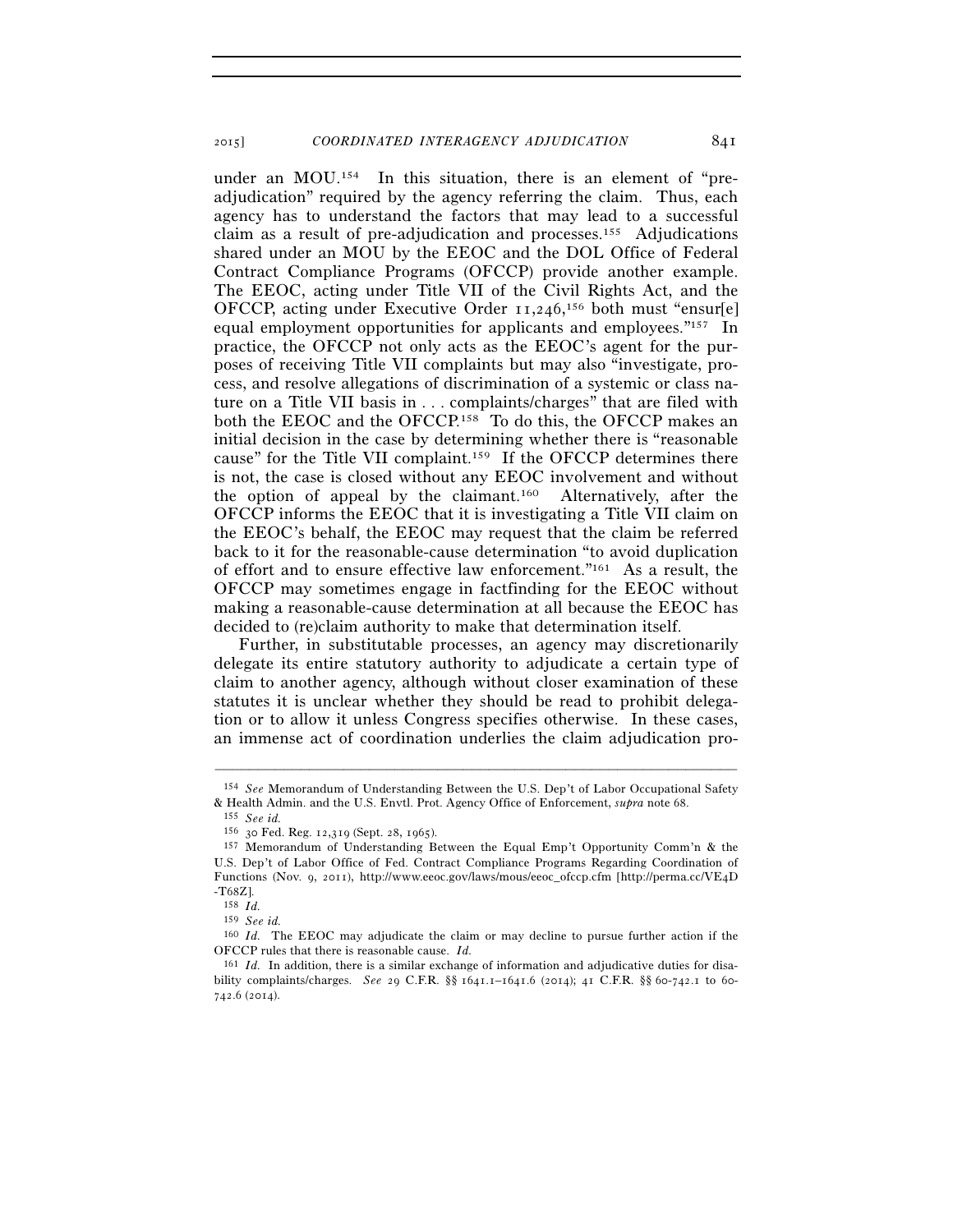cess. As a result of this coordinated delegation, the adjudication process is furthered primarily by an agency or agencies not initially authorized by Congress to do so. One significant example of this pattern involves agency determinations of whether imported and exported drugs are illegal. Here, a federal statute authorizes the Secretary of the Treasury to issue notices refusing admission of certain drugs into the United States.162 The Secretary of the Treasury, in turn, has delegated this responsibility to the CBP.163 This delegation may have occurred because of the desire to maintain certain responsibilities within the CBP that were originally part of the U.S. Customs Service (USCS), originally a component of the Treasury until the creation of the DHS and the transformation of the USCS into the CBP.164 However, the logic of this transference does not resolve the question of whether and to what extent the Treasury was authorized to make a delegation of administrative responsibility across agency lines. Further, the extent of delegation in this process does not end with the CBP. Indeed, this responsibility has been even further delegated by the CBP to Food and Drug Administration (FDA) district offices.<sup>165</sup> Thus, while the FDA is guided to literally "rubber stamp" its decisions with the CBP's signature,166 the decision is in practice made by the FDA. If necessary, the FDA also has authority to conduct related import/export hearings.167

The extensive delegation of this adjudicative function from the Treasury to the CBP, and then to the FDA, appears to centralize the adjudicative process — including the authority to conduct hearings and to make decisions based on those hearings — within the FDA. As a result of the relatively informal (non-congressional) delegation in this process, the agency with the original jurisdiction in this matter, the Treasury, has reduced its responsibilities. However, the connection between the high-level entity authorized by Congress to adjudicate the issue and the actual adjudication of the issue is significantly attenuat-

<sup>162</sup> 21 U.S.C. § 381(a) (2012); *see also* FDA, REGULATORY PROCEDURES MANUAL § 9-9, at 36 (2013), http://www.fda.gov/downloads/ICECI/ComplianceManuals/RegulatoryProceduresManual /UCM074300.pdf [http://perma.cc/BU4M-6WC6]*.*

<sup>163</sup> FDA, *supra* note 162, at 36. 164 *See* Nat'l Treasury Emps. Union v. Fed. Labor Relations Auth., 414 F.3d 50, 51 n.1 (D.C. Cir. 2005); Gregory W. Bowman, *Thinking Outside the Border: Homeland Security and the Forward Deployment of the U.S. Border*, 44 HOUS. L. REV. 189, 202 n.39 (2007).

<sup>&</sup>lt;sup>166</sup> As the FDA's Regulatory Procedures Manual states:

Each FDA district shall have a facsimile stamp of the signature of the Regional or District Director of CBP prepared for this purpose and supplied to the appropriate personnel, or have written delegation of authority from the District Director of CBP to issue the Notice of Refusal of Admission under FDA personnel signature. A new stamp should be prepared each time there is a change of personnel in the Regional or District Director of CBP position.

*Id.*

<sup>167</sup> 21 U.S.C. § 381(a) (2012); *see also* FDA, *supra* note 162, at 34–36.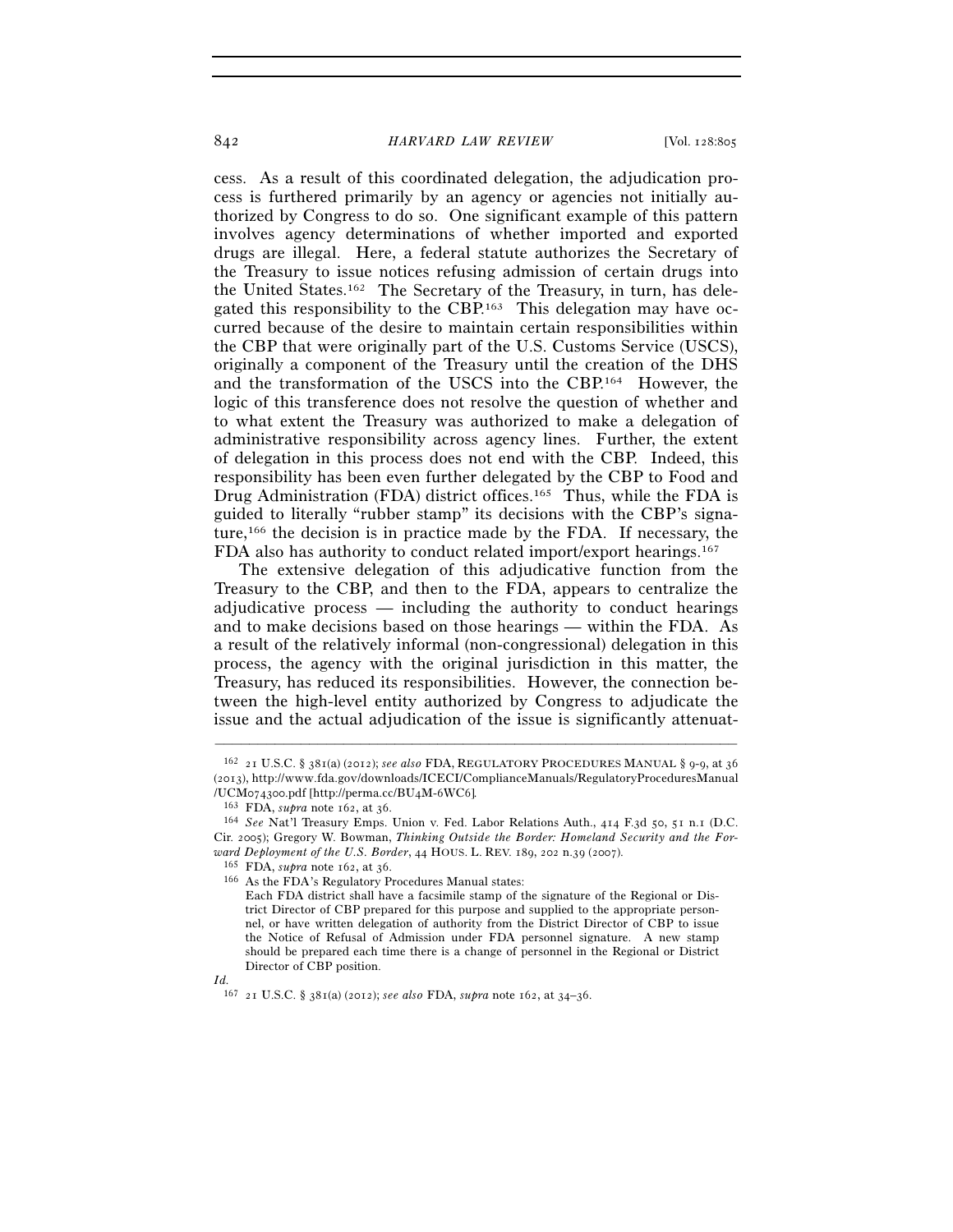ed. Furthermore, it is unclear whether the FDA has the requisite expertise to make reliable determinations in these types of cases (although the FDA may have developed this expertise, albeit over time). At the very least, Congress may have believed the Treasury to be the agency best suited to conduct these types of adjudications, an intention that would be frustrated by agency-instigated delegations of adjudicatory duties.<sup>168</sup>

In addition, the CBP, an agency often delegated enforcement authority by regulation, again plays an enforcement role in this adjudicative process. While this Article does not include enforcement as part of the agency adjudication process, the CBP's enforcement role is in this instance an interesting component of the transfer of responsibility over the lifetime of a single adjudicatory matter. In these cases, after the FDA has made a decision regarding (and rubber-stamped the CBP's signature on) a "Notice of Refusal of Admission" regarding an imported drug, the CBP then becomes both the investigator and the enforcer of any subsequent "bond violations."169 This is so despite the fact that the initial adjudication of whether or not to refuse an import was transferred from the CBP to the FDA. In sum, in these types of cases, both the adjudication responsibility itself and enforcement of the adjudication have been delegated by Congress to one high-level entity — the Secretary of the Treasury — and then delegated further by the Treasury to the CBP. In one more iteration of delegation, the CBP transfers to the FDA the adjudication function it inherited from the Treasury. However, the CBP retains responsibility for enforcement of the FDA's decisions, perhaps primarily because enforcement is a function that falls particularly within the CBP's expertise.

In this and other circumstances, an agency authorized by statute to conduct an adjudication may in fact be "outsourc[ing this] task[] to other agencies with more relevant expertise."170 For instance, under the authority of an MOU, the USCS (now the CBP) delegated to the FDA its authority to "determin[e] . . . compliance status, and the sampling procedures of imported electronic products subject to the Radiation Control for Health and Safety Act."171 This includes, primarily,

<sup>168</sup> *But see* Gersen, *supra* note 3, at 213–15. Gersen argues that agency expertise can and often does develop over time, *id.* at 213–14, and that "Congress might well prefer that ambitious agencies be rewarded for developing expertise and asserting an interpretation of a statutory term not

clearly within their jurisdiction," *id.* at 226.<br>
<sup>169</sup> See FDA, supra note 162, at 45–47.<br>
<sup>170</sup> Marisam, supra note 3, at 186.<br>
<sup>171</sup> Memorandum of Understanding Between the Dep't of the Treasury U.S. Customs Serv. and the Food & Drug Admin. (Mar. 20, 1974),  $http://www.fda.gov/AboutFDA)$ /PartnershipsCollaborations/MemorandaofUnderstandingMOUs/DomesticMOUs/ucm115878.htm [http://perma.cc/VF6S-LFEZ]. The FDA and the USCS stated in a later MOU that: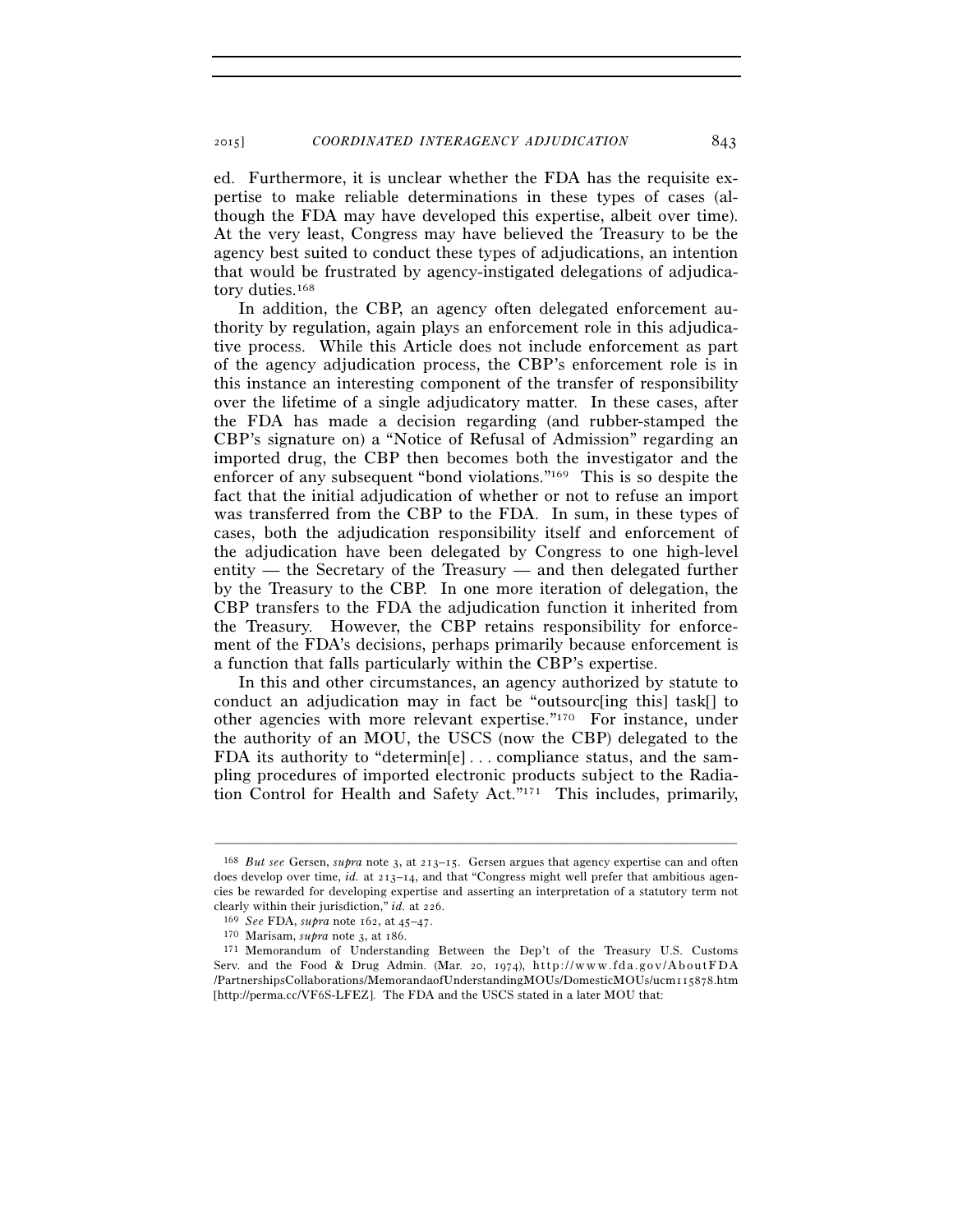### 844 *HARVARD LAW REVIEW* [Vol. 128:805

the adjudication of decisions regarding whether to accept or reject declarations that products are compliant under this Act.172 Interestingly enough, the CBP retains the responsibility of delivering declarations to the FDA, as well as notification to and requests for samples from importers.173 In other words, the CBP has focused its own responsibilities on the acceptance of applications and provision of notice to applicants — while the FDA fulfills the CBP's statutory adjudicative function — thus leaving for itself a significant responsibility of ensuring administrative due process within seemingly mundane administrative tasks.

The substitutable model is not necessarily prescribed by statute or regulation,174 despite the often huge transference of authority involved or the large number of cases decided in some of these processes, both of which occur, for instance, in the Treasury/CBP/FDA transference of power to adjudicate the legality of imported and exported drugs. There are likely multiple reasons for this lack of prescription. It is easy to imagine that Congress intended those agencies to which it initially delegated power to be significantly involved in the relevant adjudication processes. Conversely, it is unlikely that Congress would undercut its own initial delegation of power by dictating a wholesale transfer of that power from one agency to another (or a series of agencies), either in the initial statute or over time. As such, this type of coordination raises broader questions about the extent to which administrative redelegations can alter statutory delegations.175

When Congress has instigated delegations in the adjudicatory context, its actions have resulted in the phased model in which there may be shared authority over the process, but one agency (likely, the agency

<sup>[</sup>T]he [Food, Drug, and Cosmetic Act] vests in the Secretary of the Treasury authority to deliver samples of imported products to FDA for analysis [and thus] . . . has always been construed as identifying the Secretary of the Treasury as having the authority to collect the samples and issue the corresponding 'Notice of Sampling.' . . . In actual practice, FDA personnel at most ports, [sic] collect the samples, issue the appropriate notice of sampling, and, where applicable, having determined that an article is in violation of the Act and may not be brought into compliance, issue a refusal notice.

Memorandum of Understanding Between the U.S. Customs Serv. and the Food & Drug Admin. (Aug. 14, 1979), http://www.fda.gov/AboutFDA/PartnershipsCollaborations /MemorandaofUnderstandingMOUs/DomesticMOUs/ucm116223.htm [http://perma.cc/7T45 -YS2R]. 172 *See* Memorandum of Understanding Between the Dep't of the Treasury U.S. Customs Serv.

and the Food & Drug Admin., *supra* note 171. 173 *See id.*

<sup>174</sup> *See* Appendix section A.2, pp. 888–89 (the substitutable coordinated adjudication processes presented in this Article are all dictated by MOU or informal interagency agreement).

<sup>175</sup> *See, e.g.*, F. Andrew Hessick & Carissa Byrne Hessick, *The Non-Redelegation Doctrine*, 55 WM. & MARY L. REV. 163, 191 (2013) (arguing that when a statute contains an unambiguous delegation of power to an agency, courts should adopt a presumption against redelegation of that authority by the agency).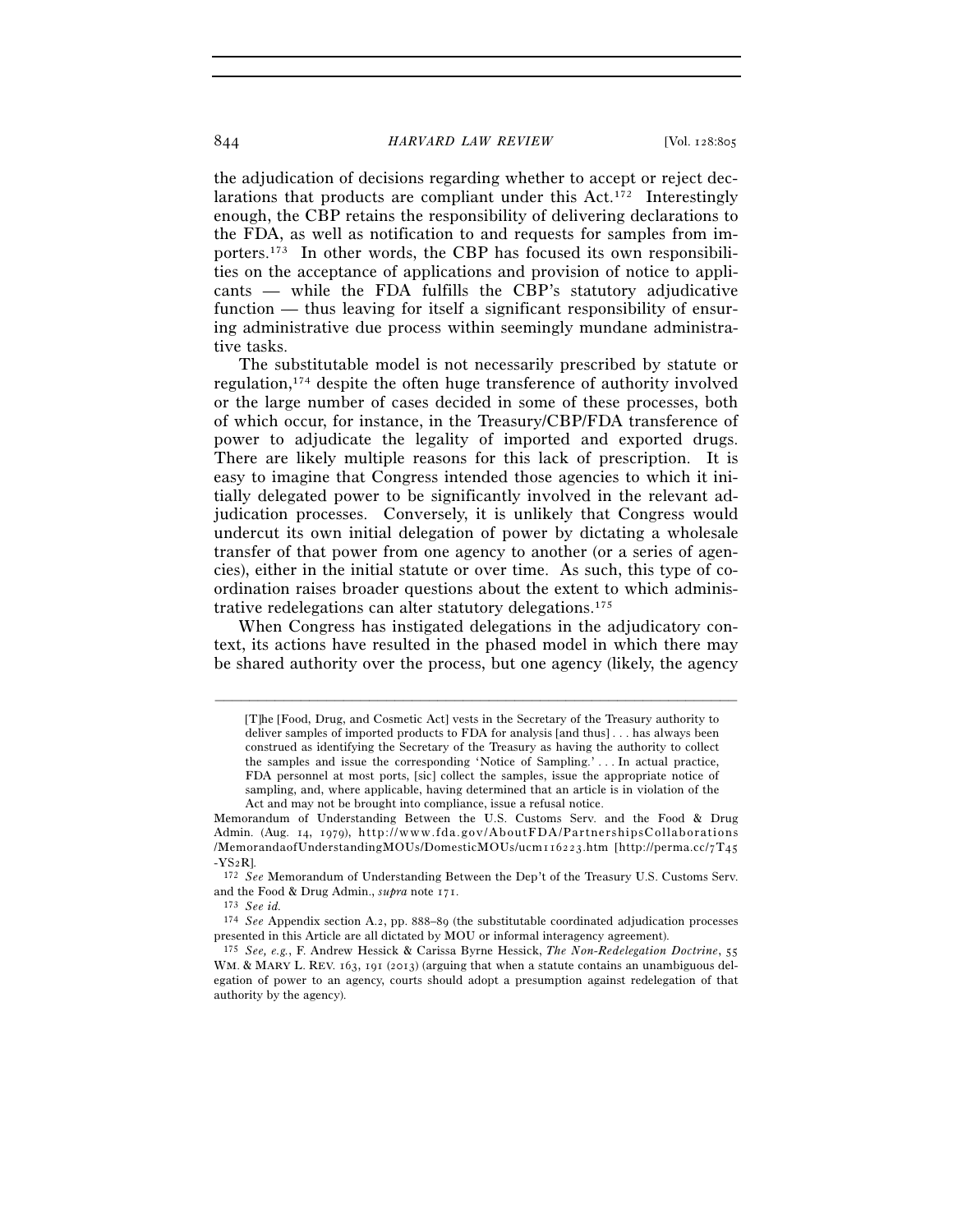initially delegated the authority in a previous iteration of the statute) retains at least some, often supervisory, power. Such is the case, for instance, in the immigration context. Here, some of the immigration functions initially delegated to the DOJ were transferred to the DHS upon its creation. However, unlike in the agency-driven substitutable model, the DOJ remains both involved in the process and arguably a leader of it. The lack of legislative intent to allow for wholesale transfers of authority in the substitutable model may also be why regulations dictating such transfers are relatively uncommon. Since regulatory initiatives are primarily dictated, and even defined, by statutory authority, bureaucrats would be hard-pressed to find ample legislative intent such that this type of transfer could justifiably be concretized by regulation.

So why are these types of transfers happening? Perhaps large agencies with myriad responsibilities such as the DOL and the Treasury seek ways to take advantage of the expertise and resources offered by other agencies. For instance, the Treasury may intend to capitalize on the CBP's expertise in customs matters by delegating to it the review of imported and exported drugs. The CBP, perhaps audaciously, then regifts this authority to the FDA, which has both longstanding expertise in the area and a significant nationwide presence.<sup>176</sup> As a result, agencies that view adjudication as a burden are able to pass on responsibility.177 The dynamics inherent in the substitutable model may be in part why congressional oversight of coordinated agency adjudication does not exist, even though congressional committees have a great interest in defending their jurisdiction. Agencies with significant influence are able to construct informal agreements that seemingly thwart legislative intent, without any review of or constraint on the processes resulting from these large delegations of adjudicative authority.

Even if these cases end up in the courts, it is unclear how closely judges look at all the coordinated components of the process. Courts have the opportunity to hold the original delegatee of authority responsible. Thus, they should critically examine interagency agreements that alter Congress's original delegation of jurisdiction. However, the courts are likely inconsistent or incomplete in their recognition of which agencies are involved in any given interagency adjudication,

<sup>176</sup> *See, e.g.*, *About FDA: ORA Offices & Divisions*, U.S. FOOD & DRUG ADMIN. (Aug. 13, 2014), http://www.fda.gov/AboutFDA/CentersOffices/OfficeofGlobalRegulatoryOperationsandPolicy /ORA/ucm135269.htm [http://perma.cc/S7A3-7Z7J]. 177 *See* Shah, *supra* note 8, at 25 ("[D]espite its potential to increase agency discretion, adjudica-

tion is . . . primarily seen as a necessary drain on resources. Unlike rulemaking, adjudication is not perceived by agencies to be clear evidence of the agency's executive authority and application of the agency's interests.").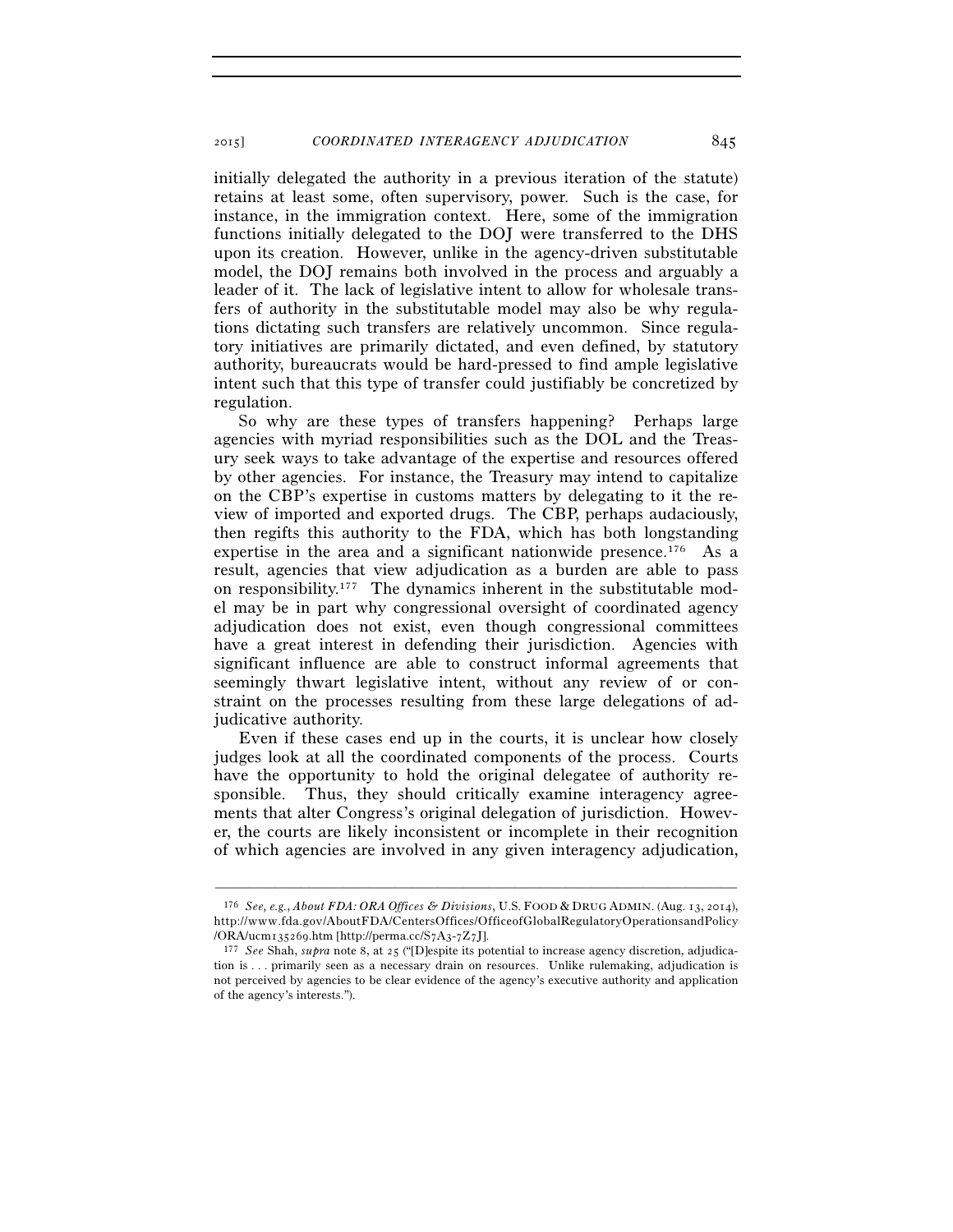### 846 *HARVARD LAW REVIEW* [Vol. 128:805

even with those that are dictated by statute, due to the incompleteness of the record below. If this is so under circumstances in which multiple agencies have been delegated coordinated authority by statute, a court is likely to be that much more confused in situations involving the substitutable model, where authority has been transferred from one agency to another without congressional approval. Further, beyond the specific impact of transferring jurisdiction on the quality of adjudication, this model raises questions about the extent to which agencies may not only dictate their own jurisdiction, but also transfer that jurisdiction across institutional lines. If agencies have the power to make such transfers relatively unchecked, then this is an expansion of executive power that has not been adequately explored in the midst of current controversies concerning the presidential power to institute policy via executive order, make judgments of war, and establish immigration and foreign policy without congressional or judicial acquiescence.

*3. Collaborative.* — The collaborative model is the closest in kind to joint rulemaking, in that agencies will share jurisdiction over the same part of a coordinated interagency adjudication process. Unlike joint rulemaking, however, these agreements are not based in statute, but rather dictated by regulation or (more often) MOU. Agencies coordinate under this model when each has specific knowledge and resources that benefit the process. Thus, the emphasis in this model is not on hierarchy or process, but rather on the concentrated contribution of substantive expertise.

In some of these types of case adjudications, the locus and subsequent division of substantive expertise is fairly clear. For example, under this model, the DOJ and the DOT both have de facto lead roles in determining whether proposed airline mergers are reasonable.178 This is unlike other antitrust cases, where the DOJ makes the determination alone, given its statutory authority to enforce the antitrust laws.179 This is because, in the airline merger context, the DOT has the expertise to determine whether to approve claims to consolidate those airlines' international routes, without which a merger likely cannot happen.180 Another example involves the decision to grant a reward for the provision of information regarding nuclear energy diver-

<sup>178</sup> *See* 15 U.S.C. §21(b) (2012); 49 U.S.C. § 41,308 (2012); *see also Mergers and Acquisitions: Overview*, U.S. DEP'T TRANSP., www.dot.gov/policy/aviation-policy/competition-data-analysis /mergers-acquisitions (last updated Sept. 12, 2012) [http://perma.cc/E7DR-WK4P].

<sup>179</sup> *See* <sup>15</sup> U.S.C. §21(b). 180 *See State of American Aviation: Hearing Before the Subcomm. on Aviation of the H. Comm. on Transp. & Infrastructure*, 113th Cong. 3–5 (2013) (statement of Susan L. Kurland, Assistant Secretary for Aviation & International Affairs, U.S. Dep't of Transp.), http://testimony.ost.dot.gov /test/pasttest/13test/kurland2.pdf [http://perma.cc/UMP5-JAT6].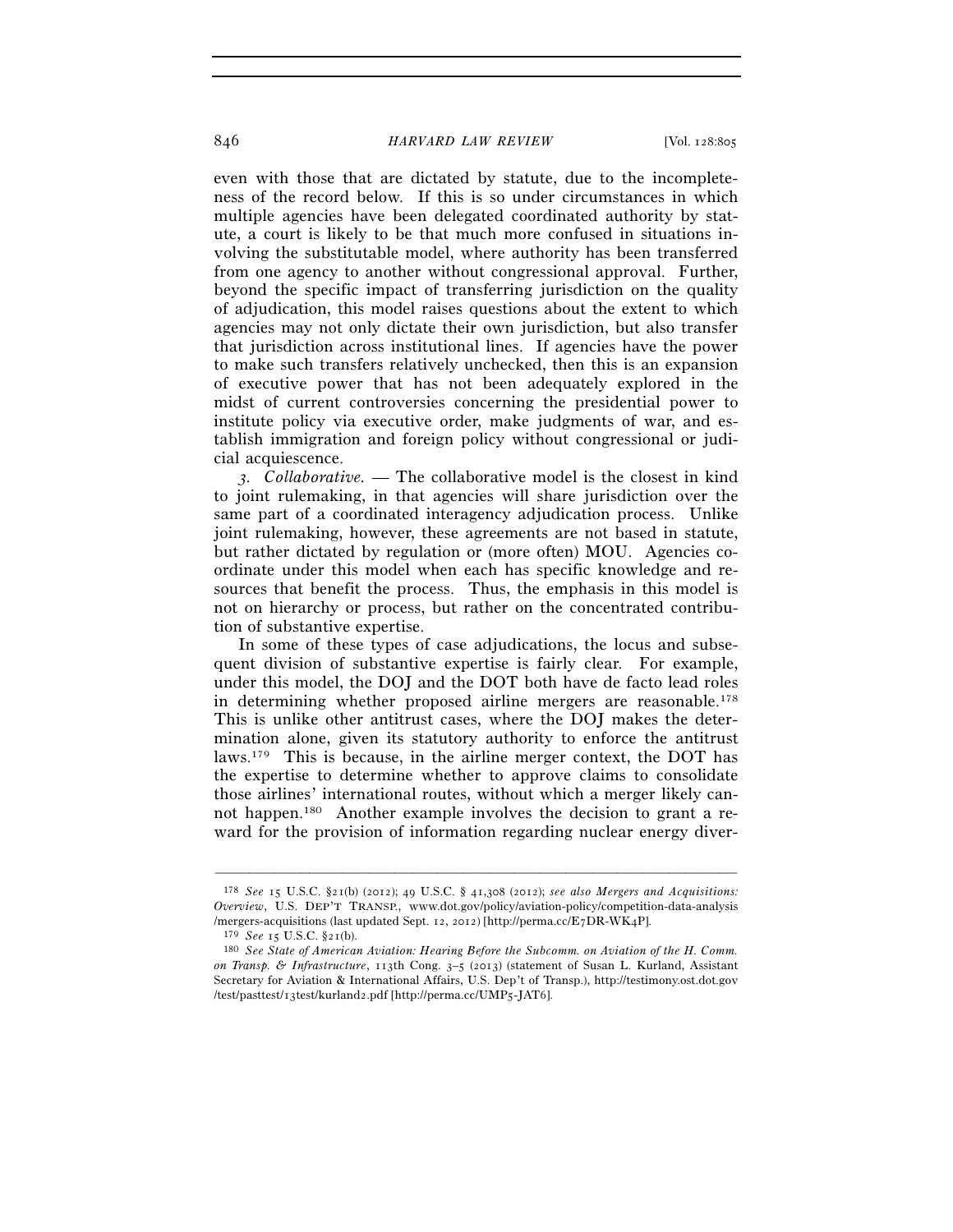sion. In these cases, regulation dictates that the DOJ must consult with the Nuclear Regulatory Commission and the DOE, agencies with particular expertise in nuclear energy that the DOJ does not have.181 In another scenario, under ERISA, the DOL has the opportunity to comment on applications to create a "qualified trust" (which forms part of a stock bonus, pension, or profit-sharing plan of an employer for the exclusive benefit of his employees or their beneficiaries) pending before the Treasury.182 While participation by the DOL is voluntary in these cases, $183$  it benefits the adjudication when made available, due to the DOL's expertise in matters of employment. In another circumstance also dictated by statute, the DOT may authorize an individual who carries out air transportation security duties to carry firearms and to make arrests without warrants, but only with the approval of the Attorney General and Secretary of State,184 who contribute expertise in law enforcement and international safety. In one more example, even an action as seemingly simple as approval for a vessel to electronically file certain information about export commodities is required by regulation to be informally, but unanimously, approved by multiple agencies with differing areas of expertise, including the Census Bureau and the CBP.185

In other cases, the distinction between the resources and knowledge that each agency brings to the process is not as clear. Instead, there is overlapping, or shared, expertise among the agencies involved in the determination. For example, the FDA and the USDA collaborate under MOU to make food-grade determinations, but only in times of crisis — for instance, to inspect food during an "immediate post-attack period"186 — in order to determine any sources of radiation used in the production of meat and poultry products.187 Often, one agency will take the lead in this particular coordinated adjudication effort. When appropriate, the agency in the role of the "consulting agency" — which may be the USDA or the FDA — "will [then] provide its evaluation on relevant parts of submission to the other agency in writing."188 Final-

<sup>181</sup> *See* <sup>28</sup> C.F.R. § 13.5(a) (2014). 182 *See* <sup>29</sup> U.S.C. § 1203(a) (2012). 183 *See id.*

<sup>&</sup>lt;sup>185</sup> *See* 19 C.F.R. § 192.12(a) (2014).<br><sup>186</sup> *See* U.S. FOOD & DRUG ADMIN., INVESTIGATIONS OPERATIONS MANUAL § 3.2.1.4(5) (2014), http://www.fda.gov/ICECI/Inspections/IOM/ucm122519.htm [http://perma.cc/Q7LG -3X5W]. The FDA also serves as an "advisor" to the Secret Service regarding the food to be con-<br>sumed by Secret Service "protectees." See id. § 3.2.5.2.

<sup>&</sup>lt;sup>187</sup> Memorandum of Understanding Between the Food Safety & Inspection Serv. U.S. Dep't of Agric. and the Food & Drug Admin. U.S. Dep't of Health & Human Servs. (Jan. 31, 2000), http:// www.fda.gov/AboutFDA/PartnershipsCollaborations/MemorandaofUnderstandingMOUs /DomesticMOUs/ucm112604.htm [http://perma.cc/E7KJ-ATXD]. 188 *Id.*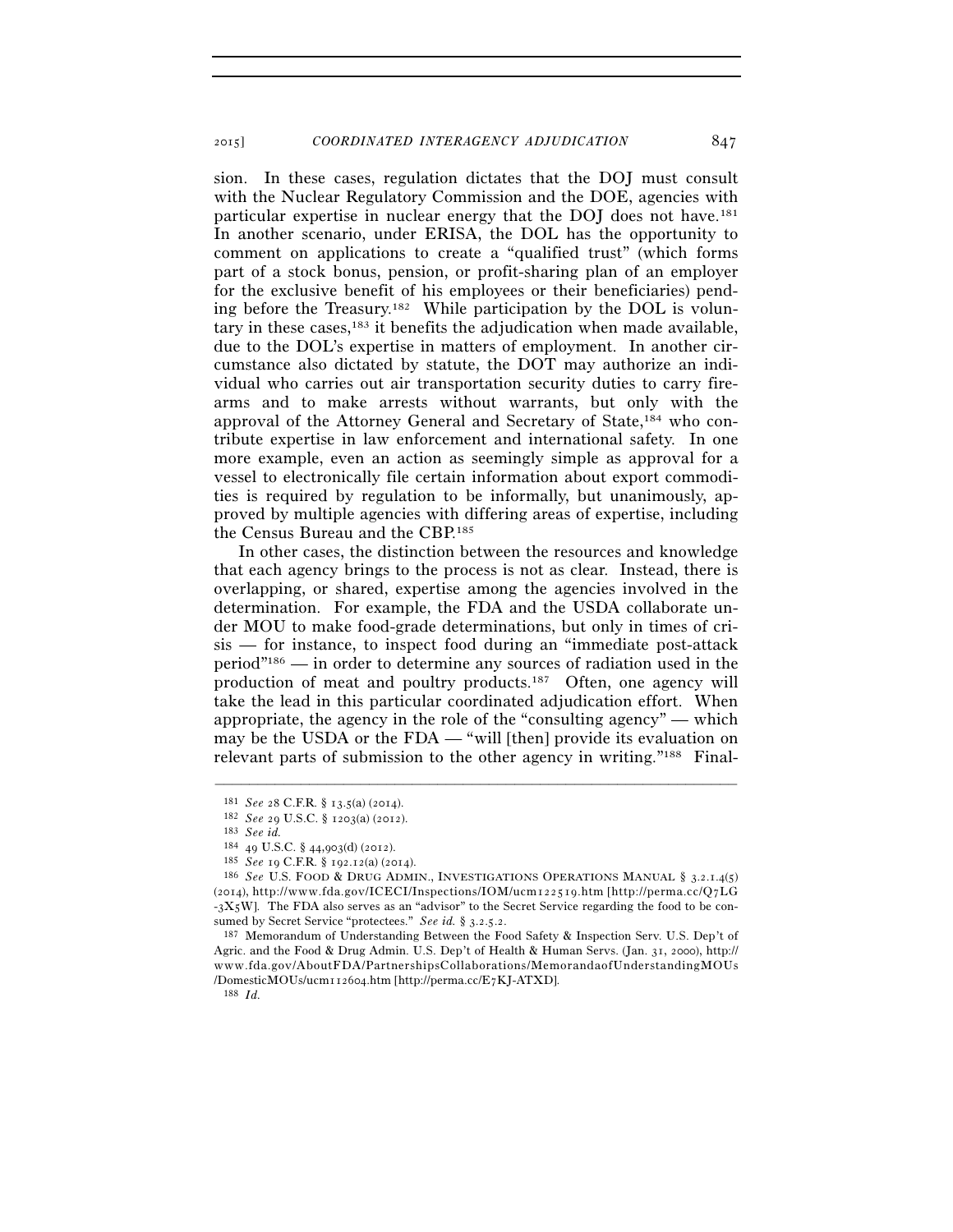ly, in another example of the collaborative adjudication model, there is flexible coordination among the Federal Bureau of Investigation, DHS, USDA, and FDA to further adjudications under the Federal Anti-Tampering Act189 and agroterrorism initiatives of the Homeland Security Act of 2002. 190 In both types of claims, antitampering and agroterrorism, these agencies also coordinate at the investigation stage for the purposes of setting up criminal cases to be brought by state or federal authorities.191

The reasons that agencies with shared expertise collaborate to complete an agency adjudication are not as clear as the reasons behind collaborations in which agencies contribute different substantive knowledge. Perhaps crisis requires the resources of and accountability from multiple agencies with overlapping expertise, when inspections under more ordinary circumstances generally need the attention of only one without the redundancy of an additional agency with a similar mission. Alternatively, bringing similar agencies together consolidates the relevant expertise and ensures that no perspective is excluded from the process. Or perhaps the collaborating agencies have related but still distinct types of expertise, which is both particularly beneficial during a crisis and nonredundant in any setting. Broadly speaking, the existence of multiple agencies with similar or the same areas of responsibility and expertise indicates larger, structural redundancies in the organization of administrative agencies. That agencies with similar missions attempt to coordinate, especially in circumstances of crisis or on high-profile matters, may be indicative of a fundamental sense that resources and knowledge are not adequately centralized in the executive branch as a whole. Thus, agencies may combine their efforts to ensure the completeness of the expertise that is brought to bear in adjudications and other tasks within even single-issue areas of public law such as employment and health and safety.<sup>192</sup>

While the collaborative model is rarely concretized by statute, it is often created via regulation.193 This fact implies that, unlike the substitutable model, collaborative arrangements may have been intended or at least theoretically anticipated by legislation that thus serves as

<sup>–––––––––––––––––––––––––––––––––––––––––––––––––––––––––––––</sup> <sup>189</sup> <sup>18</sup> U.S.C. § 1365 (2012); *see also* U.S. FOOD & DRUG ADMIN., *supra* note 186, § 3.2.6.3. 190 Pub L. No. 107-296, 116 Stat. 2135 (codified as amended in scattered sections of the U.S.

Code); *see also* STRATEGIC PARTNERSHIP PROGRAM AGROTERRORISM (SPPA) INITIATIVE, FIRST YEAR STATUS REPORT: SEPTEMBER 2005–JUNE 2006 (2006), http://www.usda.gov /documents/8-10-06%201%20yr%20report%20SPPA%20agroter5.pdf [http://perma.cc/D8ZN<br>-JBKV] [hereinafter SPPA INITIATIVE].

<sup>&</sup>lt;sup>191</sup> See SPPA INITIATIVE, *supra* note 190; U.S. FOOD & DRUG ADMIN., INVESTIGATIONS OPERATIONS MANUAL § 8.8.5 (2014), http://www.fda.gov/ICECI/Inspections/IOM/ucm122557<br>htm [http://perma.cc/5qDF-RH38].

<sup>&</sup>lt;sup>192</sup> *See infra* Appendix section A.3, pp. 890–91.<br><sup>193</sup> *See infra* Appendix section A.3, pp. 890–91; *see also, e.g.*, 19 C.F.R. § 192.12(a) (2014).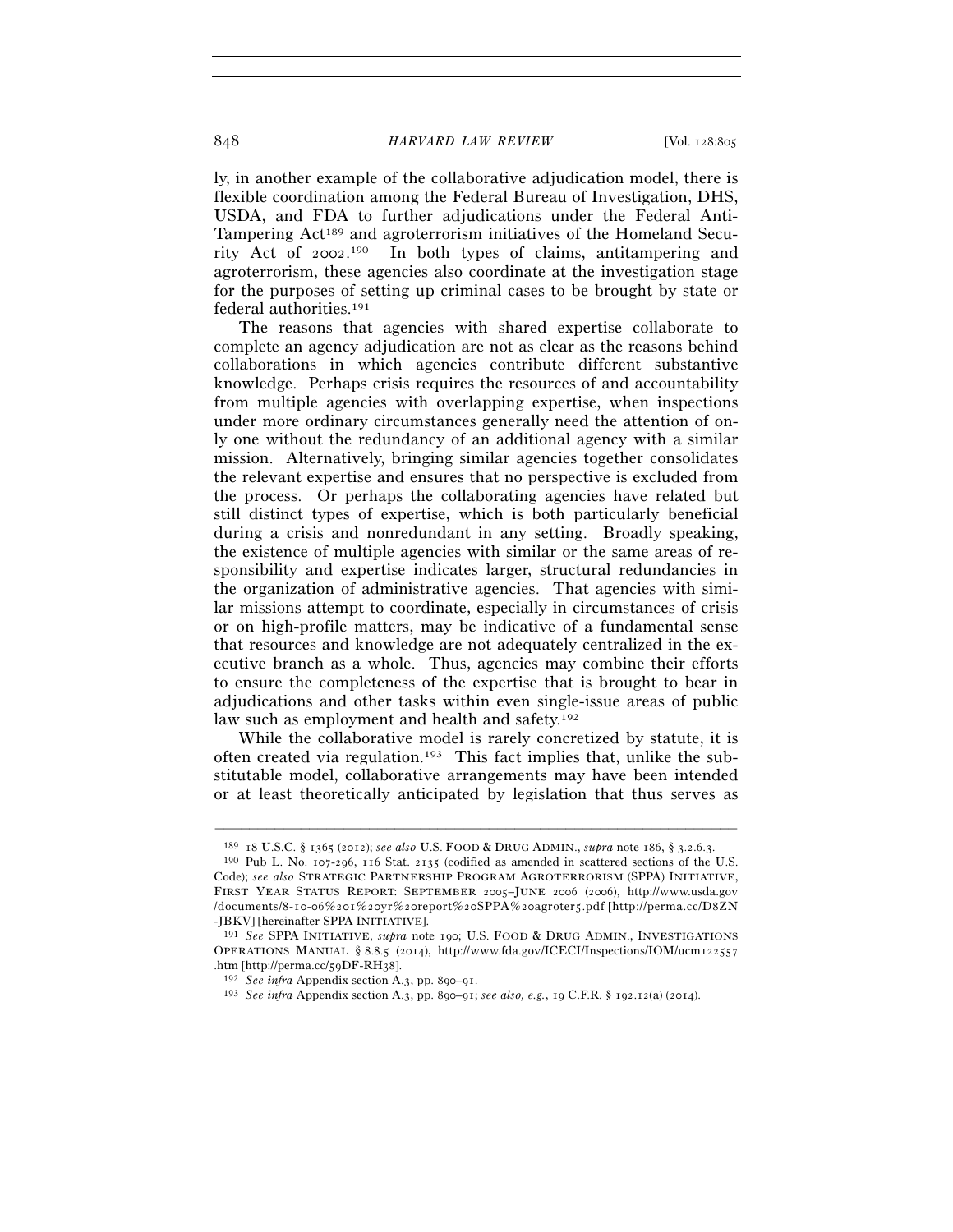the foundation for regulatory-based collaborative arrangements.194 On the other hand, the generally flexible nature of collaborative agreements<sup>195</sup> allows agencies great freedom to adjust or warp the adjudicative process, depending on the needs of the area of public law (for instance, if they are facing a crisis that requires a change in agencies' roles), the varying resource requirements of each individual process, or the desires of agencies to reduce the burden of adjudication on themselves by shifting responsibility to another agency participating in the collaboration,196 for instance, "to diffuse the responsibility and blameshift, especially post-crises."<sup>197</sup> A problem, in this and other coordinated adjudication contexts, is that the determination of agency jurisdiction is made by agencies themselves, and it is not clear whether agencies have the authority to make these determinations. Contrast this situation with the intra-agency setting, where each piece of a coordinated adjudication is assigned by the agency, which has the authority to determine the breakdown of responsibilities *within* that agency itself. As such, a related issue is that there is no entity to which to report problematic agency behavior, especially in ad hoc procedures such as those found under the collaborative model. This lack of accountability fundamentally affects the likelihood of quality and prognosis for improvement of these often hastily implemented interagency adjudicative processes.

Overall, the collaborative model involves varying, relatively informal avenues to agency collaboration in case adjudications, although it is more often dictated by regulation than is the substitutable model. The collaborative model's flexible adjudication coordination scenarios depend significantly on the individual, substantive expertise of each contributing agency in each individual case, and are less defined by procedural responsibilities than are the phased and substitutable models of coordinated adjudication. The fundamental feature of collaborative processes is the extent to which agencies' roles are less successive or seemingly hierarchical or transferable, and more focused on cooperative interaction and coordination for the sake of adding specific expertise to the decisionmaking process — at least in theory. In practice, because of the lack of settled, uniform procedures for coordination in

<sup>–––––––––––––––––––––––––––––––––––––––––––––––––––––––––––––</sup> 194 *But see* Shah, *supra* note 8, at 12–17 (discussing the lack of specificity ascribable to the meaning of "authority" in coordinated adjudication that is not dictated directly by statute).

<sup>195</sup> *See infra* Appendix section A.3, pp. 890–91. 196 *See* Shah, *supra* note 8, at 26 n.93 ("*Ad hoc* processes such as those found in the collaborative model may allow for easier jurisdictional manipulation if one configuration of agency coordination proves problematic."); *id.* at  $24-25$  ("The involvement of multiple agencies mean[s] that another agency contributing to the process could feasibly take on additional responsibility or otherwise 'cover' for the subpar agency.").

<sup>197</sup> Email from Jennifer Nou, Professor, Univ. of Chi. Law Sch., to author (Sept. 1, 2014, 15:44 EDT) (on file with author).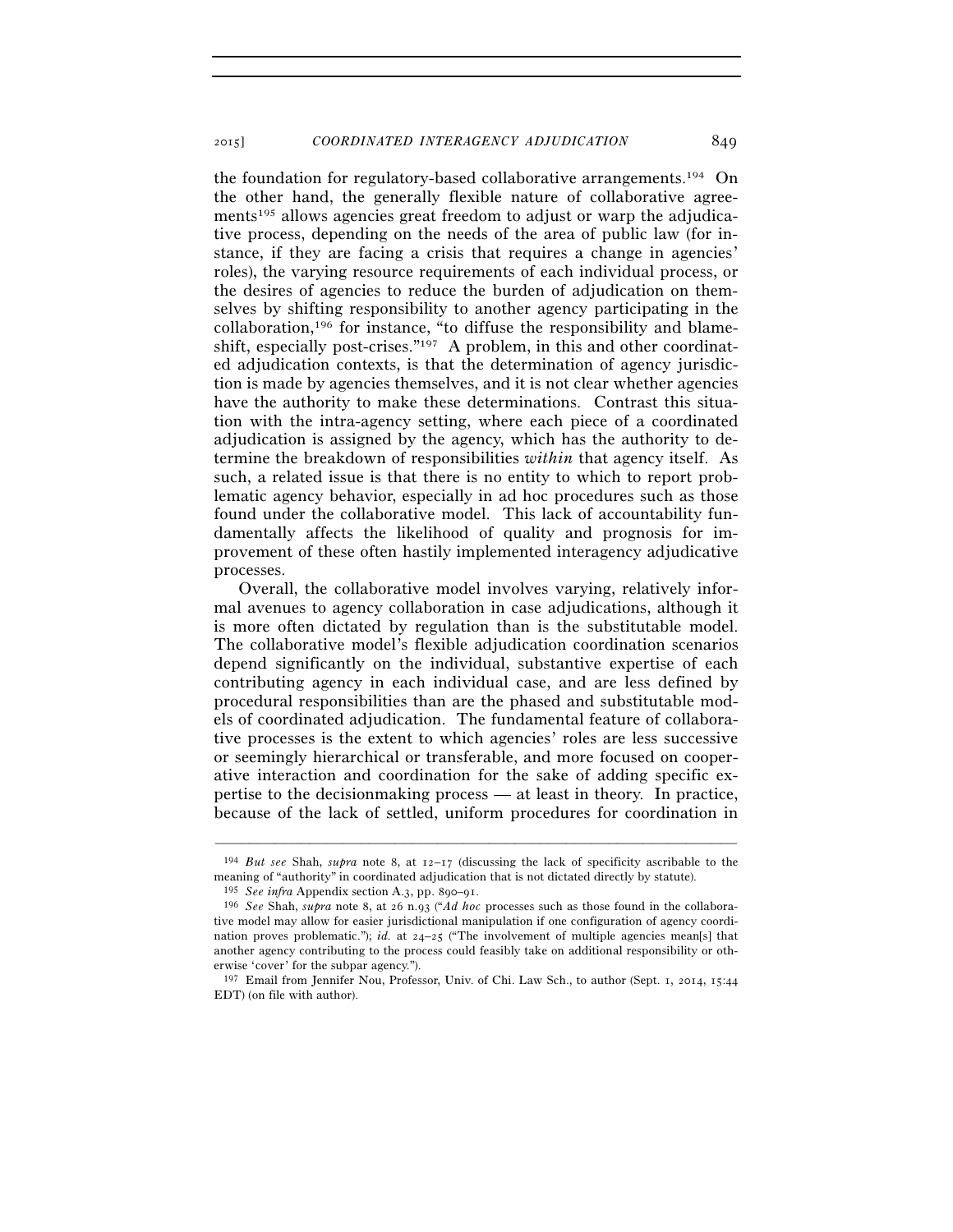many of these cases, the actual quality of the coordination and its impact on case adjudications is difficult to evaluate and systematize. Further, this model (in addition to the substitutable model) brings up fundamental institutional questions about the extent to which agencies can determine their own administrative jurisdiction in shared processes that cross agency borders.

# II. OVERSEEING COORDINATED INTERAGENCY ADJUDICATION

Unexamined and functionally unreviewable coordination is both unique to and especially important in the agency adjudication context. The roots of unchecked adjudication coordination lie in the fact that:

Statutes often bestow enormous authority on agencies to engage in discretionary decisionmaking — authority which may not (depending on the terms of the statute) be reviewable by judicial authorities. Even in the event that there is some judicial review available for discretionary agency decisionmaking, such review is typically highly deferential, and may not place meaningful restraints on that decisionmaking.198

Furthermore, as Professors Jody Freeman and Jim Rossi explain, "[t]he relative informality that makes MOUs so . . . easy to deploy [in the agency coordination context] also makes them generally unenforceable and, in most cases, entirely insulated from judicial review."199 The combination of these two fundamental elements makes coordinated administrative adjudication often untouchable by the courts.

In addition, higher-level executive oversight of adjudication analogous to the distinct oversight of rulemaking by the OMB — does not exist, either in the intra-agency or interagency setting. Arguably, such oversight is more important in the interagency context, as crossing agency lines both exacerbates the general problem of poor coordination and implicates specific jurisdictional and rule-of-law matters. Thus, the rest of this Article explores executive oversight as a method for constraining these potentially problematic processes. More specifically, this Part argues that it is precisely the coordinated nature of interagency adjudication that demands executive oversight of these processes, despite a current lack of executive oversight of even intra-agency adjudication. This Article thus suggests executive oversight of coordinated administrative adjudication that is ex ante and narrowly focused

<sup>198</sup> Katie R. Eyer, *Administrative Adjudication and the Rule of Law*, 60 ADMIN. L. REV. 647, 662–63 (2008) (footnote omitted); *see also* Michael G. Heyman, *Judicial Review of Discretionary Immigration Decisionmaking*, 31 SAN DIEGO L. REV. 861, 862–63 (1994) (noting that agency immigration decisions are often insulated from meaningful review); Daniel Kanstroom, *Surrounding the Hole in the Doughnut: Discretion and Deference in U.S. Immigration Law*, 71 TUL. L. REV. 703, 751–66 (1997) (same); Martin Shapiro, *Administrative Discretion: The Next Stage*, 92 YALE L.J. 1487, 1500–11 (1983) (providing a typology of administrative discretion). 199 Freeman & Rossi, *supra* note 2, at 1195–96.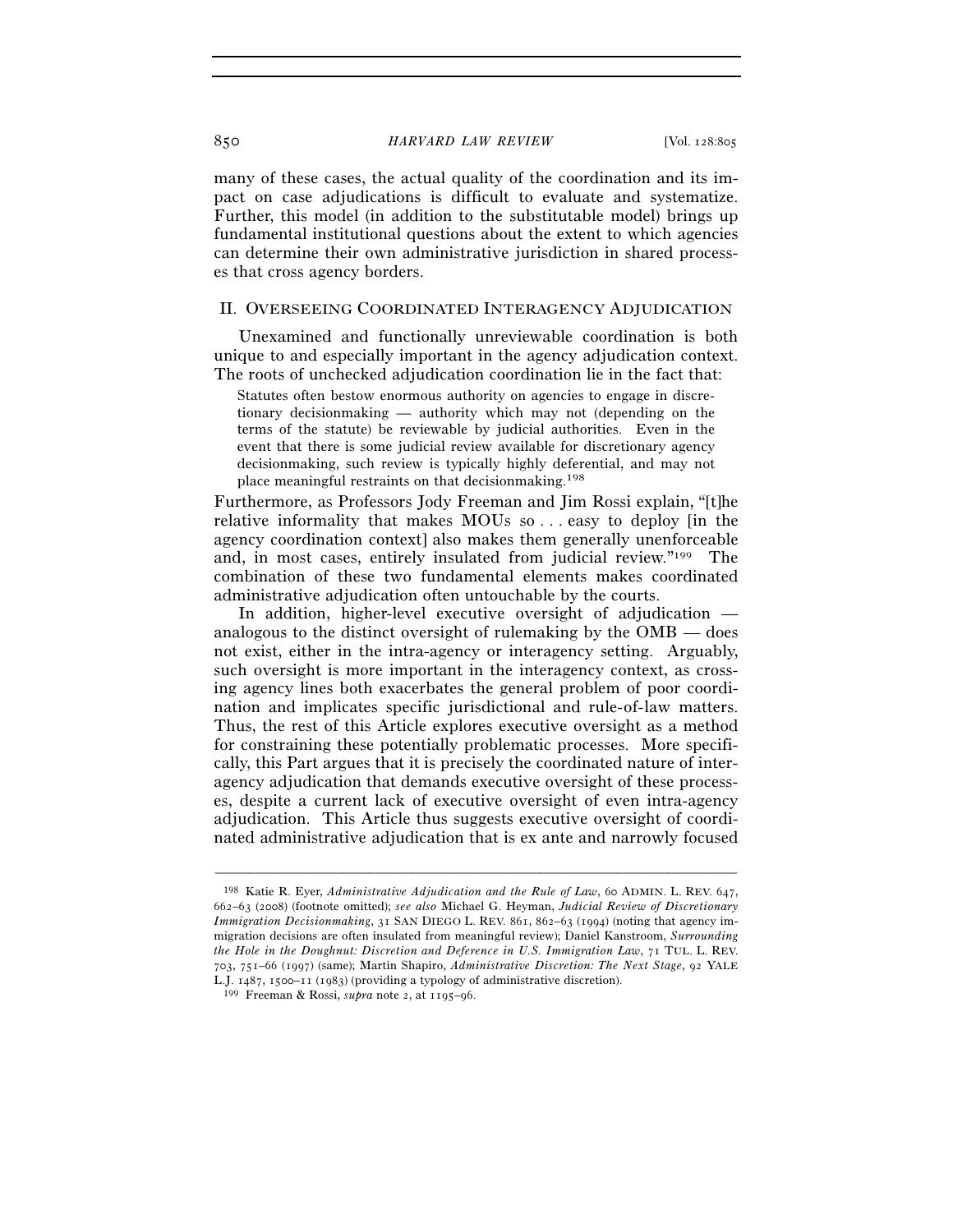on coordination. To justify this argument, this Part wrestles with potential obstacles to such a solution, including problems posed by the longstanding application of the adjudicator decisional independence doctrine to the administrative context.

## *A. The Need for Executive Oversight*

Components of coordinated interagency adjudication are not generally subject to any agency constraints outside of those imposed by self-governance.<sup>200</sup> For instance, in the immigration/asylum context, the quality and nature of DHS asylum officer adjudication remain unchecked by any entity outside of the DHS itself.201 Arguably, the appeal process to the DOJ serves to check the DHS's initial adjudication.202 However, while the DOJ may substitute its own ruling for that of the DHS within any given individual case, it has no formal or strict power to change the DHS's asylum adjudication parameters, policy, or intended outcomes in any concrete or reliable way. Perhaps more importantly, the DHS does not view the DOJ as an overseeing entity, and is often motivated to issue policies counter to those suggested by the DOJ's appellate rulings, or even requested by DOJ policymakers. For instance, the DHS and the DOJ disagree about and have distinctly different policies on whether to grant asylum to noncitizen victims of domestic violence.203

Thus, judicial oversight is currently the only feasible check on these processes.204 At least one leading scholar, Professor Catherine Sharkey, has discussed the role of judicial review of interagency activities, and suggested that courts should be able to function as agency coordinators by "exploit[ing] . . . overlapping agency jurisdiction. Under this model, when faced with an interpretation by an agency that operates in shared regulatory space, courts would solicit input from the other relevant agencies," and implement other practices to ensure highquality agency adjudication.205

However, the application of this suggestion to coordinated adjudication that spans institutional boundaries is likely complex at best, and

<sup>200</sup> Indeed, this desire for self-governance may be one reason agencies choose to engage in coordinated interagency adjudication. *See* Thomas O. McGarity, *Administrative Law as Blood Sport: Policy Erosion in a Highly Partisan Age*, 61 DUKE L.J. 1671, 1730 (2012).<br><sup>201</sup> *See* 8 C.F.R. § 1208.14(b) (2014) (providing that an asylum officer may grant asylum "in the

exercise of his or her discretion").

<sup>202</sup> *See id.* § 1208.14(c). 203 *See* Bijal Shah, *LGBT Identity in Immigration*, 45 COLUM. HUM. RTS. L. REV. 100, <sup>130</sup> n.96 (2013). 204 I discuss limits to the judicial review of these processes in greater depth elsewhere. *See*

Shah, *supra* note 8, at 21. 205 Catherine M. Sharkey, *Agency Coordination in Consumer Protection*, 2013 U. CHI. LEGAL

F. 329, 330.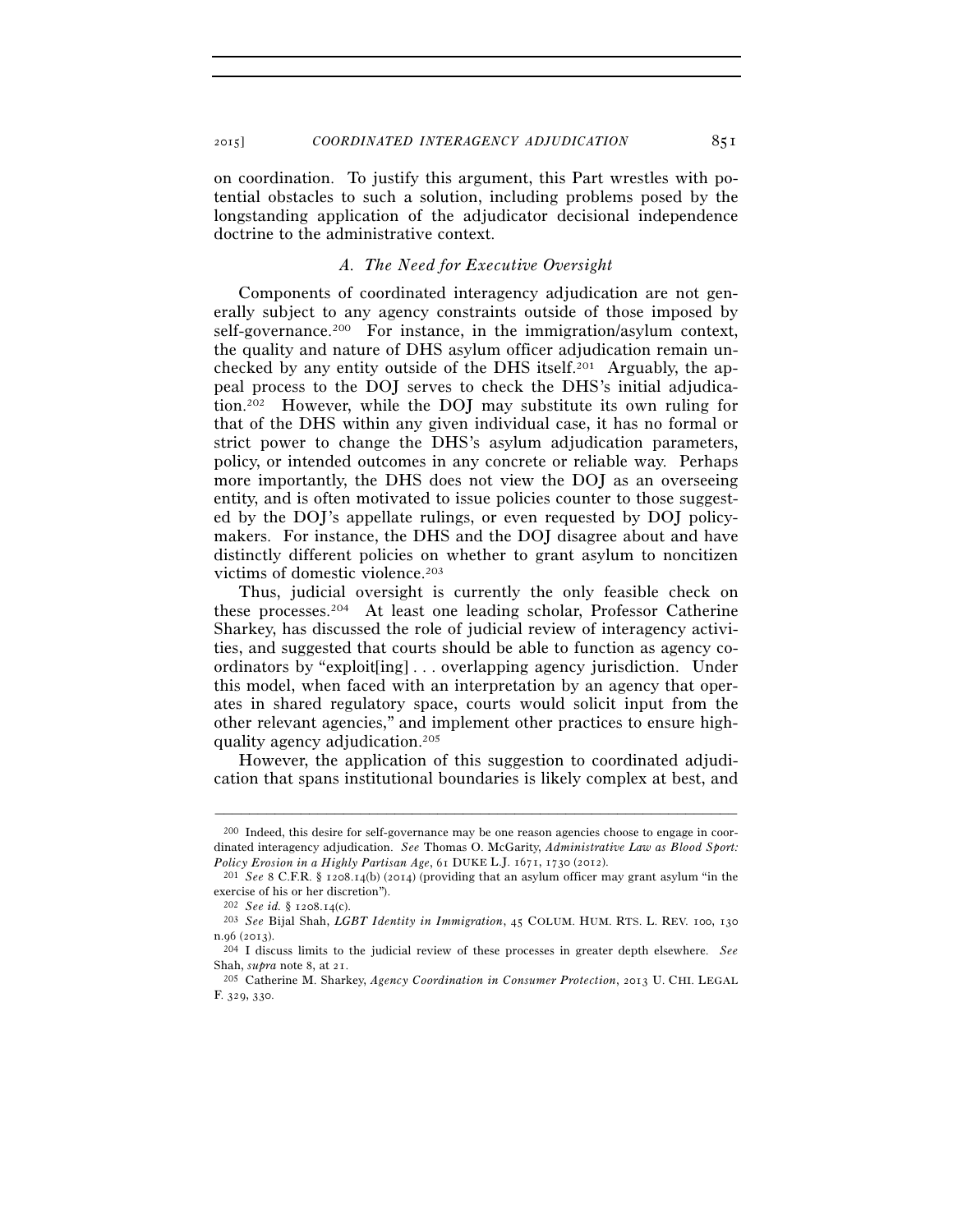possibly ineffective. This fact may be particularly true for substitutable and collaborative adjudication, which rely more heavily on regulation and informal interagency agreements — processes that are rife with potential for unchecked agency activity. (Additionally, the procedures in the collaborative model appear to be the most ad hoc and thus perhaps the most difficult to identify and to evaluate for quality.) As such, these types of interagency coordination leave fewer concrete materials and a less-formal record for courts to consult. While they may choose to grant deference under certain circumstances, courts are not generally in a position to make a complete assessment of an adjudication process — for instance, one that includes a review of the quality of each task accomplished by each agency involved, and of the nature of the communication that allowed multiple agencies to contribute to the same agency process in the first place. Indeed, courts may never review agency investigation, factfinding, procedural due process mechanisms (such as notice and the preservation of timeliness), and other components of interagency adjudication (including those comprising the decision itself), either because the agency performing these functions never appears before the courts or because the type of process itself never merits review.

As noted throughout this Article, this lack of judicial oversight has been a problem in some immigration adjudications. The impact of coordination on the outcome of the adjudication and the subsequent effects of both the process and outcome on the individual claimant can be substantial, as in the *A.B.T.* asylum clock and the *Franco-Gonzalez* mental-incompetence immigration litigation.206 However, neither the DHS nor other collaborating agencies are represented before circuit courts reviewing the DOJ's final adjudication, even if the DOJ was only one of the agencies involved in the adjudication process leading to the final outcome.<sup>207</sup> This fact may weaken the courts' role as an effective monitor of coordinated adjudication. Furthermore, it is not clear that courts even wish to take on this all-encompassing reviewer function in the adjudication context, as no judicial decision has explicitly recognized, let alone confronted, the challenges of reviewing coordinated adjudication processes.

Theoretically, the lack of complete, effective oversight is more broadly problematic because hidden components of coordinated interagency adjudication may be vital to adjudicative outcomes and often implicate unique issues of due process and fundamental fairness. Unlike in the intra-agency setting, these components are obscured behind

<sup>206</sup> *See supra* section I.A, pp. 814–20. 207 *See, e.g.*, Franco-Gonzalez v. Holder, No. CV 10-02211, 2013 WL 3674492 (C.D. Cal. Apr. 23, 2013).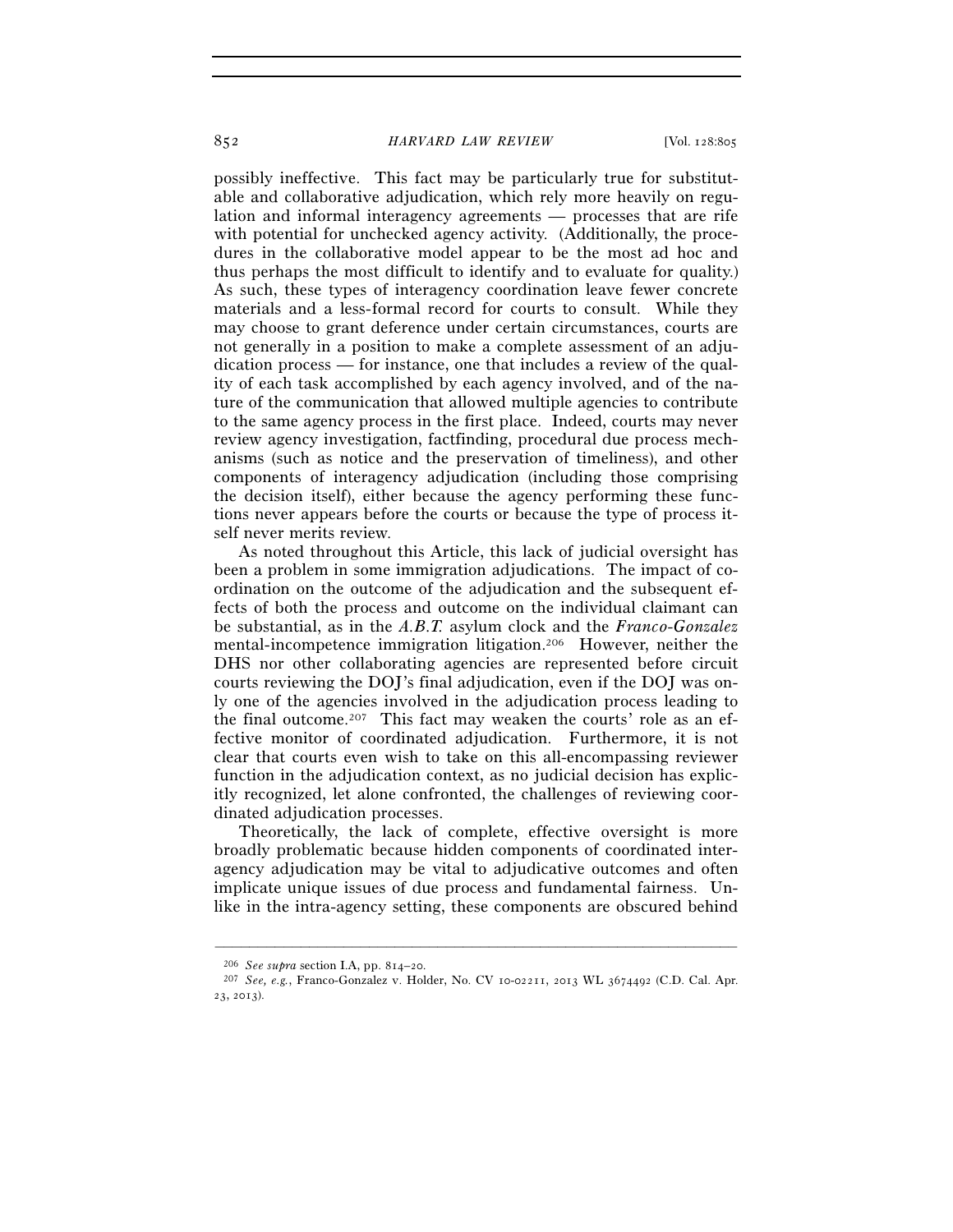opaque processes, and courts often do not have access to a full record detailing each agency's participation. As such, courts may remain unaware of the structure and quality of each agency's participation, and are thus likely unable to fully review these important functions during their judicial deference analyses. (Ideally, claimants themselves may be able to point this omission out, but often they are similarly unaware of the details of these opaque interagency interactions.) On the other hand, judicial oversight may occur in certain regimes where the nature and degree of the impact of coordination is clearer in the final result.<sup>208</sup> In any case, however, these dynamics merit some evaluation. As mentioned throughout this Article, a companion piece explores broader questions of judicial analysis of and deference to the outcomes of these processes.209

The D.C. Circuit has opined that giving deference to an administrative implementation of a statute that is jointly administered by multiple agencies effectively prioritizes the voice of the agency whose portion of the determination is under review — in other words, of the agency that gets to the courthouse first.<sup>210</sup> While the court was worried specifically about one agency's statutory interpretation displacing another's, $2^{11}$  the potential problem it identified is precisely the construction of review already found in the coordinated interagency adjudication context. Indeed, courts have been privileging one agency's contribution to adjudication over another's in many areas of coordinated adjudication, perhaps without the opportunity to choose otherwise because of their lack of access to full administrative records. This is particularly so in phased adjudication, such as the privileging of the DOJ's contribution to immigration adjudication despite the DHS's heavy involvement.<sup>212</sup> Further, in the rulemaking context, there has been no judicial pushback against the fact that one agency stands in as the responsible party before the reviewing court in coordinated rulemaking. Even if the courts become fully aware of interagency coordination in adjudication<sup>213</sup> and incorporate that awareness into their

<sup>&</sup>lt;sup>208</sup> *See, e.g.*, Brezilien v. Holder, 569 F.3d 403 (9th Cir. 2009).<br>
<sup>209</sup> *See generally* Shah, *supra* note 8.<br>
<sup>210</sup> *See* Rapaport v. U.S. Dep't of the Treasury Office of Thrift Supervision, 59 F.3d 212, 216– <sup>17</sup> (D.C. Cir. 1995). 211 *See id.*

<sup>212</sup> *See, e.g.*, Diallo v. INS, 232 F.3d 279, 287 (2d Cir. 2000) (privileging the DOJ's contribution to a joint adjudication in the asylum context over the DHS's contribution, despite the fact that the DOJ relied heavily on the DHS's factual findings).

<sup>213</sup> *See* McGarity, *supra* note 200, at 1730 ("Over two decades, many agencies have migrated toward less formal policymaking tools in response to the congressional and presidential imposition of additional analytical requirements for informal rulemaking and more intense judicial review under the 'hard-look' doctrine.").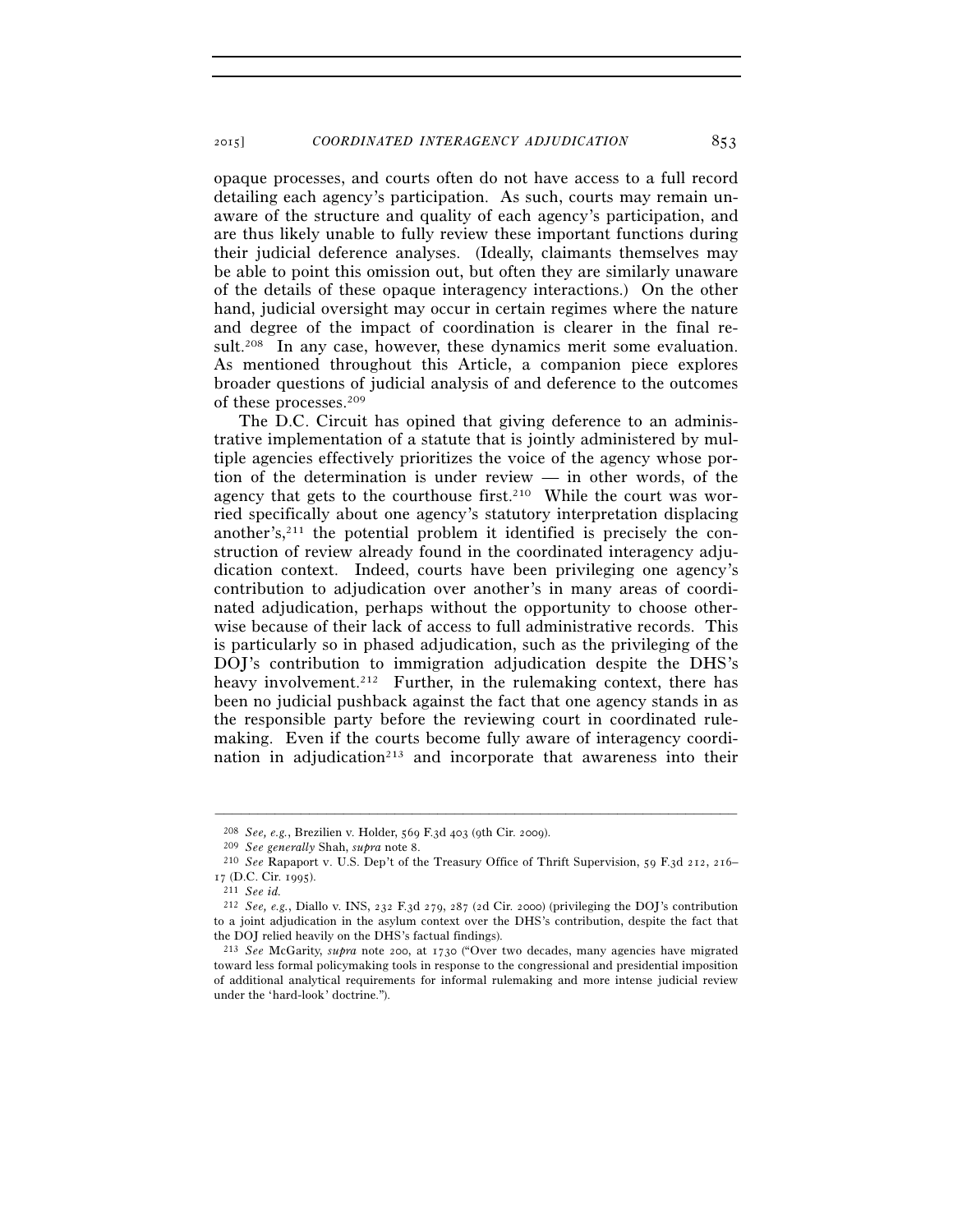deference analyses in some way,214 courts may never have the opportunity to review all the components of coordinated interagency adjudication processes. For instance, as Professor Katie Eyer suggests, "courts are rarely empowered to create substantive rules limiting clearly bestowed agency discretion, even where they are able to impose procedural requisites on the agency's discretionary decisionmaking process."215

Congress is even less involved in overseeing these processes than are the courts. Unlike rulemaking, adjudication is too nuanced and is perceived as being too narrowly drawn — in that each adjudication affects one person or private entity, as opposed to the wide impact of a single regulation — to incur substantive congressional oversight.<sup>216</sup> And yet, the impact of coordinated, primarily informal interagency adjudication may be too great to allow the multiple agencies involved in its myriad processes to govern themselves to the extent they do. Courts' and Congress's current lack of awareness, inability to review those processes effectively, and failure to participate in drawing jurisdictional lines have led to and will likely preserve just such a system.

Given that judicial and legislative review are inherently limited in their ability to rein in agency discretion — especially when it is constrained only informally, like in MOU-governed coordinated agency activity — additional oversight of these processes could come from the executive branch itself. The executive branch is not subject to the same restrictions on the oversight of agencies to which courts are, and thus "agencies are perhaps the best-suited governmental entities . . . to impose meaningful limitations on discretionary government action."217

There are many possible benefits of executive oversight of interagency adjudication. By strengthening the underlying coordination framework, oversight could increase decisions' consistency and pre-

<sup>214</sup> *See* Shah, *supra* note 8, at 12–17 (arguing in favor of a deference analysis that incorporates knowledge of coordinated agency adjudication). More specifically, I argue in this other work that a "centralization-based" deference analysis could provide a way for courts to adequately review coordinated adjudication by recognizing that courts are unlikely to be able or inclined to look very closely. *See id.* Generally, the centralization analysis reaffirms this prioritization of one responsible agency's adjudication determination over a more nuanced evaluation of the coordinated activity underlying the adjudication process. *See id.* In this way, it offers a tool that is relatively easy to implement and does not require searching judicial investigations into complex, often convoluted and poorly documented agency processes. *See id.* Thus, it acknowledges the practical limitations of judicial review. As such, the centralization analysis is a compromise solution, suggested in part because courts cannot realistically function as the overseers of each portion of complicated multi-agency adjudication processes.<br> $^{215}$  Eyer, *supra* note 198, at 663.

<sup>&</sup>lt;sup>216</sup> Cf. INS v. Chadha,  $462$  U.S. 919, 964–65 (1983) (Powell, J., concurring in the judgment) ("The House did not enact a general rule; rather it made its own determination that six specific persons did not comply with certain statutory criteria. It thus undertook the type of decision that traditionally has been left to other branches.").

<sup>217</sup> Eyer, *supra* note 198, at 663.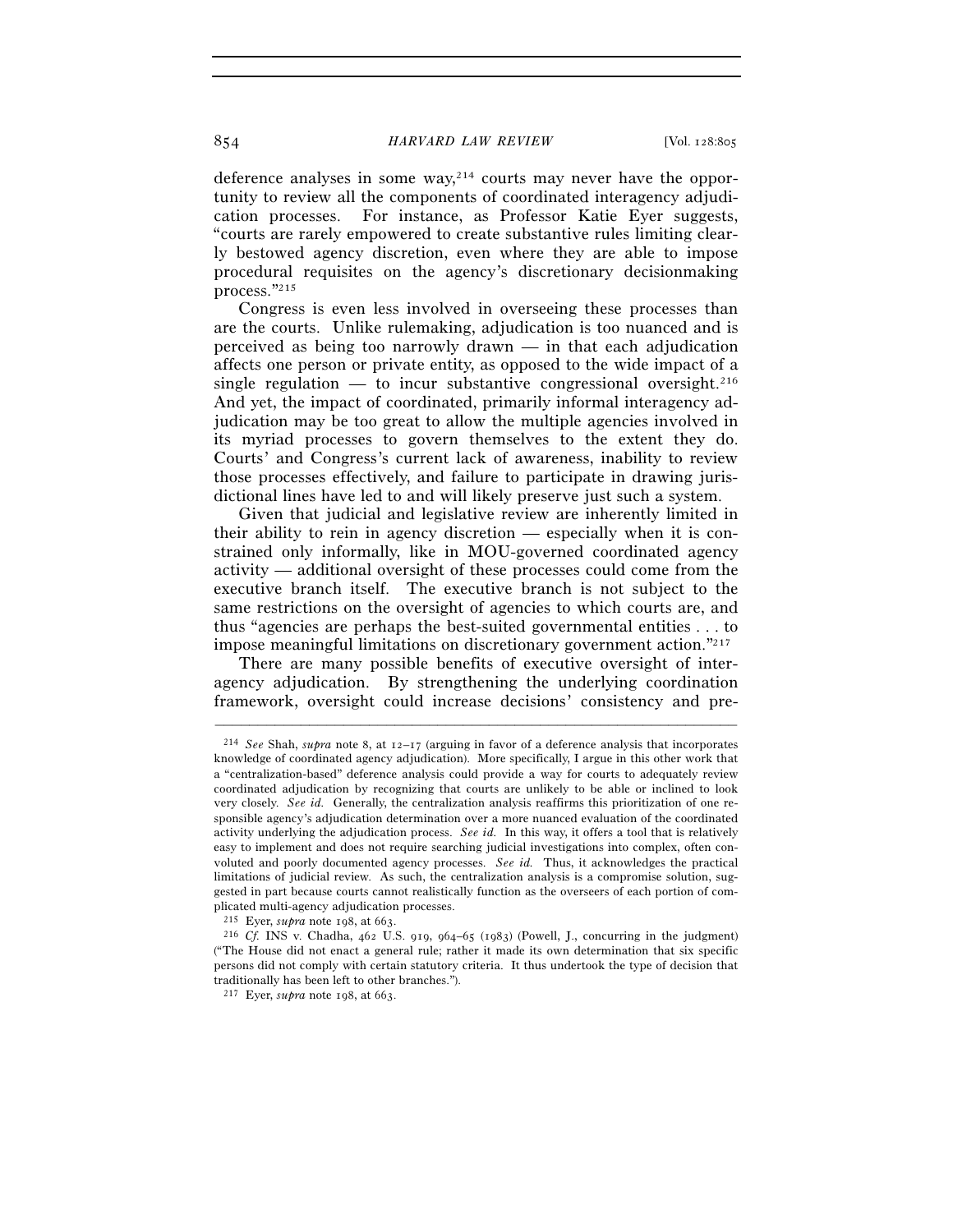dictability, bring to the forefront and help correct faulty institutionalized adjudicative reasoning, and encourage uniform and meaningful due process for the individual claimants interacting with multiple agencies. Formal oversight could also improve public participation by giving advocates and stakeholders a single committee to communicate with, reduce arbitrary adjudicator discretion via indirect checks on the exercise of that discretion, improve transparency in coordinated adjudicative processes, and promote agency accountability. Quite importantly, oversight could diffuse conflicts of interest, shirking of duties, overreach, conflict or duplication of institutional jurisdiction, and other flaws affecting specific interagency relationships that could harm adjudication outcomes.<sup>218</sup> At this point, it is unclear whether coordination will strengthen or erode formal adjudicative processes over time. Yet to the extent the latter occurs, oversight may ensure the ossification of these processes (albeit for better or for worse); in other words, if coordination destabilizes or changes adjudication processes over time, oversight that ensures greater uniformity in coordination may also reduce the variability in the influence of coordination on adjudication.219

These potential benefits of oversight could also provide impetus for increased judicial deference to interagency adjudication outcomes.220 To the extent courts begin to recognize executive oversight as a legitimate mechanism for quality control, courts may offer more deference, even in those circumstances where they are unable to access a complete record or full overview of the coordinated process. Oversight may contribute to and help agencies justify — to courts or Congress their own determinations and even transferences of jurisdiction. For instance, agencies could explain the extent to which a claim or trans-

<sup>218</sup> Oversight may also improve relationships between agencies, an important value at the heart of a balanced implementation of a centralization-based theory of judicial deference, which in turn would afford greater deference to agency decisions in situations where the process of reaching that decision is centralized in a single body. *See* Shah, *supra* note 8, at 22 (discussing the impact of these factors on agency responsibility in coordinated adjudication and other multi-authority interagency processes).

<sup>219</sup> Improving accountability via increased executive branch oversight, monitoring, and mediation of conflicts of interest between agencies may also improve administrative due process and thus reduce the frequency of class action suits against the government. For instance, such oversight could reduce the self/process-insulating mechanism resulting from the complications of coordination that might allow agencies to shirk their responsibilities to uphold individual rights. *Cf.* Jennifer Nou, *Agency Self-Insulation Under Presidential Review*, 126 HARV. L. REV. 1755, 1760– 61 (2013) (discussing the concept of agency "self-insulation," in which agencies use regulatory mechanisms to escape presidential review of agency activities). In the interests of space and focus, however, I reserve this topic for future work.

<sup>220</sup> *See* Freeman & Rossi, *supra* note 2, at 1185 (suggesting that coordination may allow decisions to merit deference in part because it may "improve[] the analytic basis for decisionmaking by adding data and expertise, and also by diversifying the perspectives an agency takes into account").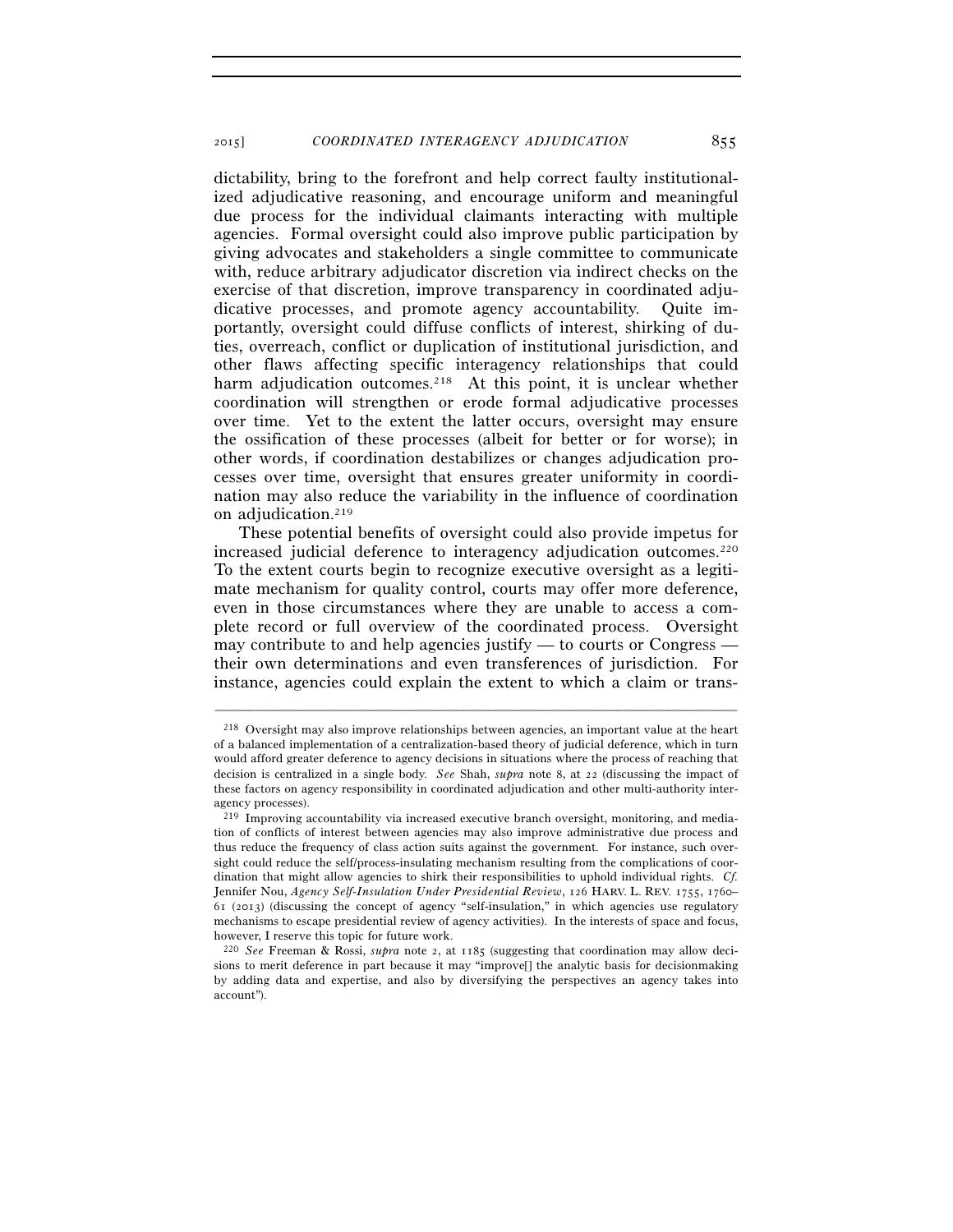ference of power actually allows them to consolidate expertise or resources in the process.

Nor is the proposal for executive oversight of agency coordination unprecedented. More specifically, some scholars have recently considered and recommended executive oversight of coordinated administrative tasks, including both rulemaking and enforcement.<sup>221</sup> These scholars' reasons for suggesting that oversight would improve the quality of agency coordination apply to the coordinated adjudication context as well, whether implemented via a solidified structure or as part of an adaptive management strategy.222 Thus, just as Professor Kate Andrias argues that coordinated enforcement activity would benefit from executive branch (in particular, OMB) oversight that focuses on coordination,223 so too might adjudication benefit from some form of broader executive branch oversight that evaluates and checks the substance and function of interagency coordination.

However, the concept of oversight in the adjudication context is particularly charged because agency adjudicators have long been granted decisional independence as if they were Article III judges.<sup>224</sup> For this reason, unlike the presidential oversight of coordinated rulemaking that scholars suggest and the current OMB oversight of both intra- and interagency rulemaking efforts, executive leaders have thus far been only rarely involved in ex ante determinations of adjudicative policy. Nor are they in the practice of altering the outcome of individual cases in either the intra- or interagency contexts, despite the facts that administrative precedent often drives policymaking and that the

<sup>221</sup> *See, e.g.*, Andrias, *supra* note 14, at 1101; Bradley, *supra* note 3, at 749; Kelly Everett, *Trust Issues: Will President Barack Obama Reconcile the Tenuous Relationship Between Antitrust Enforcement Agencies?*, 29 J. NAT'L ASS'N ADMIN. L. JUDICIARY 727, 765–66 (2009) (noting President Barack Obama's influence on the historic "turf issues" between the FTC and the DOJ); Jason Marisam, *The President's Agency Selection Powers*, 65 ADMIN. L. REV. 821 (2013) (discussing the ways in which the Executive is actually able to decide which agencies should act in a given situation); Emily Hammond Meazell, *Presidential Control, Expertise, and the Deference Dilemma*, 61 DUKE L.J. 1763 (2012).<br><sup>222</sup> "Adaptive management is a structured decisionmaking method, the core of which is a multi-

step, iterative process for adjusting management measures to changing circumstances or new information about the effectiveness of prior measures or the system being managed." Robin Kundis Craig & J.B. Ruhl, *Designing Administrative Law for Adaptive Management*, 67 VAND. L. REV. 1, 1 (2014). The application of adaptive management strategies in the administrative law context has enjoyed a recent uptick in scholarly interest. *See, e.g.*, *id.*; J.B. Ruhl & Robert L. Fischman, *Adaptive Management in the Courts*, 95 MINN. L. REV. 424 (2010); Michael P. Vandenbergh, *Private Environmental Governance*, 99 CORNELL L. REV. 129, 173 (2013) (discussing the challenges of adaptive management strategies for administrative environmental protection governance); Sean Hannon Williams, *Statistical Children*, 30 YALE J. ON REG. 63, 110–12 (2013) (criticizing the use of adaptive management strategies as a response to excessive pre-rulemaking assessment).

<sup>223</sup> *See* Andrias, *supra* note 14, at 1101–07. 224 *See* Harold H. Bruff, *Specialized Courts in Administrative Law*, 43 ADMIN. L. REV. 329, 348–49 (1991) (discussing traditional understandings of the decisional independence afforded to ALJs).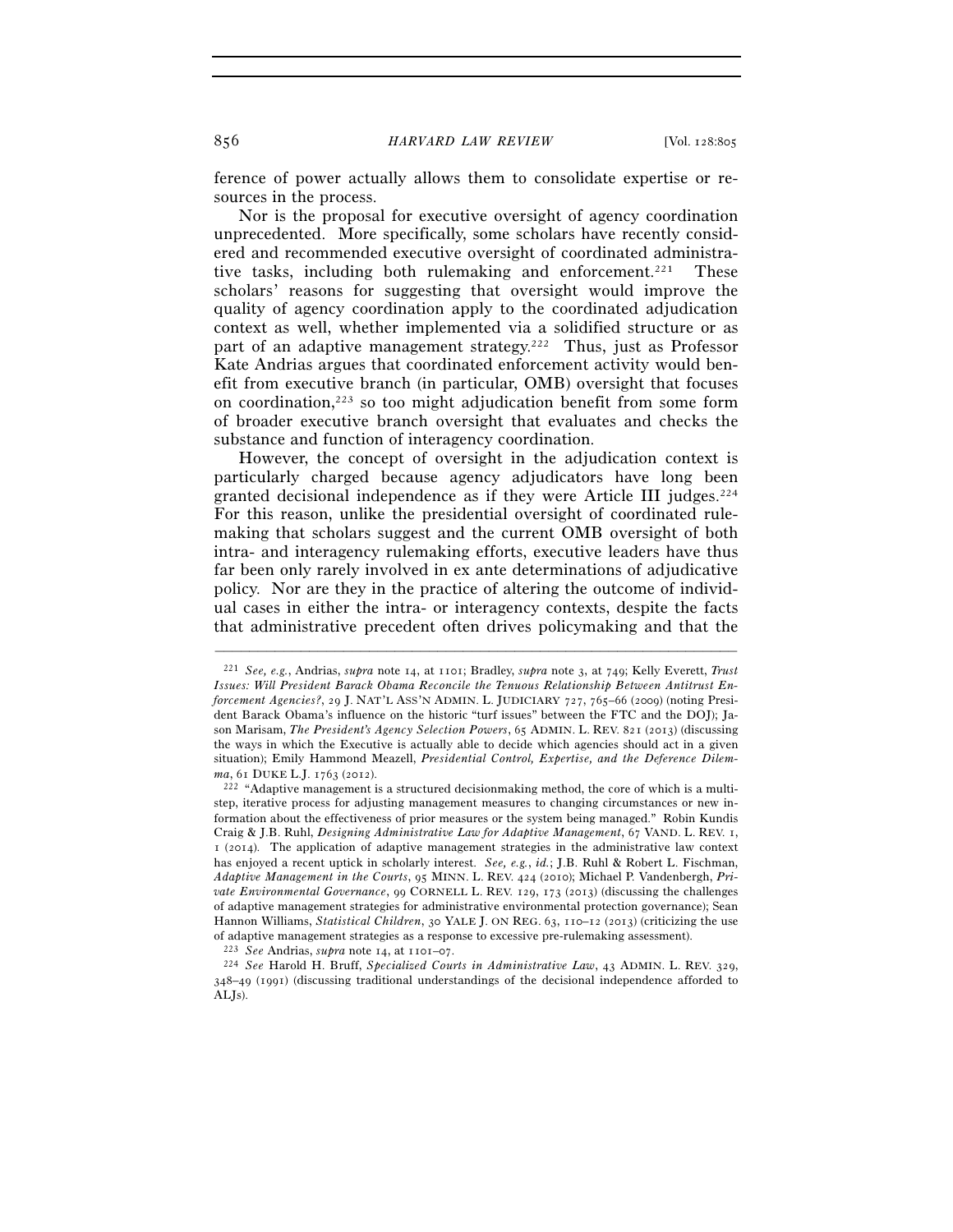results of individual cases can have significant effects on the public's opinion of executive leadership.

The doctrine of "decisional independence" has remained an obstacle to implementing oversight of adjudication processes, even though a lack of oversight of agency adjudication has substantial consequences.225 As a result of this doctrine, efforts to curtail poor adjudication practices or curb problematic trends in executive branch decisionmaking have been met with significant resistance even in the intraagency context. For example, in immigration, the decisional independence accorded to immigration judges may be problematic for the quality of adjudicative outcomes,226 and can serve as an obstacle to the implementation of even those broader initiatives that are rooted in legislation.227 Given the inability and unwillingness of the courts to review coordinated adjudication closely, and the absence of nuanced congressional oversight, executive oversight is a viable option to help agencies in furthering coordinated adjudication processes to prevent fiascos such as *A.B.T* and *Franco-Gonzalez*.

<sup>225</sup> One consequence is that administrative adjudicators' jurisdiction is more far-reaching than that of any court of appeals; an agency "often . . . ha[s] the power to impose consistent nationwide rules in the area of law that it administers — a power no other judicial or executive entity, with the exception of the United States Supreme Court, possesses." Eyer, *supra* note 198, at 661. Thus, administrative adjudicators have the ability to create expansive, legally binding decisions under the auspices of the executive application of law. Given the partiality and scope of administrative decisionmaking, which is both unlike judges' solitary decisionmaking processes and unmatched by any other lower-level bureaucrat, executive branch functionality may suffer because administrative law decisions are not internally reviewed. *Cf.* Rubin, *supra* note 41, at  $121-23$  (noting that administrative adjudicators approach the adjudication process from an ex parte perspective, albeit arguing that this is necessarily the case in informal adjudication).

<sup>226</sup> *See* Durham, *supra* note 103, at 656 (suggesting an increase in willingness to challenge administrative agencies' ability to faithfully administer federal immigration laws).<br><sup>227</sup> Indeed, when executive leaders appear to direct the actions of adjudicators, they may come

under fire. *See* Bruff, *supra* note 224, at 349. Much of my first-hand exposure to discussions about decisional independence indicates it may be problematic. For instance, in the immigration context, the Chief Immigration Judge issued a memorandum directing judges to issue continuances in cases that implicated the "unaccompanied alien child" provisions of the Trafficking Victims Protection Reauthorization Act in order to meet the DOJ's statutory obligations, which I suggest led to criticism of him. *See* Memorandum from Michael C. McGoings, Acting Chief Immigration Judge, Exec. Office for Immigration Review, U.S. Dep't of Justice, to All Immigration Judges et al. (Mar. 20, 2009) (on file with author); *cf.* Lawrence Baum, *Judicial Specialization and the Adjudication of Immigration Cases*, 59 DUKE L.J. 1501, 1523 (2010) ("Immigration judges and members of the [Board of Immigration Appeals] are not ALJs, and their independence is more limited."). On the other hand, some have argued that the adjudicative independence should be preserved. *See, e.g.*, Jill E. Family, *Beyond Decisional Independence: Uncovering Contributors to the Immigration Adjudication Crisis*, 59 U. KAN. L. REV. 541, 543 (2011) ("One major problem with the system is a lack of decisional independence at the administrative level."); Stephen H. Legomsky, *Deportation and the War on Independence*, 91 CORNELL L. REV. 369, 372 (2006) (lamenting that "the decisional independence of both the immigration judges and the [Board of Immigration Appeals] has been steadily whittled down").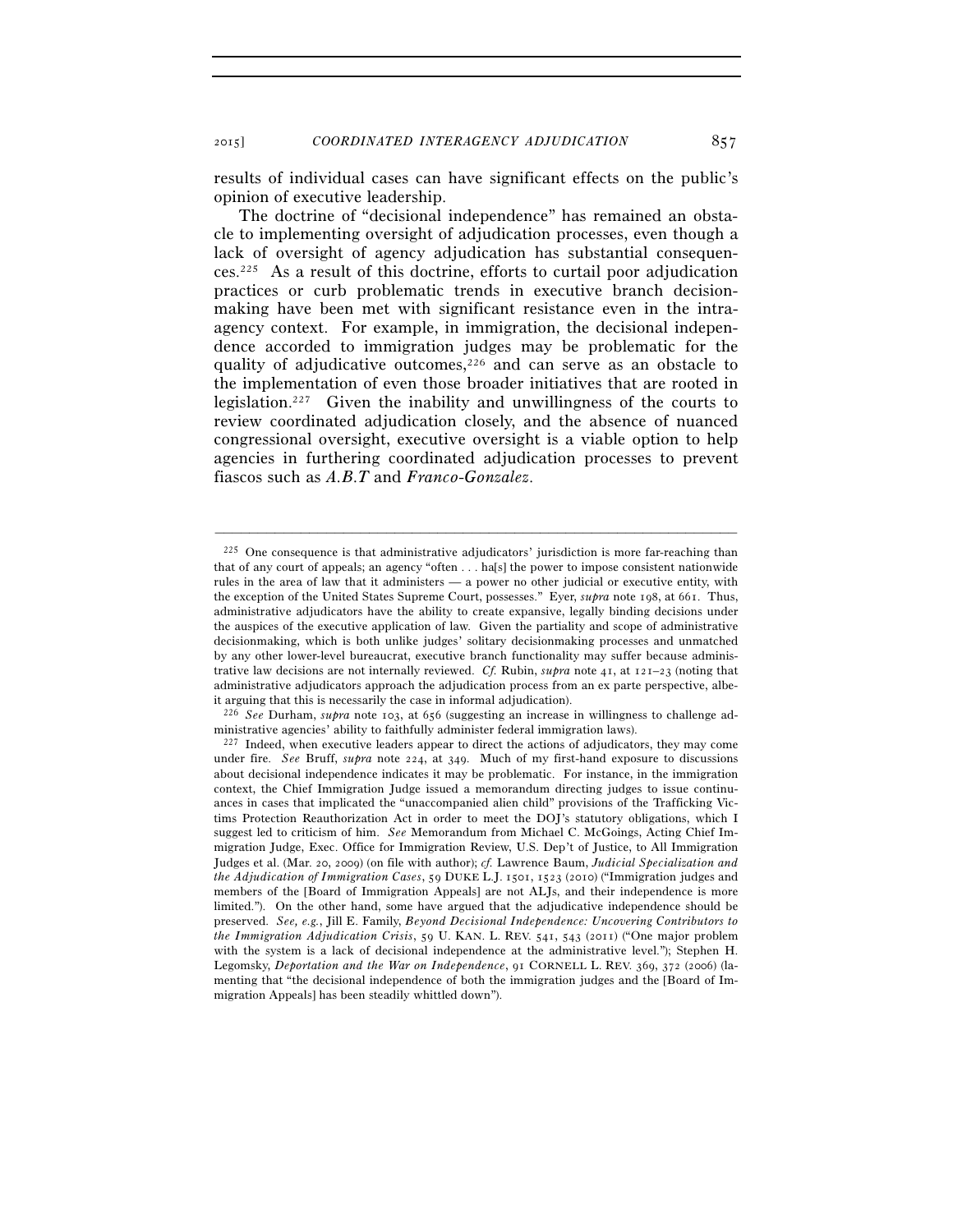#### 858 *HARVARD LAW REVIEW* [Vol. 128:805

## *B. Forming Executive Oversight*

Coordinated administrative adjudication requires efficient, effective executive oversight that takes into account the newly diluted decisional independence doctrine.228 The first criterion for this type of executive oversight is a focus on the coordination components of interagency adjudicative processes, not on the substance of the coordinated adjudication. This criterion is similar to Andrias's suggestion that the main, or perhaps only, goal of executive branch oversight in the enforcement context should be to improve the quality of interagency coordination.229 A focus on the coordination component alone would engender executive oversight of coordinated adjudication that is both tenable and that remains within the bounds of shifting decisional independence doctrine. If oversight does not directly target the substance of adjudicative outcomes, it is less likely to influence those outcomes and more likely to emphasize the quality of coordination in these processes *regardless* of the outcomes. One important consideration in the creation of focused oversight is whether this oversight should be ex ante or ex post.230 The distinction between ex ante and ex post mechanisms is also particularly important within the context of decisional independence.

*1. Ex Post v. Ex Ante.* — Ex post executive oversight of agency adjudication is rare. One potential example of ex post oversight can be found in the immigration context. Here, the Board of Immigration Appeals (BIA) has a practice of publishing certain cases to serve specifically as guidelines for lower tribunals.231 However, whether this particular practice is an ex post or ex ante oversight measure is up for debate — while this measure evaluates the quality of substantive outcomes after the adjudication is complete, it does so not to change those specific outcomes (which may remain untouched), but rather to provide guidance for the structure of future adjudications. This intention arguably establishes this practice as ex ante oversight. Some scholars,

<sup>228</sup> *See, e.g.*, Legomsky, *supra* note 149, at 1668 (suggesting that there has been a recent "erosion" of the job security of immigration judges, which has impacted their decisional independence); James E. Moliterno, *The Administrative Judiciary's Independence Myth*, 41 WAKE FOR-EST L. REV. 1191, 1211 (2006) (arguing that administrative judges "were meant to be impartial decisionmakers and advancers of agency policy, not independent ones").

<sup>229</sup> Andrias, *supra* note 14, at 1078 ("[P]residential enforcement should be focused on facilitating interagency coordination and should not entail systematic review of individual enforcement actions."). The idea that executive oversight should focus primarily on agency coordination has thus far been discussed in only the nonadjudicative agency context.<br><sup>230</sup> Professor Jennifer Nou has briefly discussed the concepts of ex ante and ex post congres-

sional and presidential mechanisms of control and review in the regulatory process, but these ide-<br>as have never been applied to adjudication. See Nou, subvariant equal to  $\frac{1}{2}$  and  $\frac{1}{2}$  and  $\frac{1}{2}$  and  $\frac{1}{2$ 

as have never been applied to adjudication. *See* Nou, *supra* note 219, at 1764–67. 231 *See* Michael D. Sant'Ambrogio & Adam S. Zimmerman, *The Agency Class Action*, <sup>112</sup> COLUM. L. REV. 1992, 2023 (2012).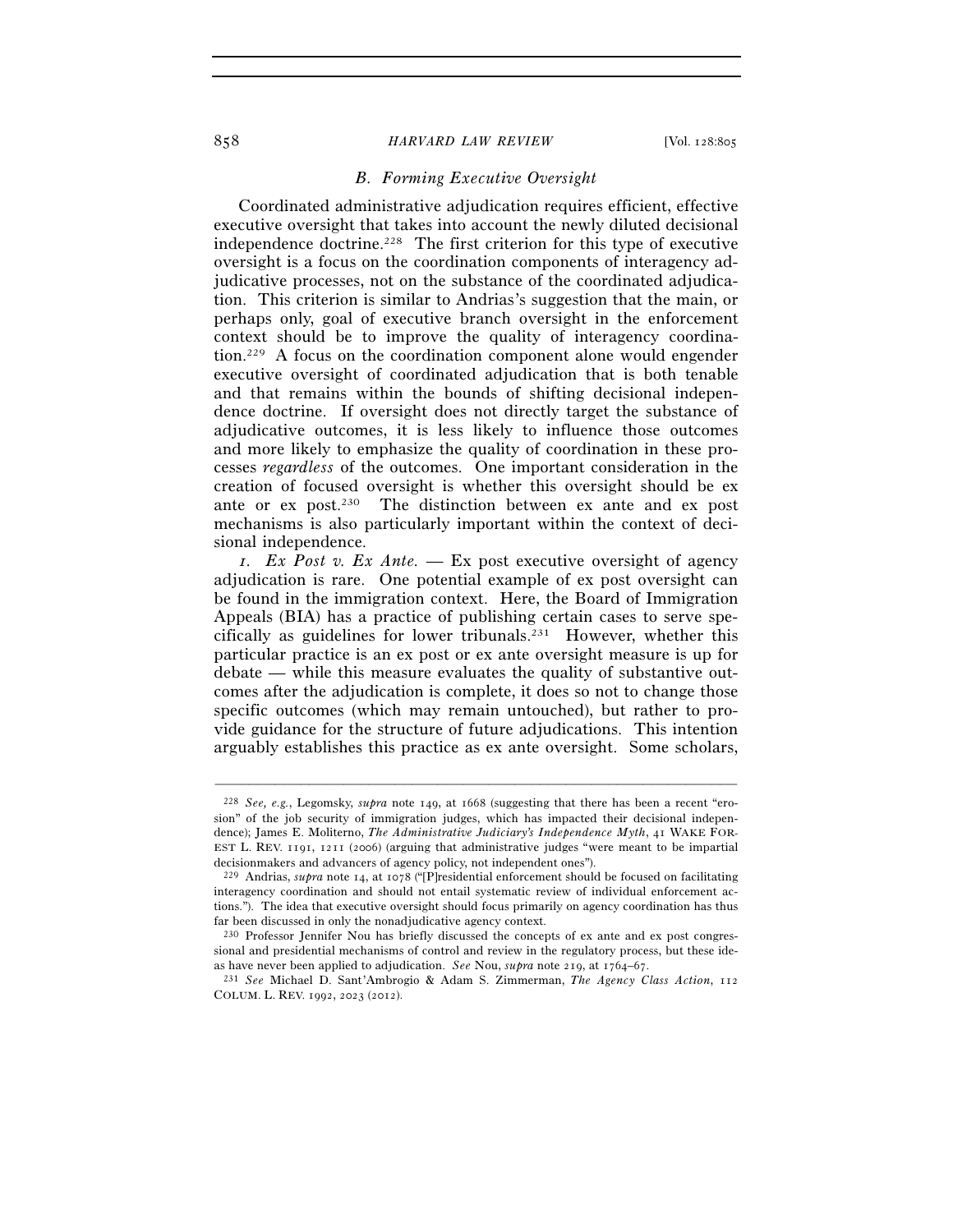however, could feasibly be seen as characterizing this oversight as ex post because it involves outcome review.232

The reason ex post review is disfavored is because courts have characterized ex post actions as more problematic for administrative adjudicators' decisional independence than ex ante oversight, due to the former's specific influence on the substance of particular adjudicative outcomes. For instance:

To take a very well-known example, the Social Security Administration created reform programs aimed at promoting more consistency across agency [administrative law judges, or] ALJs. The programs included a peer review program, monthly production goals, and a quality assurance system that zeroed in on certain ALJs who had what the agency viewed to be skewed reversal rates. When the programs were challenged, the first two were deemed consistent with ALJ independence, but the reviewing court thought that the last measure potentially infringed ALJs' decisional independence. The bottom line is that senior agency officials can "manage" adjudication only to the extent that that supervision does not relate to the resolution of particular cases.<sup>233</sup>

As will be discussed later, $234$  concerns about preserving decisional independence need not be as acute when considering oversight of coordinated adjudication, as opposed to purely intra-agency adjudication processes. However, courts' remaining interest in preserving decisional independence may favor ex ante measures, such as the first two implemented by the Social Security Administration in this example.235 As Professor Jennifer Nou notes while contemplating rulemaking, "ex ante mechanisms of control . . . allow for significant agency slack and discretion over individual rules and regulatory decisions."236 While this is precisely why "Presidents have opted for more institutionalized and systematic mechanisms of ex post oversight through regulatory review,"237 ex ante oversight of coordinated interagency adjudication may better satisfy those who value agency adjudicator flexibility.<sup>238</sup>

This is not to say that ex ante oversight would necessarily sidestep all potential forms of influence on decisional independence. For instance, discussions of oversight of rulemaking hint at ways in which oversight might skew agency decisionmaking, such as by infusing the policy preferences of individual, high-level bureaucrats like the Presi-

<sup>232</sup> *See id.*

<sup>&</sup>lt;sup>233</sup> Magill & Vermeule, *supra* note 15, at 1075 (footnote omitted).<br><sup>234</sup> See infra section II.c.2, pp. 875–81.<br><sup>235</sup> See Magill & Vermeule, *supra* note 15, at 1075.<br><sup>236</sup> Nou, *supra* note 219, at 1766.<br><sup>237</sup> Id.

<sup>238</sup> Courts' interest in the concept of decisional independence will likely wane with the decentralizing effects of coordination on administrative adjudication and the extent to which increasing decentralization in fact limits administrative law judges' decisional independence.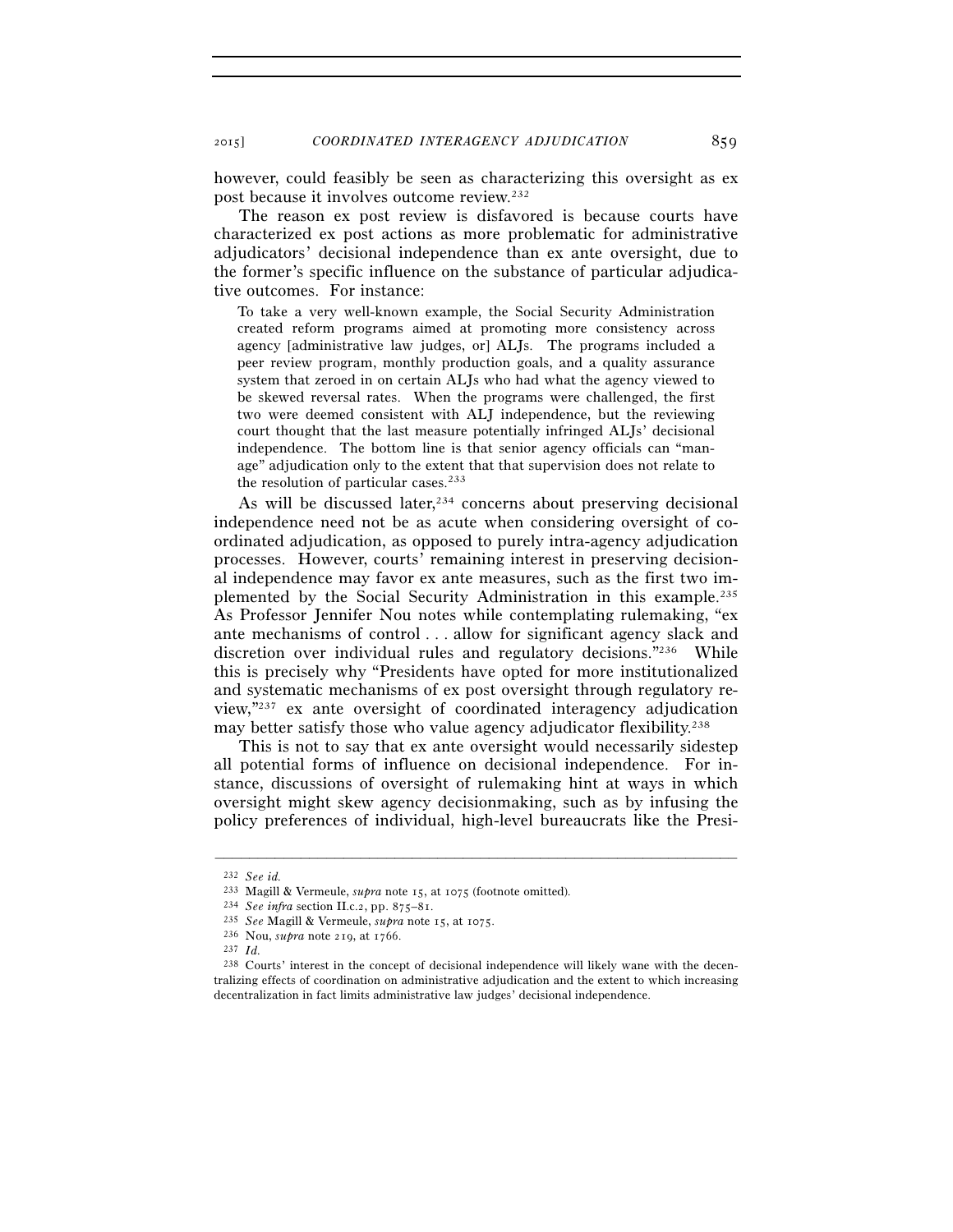dent.239 But this concern fits into the broader set of issues scholars have had with existing forms of executive oversight (as will be discussed later in this Article), and is not endemic to ex ante oversight in particular.

Ex post oversight could avoid particular influence on substantive outcomes, but only if carefully wrought and left intact by courts; it is unclear, however, whether agencies have the resources and expertise to implement an ex post system that truly steers clear of substantive influence on individual case outcomes (such that a court would accept implementation of this system). Ideally, ex ante mechanisms that develop requirements for future coordination based on lessons learned from the past would emphasize the quality control of coordination itself as the primary function of that executive oversight, as opposed to the substantive outcomes of individual decisions. As such, the oversight entity would focus on coordination and have little to no power to intervene in individual decisions, even if intervention helped to ensure that the proceedings themselves were of high quality (based on the metrics valued by the adjudicatory schema in question).

*2. The Overseeing Entity.* — Perhaps surprisingly, given the recent emphasis on the unitary executive in administrative law scholarship,<sup>240</sup> there has been neither the suggestion of nor actual oversight of largescale agency adjudication by higher-level executive bodies or leaders like the OMB, the President, or an appointed White House committee, despite the fact that agency adjudications result in significant quantities of "binding legal rule[s]"<sup>241</sup> furthered by unchecked discretion.<sup>242</sup> The primary control over agency adjudication comes from the agencies that are themselves involved in the adjudication. However, even these agencies are not broadly concerned with ensuring the quality of the full mass of processes they facilitate; rather, their involvement remains at the ground level. In general, an agency is unlikely to expend the resources and to take on the responsibility of overseeing all parts of coordinated adjudication, including those parts housed in other agencies. Unfortunately, the remaining occasional ad hoc oversight by an agency that is itself involved in the adjudication process neither works well consistently, nor amply serves ex ante purposes, such as the improve-

<sup>239</sup> *See, e.g.*, Nicholas Bagley & Richard L. Revesz, *Centralized Oversight of the Regulatory State*, 106 COLUM. L. REV. 1260, 1266–67 (2006) (suggesting presidential biases in Executive Order 12,866, which "cemented OIRA review," *id.* at 1267); Elena Kagan, *Presidential Administration*, 114 HARV. L. REV. 2245, 2248 (2001) ("[P]residential control of administration, in critical respects, expanded dramatically during the Clinton years, making the regulatory activity of the executive branch agencies more and more an extension of the President's own policy and political agenda.").

<sup>240</sup> *See, e.g.*, Andrias, *supra* note 14; Marisam, *supra* note 221. 241 Eyer, *supra* note 198, at 658. 242 *Id.* at 658–59.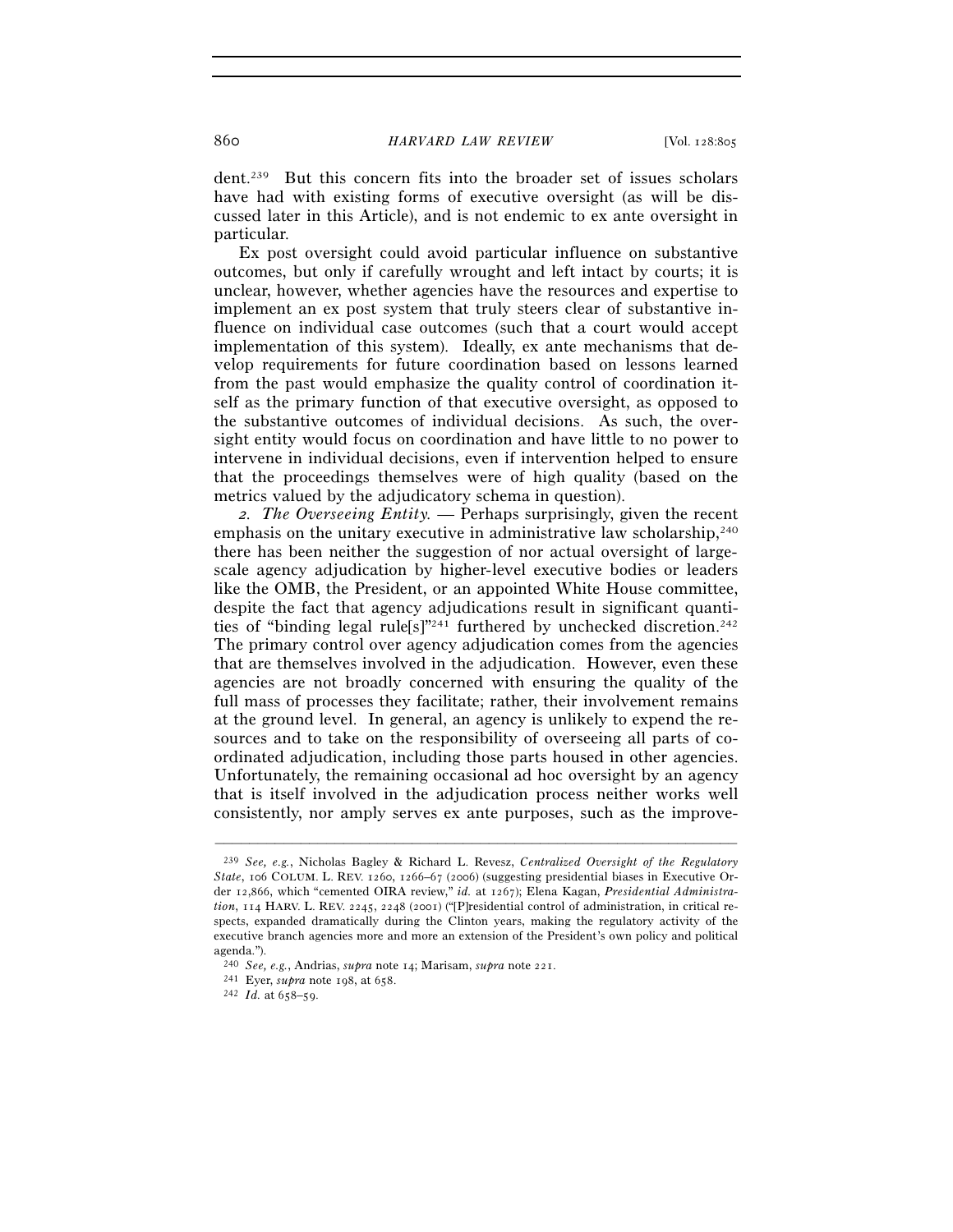ment of future processes. Furthermore, it is unclear whether agencies do or should have the jurisdiction to determine, themselves, how to parcel out interagency processes (especially those processes not dictated by statute) in which they are involved. Whether they do or should, and the quality of the processes that result when they do, are matters requiring oversight and evaluation that agencies themselves could not provide — as they might within the context of intra-agency adjudication processes involving different players from within the boundaries of a single agency.

For these reasons, these processes would be better monitored by an agency that is not part of the coordinated process or an executive leadership committee, such as an independent White House committee or the delegated staff of a high-level political appointee like the Attorney General. Potentially, either an OMB-type agency or sub-agency (perhaps within the OMB, like the Office of Information and Regulatory Affairs (OIRA)), a White House committee, or the DOJ could implement a check system to ensure, on a scheduled basis, that the coordination in the largest coordinated adjudication regimes — such as immigration, employment/EEOC, and Social Security benefits administration — is implemented with a minimal level of quality and timeliness. The DOJ may be a natural choice to spearhead this oversight, given that the Department's involvement in agency adjudication is already significant, especially in cases that the Department may eventually prosecute in Article III courts. Thus, broader agency adjudication oversight by the DOJ would remain substantively in keeping with the DOJ's expertise in legal processes and could also improve the quality of the administrative decisions that the DOJ is required to defend before the courts.

Casting the DOJ as an adjudicatory overseer or "clearinghouse"243 of sorts, while a measurable departure from the current system, is less radical than other scholars' suggestions for how best to implement oversight of agency coordination. For instance, Andrias recommends that the OMB oversee all agency enforcement efforts, in part because the Attorney General is less of a generalist and arguably not as broad an authority figure as the President (of whose office the OMB is a part).244 However, the President's broad responsibilities reduce the likelihood that he or she as an individual could be substantially involved in the details of enforcement efforts, let alone in the details of individual agency adjudications. Indeed, the President's oversight powers — which include appointment power, removal power, formal

<sup>–––––––––––––––––––––––––––––––––––––––––––––––––––––––––––––</sup> 243 Marisam, *supra* note 3, at 223 (describing the EPA as a "regulatory clearinghouse" for environmental decisions for other agencies).

<sup>244</sup> *See* Andrias, *supra* note 14, at 1103–04.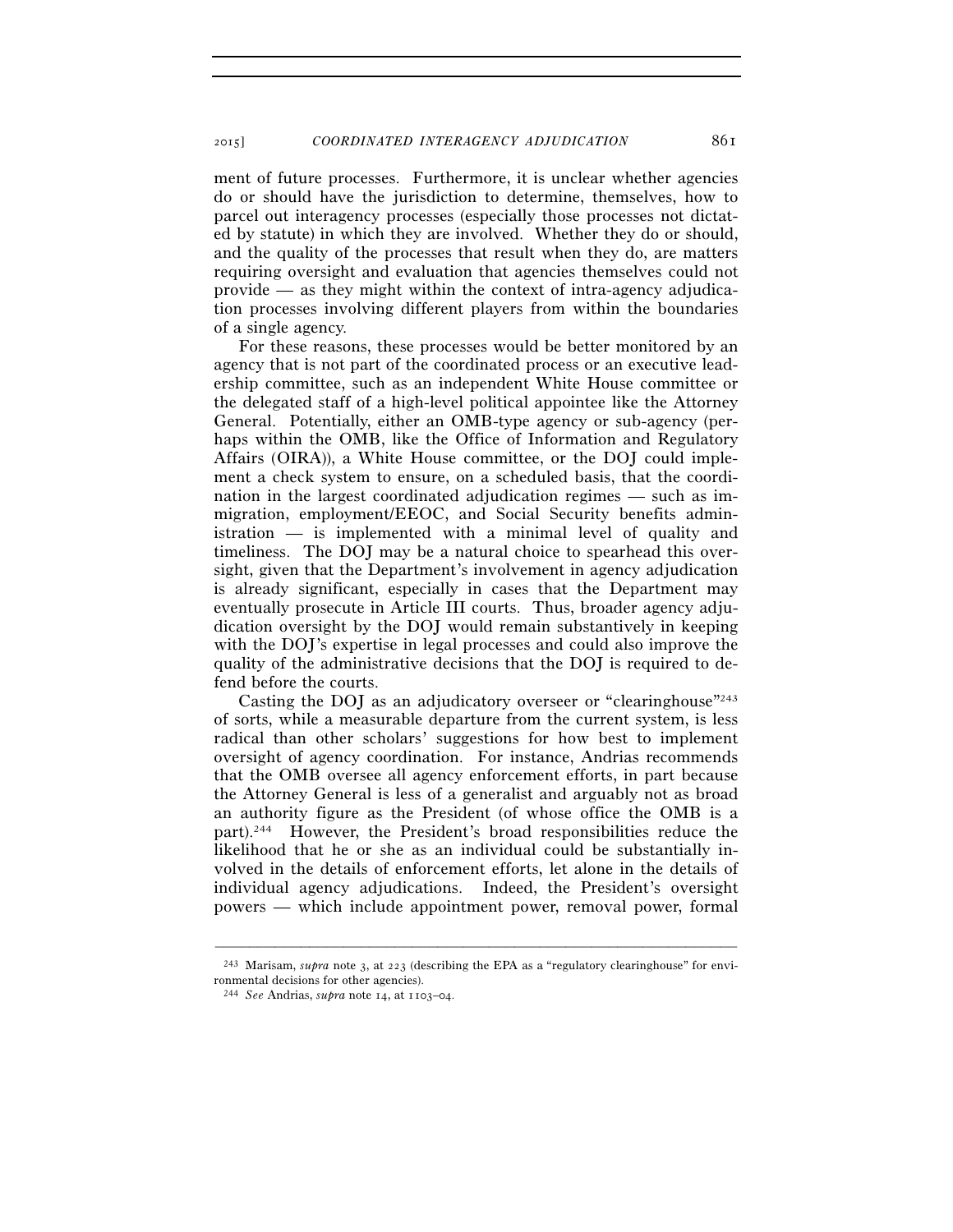### 862 *HARVARD LAW REVIEW* [Vol. 128:805

directives, and even personal appropriation — are broad, expansive, and highly political, and thus perhaps not well suited to the detailoriented, nuanced oversight that the coordination of adjudication would likely require.<sup>245</sup> The centralized nature of presidential oversight is arguably ideal for ensuring "coordination," and eliminating "inconsistencies and redundancies."<sup>246</sup> However, the President's level of flexibility may also lead to a lack of predictable oversight in the rather nuanced adjudicatory context.<sup>247</sup> On the other hand, the Attorney General may not be a better option either, given the broad and formal nature of his or her oversight powers.248 Indeed, while the Office of Legal Counsel's (OLC) authority is significant<sup>249</sup> and it may function to resolve interagency disputes, its process is inflexible and its neutrality has been called into question.250

A team of agencies or higher-level officials may be better suited to oversee agency adjudication. For instance, as Nou indicates, "any number of other agencies and [White House] entities, from only a few to many, [may] be involved in the review of a rule, depending on the political visibility and substance of the regulation at stake";251 the same could be implemented in the coordinated interagency adjudication context. Because agencies believe that influence on adjudication outcomes implicates less political capital than making an impact on rulemaking outcomes does, $252$  multiple entities may not be as interested in jointly overseeing adjudication as they are in contributing to rulemaking oversight. There may, however, be exceptions to this baseline, for example in areas with particularly influential political meaning like the larger coordinated adjudication regimes noted earlier.

<sup>245</sup> *See* Kagan, *supra* note 239, at 2299; Richard H. Pildes & Cass R. Sunstein, *Reinventing the Regulatory State*, 62 U. CHI. L. REV. 1, 24–25 (1995) (noting the limited use and high political costs of using the appointment power); Sidney A. Shapiro, *Political Oversight and the Deterioration of Regulatory Policy*, 46 ADMIN. L. REV. 1, 5–7 (1994) (noting the negative effects of capture and political sway on appointment power); Vermeule, *supra* note 51, at 1195 (noting the ineffectiveness of removal power in the context of the SEC).<br><sup>246</sup> Kagan, *supra* note 239, at 2340.

<sup>&</sup>lt;sup>247</sup> See Cristina M. Rodríguez, *Constraint Through Delegation: The Case of Executive Control over Immigration Policy*, 59 DUKE L.J. 1787, 1804–06 (2010). 248 *See* Eric Messinger, *Transparency and the Office of Legal Counsel*, 17 N.Y.U. J. LEGIS. &

PUB. POL'Y <sup>239</sup>, 245–46 (2014) (detailing OLC's authority). 249 *Id.* at 246.

<sup>250</sup> *See* Neal Kumar Katyal, *Internal Separation of Powers: Checking Today's Most Dangerous Branch from Within*, 115 YALE L.J. 2314, 2336–37 (2006).<br><sup>251</sup> Nou, *supra* note 219, at 1802. Nou also notes, however, that this process does not always

entail consensus; rather, these entities' disagreements are subject to an explicit dispute resolution process, which by executive order should formally involve the President or Vice President, though it may not always do so in practice. Email from Jennifer Nou, Professor, Univ. of Chi. Law Sch., to author (Sept. 1, 2014, 15:44 EDT) (on file with author). 252 *See* Nou, *supra* note 219, at 1782–86.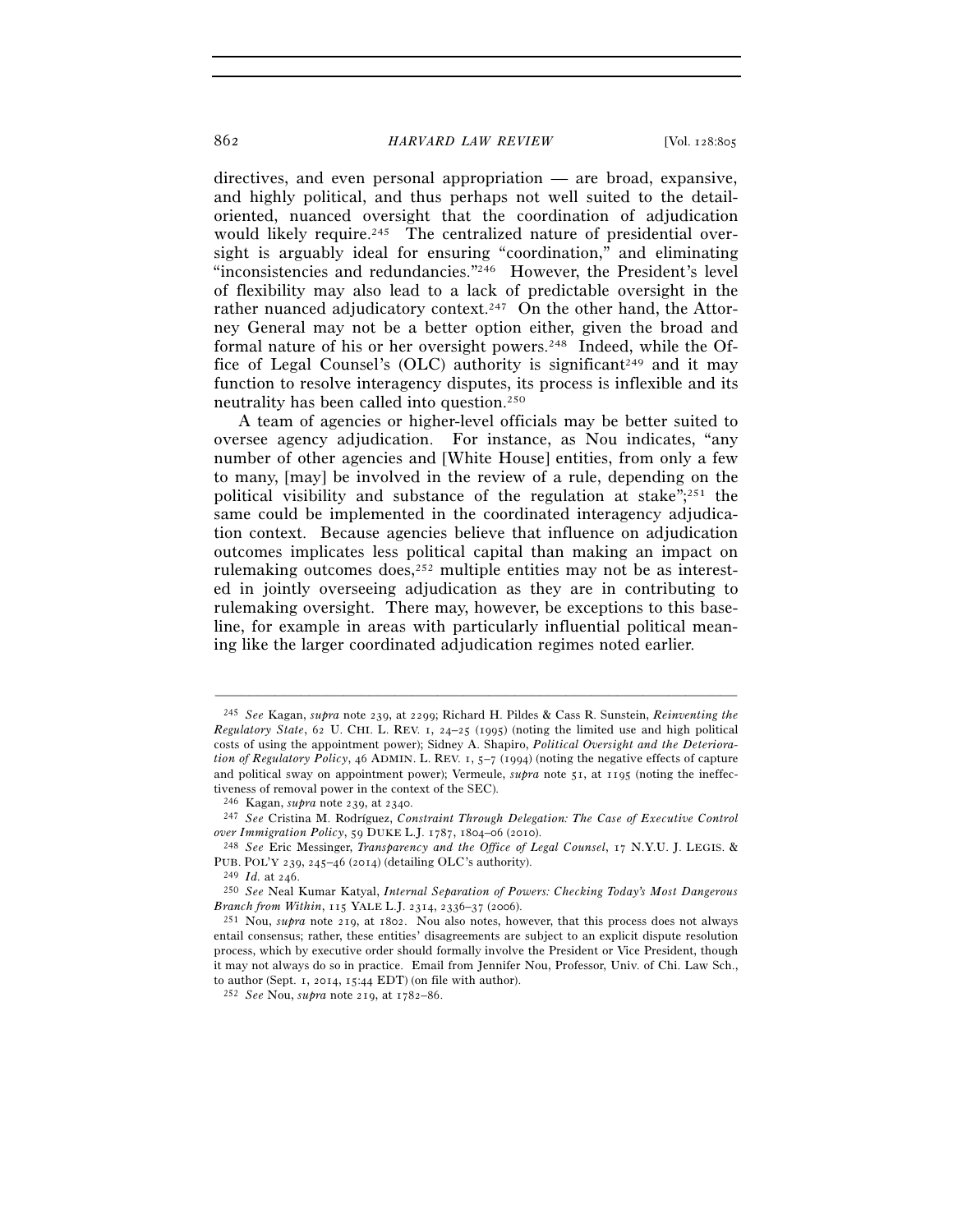A meaningful option in this vein would be a new office in the  $OMB<sub>1</sub><sup>253</sup>$  similar in structure and intent to  $OIRA<sub>1</sub><sup>254</sup>$  but with a different focus.255 While OIRA reviews selected proposed rules for myriad substantive matters, this new office could oversee adjudication structures for procedural quality. Similar to the OMB, this new office's assessments might be "more than advisory but [perhaps] still less than mandatory."<sup>256</sup> Like the OMB, this office may be able to impose budgetary constraints on agencies that do not comply with its assessments, or it may motivate agencies in other ways — for instance, by requiring review of MOUs or otherwise involving itself in developing the adjudication guidelines of agencies that do not comply, or by other means specific to the context of any given adjudication.

Notably, OIRA offers advantages to judicial oversight,<sup>257</sup> which include its centralizing/coordinating ability, greater power of initiation, political accountability, tradition of independent leadership, and capacity to assemble officials who specialize in the subject at hand. These capabilities allow the executive branch to encourage the pursuit of both consistency and quality more than courts (which can establish merely an "acceptable" analysis).<sup>258</sup> Another benefit of this type of oversight is deterrence — agencies may be motivated to shore up their practices for fear of the oversight entity's involvement. This type of oversight may also help agencies improve the quality of their techniques,259 coordination related or otherwise. An agency like this may also serve to collect information that standardizes the use and quality of coordination and communication across executive branch adjudica-

<sup>253</sup> Under the Budget and Accounting Act of 1921, Pub. L. No. 67-13, 42 Stat. 20, the OMB controls budgetary and legislative requests of federal agencies, including independent agencies. Harold H. Bruff, *Presidential Management of Agency Rulemaking*, 57 GEO. WASH. L. REV. 533, 546 (1989).<br><sup>254</sup> The Paperwork Reduction Act of 1980, Pub. L. No. 96-511, 94 Stat. 2812, created OIRA,

whose criteria for review include "cost-benefit analysis, equity, human dignity, . . . distributive impact," and other interests aimed at improving democracy. Vermeule, *supra* note 51, at 1205; *see also* Bruff, *supra* note 253, at 575; Pildes & Sunstein, *supra* note 245, at 17. Further, early supporters of OIRA provided two justifications for centralized review: cost reduction and coordination, which included the creation of a new body of so-called Regulatory Policy Officers to promote interagency information sharing and coordination. Bagley & Revesz, *supra* note 239, at 1264; Pildes & Sunstein, *supra* note 245, at 17.<br><sup>255</sup> Indeed, even an author who is highly critical of the OMB suggests that "[i]ts role in coordi-

nating related proceedings between agencies . . . [is] entirely proper." Alan B. Morrison, Commentary, *OMB Interference with Agency Rulemaking: The Wrong Way to Write a Regulation*, 99 HARV. L. REV. 1059, 1064 (1986).<br><sup>256</sup> Bruff, *supra* note 253, at 560 (quoting NAT'L ACAD. OF PUB. ADMIN., PRESIDENTIAL

MANAGEMENT OF RULEMAKING IN REGULATORY AGENCIES <sup>26</sup> (1987)). 257 *See* Cass R. Sunstein, *Constitutionalism After the New Deal*, 101 HARV. L. REV. 421, <sup>455</sup>

<sup>(</sup>1987). 258 Bruff, *supra* note 253, at 555. 259 *See* Bagley & Revesz, *supra* note 239, at 1316.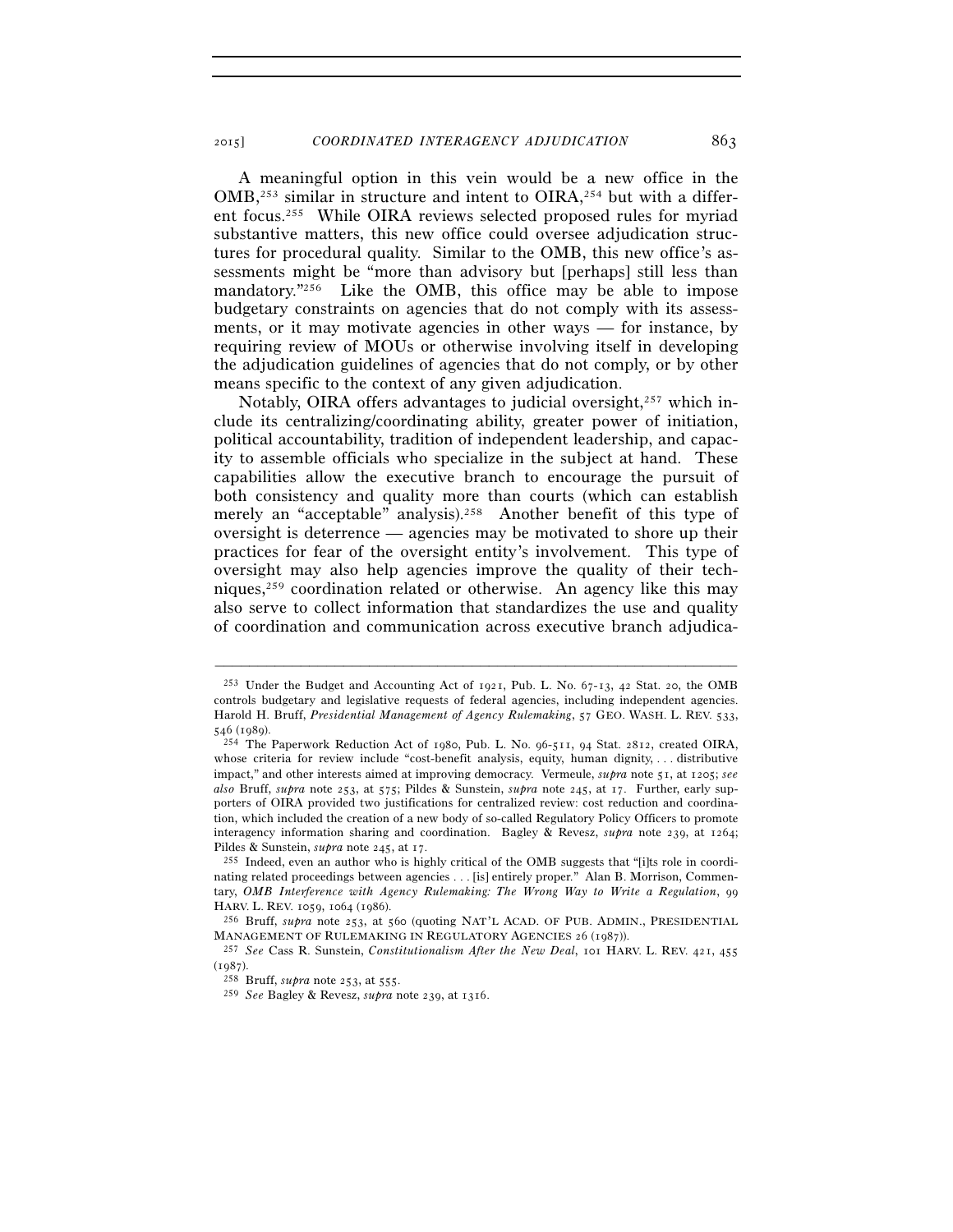tory functions — especially to the extent that the overseeing entity's role is to identify and convey interagency views.260

Finally, one other option is Government Accountability Office  $(GAO)$  oversight.<sup>261</sup> Since 2010, the  $GAO$  — an arguably quasijudicial body<sup> $262$ </sup> — has been statutorily required to "identify programs, agencies, offices, and initiatives with duplicative goals and activities within Departments and governmentwide and report annually to Congress on the findings . . . with recommendations for consolidation and elimination to reduce duplication identifying specific rescissions."263 While this focus on coordination is very specifically intended to reduce government overlap, the GAO may be able to expand its focus to include other important goals such as improving adjudication in terms of coordination, efficacy, efficiency, and the protection of due process.

*3. Constructing the Oversight System.* — An oversight system could be holistic, uniform, and structured. Or it could be triggered on a case-by-case basis, by either an agency involved in the coordinated adjudication or high-level political interest. A broadly structured, fully inclusive system would require more extensive resources than a system that is based on situational triggers. Further, agencies may have legitimate impetus to trigger the process themselves, thus ensuring the focus is on those processes that agencies themselves have designated most need it. As Professor Jason Marisam indicates: "It is well documented in the legal scholarship that, when an agency seriously disagrees with another agency's policy proposal, it can appeal to White House officials and legislators to weigh in."264 Similarly, agencies may choose to ask an overseeing agency to "weigh in" on the quality of their coordinated adjudication, especially if they are concerned with conflicts of interest, errors, or other problematic factors that agencies themselves may not be able to solve. Other reasons agencies may choose to trigger oversight is to reduce shirking — for instance, in a case where one agency believes that another agency is evading its re-

<sup>–––––––––––––––––––––––––––––––––––––––––––––––––––––––––––––</sup> 260 *See* Cass R. Sunstein, Commentary, *The Office of Information and Regulatory Affairs:* 

*Myths and Realities*, 126 HARV. L. REV. 1838, 1840 (2013).<br><sup>261</sup> The GAO describes itself as an "independent, nonpartisan agency that works for Congress" and "investigates how the federal government spends taxpayer dollars." *About GAO*, U.S. GOV'T ACCOUNTABILITY OFF., http://www.gao.gov/about (last visited Nov. 23, 2014) [http://perma.cc /DR58-KNDP]. More specifically, the GAO is designated as independent of executive departments and was placed under congressional control by the Legislative Reorganization Act of 1946. *See* 31 U.S.C. § 702 (2012); *see also id.* § 712 (setting forth the Comptroller General's obligations to report and investigate matters relating to public money as directed by Congress).

<sup>262</sup> *See* Kate Stith, *Congress' Power of the Purse*, 97 YALE L.J. 1343, 1390 (1988) (suggesting that the GAO carries out both "quasi-executive and quasi-judicial functions").

<sup>&</sup>lt;sup>263</sup> Statutory Pay-As-You-Go Act of 2010, Pub. L. No. 111-139, 124 Stat. 8, 29–30 (codified in scattered sections of 2 U.S.C.).

scattered sections of 2 U.S.C.). 264 Marisam, *supra* note 3, at 205 (citing Peter L. Strauss, *The Place of Agencies in Government: Separation of Powers and the Fourth Branch*, 84 COLUM. L. REV. 573, 588 (1984)).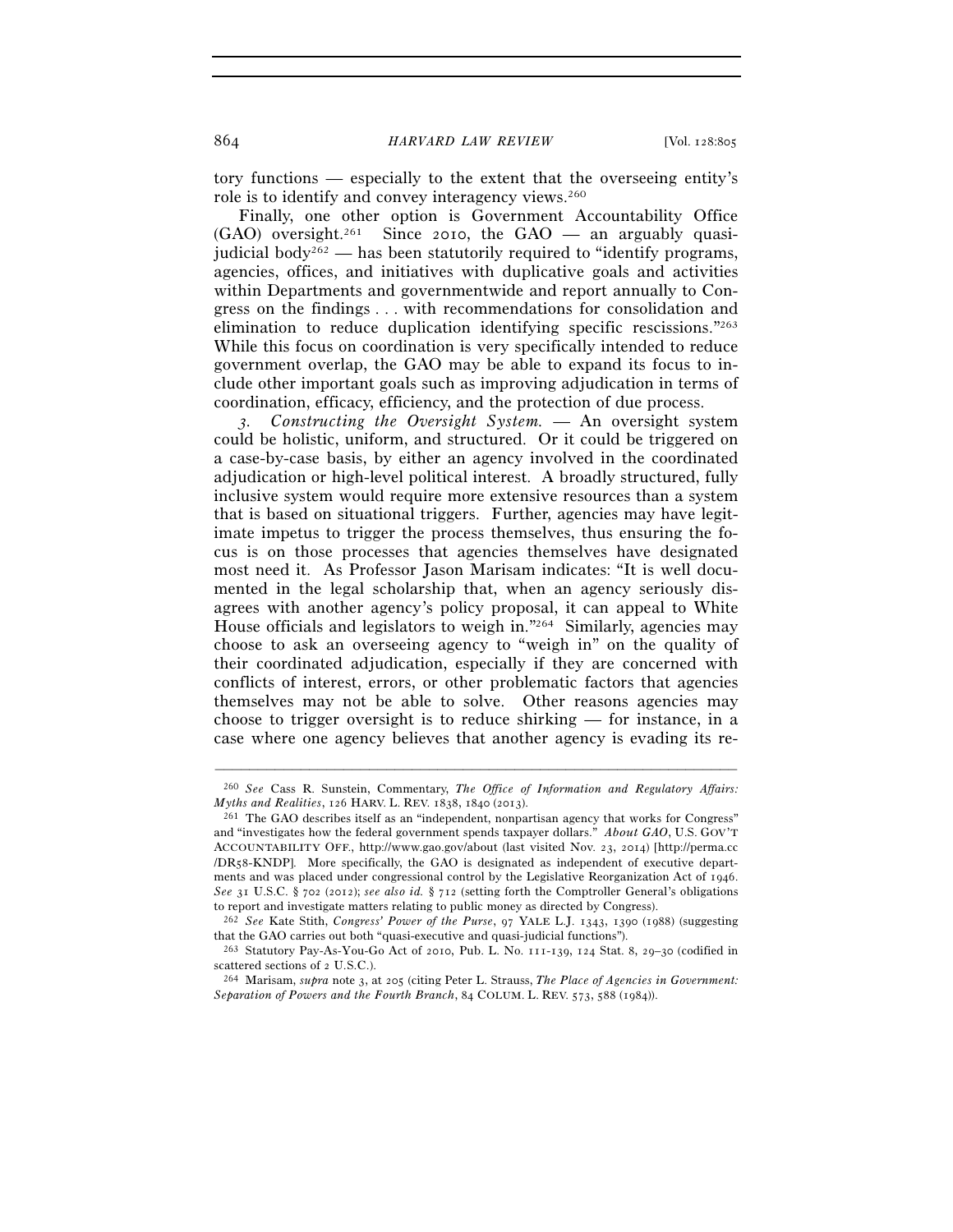sponsibility to fact-find or provide expert guidance, or if an appellatelevel administrative tribunal is concerned that the initial agency is referring too many cases to the appellate body;<sup>265</sup> to displace political blowback; or even due to a genuine interest in improving adjudicative operations. Notably, situational oversight could thus improve agency responsibility, because agencies would no longer be free to take advantage of burden-shifting without fear of review or repercussions as long as other agencies are aware of the problematic agency's activities and willing to police them, at least minimally.

On the other hand, the situational system may be thwarted by agencies that refuse to solicit oversight of their adjudication processes if left to their own devices. As Nou notes, agencies act strategically to avoid judicial review and "self-insulate" so that they can bypass presidential oversight of their rulemaking discretion.266 Agencies may react similarly to avoid oversight of their adjudicatory discretion, and may be successful if beholden to only voluntarily entered, situational oversight of their adjudication processes. Arguably, agencies may be motivated to avoid coordination schemes if subject to nonvoluntary oversight based on the existence of coordination, due to the resulting administrative hassle or potential for a reduction in agency discretion. However, realistically, agencies are unlikely to avoid coordination altogether, due in part to the benefits perceived by agencies in coordinating (as described in the typology above<sup>267</sup>) or the fact that it may be statutorily delineated. At the very least, agencies are unlikely to be able to disentangle themselves from the myriad coordination systems in which they are already entrenched, which means that oversight might benefit at least the current regime.

Even if agencies actively desire review, an automated system may be more successful because agencies may not be able to effectively solicit review from higher-level executive figures under a case-by-case system. In other words, high-level officials may deprioritize adjudication oversight just as agencies might if left to their own devices. As Andrias notes, part of the reason that enforcement efforts do not receive the same upper-level involvement as rulemaking is because they do not attract the same attention from the polity.268 Similarly, among the many responsibilities competing for the President's and other executive officials' time, there is a relative lack of political benefit in ensuring high-quality adjudicatory outcomes as compared to high-quality

<sup>–––––––––––––––––––––––––––––––––––––––––––––––––––––––––––––</sup> 265 An example of this dynamic would be if the DOJ is concerned that the DHS is implementing a lax standard in its review of asylum cases. See Shah, *supra* note 203, at 130 n.96.<br><sup>266</sup> Nou, *supra* note 219, at 1761; *see also id.* at 1756–61.<br><sup>267</sup> See supra section I.C, pp. 830–50.<br><sup>268</sup> See Andrias, *supr*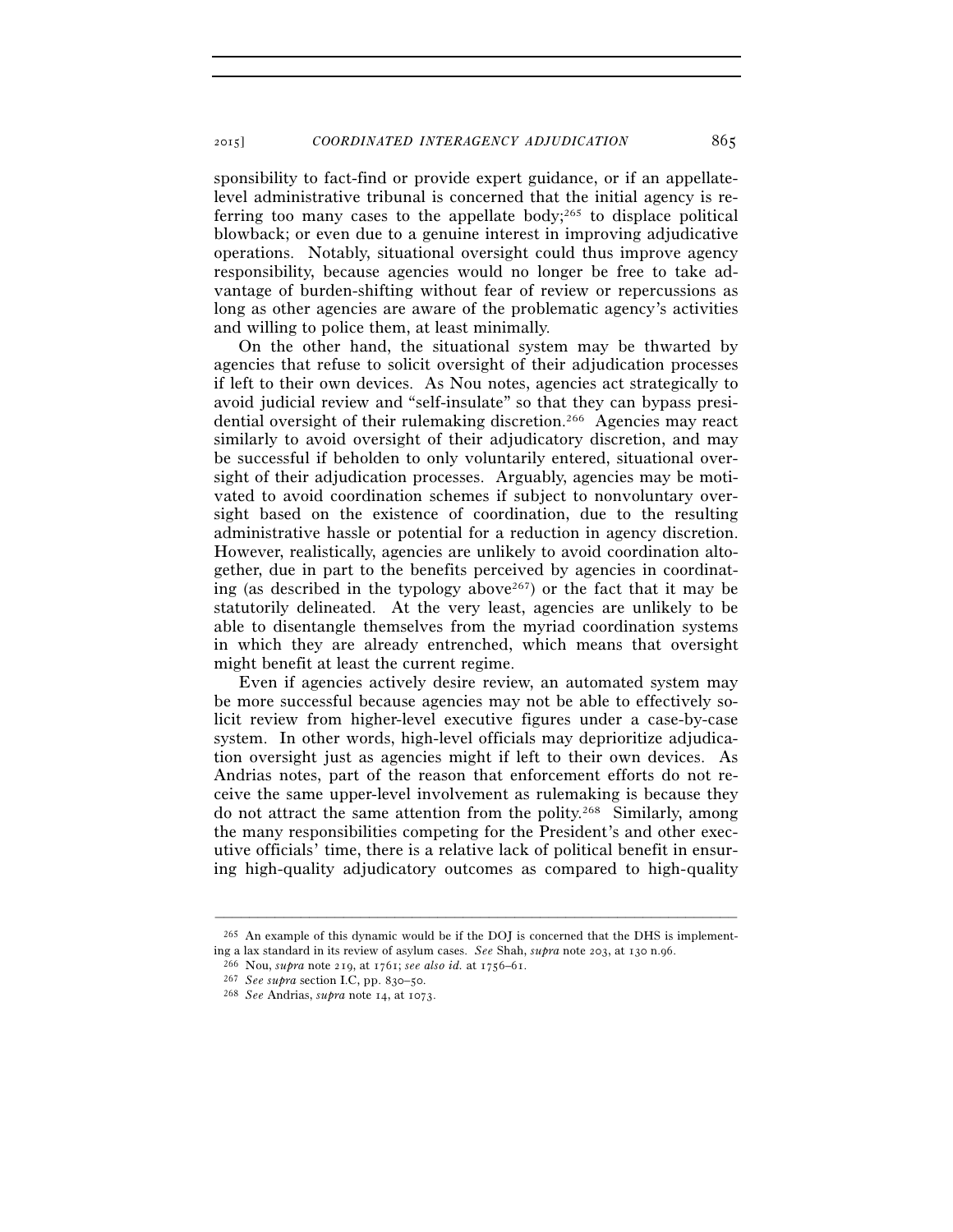rulemaking outcomes.269 These considerations, then, are likely to sway the interests of political appointees away from adjudication oversight, all things being equal. Because there may be little independent official interest in adjudication oversight, oversight that is structured and automatic would be better shielded from the whims of varying political priorities as well as from the self-insulation of jealous agencies. Further, should adjudicative matters drawing public interest arise, $270$  politically minded higher-level officials would already be keyed into the issues involved in other relevant adjudications as a result of consistent prior oversight, and thus better suited and more quickly able to develop solutions to attendant problems.271

Further, a uniformly implemented system of oversight need not cast the agency as fully passive in the oversight process. As part of such a system, adjudicating agencies should be required to provide relevant information to higher-level officials. This intermediate step, suggested by Marisam for interagency dispute resolution in other contexts,272 could help ensure the oversight committee is not overly taxed. In fact, this framework would mirror the current regulatory oversight process conducted by the OMB, in which the OMB requires agencies to submit detailed descriptions of their regulatory projects to aid its governmentwide regulatory review.

Other specific questions remain. One concerns the timing of oversight — for instance, whether preapproval would be required for coordination that is not mandated by statute, or whether agencies would instead be held to a reporting requirement per the OMB's current obligations. Another question concerns the substance of review; in other words, what the reviewing body's priorities would be. For instance, the body could emphasize cost-benefit analyses in its evaluation of coordination schemes, review policies with an eye to efficiency, or prioritize due process interests. The answers to these questions — and the development of a model of oversight in any specific adjudicative setting — are dependent on context. Truly, the stakeholder interests that

–––––––––––––––––––––––––––––––––––––––––––––––––––––––––––––

*Id.* (footnote omitted).

<sup>269</sup> *See id.*

<sup>270</sup> One example can be found in the immigration context, where a study showing large discrepancies in determinations of asylum cases gathered substantial negative media. *See* TRAC IM-MIGRATION, SYRACUSE UNIV., IMMIGRATION JUDGES (2006), http://trac.syr.edu/immigration /reports/160 [http://perma.cc/75V6-UQ5E]; *see also, e.g.*, Rachel L. Swarns, *Study Finds Disparities in Judges' Asylum Rulings*, N.Y. TIMES (July 31, 2006), http://www.nytimes.com/2006/07/31

<sup>(</sup>us/31asylum.html.<br><sup>271</sup> See Marisam, *supra* note 3, at 205 (citing Magill & Vermeule, *supra* note 15).<br><sup>272</sup> See id. Marisam notes that in the context of disputes within interagency administration: Long before the White House and Congress may get involved, an agency can elevate a decision by an acting agency to a higher level official within that acting agency. Just as circuit courts and not the Supreme Court handle most appellate work, this intermediate elevation step within agencies is likely how the bulk of interagency disputes are handled.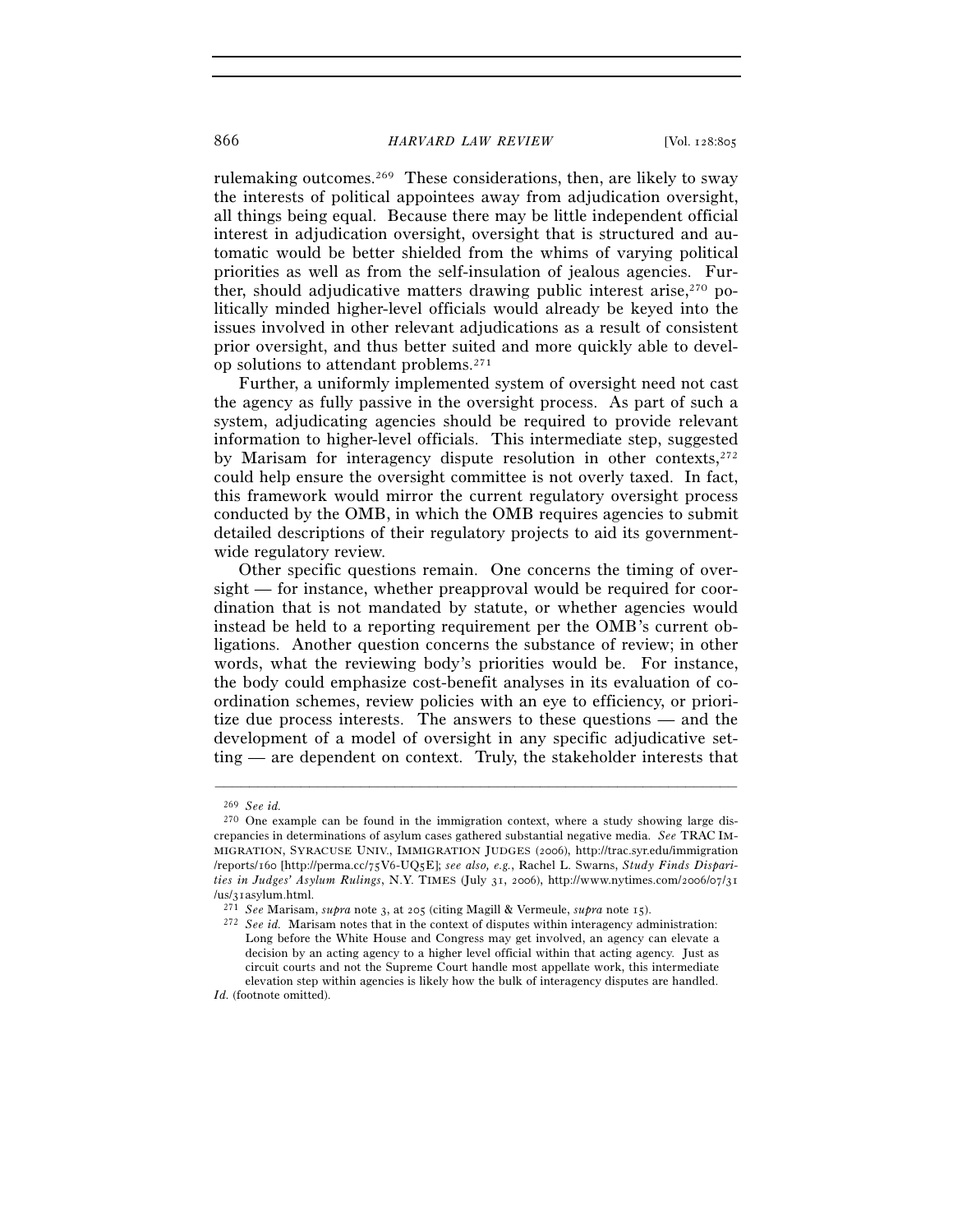are especially important in one setting may not be as important in another. For instance, in large adjudicatory schemes with tenuous financial structures such as Social Security, cost-benefit analyses may be the most salient concern of an overseeing entity. Alternatively, in settings where adjudication is intended to be responsive to matters of national security, efficiency in coordination could be more important. Or in light of recent immigration class action lawsuits, $273$  oversight in this context might reasonably emphasize the impact of coordination on due process.

Finally, there are broader, related inquiries that concern those very institutional matters implicated by interagency adjudication. One inquiry is whether the coordinating entity's impact should be reflected in reviewable records, and if so, to what extent. Another inquiry concerns whether and how courts may oversee the coordinating entity. It is also worth considering when legislation would be required to set up the system, and when the President might otherwise do so by executive order. Each of these matters, which I believe represent important dynamics that administrative law scholars must confront so as to fully comprehend the executive branch, is one I hope to grapple with in future work.

As noted, this Article is intended to start the conversation about what such oversight might look like in practice, but cannot provide the kind of detail necessary to implement any new oversight scheme from scratch. However, to bring the topics covered in this Article full circle, the next section focuses on the possible connection between the structure of oversight and the specific typology introduced earlier.

*4. Oversight by Typology.* — Finally, this section briefly explores the potential application of executive oversight to each category of coordinated administrative adjudication identified by this Article, including the *A.B.T.* and *Franco-Gonzalez* cases discussed earlier, the underlying adjudicatory processes of which fall into the phased category. Indeed, the phased model is somewhat common in that it is part of almost every substantive area discussed in this Article. Further, because executive oversight would help to ensure the quality of highvolume coordinated adjudication processes — like immigration, employment, and Social Security — it would be especially beneficial to the phased model. The often-statutory delineation of this model does not mean it does not require oversight. For instance, despite the fact that immigration is a statutory coordination regime, Congress is largely unaware of the actual quality of immigration adjudications and the impact of poor quality interagency communication and coordination

<sup>–––––––––––––––––––––––––––––––––––––––––––––––––––––––––––––</sup> 273 *See, e.g.*, Franco-Gonzalez v. Holder, No. CV 10-02211, 2013 WL 3674492 (C.D. Cal. Apr. 23, 2013).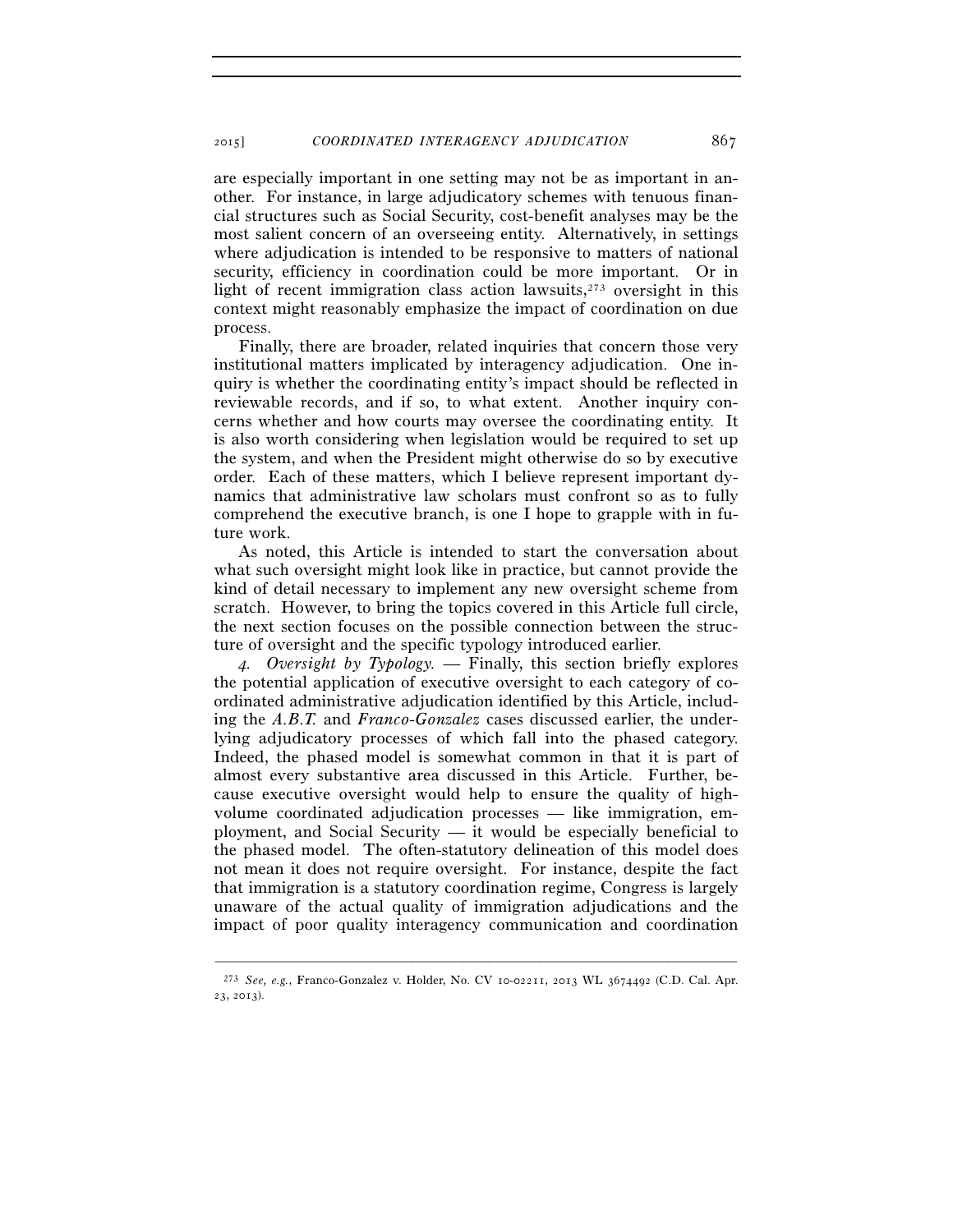on individual claimants' rights.274 Oversight may improve these functions and even shore up applicants' access to "two bites at the apple," by preventing a shift of responsibility from the initial agency to the one that is more visible in court, incentivizing improvements by the initial agency, and perhaps providing a level of bilateral exchange that is otherwise absent from the unilateral veto system typified by the phased model.

Outside oversight could have alleviated the problems with immigration adjudication that led to both the *A.B.T.* and *Franco-Gonzalez* cases. In *A.B.T.*, ineffective communication and an inability to commit to a joint timeline for coordination and notice led to the significant issues underlying the litigation.<sup>275</sup> Much like in the regulatory context, in which agencies are pressured to develop effective rules in an efficient and responsive manner, an overseeing entity in this case could have observed and constrained the poor communication, coordination of processes, and development of policies to align the agencies' asylum clock to ensure accurate and timely notice.

Similarly, in *Franco-Gonzalez*, oversight could have both benefited the quality of the coordination and reduced the underlying multiagency marginalization of mentally disabled noncitizens in immigration proceedings.276 Oversight might have spurred the DHS and the DOJ to expend the appropriate resources to accurately evaluate (and better communicate their respective evaluations of) those immigrants at risk for due process violations, and to train and foster communication among the individuals who handled their cases, including DHS enforcement (and related "medical" staff) and DOJ immigration judges. In addition, oversight could ensure that the joint DHS/DOJ nationwide policy that has been issued<sup>277</sup> is well implemented both within and across institutional boundaries and that relevant adjudicatory

<sup>274</sup> For instance, congressional discussion about updates to the Trafficking Victims Protection Act of 2000, Pub. L. No. 106-386, 114 Stat. 1466 (codified as amended in scattered sections of 8, 18, and 22 U.S.C.), and potential comprehensive immigration reform are very high level. For all the discussion of the failure of the immigration system, congressional and public conversations do not focus on the failure of immigration coordination. *See, e.g.*, David Abramowitz, *Passage of Human Trafficking Bill Sends Clear Message*, THE HILL: CONGRESS BLOG (Mar. 8, 2013, 8:45 PM), http://thehill.com/blogs/congress-blog/foreign-policy/287087-passage-of-human-trafficing-bill -sends-clear-message [http://perma.cc/HC6Y-M6UK]; Michael D. Shear & Ashley Parker, *Boehner Is Said to Back Change on Immigration*, N.Y. TIMES (Jan. 2, 2014), http://www.nytimes.com /2014/01/02/us/politics/boehner-is-said-to-back-change-on-immigration.html [http://perma.cc/K9VJ -NUR3]. 275 *See* A.B.T. v. U.S. Citizenship & Immigration Servs., No. C-11-2108, 2013 WL <sup>5913323</sup>

<sup>(</sup>W.D. Wash. Nov. 4, 2013); *see also* Complaint for Injunctive & Declaratory Relief, *supra* note 24, at 4–5. 276 *See Franco-Gonzalez*, 2013 WL 3674492, at \*10–13. 277 *See supra* note 37 (discussing this joint policy).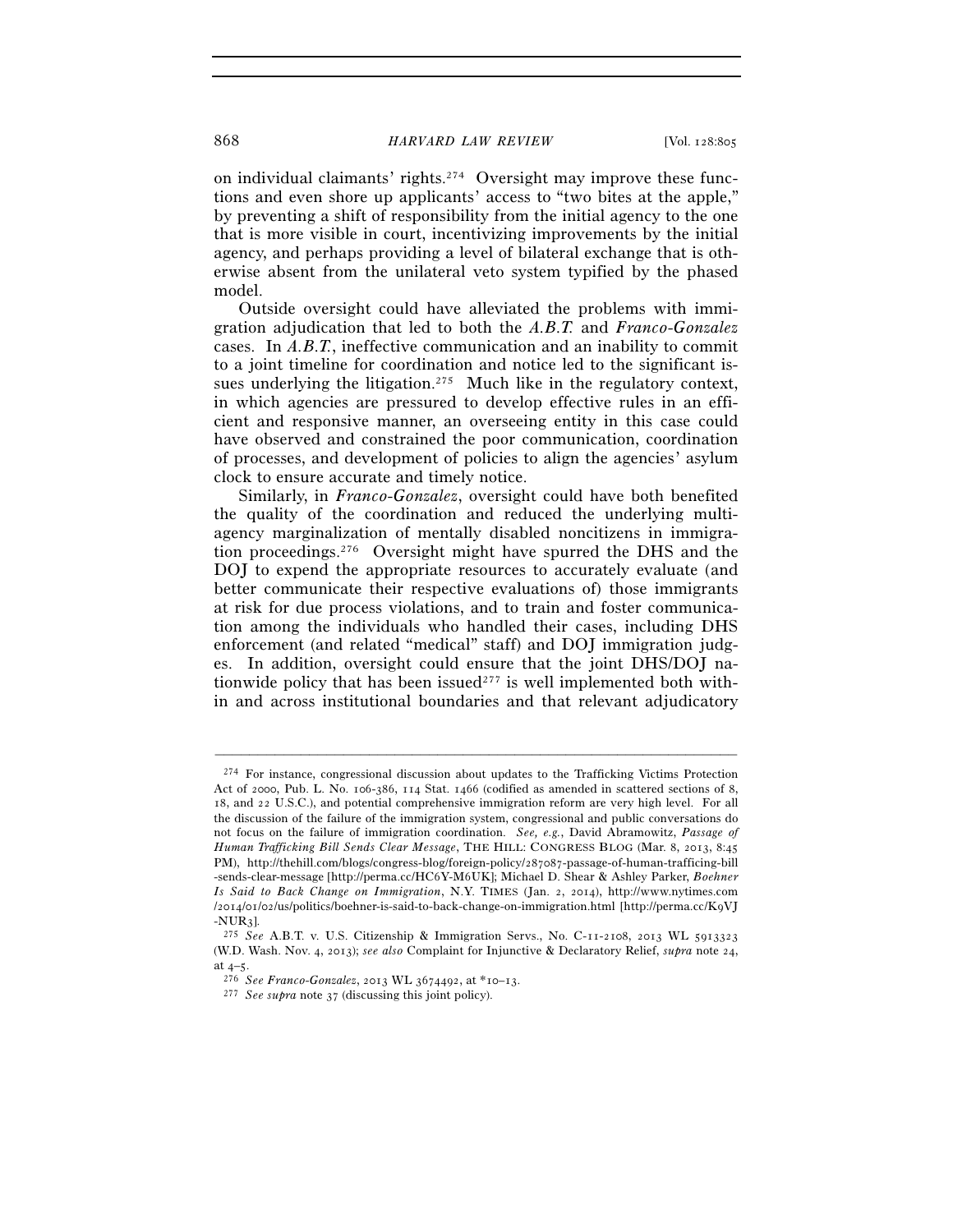processes remain of high quality even after some of the press coverage and related public pressure have passed.

Further, mindful oversight could help reduce agency duplication of both the process and the expertise necessary to adjudicate an administrative claim. At the very least, oversight might be especially important for those phased processes that both are not defined by statute and have no consistent circuit court appeals process — in other words, those processes for which coordination is particularly shielded from transgovernmental authority.

Coordination in the substitutable model often begins with a unique, isolated transfer of jurisdiction that results in an ongoing process that is attenuated from legislative intent. As such, this type of coordination raises broader questions about the extent to which administrative redelegations can alter statutory delegations. In this model, coordination is likely to be defined by interagency agreements that remain unexamined precisely because they dislocate the agency jurisdiction originally determined by statute. Thus, oversight of the substitutable model should be two-fold: both front-loaded and ongoing. Ideally, oversight would thus ensure both that holistic transfers of jurisdiction are evaluated (and constrained, if problematic due to specific quality or broad institutional reasons) and that once these transfers occur, the agency or agencies to which the jurisdiction has been transferred function effectively. Otherwise, wholesale agency transfers of jurisdiction not only thwart legislative intent, but may also mutate administrative deference and even harm the quality of adjudicative processes in the long run. For example, the FDA currently has complete, nationwide control over the review of the legality of imported and exported drugs, even though it is twice removed from the agency (Treasury) to which Congress in fact delegated authority to accomplish this task.278 Executive oversight would ensure that extensive delegation that was authorized by only interagency agreement both does not violate nondelegation principles and results in high quality outcomes.

Additionally, uniform, definitive oversight would be beneficial to the collaborative model for a number of reasons. Like the substitutable model, many of these types of coordinated adjudication relationships are defined extra-statutorily and without the potential for court review. More specifically, the determination of agency jurisdiction may also be made by agencies themselves without sufficient clarity regarding whether agencies have the authority to make these determinations. In addition, many (including, for instance, the joint FDA, USDA, and law enforcement collaboration reviewing the quality of

<sup>278</sup> *See supra* pp. 842–44.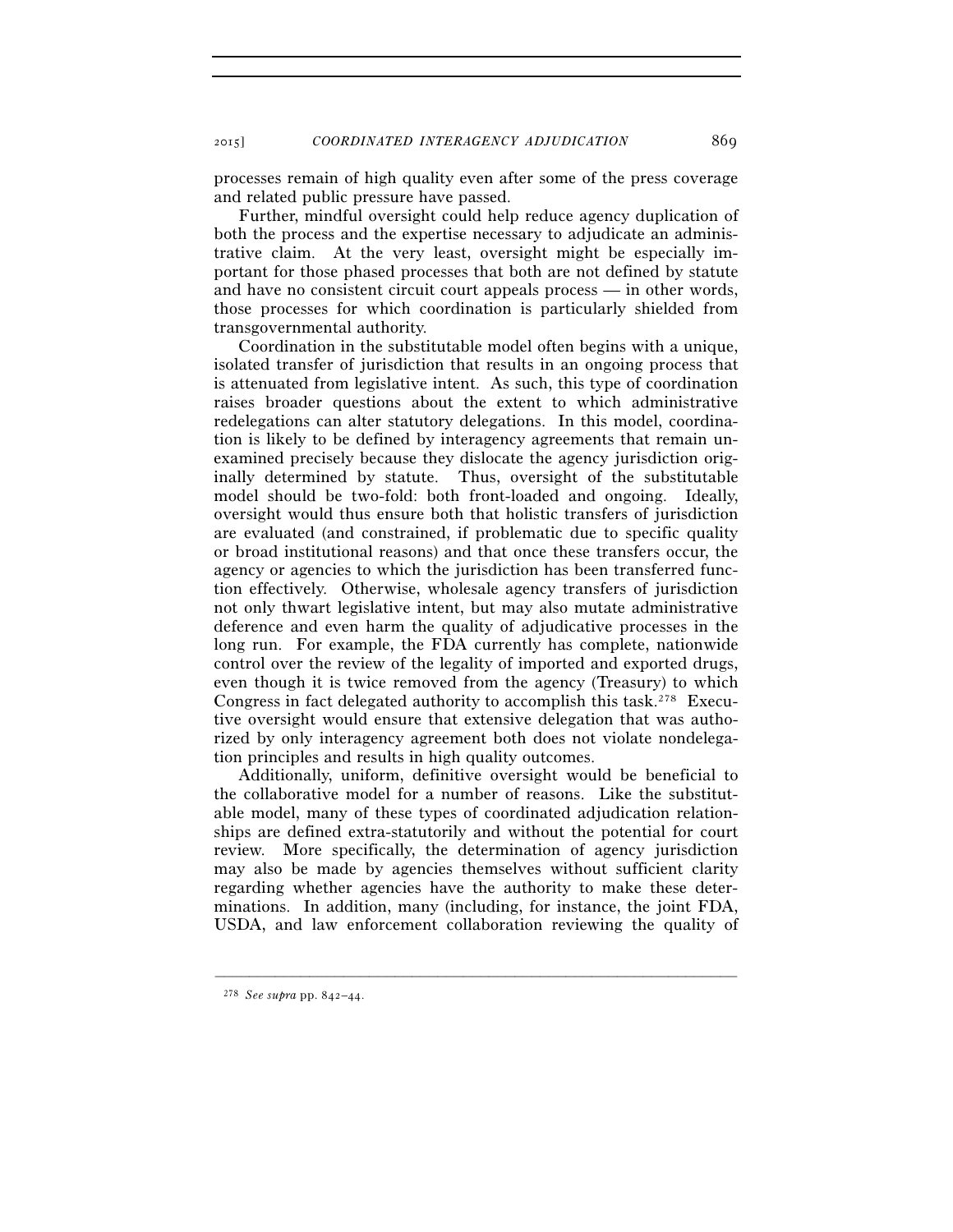food during times of crisis<sup> $279$ </sup>) are part of adjudicative processes that may not be appealed to the courts, effectively ensuring the entire collaborative coordinated process is rather concealed. And yet, general coordination problems are in fact intensified in the collaborative model.

For instance, the flexible, changeable nature of the coordination in cases under the collaborative model lends a scattered quality to the relevant adjudication structures and may contribute to opaqueness in the accompanying adjudication processes. Continuing executive oversight would increase uniformity in these types of adjudications over time, in part by aggregating information about these multi-agency processes that the agencies themselves may not be tracking. This collection of information would also improve the transparency of agency adjudication for individual claimants, which is often undermined by the relative inaccessibility of rules created by adjudication<sup>280</sup> and exacerbated in those adjudications involving simultaneous multi-agency coordination. In addition, regardless of model, any agency or leader undertaking executive oversight should prioritize high-profile and high-load areas of coordinated administrative adjudication, as this would maximize the benefit to agencies and the public given limited resources and political will.

Executive oversight could be beneficial in cases of coordinated administrative adjudication. However, there are also potential barriers to the establishment of effective oversight that should be considered during implementation — some of which are similar to the barriers found in other agency coordination contexts. The next section discusses these obstacles on a limited basis in the next section. In addition, in keeping with the jurisdictional and rule-of-law motivations underlying this project, it also identifies the extent to which oversight implicates the decisional independence doctrine, a potentially substantial obstacle to the establishment of oversight of administrative adjudication in particular.

# *C. Potential Obstacles*

As noted earlier, executive oversight of coordinated interagency adjudication could be furthered by the President, Attorney General, or entities like the OMB or OIRA. In addition, the GAO has been particularly concerned with oversight of agency coordination and could be similarly employed in the adjudication context. This section will engage with some of the potential obstacles that executive oversight may pose in the adjudication context by drawing from oversight concerns

<sup>279</sup> *See supra* pp. 847–48.

<sup>280</sup> *See* Eyer, *supra* note 198, at 665.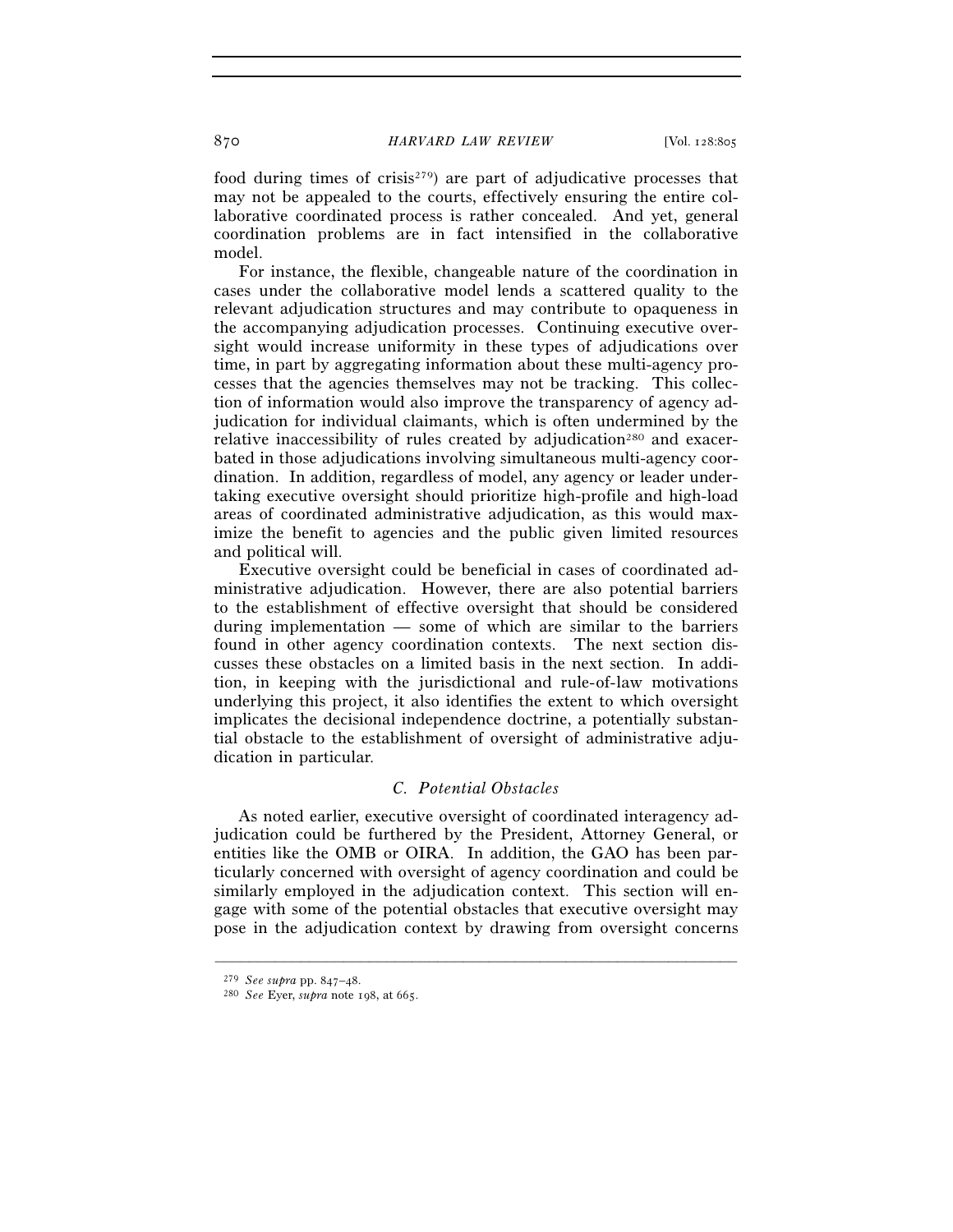relevant to nonadjudicative administrative activities.281 These obstacles include concerns surrounding transparency and accountability, the need for technical expertise, the potential for delay, interest group capture, and a lack of defined oversight authority. This section will also contend with the obstacles posed by the decisional independence doctrine. While there are no complete solutions to these concerns, keeping them in mind while establishing a coordinated adjudication oversight entity could allow for the incorporation of policies that reduce their impact.

*1. Overarching Issues.* — One concern to arm any new overseeing entity against, perhaps, is a lack of accountability or transparency in the oversight mechanism. At base, White House involvement in the oversight process may not measurably enhance accountability — rather, it may shield the process from public view more so than would a publicly driven oversight measure (such as the notice-and-comment process in rulemaking).282 However, this concern is perhaps overstated, given that there may not be a public-driven response mechanism that is better suited to oversight of coordinated adjudication. Indeed, the court of appeals process — the best version of a public accountability check available in agency adjudication — does not help serve this oversight function in coordinated interagency adjudication processes because of either the lack of court access to information that has crossed institutional boundaries or the lack of court review altogether, as noted earlier in this Article.283 Class action lawsuits are similarly ineffective at providing for efficient oversight. Such lawsuits rely on the existence of numerous violations in order to be launched, and the implementation of executive oversight would hopefully curb violations before they got to the stage where class actions become viable.

In contrast, White House oversight through bodies such as OIRA and the OMB has a number of advantages. Arguably, OIRA represents national interests as opposed to the more parochial focus of par-

<sup>281</sup> Note that this section will focus only on those critiques of executive oversight that could also apply to the adjudication context. For instance, there are many critiques of the OMB, but some of them are specific enough to the values of rulemaking that they are not the focus of my conversation. *See, e.g.*, Sidney A. Shapiro & Rena Steinzor, *Capture, Accountability, and Regulatory Metrics*, 86 TEX. L. REV. 1741, 1749–50 (2008) (arguing that the OMB hinders rulemaking by "reducing the stringency of proposed regulations," *id.* at 1750). 282 *See* Lisa Schultz Bressman & Michael P. Vandenbergh, *Inside the Administrative State: A* 

*Critical Look at the Practice of Presidential Control*, 105 MICH. L. REV. 47, 82 (2006) (finding White House involvement in the EPA less transparent than the actions of the EPA itself); Michael A. Livermore & Richard L. Revesz, *Regulatory Review, Capture, and Agency Inaction*, 101 GEO. L.J. 1337, 1356 (2013) (suggesting that OIRA has been slow to adopt measures that open OIRA review up to public scrutiny).

<sup>283</sup> *See supra* p. 851.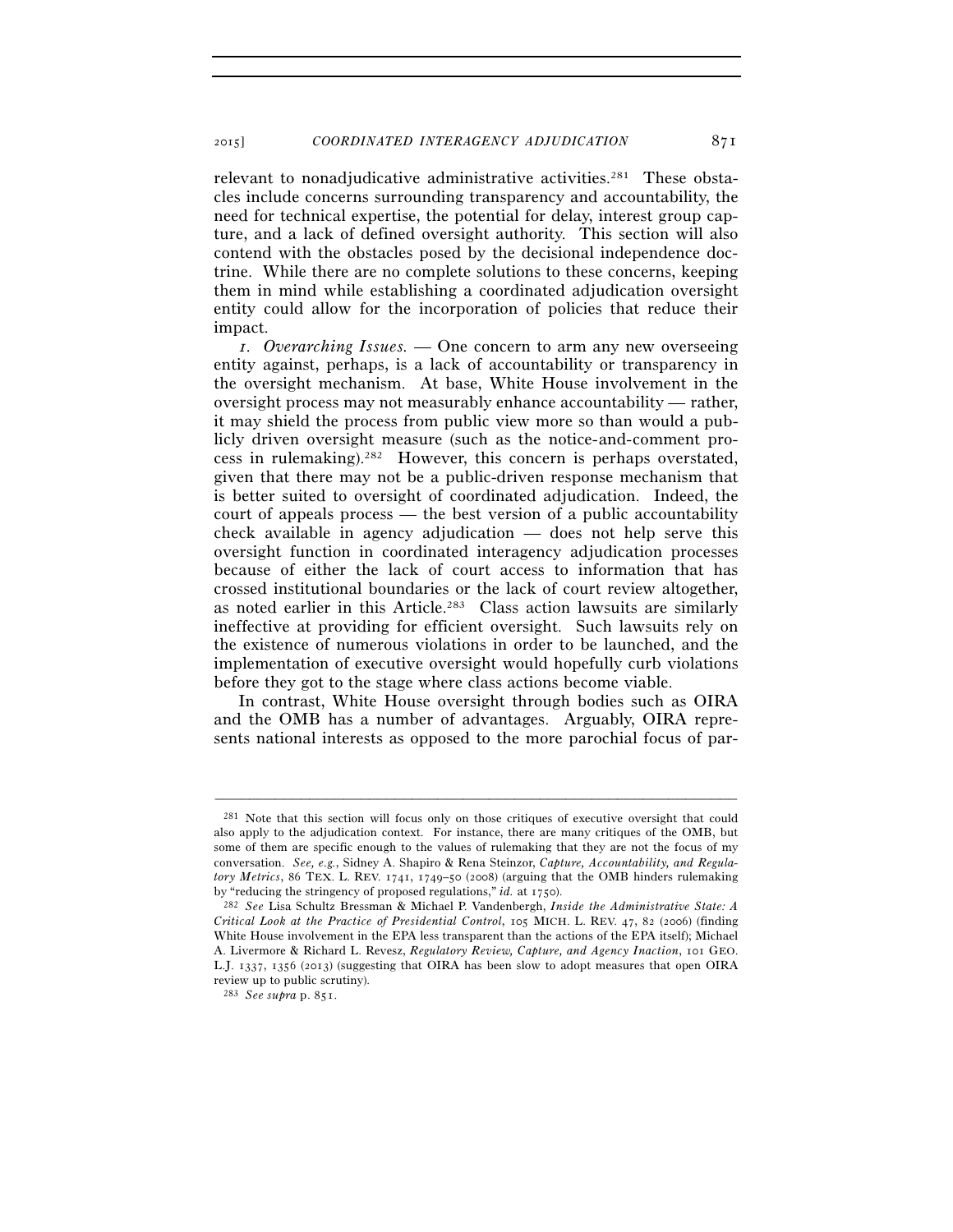ticular agencies;284 as such, its potential for selectivity in adjudication oversight — for instance, by focusing on adjudication schemes with a high public impact, like immigration, employment/EEOC, and Social Security benefits administration — could lead to judgments rightly made.285 Further, because the OMB is not subject to the individual pressures that private groups impose on agencies,286 this more central oversight may reduce factionalism.287 Such oversight need not be overbearing on individual agencies. The key to temperate oversight may be consistency.<sup>288</sup> In addition, at the very least, commentators have noted the tradition that OIRA administrator nominees tend to be relatively independent, technocratic figures (rather than individuals with close ties to interest groups).<sup>289</sup> To some extent, the involvement of upper-level (presidential) leadership may even enhance transparency by "enabling the public to comprehend more accurately the sources and nature of bureaucratic power."290 However, added excessive transparency could subject officials to political considerations at the expense of constructive debates.291

Another concern is that overseeing personnel may lack the technical background to make necessary substantive judgments,<sup>292</sup> or that the overseer might politicize the application of technical and legal expertise.293 Indeed, in contexts with "massive problems" when multiple components of government are in play and/or significant scientific or technical expertise is embedded in the decision(s), $294$  executive over-

than oversee, agency authority. Sunstein, *supra* note 257, at 461–62.<br><sup>289</sup> Vermeule argues that the convention of appointing relatively independent, nonideological,

and technocratic OIRA administrators has developed such that departure from this convention would have serious political consequences. *See* Vermeule, *supra* note 51, at 1206 ("Although OIRA is, nominally speaking, an office within an office within the Executive Office of the President, and thus firmly under presidential control, commentators discern a 'tradition,' or convention, by now firmly established, that the OIRA Administrator must be a highly credentialed and dargely nonpartisan technocrat, who enjoys a substantial measure of de facto autonomy.").<br>
<sup>290</sup> Kagan, *supra* note 239, at 2331–32.<br>
<sup>291</sup> See Livermore & Revesz, *supra* note 282, at 1356.<br>
<sup>292</sup> See Morrison, *supra*

<sup>–––––––––––––––––––––––––––––––––––––––––––––––––––––––––––––</sup> <sup>284</sup> *See* Sally Katzen, Correspondence, *A Reality Check on an Empirical Study: Comments on* "Inside the Administrative State," 105 MICH. L. REV. 1497, 1505 (2007).

<sup>&</sup>lt;sup>285</sup> See id. at 1509 (discussing this virtue of OIRA in the context of rulemaking).<br><sup>286</sup> See Livermore & Revesz, *supra* note 282, at 1362–63.<br><sup>287</sup> In addition, while centralized executive branch review facilitates pre

agencies, there is little evidence that the President is less subject to capture than agencies themselves. It is not clear that OIRA is more representative of the President than agencies in administrative processes, which leads to the possibility that an overseeing entity in administrative adjudications could serve as somewhat of an "agency advocate," if this would benefit agency adjudications. *See id.* at 1356–61. 288 Ad hoc/one-shot interventions pose the greatest risk that the OMB might displace, rather

*lems in the Administrative State: A Guide for Whittling Away*, 98 CALIF. L. REV. 59 (2010) (de-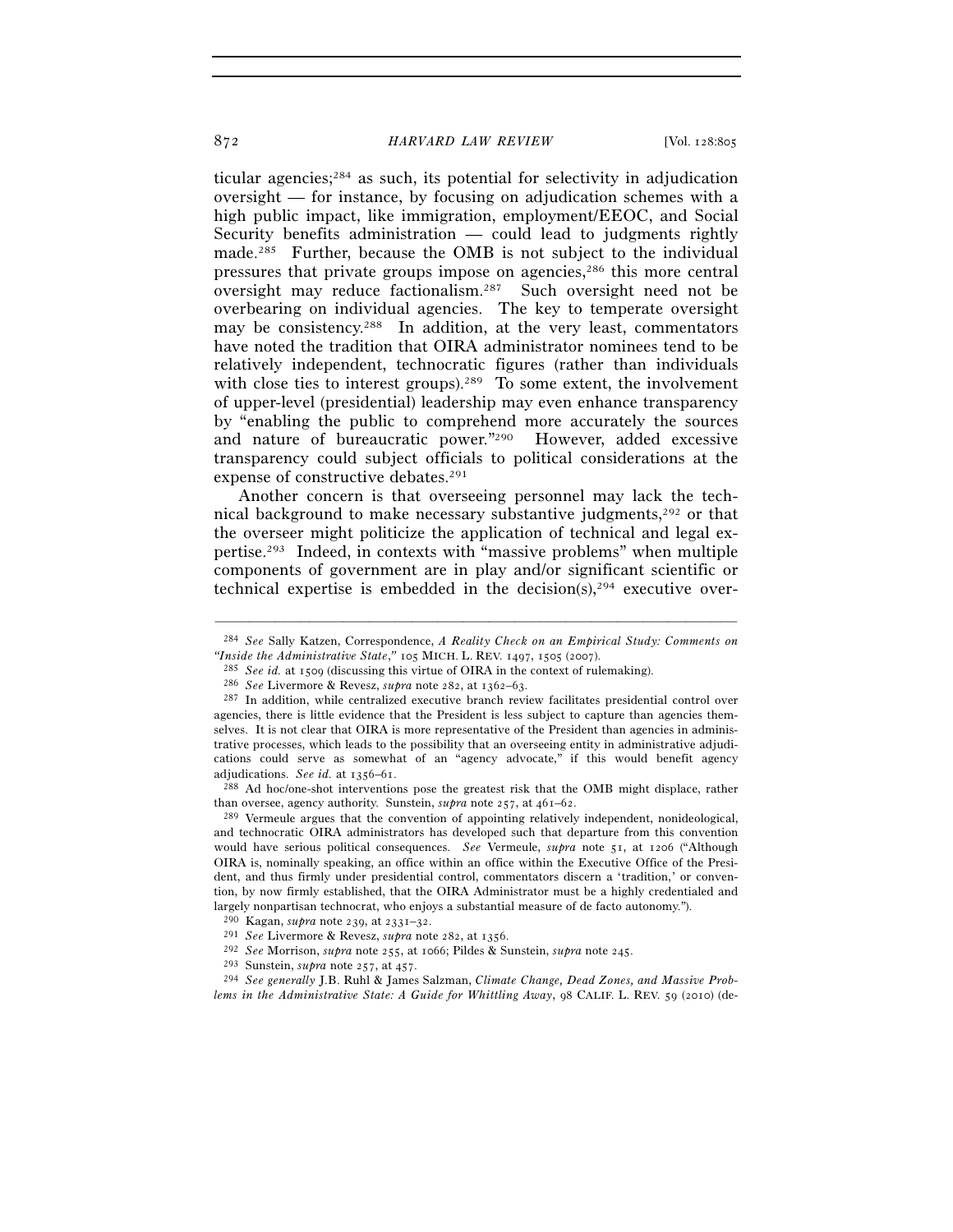sight has not been deemed the best response.<sup>295</sup> But for purposes of more formal adjudications, a White House entity working primarily as a *coordinator* (as opposed to a substantive stopgap) could avoid this potential pitfall.

One more potential issue is that the introduction of executive oversight could lead to (further) delays in the administrative adjudication process.296 Oversight could theoretically exacerbate the already slow and burdensome nature of administrative adjudication. However, oversight need not be linked to the timelines of adjudications themselves. For instance, an overseeing agency that emphasizes continually improving the communication between the DHS and the DOJ on immigration adjudication matters need not connect those recommendations to a specific adjudication timeline. Regular oversight and "tuning up" of this interaction might serve as a prophylactic measure, ensuring that interagency coordination is well oiled and thus more responsive when crises appear. Further, the threat of delay can prove a "powerful tool,"297 for instance to motivate agencies to pay greater attention to their processes and to implement recommendations more precisely (so as to avoid future micromanagement and attendant delay). In any case, delay may be a reasonable trade-off to ensure that processes are of high quality; the amount of delay may also vary depending on the extent of change to the existing coordination structure suggested by the overseeing entity.

Additionally, potential politicization and the fear of interest-group capture are other obstacles to executive oversight worth considering.298 One specific area of interest is, for instance, the selection of agency roles,299 which may be of concern even though (as I argue in the next section) there is reduced adjudicatory independence in the context of interagency coordination and therefore perhaps less concern that White House oversight may have an outsized influence on adjudicators. In any case, there is a fear that an OMB-type overseer might unduly politically influence agencies' own analyses.300 However, at least one study supports a view of White House review as at least partially

<sup>–––––––––––––––––––––––––––––––––––––––––––––––––––––––––––––</sup> scribing three examples of such "massive problems" that require that agencies have significant scientific or technical expertise in order to regulate effectively).

<sup>295</sup> *See* J.B. Ruhl & James Salzman, *In Defense of Regulatory Peer Review*, 84 WASH. U. L. REV. 1, 5–6 (2006) (arguing for peer review among agencies when issues of scientific and technical expertise are involved in agency decision making).<br><sup>296</sup> See Pildes & Sunstein, *supra* note 245, at 5.

<sup>&</sup>lt;sup>297</sup> Bruff, *supra* note 253, at 560.<br><sup>298</sup> Livermore & Revesz, *supra* note 282, at 1356–61.<br><sup>299</sup> I would like to thank Professor Jason Marisam for this insight.<br><sup>300</sup> *See, e.g.*, Daniel A. Farber & Anne Joseph O'Conn *Law*, 92 TEX. L. REV. 1137, 1169 (2014); Lisa Heinzerling, *Who Will Run the EPA?*, 30 YALE J. ON REG. ONLINE 39, 39 (2013). Perhaps this problem can be deterred by focusing oversight, as I note earlier, on only ex ante review of coordination.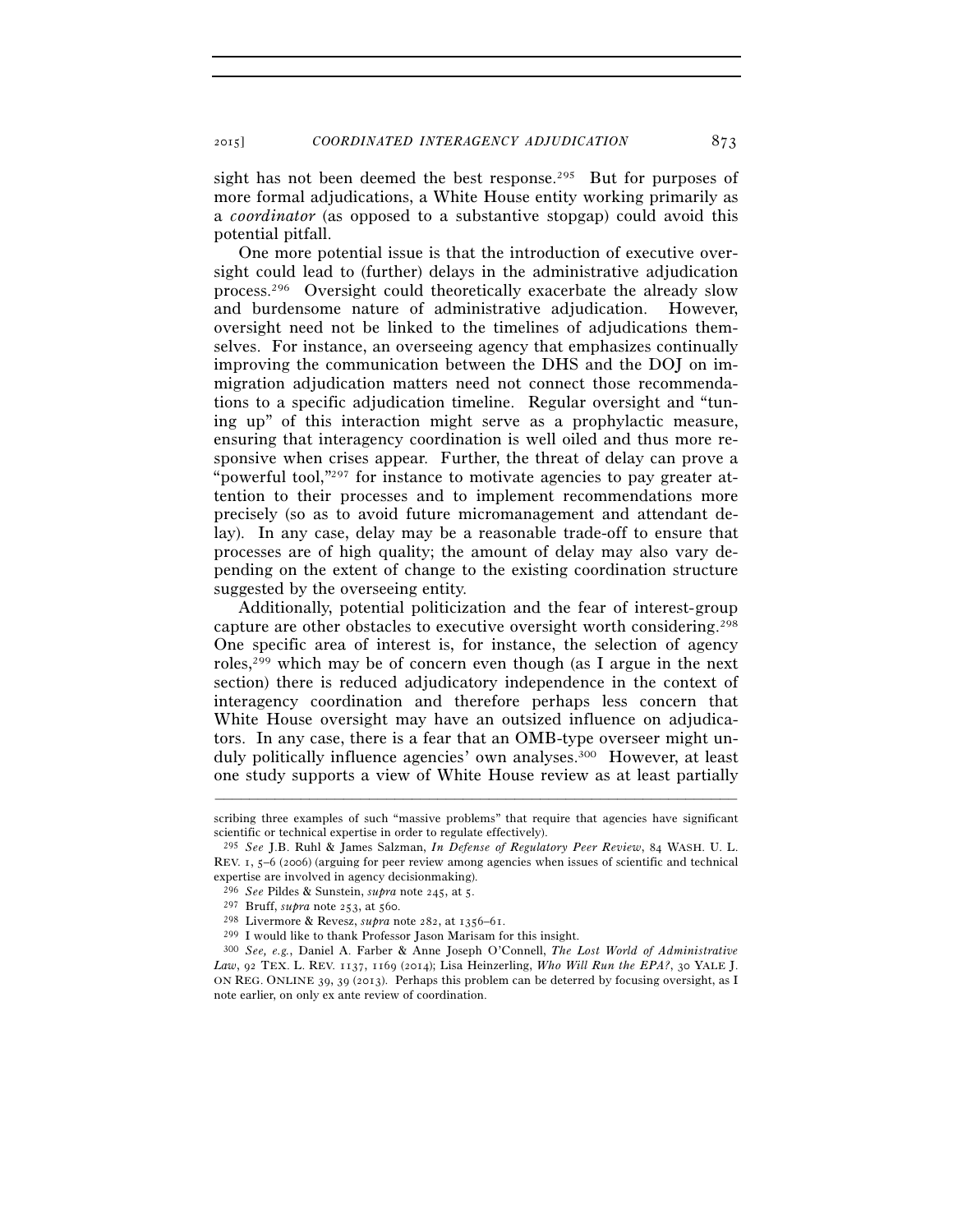technocratic, substantive, and unbiased.301 More specifically, OIRA review does not appear to favor particular groups, seems to concentrate on areas of White House expertise, avoids deferring to agency prejudgments, and increases specialization by reviewers (thus having the added benefit of reducing costs).302 The amount of institutional resources dedicated to presidential review also arguably supports an inference of substantive, meaningful review.303 In addition, for a generalist overseeing body, capture will be more difficult because incentives are diffuse and diluted.304 Coordination between agencies may also blunt the bias of any one, captured agency.305

A final potential problem is a lack of authority. While presidential and court oversight may result in directives that agencies may not sidestep, OMB/OIRA and GAO oversight may not be as closely heeded by agencies.306 On the other hand, one benefit of less authoritative oversight is the possibility of a more balanced assessment.307

Overall, there are various suggestions from the rulemaking context that might improve the oversight of adjudication, if implemented within an overseeing entity. Perhaps, to be more effective, "[any] institution charged with oversight should understand its mission to include not simply the reduction or veto of [agency action], but also its initiation and sponsorship."308 At the very least, a new overseeing entity should focus on the harmonization of agencies<sup>309</sup> and subsequent improvement of administrative due process, as well as implement standardized guidelines and consider the distributional consequences of all regulations.310 To combat agency capture, the entity could police agency inaction (to ensure high-quality processes) as well as agency action.311 Indeed, as has been suggested elsewhere, the creation of an institution within the OMB to coordinate with agency officials early rather than focus only on back-end "review" and discussion would be

<sup>–––––––––––––––––––––––––––––––––––––––––––––––––––––––––––––</sup> 301 *See* Steven Croley, *White House Review of Agency Rulemaking: An Empirical Investigation*, 70 U. CHI. L. REV. 821, 873–74 (2003).<br>
<sup>302</sup> See id. at 873–76.<br>
<sup>303</sup> See id. at 873.<br>
<sup>304</sup> Livermore & Revesz, *supra* note 282, at 1362.<br>
<sup>305</sup> Id. at 1367.<br>
<sup>305</sup> See, e.g., Ezra Ross & Martin Pritikin, *The Collecti* 

*and White-Collar Fines and Penalties*, 29 YALE L. & POL'Y REV. 453, 491–92 (2011). *See generally GAO's Role in Supporting Congressional Oversight: An Overview of Past Work and Future Challenges and Opportunities: Hearing Before the S. Comm. on Homeland Sec. & Governmental Affairs*, 110th Cong. (2007), http://www.gpo.gov/fdsys/pkg/CHRG-110shrg36307/html/CHRG -110shrg36307.htm [http://perma.cc/DS4H-9YDH]. 307 *See* Daryl J. Levinson & Richard H. Pildes, *Separation of Parties, Not Powers*, 119 HARV.

L. REV. 2311, 2371 (2006).<br>
<sup>308</sup> Sunstein, *supra* note 257, at 459; *see also id.* at 488–89 (discussing the rulemaking context).<br>
<sup>309</sup> *See* Bagley & Revesz, *supra* note 239, at 1312.<br>
<sup>310</sup> *See id.* at 1313–14.<br>
<sup>3</sup>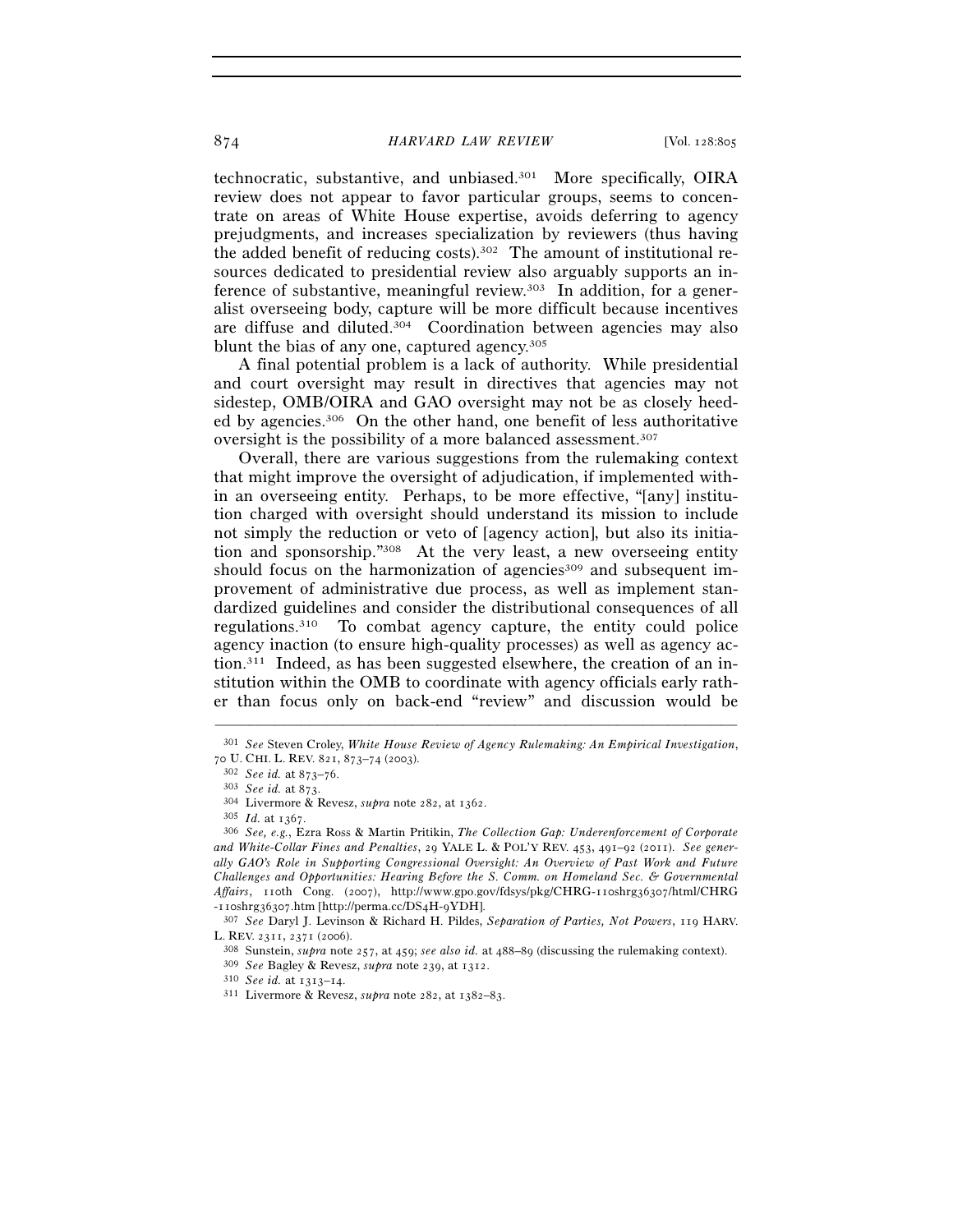beneficial, perhaps, to both the rulemaking and adjudication contexts312 — especially if focused on politically important adjudicatory regimes and exercised in a sensitive manner.<sup>313</sup>

*2. Reconciling Decisional Independence Doctrine.* — Even though all administrative agency actions (including adjudication) are by definition executive,314 "[d]ebates over judicial independence [in administrative tribunals] have been with us for centuries and are not likely to go away soon."315 The idea that administrative law judges and other administrative adjudicators should retain decisional independence<sup>316</sup> similarly to Article III judges $317$  has long allowed agency adjudicators318 to function more independently than other mid- and lower-level

–––––––––––––––––––––––––––––––––––––––––––––––––––––––––––––

<sup>318</sup> The term "agency adjudicator" refers to the body of bureaucrats that adjudicate the full breadth of benefit-oriented, punitive, and other types of administrative decisions, including, but not limited to, the processes brought to light in this Article. Agency adjudication structures may be comprised of a hierarchy of adjudicators — such as that which characterizes immigration judges and members of the BIA — or may consist of a fairly horizontal network of decisionmakers. Further, there are three relatedly powerful characteristics of agency adjudicators: decisional independence, discretionary decisionmaking, and the ability to set nationwide standards. Both ground-level adjudicators (like immigration judges) and those with greater authority (such as Board members) can and do exercise decisional independence and discretion, although the degree and effect of such independence vary from context to context. *See, e.g.*, Stephen H. Legomsky, Response, *Learning to Live with Unequal Justice: Asylum and the Limits to Consistency*, 60 STAN. L. REV. 413, 472 (2007) (discussing options for "protecting the independence of both immigration judges and BIA members"); Scott Rempell, *Judging the Judges: Appellate Review of Immigration Decisions*, 53 S. TEX. L. REV. 477, 482 (2012) (implying that immigration judges have less decisional independence than agency adjudicators not housed in an agency). Lasting standards are set not necessarily by individual adjudicators, but by networks of adjudicators as a whole, which then lead to the final determination of policy. For instance, a Board member may affirm an immigration judge's decision, thus setting precedent and shaping forthcoming policy, including those standards that an immigration judge may choose to apply in the future. Again, the relative power of any adjudicator or system of adjudicators to set a standard is likely dependent on the substantive area in which she works and her decisionmaking context.

<sup>312</sup> *See* Pildes & Sunstein, *supra* note 245, at 9. 313 *See* Thomas O. McGarity, *Some Thoughts on "Deossifying" the Rulemaking Process*, <sup>41</sup> DUKE L.J. 1385, 1449 (1992). 314 *See, e.g.*, City of Arlington v. FCC, 133 S. Ct. 1863, 1873 n.4 (2013) ("But the dissent over-

states when it claims that agencies exercise . . . 'judicial power.' . . . Agencies . . . conduct adjudications . . . and have done so since the beginning of the Republic. These activities take [a] . . . 'judicial' form[], but they are exercises of — indeed, under our constitutional structure they *must be* exercises of — the 'executive Power.'" (citations omitted)); INS v. Chadha, 462 U.S. 919, <sup>953</sup> n.16 (1983). 315 Legomsky, *supra* note 227, at 369. 316 *See* Magill & Vermeule, *supra* note 15, at 1075; Vermeule, *supra* note 51, at 1211–12; *see also*

Butz v. Economou, 438 U.S. 478, 513 (1978) ("[T]he process of agency adjudication is currently structured so as to assure that the hearing examiner exercises his independent judgment on the evidence before him, free from pressures by the parties or other officials within the agency.");

Sant'Ambrogio & Zimmerman, *supra* note 231, at 2031 & n.205.<br><sup>317</sup> *See* William D. Araiza, *Agency Adjudication, the Importance of Facts, and the Limitations of Labels*, 57 WASH. & LEE L. REV. 351, 404 (2000).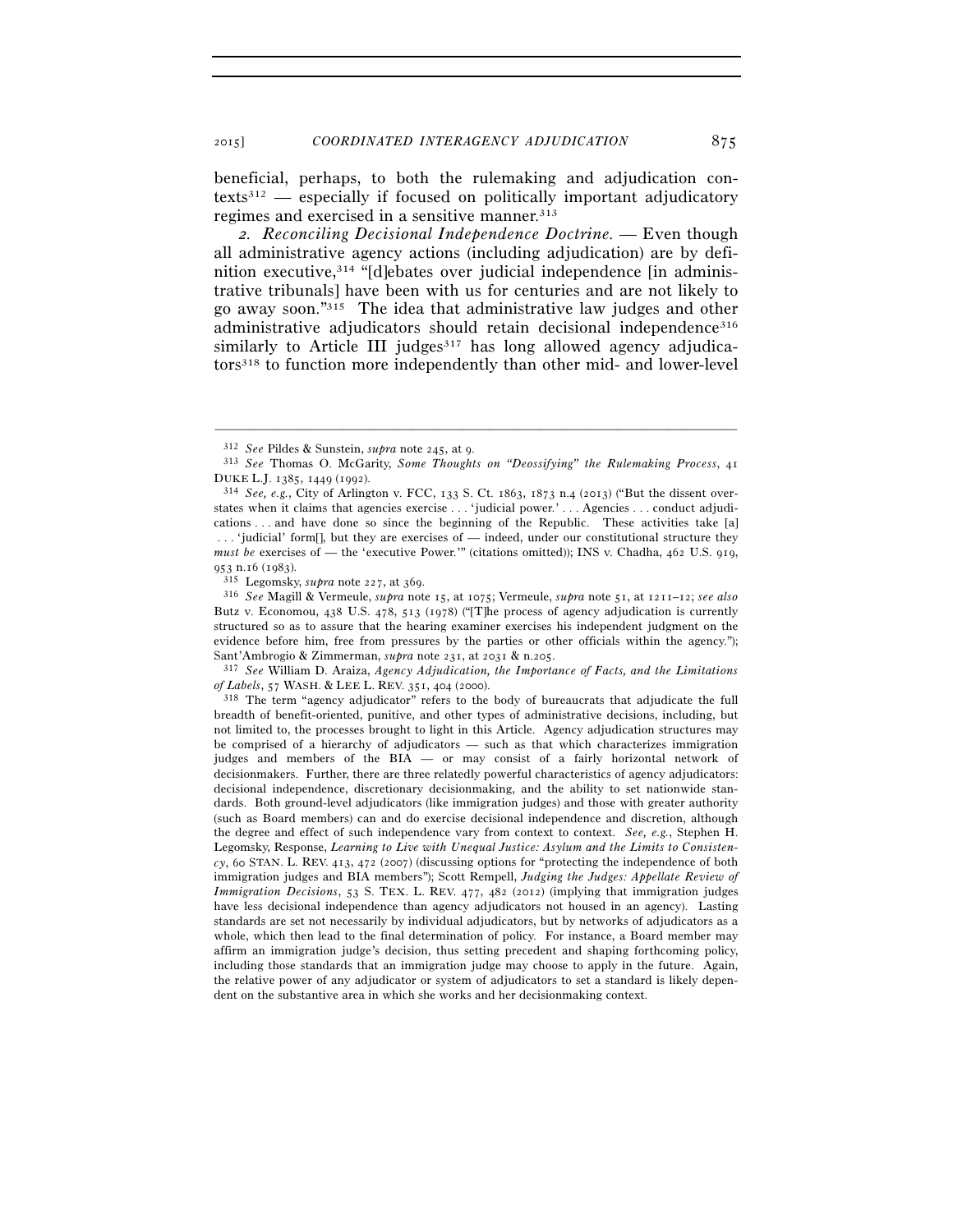bureaucrats.319 For this reason, the decisional independence doctrine affects the interactions between administrative adjudicators and agency leadership, whose oversight powers are watered down or nullified because administrative adjudicators are functionally exempted from agency hierarchy and oversight.320 In other words, the result of this doctrine is that the administrative adjudicator is king of his own domain, and is able to sidestep executive oversight $321$  regardless of how insular or politicized his adjudication practices may be. On the flip side, executive leadership may wish to further policy that extends beyond the purview of adjudicative functions or outcomes, which means that agency policy and adjudicative approaches may fundamentally (or paradoxically) diverge.322 Thus, decisional independence doctrine is an obstacle to executive oversight not encountered in other administrative coordination contexts.

As Vermeule notes, the grounds for limiting executive oversight "of the adjudicative activities of executive agencies are at best dubious. The real source of the limitation is a network of tacit unwritten conventions that protect the independence of even executive agencies when engaged in adjudication."323 Further, the results of the decisional independence doctrine are problematic. However, even if this were not the case, there has long been confusion "about both the meaning of 'decisional independence,' and the extent to which such independence limits the otherwise appropriate authority of the Agency to manage the performance of the ALJ corps."324 This confusion reveals that a wholesale, inflexible application of the decisional independence doctrine to the administrative context is likely not justified, regardless of the outcome of its application. As Professor Bill Araiza notes, "the differences between agency and judicial adjudicators are . . . fundamental."325 He argues that administrative law judges are

–––––––––––––––––––––––––––––––––––––––––––––––––––––––––––––

325 Araiza, *supra* note 317, at 404. Araiza also notes that "there has always been an aversion to equating agency action completely with the action of its constitutionally-recognized cousin be-

<sup>319</sup> *See* Jason Webb Yackee & Susan Webb Yackee, *Testing the Ossification Thesis: An Empirical Examination of Federal Regulatory Volume and Speed, 1950–1990*, 80 GEO. WASH. L. REV.

<sup>1414, 1472–73</sup> (2012). 320 *See* Magill & Vermeule, *supra* note 15, at 1075. 321 *See* Yackee & Yackee, *supra* note 319, at 1473 ("[A]dministrative law judges tasked with pronouncing agency law through adjudications enjoy some measure of decisional independence from other agency staff, including from senior policymakers.").

<sup>322</sup> It is worth noting that a potential benefit of decisional independence is adjudicators' abilities to limit the politicized influence or expectations of agency leaders, to the extent adjudicators are motivated to do so. In any case, however, decisional independence doctrine limits the opportunity to check and improve adjudicator discretion that is distorted by the biases of either adjudicators themselves or bureaucrats seeking to sway adjudicators.<br> $323$  Vermeule, *supra* note 51, at 1211.

<sup>&</sup>lt;sup>324</sup> Jeffrey Scott Wolfe, *Are You Willing to Make the Commitment in Writing? The APA, ALJs,* and SSA, 55 OKLA. L. REV. 203, 206 (2002) (quoting Memorandum from Shirley S. Chater, Comm'r, Soc. Sec. Admin., to the Soc. Sec. Admin. Exec. Staff (Jan. 31, 1997)).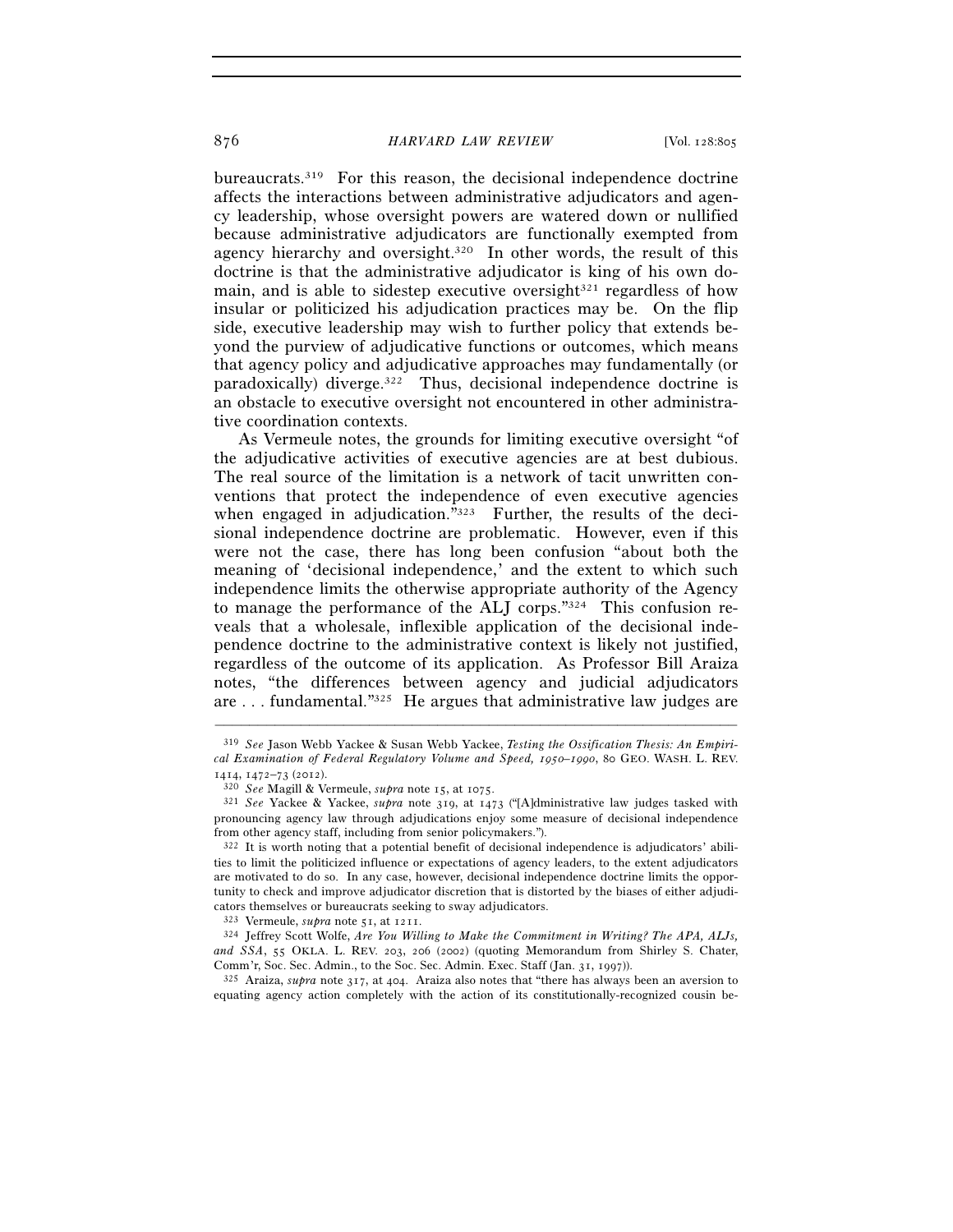2015] *COORDINATED INTERAGENCY ADJUDICATION* 877

not analogous to Article III judges because they "lack the institutional independence and tenure" that define federal judges.326 Decisional independence is thus a feature of Article III judicial review that has been imported into the administrative adjudication context<sup>327</sup> despite the fact that agency adjudicators, unlike judges, are part of the branch of government that is specifically tasked with being responsive to larger public policy issues and the polity at large.

First, the supposition that administrative adjudicators should possess decisional independence assumes that the adjudicator is able to retain actual, institutional independence. This is another domain in which the parallels drawn between Article III judges and administrative adjudicators falter. Unlike a judge, an administrative adjudicator is associated with a particular executive agency that often opposes the results sought by individuals seeking impartial decisions from that very administrative adjudicator, who may be fundamentally influenced by the fact that his or her own institution seeks a particular outcome.

Second, administrative adjudicators do not "purport only to apply existing law" as Article III judges  $do;^{328}$  instead, administrative adjudicators "have the power to make law in the course of deciding cases."329 This power, combined with their sustained decisional independence, allows administrative adjudicators to "enjoy more or less free rein to adopt what they consider to be the best rule,"330 notwithstanding the highly deferential "arbitrary and capricious" standard typically used in judicial review of agency adjudications.331 Indeed, administrative adjudicators often have a wide berth not only to make individual case determinations with a great deal of discretionary flexibility, but also to determine the parameters of that discretionary power in general and to follow broader agency policies and guidance as much or as little as they like.332 This model could lead to instances in which one or a handful of administrative adjudicators shirk broader agency

cause of crucial differences between the two." *Id.* at 352; *cf.* Stephen Lee, *De Facto Immigration Courts*, 101 CALIF. L. REV. 553, 558 (2013) (describing the relationship between congressional and agency action in the immigration context).<br> $326$  Araiza, *supra* note 317, at 352.

<sup>&</sup>lt;sup>327</sup> See *id.* ("Because agency action can be roughly analogized to adjudication, legislation, and enforcement, the tendency has been to force into agency procedures the features found by the 'real' adjudicators, legislators, and prosecutors, namely, courts, legislatures, and prosecutors.").

<sup>328</sup> *Id.* at 353. 329 *Id.*

<sup>330</sup> *Id.*

<sup>331</sup> *See, e.g.*, Fox v. Clinton, 684 F.3d 67, 75 (D.C. Cir. 2012) (describing arbitrary and capricious review in the adjudication context as "fundamentally deferential"). 332 *See* Evan J. Criddle, *Fiduciary Foundations of Administrative Law*, 54 UCLA L. REV. 117,

<sup>154</sup> (2006) (discussing "[j]udicial deference to agency adjudicators" and noting that courts "give agency adjudicators broad discretion to fashion procedures and remedies appropriate to their particular context").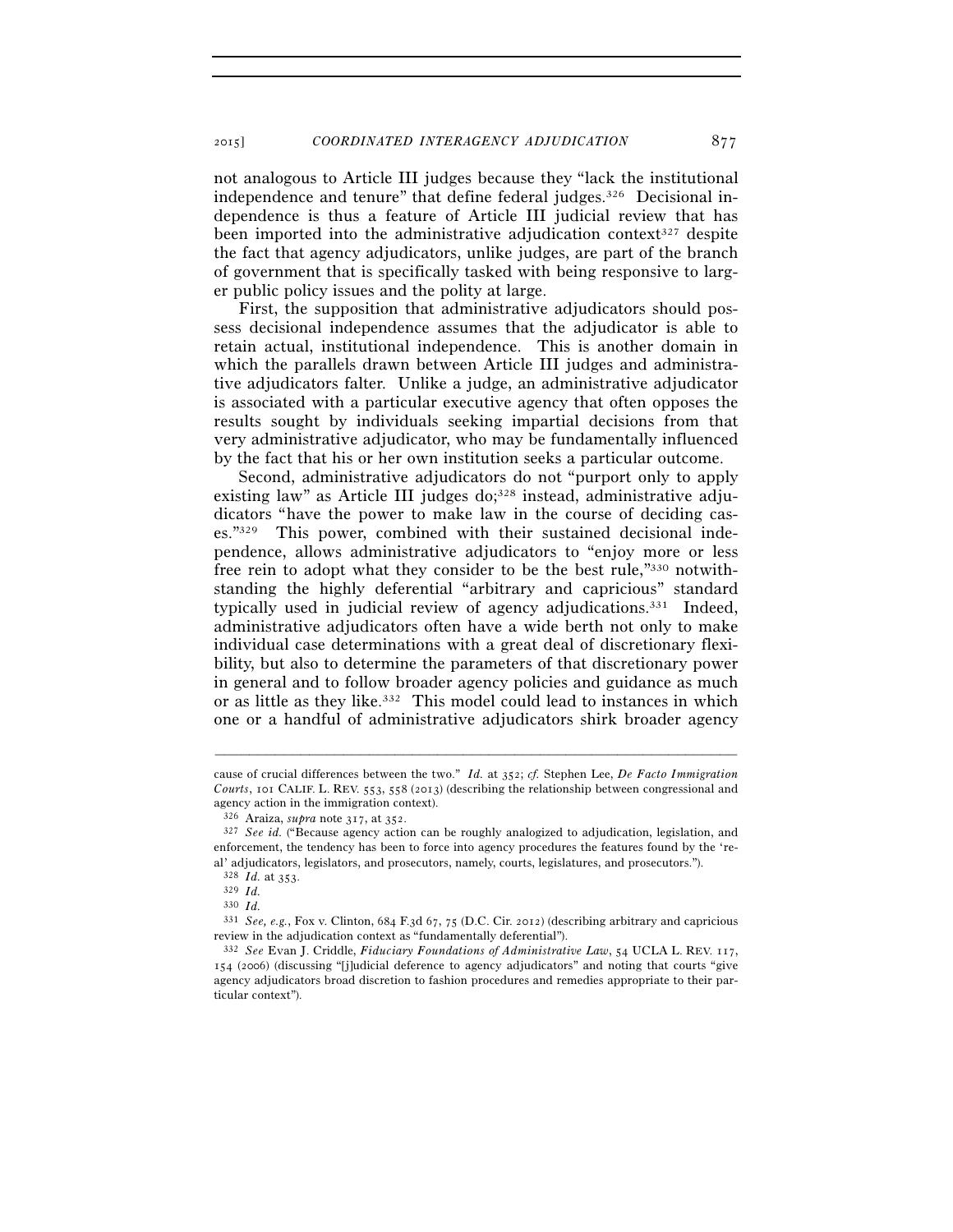goals without much deterrence or pushback. Ironically, another problematic outcome is one in which agency policies and goals have an inordinate bearing on adjudicatory outcomes, because of the extent to which the adjudicator is influenced by but not, subsequently, disabused of the notions of institutional forces. This is the case, for instance, in the asylum/immigration context, where the DHS's national security goals often take precedence over more individualized case determinations.333 Both the potential shirking of agency goals and overincorporation of those goals into adjudicator outcomes call into question and are problematic side effects of the application of decisional independence to the administrative context.

Arguably, decisional independence and interagency adjudication intersect — in particular, those parts of coordinated adjudication that escape judicial review and that may benefit from focused oversight even if no similar oversight is implemented for intra-agency processes. More specifically, coordination may itself reduce decisional independence in fact, which indicates that the decisional independence doctrine is more porous than it might appear at first glance, especially in the interagency context. If so, this further justifies a proposal for executive oversight of coordinated interagency adjudication. More specifically, there is theoretically a reduction of functional decisional independence by the presence of coordination itself, given the naturally diminished decisional control experienced by administrative adjudicators who are required to work with and account for other agency actors involved in the adjudication process at hand.

Coordination increases agency adjudicators' institutional dependence by intensifying the impact of institutional values on adjudication outcomes.334 And yet, coordination can also signal agency decentralization, which has often been found to decrease hierarchical control and thus increase bureaucrats' functional freedom.335 However, the relationship between decentralization and independence appears to be different in the coordinated interagency adjudication context.

<sup>333</sup> *See* Mariano-Florentino Cuéllar, *The Political Economies of Immigration Law*, 2 U.C. IRVINE L. REV. 1, 48 (2012) ("Within the DOJ . . . resources for nearly all functions — including immigration adjudication — have been squeezed by the redirection of resources toward national security functions and prison operations.").

<sup>334</sup> *See* Araiza, *supra* note 317, at 354; *see also* Aziz Z. Huq, *Standing for the Structural Constitution*, 99 VA. L. REV. 1435, 1520–21 (2013). 335 *See, e.g.*, Nou, *supra* note 219, at 1782–803 (discussing means through which bureaucrats

attempt to avoid centralized review). *See generally* Bagley & Revesz, *supra* note 239 (arguing in favor of administrative centralization). Outside of the administrative law context, scholars have made parallel points about the effects of decentralization. *See, e.g.*, Michael A. Fitts, *The Vices of Virtue: A Political Party Perspective on Civic Virtue Reforms of the Legislative Process*, 136 U. PA. L. REV. 1567, 1628–29 (1988) (discussing the dynamics of decentralization in Congress); Sally Holewa, *Court Reform: The North Dakota Experience*, 30 JUST. SYS. J. 91, 104 (2009) (discussing decentralization in the context of courts).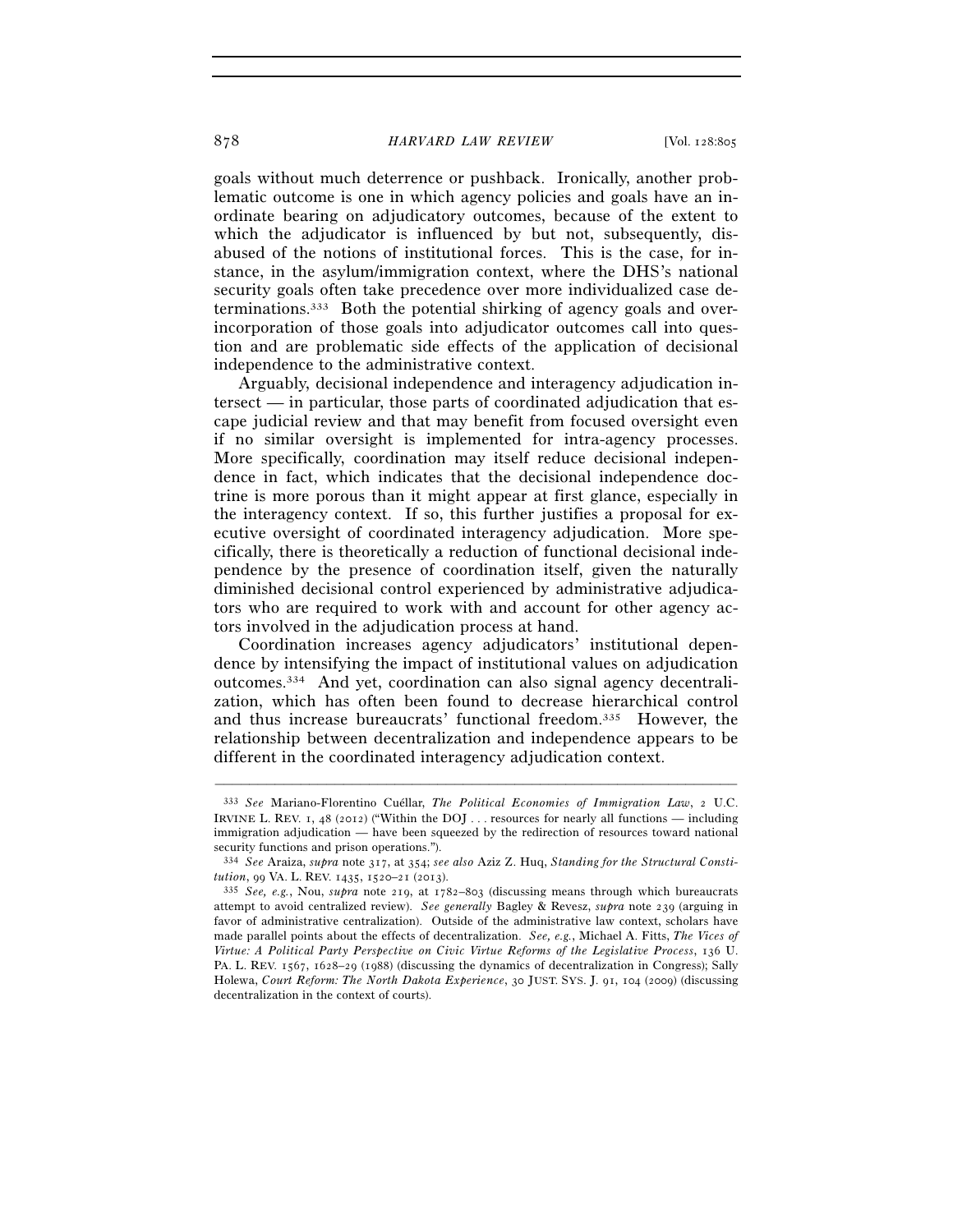The usual instance in which decentralization increases an agency's independence is one in which increased decentralization means the agency is no longer controlled by an agency network or hierarchy and thus retains greater control over the agency process and subsequent outcome in question. In this paradigmatic case, once an agency is decentralized from the interagency hierarchy, the process itself conversely becomes *centralized* within the single agency granted (or restored) the power to control the associated agency process. Thus, it is agency *de*centralization and process *centralization* that together increase adjudicator independence in the classic model.

In the coordinated interagency adjudication context, there is both agency *de*centralization *and* process *de*centralization — in other words, the transformation of a traditionally single-agency process such as adjudication into a multi-authority coordinated interagency process. Thus, an adjudication process involving multiple agencies is *de*centralized, in that it is no longer housed in a single agency. This framework subsequently reduces the ability of each agency involved in this single process to act of its own accord. Put another way, when multiple agencies are added to a single adjudication process, the external demands on any given actor are in fact increased, because each participating agency influences the process and thus demands incorporation of its interests into the process to some degree. As a result, each agency actor (including adjudicators) involved in the process is beholden to players not only within her agency, but also to those actors with various interests, expectations, and demands outside of it. Thus, in these processes, people or entities outside the adjudicating agency often participate — albeit indirectly — in resolving any given administrative claim.

For this reason, decentralization of a process that becomes the responsibility of multiple agencies may increase each agency's adherence to the desires of the other agencies involved. The result is decreasing institutional independence from other agencies (and from the impact of interest groups and other political concerns on the agencies in the procedural chain), despite the decentralization of the process. Under a coordination regime, each agency must rely on each other agency involved to uphold its responsibility. Further, no agency can make decisions of its own accord in an institutional vacuum. As a result, agency *de*centralization and process *de*centralization together decrease independence in the coordinated adjudication.

One example of this dynamic is when an agency is dependent on another agency's factfinding or expert contribution to fulfill its own adjudicatory responsibility. Another example of this institutional dependence dynamic can be found in the conflicting asylum policies is-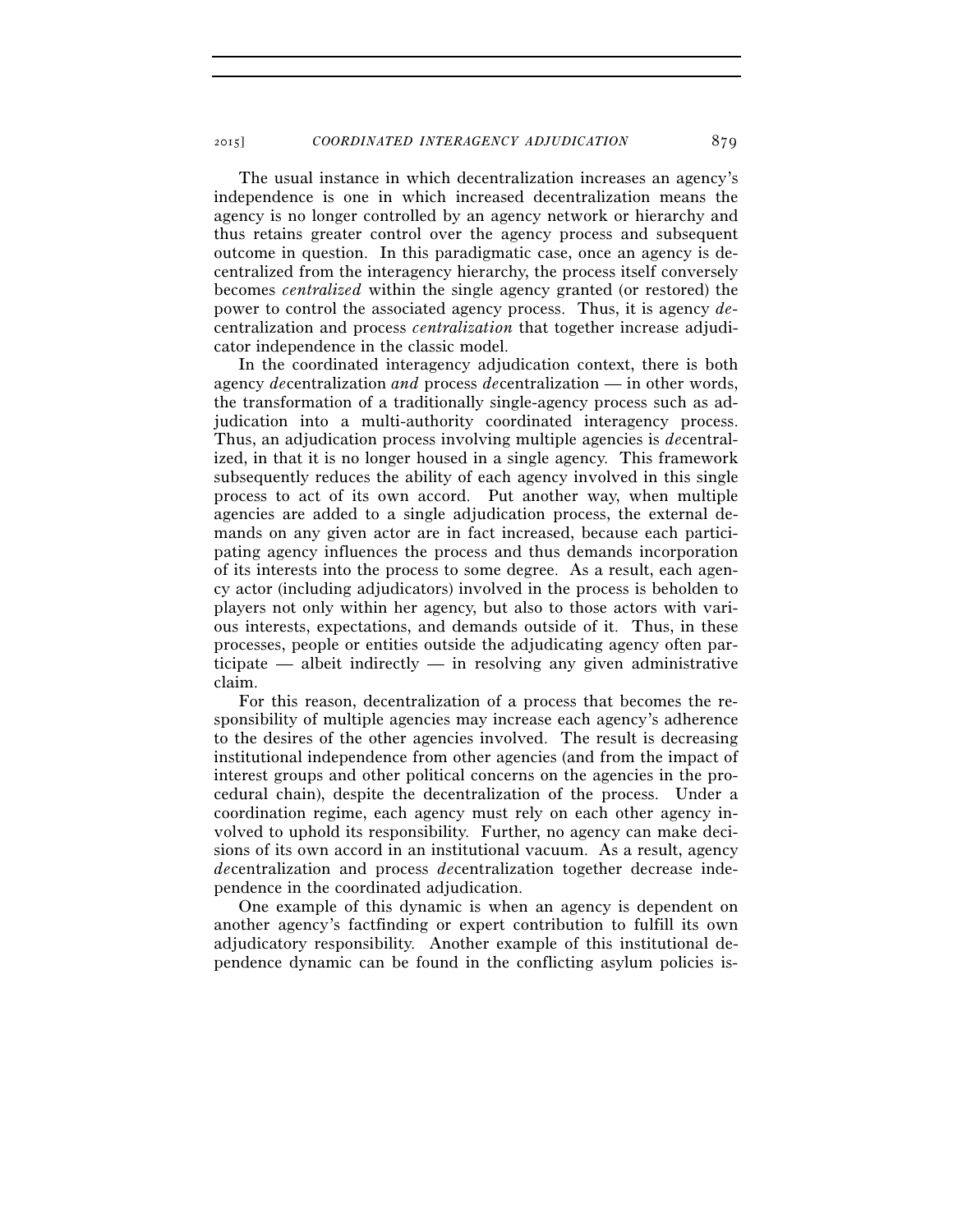sued by the DHS and the DOJ with respect to domestic violence victims.336 While DHS has long granted asylum to noncitizen victims of relationship or spousal abuse in a manner that conflicts with DOJ policy, the mere fact that the DOJ is part of the adjudicative process with the DHS has led to informal constraint on the DHS's domestic violencerelated asylum grant policy.337 This result is despite the fact that the DOJ's input is not technically required for the initial DHS asylum adjudication in which these grants to domestic violence victims have long occurred.

Although coordinated interagency adjudication features less robust decisional independence — which, perhaps, reduces the requirement that a high level of decisional independence be preserved, to the extent this independence is no longer possible — the introduction of executive oversight might introduce other political pressures (outside of interagency influence) that weaken the likelihood that an adjudicator bases his decision solely on the record. The concern that executive review may unduly influence an otherwise highly independent adjudicator is thus not fully mitigated by the reduction in adjudicator independence caused by coordination.338 While this concern is significant, as noted earlier in this Article, it may be somewhat reduced if the concerted focus of executive oversight is solely on the quality of the coordination between agencies, and not on substantive outcomes or necessarily even the structure of interagency adjudication processes.

Coordination also decreases agencies' sense of responsibility.339 Thus, one agency can blame another agency if the coordinated adjudication is incomplete or completed defectively. However, this is a tack an agency cannot take if it is fully responsible for the task, or at least an option that it can draw on less if it is the agency in which the task is centralized or primarily located.<sup>340</sup> In addition, agencies are fundamentally influenced by other agencies' approaches to any process in which multiple agencies are involved. In this way, perhaps, the more an administrative adjudicator lacks institutional independence, the less well-situated she is to make measured judgments free of political or personal biases, and the more important it is that her practices be reviewed by executive leadership or an agency outside of the component that directly employs the adjudicator.

<sup>336</sup> *See* Shah, *supra* note 203, at 189. 337 *See id.* at 188–89. 338 I would like to thank Professors Bill Araiza, Rachel Barkow, and Jennifer Nou for this insight. *Cf.* Andrias, *supra* note  $14$ , at  $1071-72$  (noting the risk of partisan politics in executive oversight and advocating for a formal coordination system rather than review of individual enforcement actions).

<sup>339</sup> *See* Shah, *supra* note 8, at 19–20. 340 *See id.*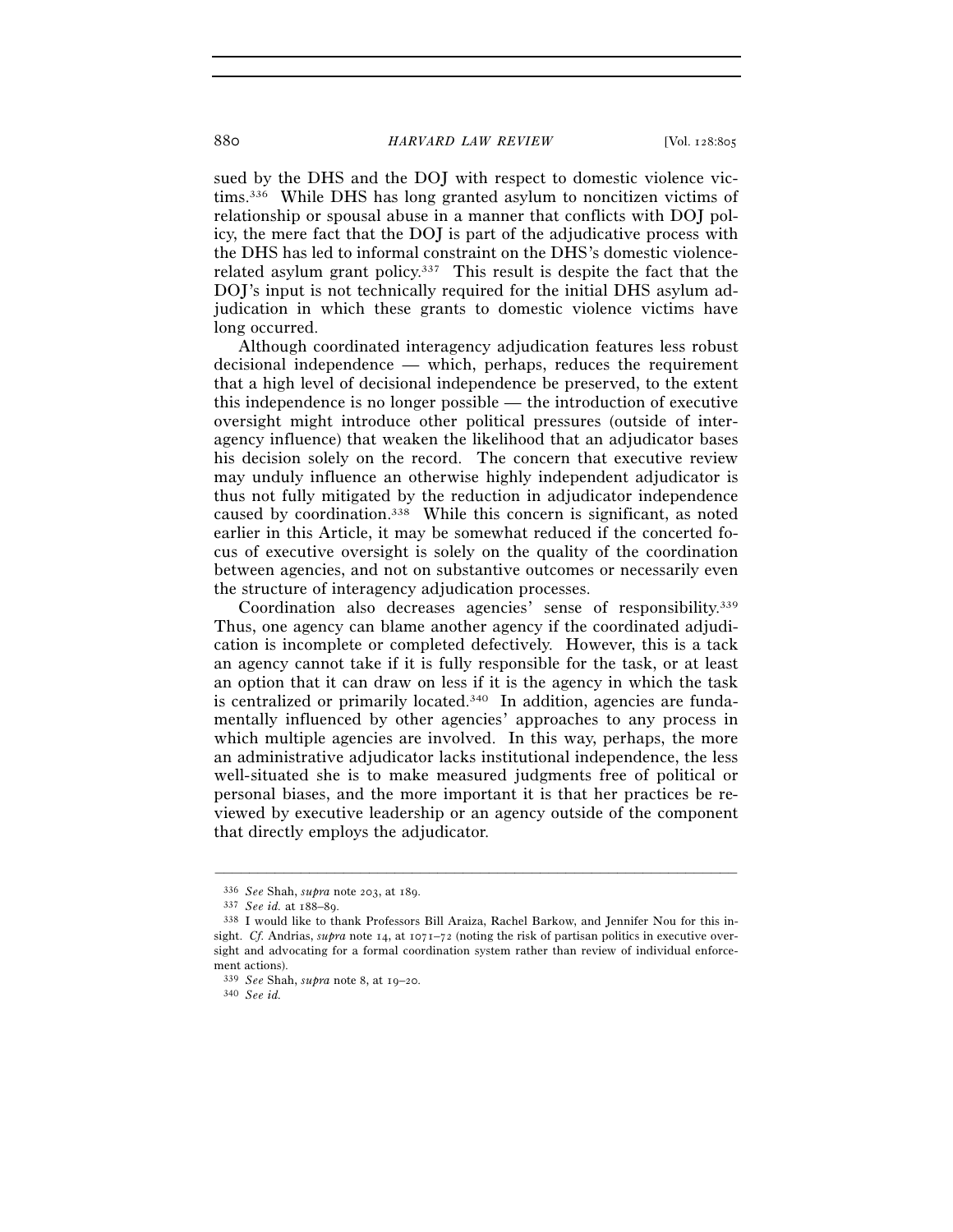2015] *COORDINATED INTERAGENCY ADJUDICATION* 881

Overall, the decrease in agency decisional independence in instances such as these fundamentally shifts administrative tribunals toward categorization as "executive," and away from their construction as "judicial" bodies with "judicial power." This shift, in turn, dilutes both the ideal and the subsequent practical requirements of administrative decisional independence. Thus, the presence of coordination in interagency adjudication opens the door to at least a minimal level of executive oversight. As such, the construction of a system of executive oversight must be responsive to the reduced, but not eliminated, application of decisional independence doctrine.

## **CONCLUSION**

This Article argues that coordinated interagency adjudication is a significant, widespread administrative structure that has thus far been overlooked by scholars, courts, and even agencies themselves. An examination of the broad phenomenon reveals that it exists in important areas of administrative law, hugely affects the public, and bears on important rule-of-law and jurisdictional questions. Because many public interest spaces where interagency adjudication exists escape courts' gaze, there is a need for executive oversight of these functions.341

Scholars' recent suggestions favoring executive oversight of coordination in the regulatory and enforcement contexts<sup>342</sup> are not easily imported into the adjudication context, where oversight may run afoul of the longstanding decisional independence doctrine. However, while the suggestion of executive review is a departure from the current mantra that agency adjudication should develop without central oversight and on a case-by-case basis,<sup>343</sup> higher-level executive control could remain consistent with an updated understanding of the decisional independence doctrine that recognizes the extent to which administrative tribunals are, in fact, "executive powers" and not "judicial bodies,"344 Especially within coordinated interagency adjudication frameworks. This consistency would be accomplished, in part, by ensuring that the primary focus of executive oversight is on the structure of agency coordination,345 and not on the substance of administrative decisions.

<sup>–––––––––––––––––––––––––––––––––––––––––––––––––––––––––––––</sup> 341 For a discussion of this topic, see generally *id.* (discussing the limits of the judicial review of interagency adjudication processes).

<sup>342</sup> *See, e.g.*, Freeman & Rossi, *supra* note 2, at 1151 (suggesting that "carefully targeted and managed interagency coordination can help to ameliorate . . . dysfunction").

<sup>343</sup> *See, e.g.*, Magill & Vermeule, *supra* note 15, at 1075. 344 *See* sources cited *supra* note 314.

<sup>345</sup> *See* Andrias, *supra* note 14, at 1101 (stating that "presidential attention to enforcement should be focused on facilitating interagency coordination").